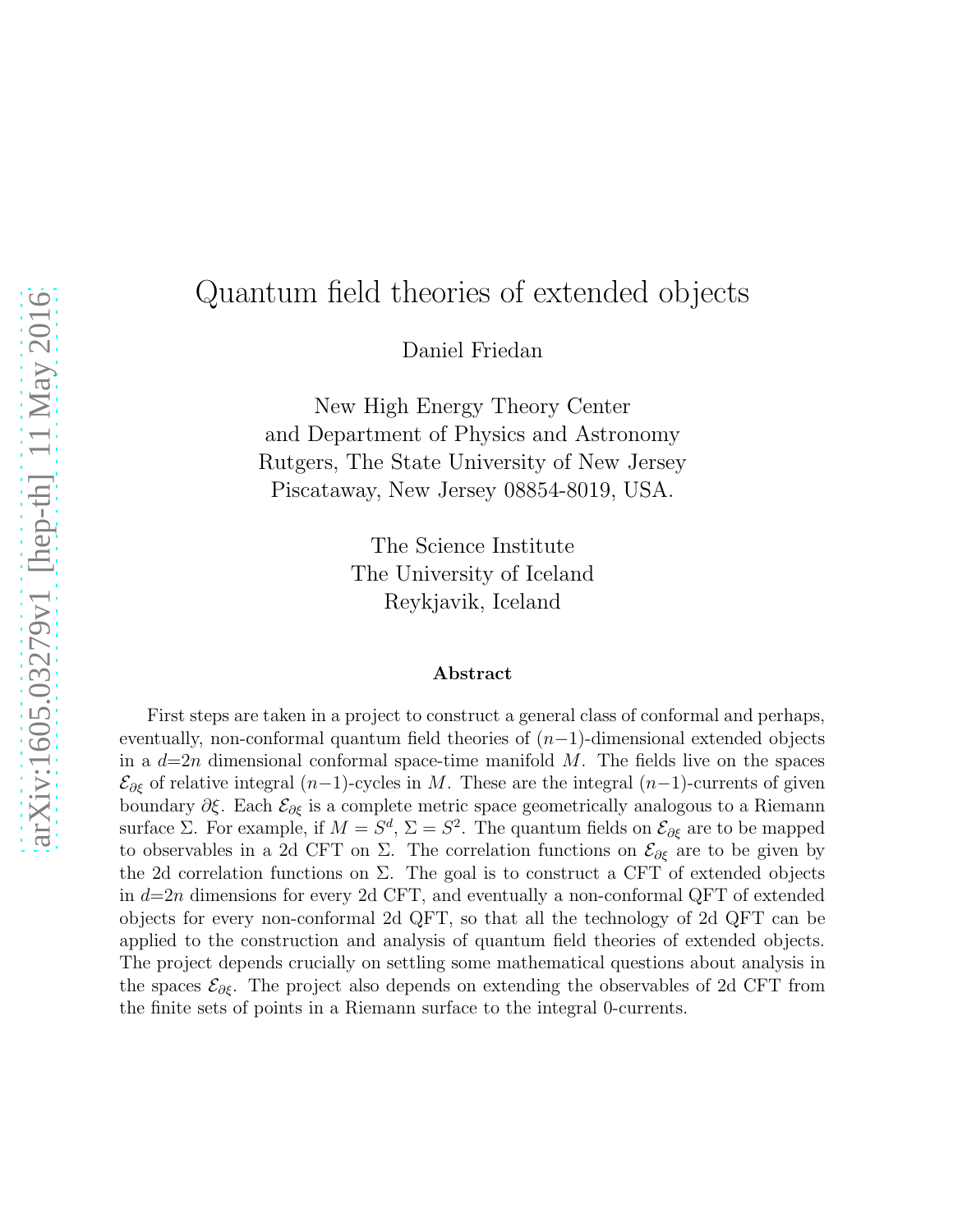# Contents

| $\mathbf{1}$    |                                                      | Introduction                                                                                                                                                                                                                                                                                                                                                                                                                                                                                                                                                                                                                                                                                                                                                                                                                                   | $\overline{5}$                                                                       |
|-----------------|------------------------------------------------------|------------------------------------------------------------------------------------------------------------------------------------------------------------------------------------------------------------------------------------------------------------------------------------------------------------------------------------------------------------------------------------------------------------------------------------------------------------------------------------------------------------------------------------------------------------------------------------------------------------------------------------------------------------------------------------------------------------------------------------------------------------------------------------------------------------------------------------------------|--------------------------------------------------------------------------------------|
|                 | 1.1<br>1.2<br>1.3<br>1.4<br>1.5<br>1.6<br>1.7<br>1.8 | The free <i>n</i> -form on a conformal space-time manifold M of dimension $d = 2n$<br>Currents in M and the boundary operator $\partial$ on currents<br>Reformulating the free <i>n</i> -form field theory $\ldots \ldots \ldots \ldots \ldots \ldots$<br>The path of generalization $\ldots \ldots \ldots \ldots \ldots \ldots \ldots \ldots \ldots$<br>Geometric Measure Theory – flat currents and integral currents<br>The bundle $\mathcal{E} \stackrel{\partial}{\to} \mathcal{B}$ of extended objects: $\mathcal{E} = \mathcal{D}_{n-1}^{\text{int}}(M), \mathcal{B} = \partial \mathcal{D}_{n-1}^{\text{int}}(M) \dots$<br>Disclaiming rigor<br>a de la caractería de la caractería de la caractería de la caractería de la caractería<br>Constructing a QFT of extended objects from a 2d QFT $\;\ldots\; \ldots\; \ldots\; \ldots\;$ | $\overline{5}$<br>$\,6\,$<br>$\overline{7}$<br>$\overline{7}$<br>8<br>10<br>10<br>11 |
| $\overline{2}$  | 2.1<br>2.2<br>2.3                                    | Geometry of the space $\mathcal{D}_k^{\text{int}}(M)$ of integral k-currents in M<br>The principal fiber bundle $\mathcal{D}_k^{\text{int}}(M) \stackrel{\partial}{\to} \partial \mathcal{D}_k^{\text{int}}(M) \subset \mathcal{D}_{k-1}^{\text{int}}(M) \dots \dots \dots$<br>The local metric geometry of $\mathcal{D}_{k}^{\text{int}}(M)$ is the same at every point<br>The tangent spaces of the fibers $\mathcal{D}_k^{\text{int}}(M)_{\partial \xi}$ all equal $\mathcal{V}_{k+1} \subset \mathcal{D}_{k+1}^{flat}(M) \dots$                                                                                                                                                                                                                                                                                                            | 11<br>11<br>11<br>12                                                                 |
| 3               |                                                      | The Hodge *-operator on the tangent spaces $T_{\xi}(\mathcal{E}_{\partial \xi}) = \mathcal{V}_n \subset \mathcal{D}_n^{flat}(M)$                                                                                                                                                                                                                                                                                                                                                                                                                                                                                                                                                                                                                                                                                                               | 13                                                                                   |
| 4               | 4.1<br>4.2<br>4.3<br>4.4<br>4.5<br>4.6               | Currents in $\mathcal{D}_k^{\text{int}}(M)$<br>$\partial_*\colon \mathcal{D}_j^{\text{int}}(\mathcal{D}_k^{\text{int}}(M)) \to \mathcal{D}_j^{\text{int}}(\mathcal{D}_{k-1}^{\text{int}}(M)) \quad \dots \quad \dots \quad \dots \quad \dots \quad \dots \quad \dots \quad \dots$<br>$\Pi_*\colon \mathcal{D}^{\text{int}}_i(\mathcal{D}^{\text{int}}_k(M))\to \mathcal{D}^{\text{int}}_{j+k}(M)\ldots\ldots\ldots\ldots\ldots\ldots\ldots\ldots\ldots\ldots\ldots$<br>$\Pi_*\colon \mathcal{D}_j^{\text{int}}(\mathcal{D}_k^{\text{int}}(M)_{\partial \xi}) \to \mathcal{D}_{j+k}^{\text{int}}(M)$ commutes with $\partial$<br>$\Pi_*$ is an isomorphism on the homology groups<br>The Hodge $*$ -operator on 1-currents in $\mathcal{E}_{\partial \xi}$                                                                                      | 14<br>14<br>15<br>15<br>15<br>16<br>16                                               |
| $5\overline{)}$ | 5.1<br>5.2<br>5.3<br>5.4<br>5.5                      | An analog of a 2d conformal field theory on each $\mathcal{E}_{\partial \xi}$<br>Space-time gauge symmetries are special collections of global symmetries.<br>An analog of the $U(1)\times U(1)$ 2d gaussian model on each $\mathcal{E}_{\partial \xi}$                                                                                                                                                                                                                                                                                                                                                                                                                                                                                                                                                                                        | 16<br>16<br>17<br>17<br>18<br>18                                                     |
| 6               |                                                      | <b>Synopsis</b>                                                                                                                                                                                                                                                                                                                                                                                                                                                                                                                                                                                                                                                                                                                                                                                                                                | 18                                                                                   |
| $\overline{7}$  | 7.1<br>7.2<br>7.3<br>7.4                             | More on currents in M<br>The skew-hermitian intersection form $I_M(\bar{\xi}_1,\xi_2)$ on currents                                                                                                                                                                                                                                                                                                                                                                                                                                                                                                                                                                                                                                                                                                                                             | 21<br>21<br>21<br>22<br>22                                                           |
|                 |                                                      |                                                                                                                                                                                                                                                                                                                                                                                                                                                                                                                                                                                                                                                                                                                                                                                                                                                |                                                                                      |

8 Quantum field theory of the free *n*-form on  $M$  [23](#page-22-0)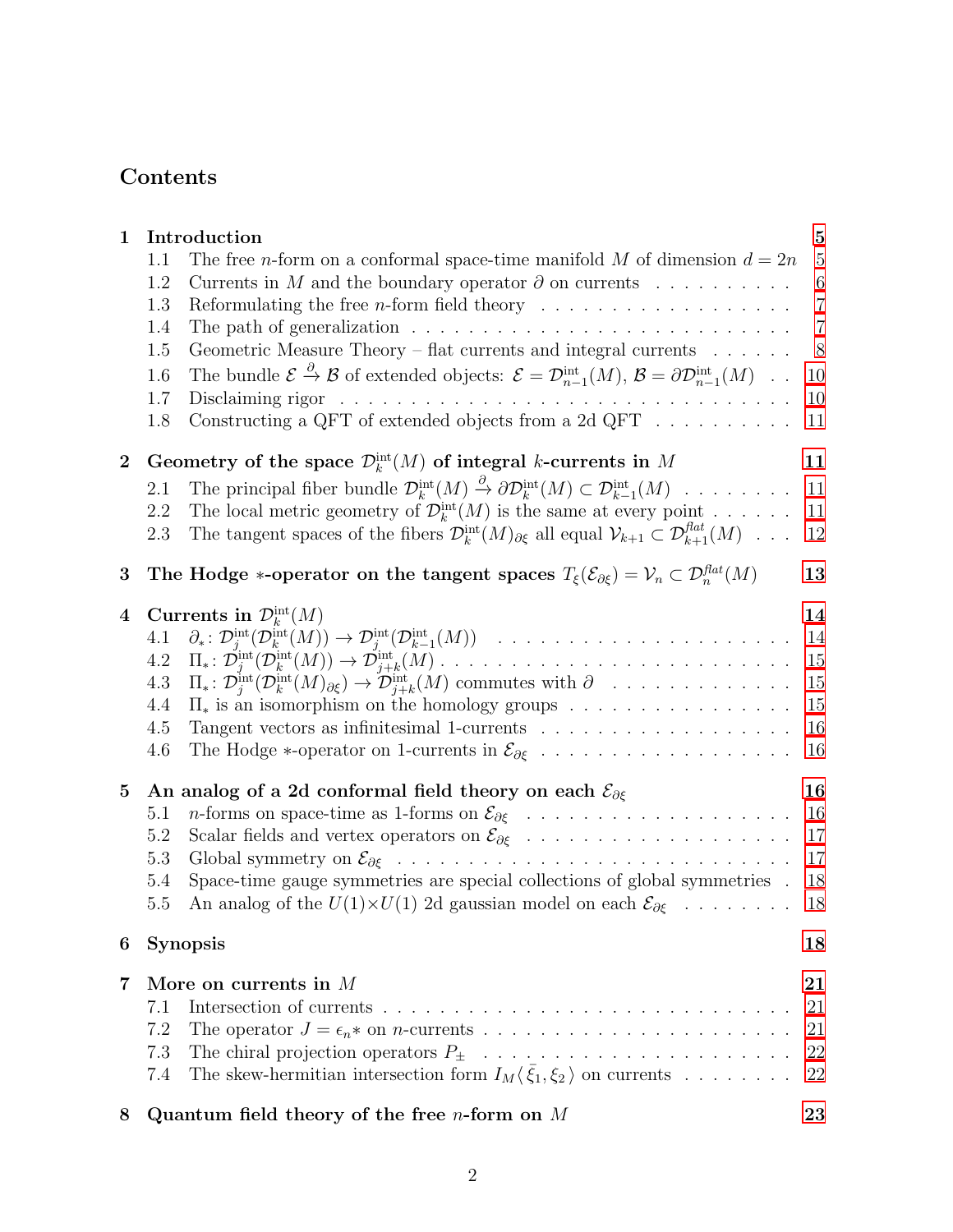| 8.1<br>8.2 |                                                                                                                                                                                                                                                        |                                                          |
|------------|--------------------------------------------------------------------------------------------------------------------------------------------------------------------------------------------------------------------------------------------------------|----------------------------------------------------------|
|            | 9 $\mathcal{E}_{\partial \xi}^{\mathbb{C}}$ as an almost-complex space                                                                                                                                                                                 | 24                                                       |
|            | 10 The Schwinger-Dyson equations on $\mathcal{E}^{\mathbb{C}}_{\partial \xi}$                                                                                                                                                                          | 25                                                       |
|            | 11 Quasi two-dimensionality of $\mathcal{E}^{\mathbb{C}}_{\partial \xi}$                                                                                                                                                                               | 25                                                       |
|            | 12 Quasi Riemann surfaces<br>12.3 The bundle $\mathcal{Q}(M) \to \mathcal{PB}(M)$ of quasi Riemann surfaces<br>12.4 A Riemann surface $\Sigma$ as a quasi Riemann surface $\ldots \ldots \ldots \ldots$                                                | 26<br>26<br>28<br>30<br>30<br>31<br>32<br>33<br>33<br>34 |
|            | 13 2d CFT on a quasi-holomorphic curve                                                                                                                                                                                                                 | 35                                                       |
|            | 14 A wishful conjecture                                                                                                                                                                                                                                | 36                                                       |
|            | 15 Correlation functions from extended 2d CFT                                                                                                                                                                                                          | 37                                                       |
|            | 16 Perturbation theory<br>16.1 Varying the parameter $R$ of the gaussian model $\ldots \ldots \ldots \ldots \ldots$                                                                                                                                    | 38<br>38<br>39                                           |
|            | 17 Gauge symmetry of the classical free $n$ -form<br>17.2 The reconstruction of the space-time gauge potentials $\dots \dots \dots \dots$                                                                                                              | 40<br>-41                                                |
|            | 18 Connecting the $\mathcal{E}_{\partial \xi}$<br>18.1 The natural connection in $\mathcal{D}_k^{\text{int}}(M) \stackrel{\partial}{\rightarrow} \partial \mathcal{D}_k^{\text{int}}(M)$<br>18.2 The connection in the bundle of theories over $\beta$ | 43<br>43<br>44<br>45                                     |
|            | 19 Explorations<br>19.5 The universal bundle $\mathcal{Q}(0) \to \mathcal{PB}(0)$ of quasi Riemann surfaces                                                                                                                                            | 46<br>47<br>48<br>49<br>50<br>50                         |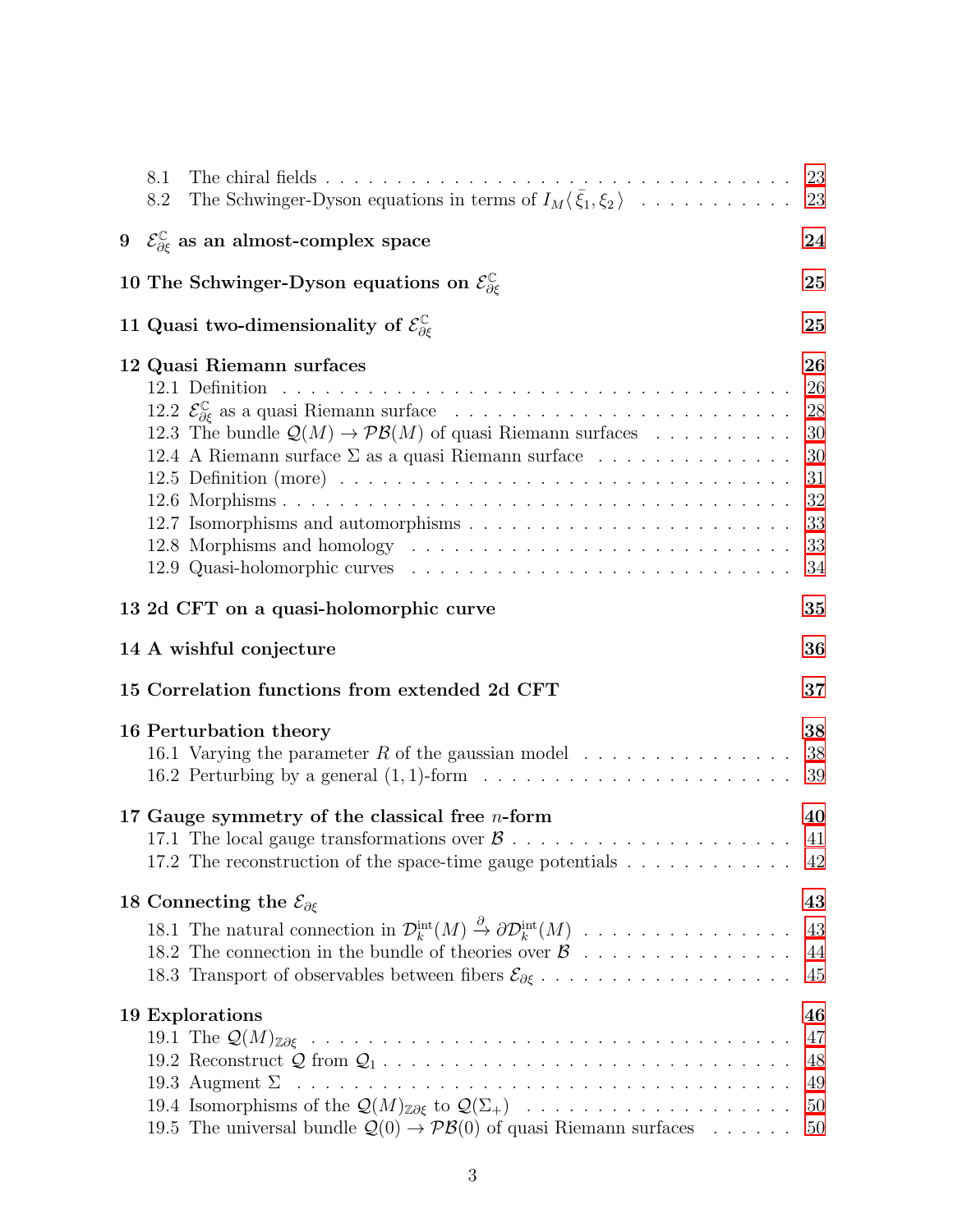|            | 19.6 Embed $\mathcal{Q}(M) \to \mathcal{PB}(M)$ in the universal bundle $\mathcal{Q}(0) \to \mathcal{PB}(0)$ 51                                                                                                                                                                                                                                        |                                        |  |  |
|------------|--------------------------------------------------------------------------------------------------------------------------------------------------------------------------------------------------------------------------------------------------------------------------------------------------------------------------------------------------------|----------------------------------------|--|--|
|            |                                                                                                                                                                                                                                                                                                                                                        |                                        |  |  |
|            | 20 Mathematical questions<br>20.1 Does the Hodge *-operator act on $T_0\mathcal{D}_{n-1}^{\text{int}}(M)_0$ ?<br>20.2 Are quasi Riemann surfaces classified by their homology data?<br>$20.4\,$ What can be said about the universal bundle of quasi Riemann surfaces? $\,$ .<br>20.5 How much function theory can be done on a quasi Riemann surface? | 52<br>52<br>53<br>53<br>54<br>54<br>55 |  |  |
|            | 21 Further steps                                                                                                                                                                                                                                                                                                                                       | 55                                     |  |  |
|            |                                                                                                                                                                                                                                                                                                                                                        | 55                                     |  |  |
|            | 21.2 Gauge invariance response to the contract of the contract of the contract of the contract of the contract of the contract of the contract of the contract of the contract of the contract of the contract of the contract                                                                                                                         | 56                                     |  |  |
|            |                                                                                                                                                                                                                                                                                                                                                        | 57                                     |  |  |
|            |                                                                                                                                                                                                                                                                                                                                                        | 58                                     |  |  |
|            | 21.5 Partition functions and variation of conformal structure<br>21.6 Non-conformal extended quantum field theory                                                                                                                                                                                                                                      | 58<br>59                               |  |  |
|            | 22 Questions about history and references                                                                                                                                                                                                                                                                                                              | 59                                     |  |  |
|            | Acknowledgments                                                                                                                                                                                                                                                                                                                                        |                                        |  |  |
| Appendices |                                                                                                                                                                                                                                                                                                                                                        |                                        |  |  |
|            | A Construction of a path of integral currents a la Game of Thrones                                                                                                                                                                                                                                                                                     | 62                                     |  |  |
|            | B The free complex <i>n</i> -form on euclidean $\mathbb{R}^d$                                                                                                                                                                                                                                                                                          | 65                                     |  |  |
|            | C Vertex operators and the Dirac quantization condition                                                                                                                                                                                                                                                                                                | 70                                     |  |  |
|            | D Complex conjugation and reality conditions                                                                                                                                                                                                                                                                                                           | 73                                     |  |  |
|            | References                                                                                                                                                                                                                                                                                                                                             |                                        |  |  |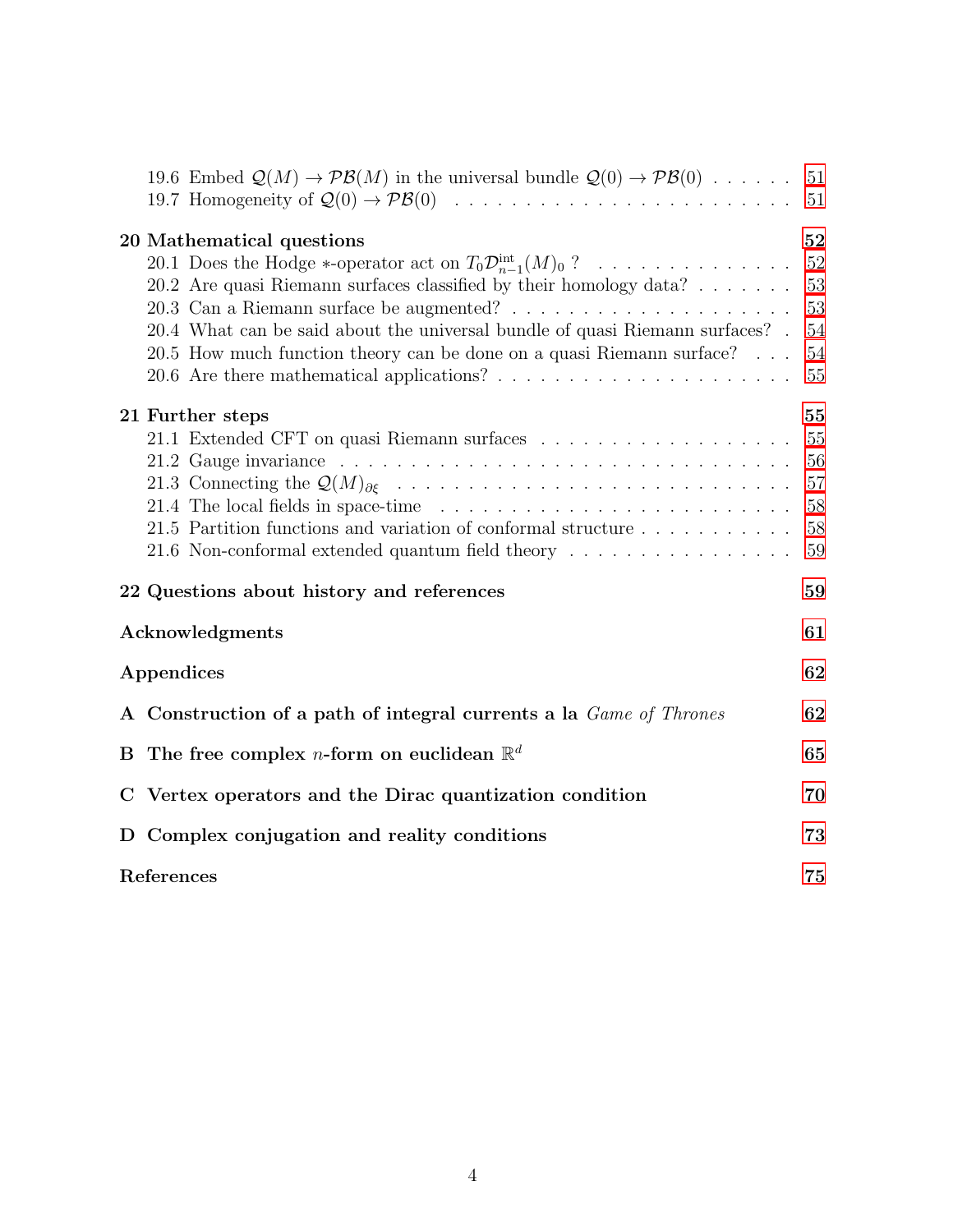# <span id="page-4-0"></span>1 Introduction

This paper reports the first steps of a project to construct and analyze a general class of quantum field theories of  $(n-1)$ -dimensional extended objects in a space-time manifold of dimension  $d = 2n$ . Much still remains to be done.

My referencing is surely inadequate. I hope to do better in future revisions. Section [22](#page-58-1) asks for advice on history and references.

# <span id="page-4-1"></span>1.1 The free *n*-form on a conformal space-time manifold  $M$  of dimension  $d=2n$

The first step is to reformulate the conformally invariant quantum field theory of a free n-form  $F(x)$  on a space-time manifold M of dimension  $d = 2n$  as the quantum field theory of a free 1-form on a space of  $(n-1)$ -dimensional extended objects. The general project extrapolates from this example.

Space-time is taken to be a compact real manifold M of dimension  $d = 2n$  with an orientation and with a conformal class of riemannian metrics. The main example is euclidean  $\mathbb{R}^d$  or, rather, its conformal compactification, the *d*-sphere  $S^d = \mathbb{R}^d \cup \{\infty\}.$ Actually, all that is used of the conformal structure on M is the Hodge ∗-operator acting in the middle dimension, on  $n$ -forms. This might be less structure than a conformal class of riemannian metrics.

The free n-form theory is the generalization to  $d = 2n$  dimensions of free quantum electrodynamics in 4-d [\[1–](#page-74-1)[3\]](#page-75-0). The field equations of the free *n*-form  $F(x)$  are

$$
dF = 0, \qquad dF^* = 0, \qquad F^* = i^{-1} * F, \tag{1.1}
$$

where  $*$  is the conformally invariant Hodge  $*$ -operator acting on *n*-forms,

$$
*\,\omega_{\mu_1...\mu_n}(x) = \epsilon_{\mu_1...\mu_n}^{\nu_1...\nu_n}(x)\,\omega_{\nu_1...\nu_n}(x)\,, \qquad *^2 = (-1)^n\,.
$$
 (1.2)

The integral of the *n*-form  $F$  over an *n*-surface is the magnetic charge. The integral of  $F^*$  is the electric charge. The gauge potential  $A(x)$  and the dual gauge potential  $A^*(x)$ are  $(n-1)$ -forms constructed by integrating

$$
dA = F, \qquad dA^* = F^*.
$$
\n<sup>(1.3)</sup>

The gauge potentials are determined up to gauge transformations

$$
A \to A + df, \qquad A^* \to A^* + df^*, \tag{1.4}
$$

given by  $(n-2)$ -forms  $f, f^*$ .

The extended objects of the free  $n$ -form theory are described by fields

$$
V_{p,p^*}(\xi) = e^{ip \int_{\xi} A + ip^* \int_{\xi} A^*}.
$$
\n(1.5)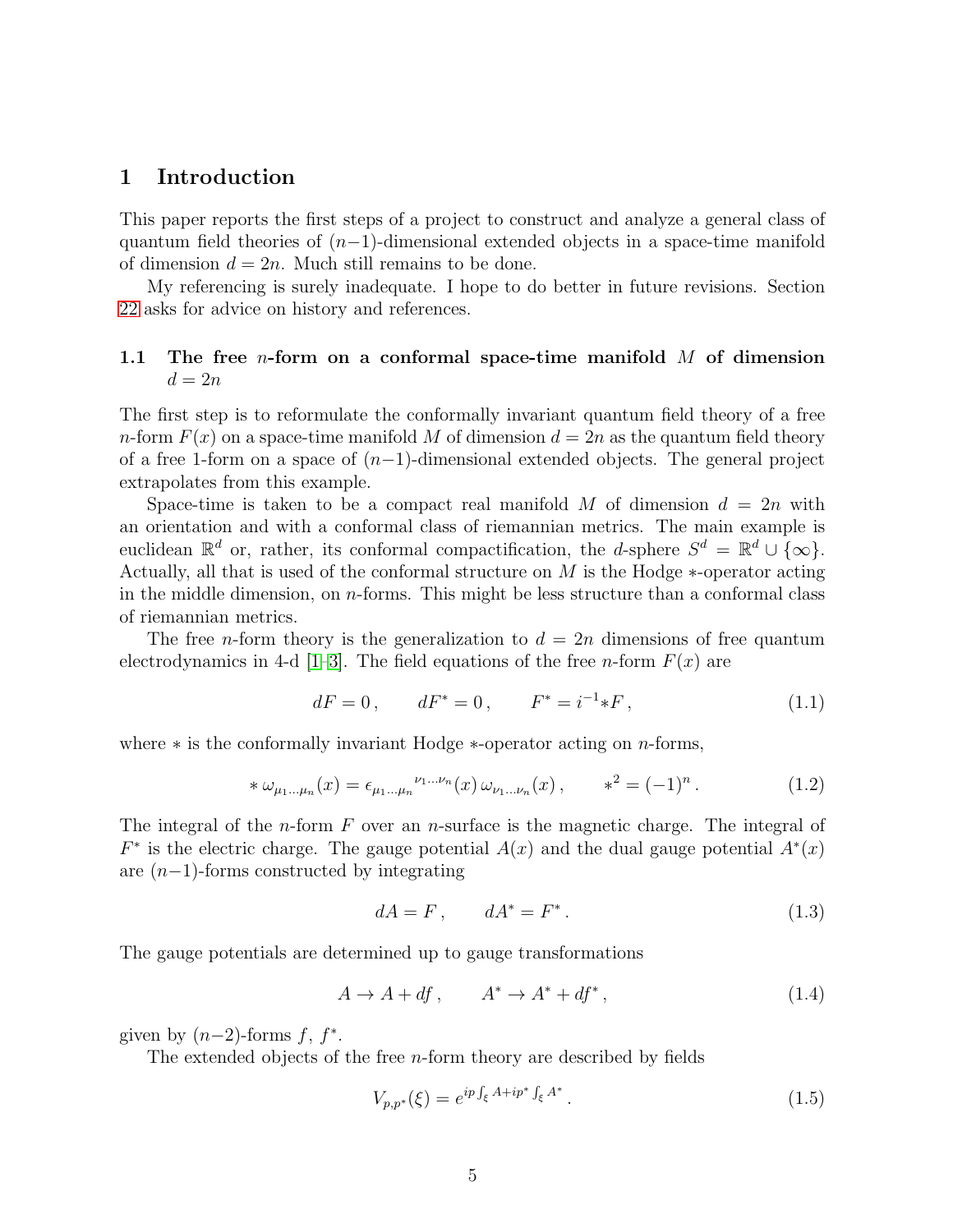which live on  $(n-1)$ -currents  $\xi$  in space-time. They carry electric charge p and magnetic charge  $p^*$ . Taking the gauge group G to be compact,  $G = U(1) \times U(1)$ , the charges lie in integer lattices,

$$
p = \frac{m}{R}
$$
,  $p^* = \frac{m^*}{R^*}$ ,  $m, m^* \in \mathbb{Z}$ . (1.6)

The Dirac quantization condition

$$
RR^* = 1 \tag{1.7}
$$

follows from the requirement that the correlation functions of the fields  $V_{p,p^*}(\xi)$  should be single-valued.

#### <span id="page-5-0"></span>1.2 Currents in M and the boundary operator  $\partial$  on currents

Currents will be the basic mathematical objects of this enterprise. A k-current  $\xi$  in the space-time manifold M is a linear function – a distribution – on k-forms  $\omega$ ,

$$
\int_{\xi} \omega = \int_M d^d x \; \xi^{\mu_1 \dots \mu_k}(x) \, \omega_{\mu_1 \dots \mu_k}(x) \,. \tag{1.8}
$$

 $\mathcal{D}_k(M)$  is the linear space of k-currents in M. A k-current  $\xi$  is called smooth when  $\xi(x)^{\mu_1...\mu_k}$  is smooth. Equivalently,  $\xi$  is smooth when it is represented by a smooth  $(d-k)$ form  $\omega_{\xi}$ ,

$$
\int_{\xi} \omega = \int_M \omega_{\xi} \wedge \omega \,. \tag{1.9}
$$

Since we will be considering fields that live on spaces of currents, it will be more congenial to write differential forms as linear functions of currents,

$$
\omega(\xi) = \int_{\xi} \omega \,. \tag{1.10}
$$

When the *n*-form  $F(x)$  is considered as a quantum field, it is a distributional *n*-form acting as a linear function  $\xi \mapsto F(\xi)$  on smooth *n*-currents in M.

The boundary operator on currents is dual to the exterior derivative on forms,

$$
\partial \colon \mathcal{D}_k(M) \to \mathcal{D}_{k-1}(M) \,, \tag{1.11}
$$

$$
\int_{\partial \xi} \omega = \int_{\xi} d\omega, \qquad (\partial \xi)^{\mu_2 \dots \mu_k}(x) = -\partial_{\mu_1} \xi^{\mu_1 \dots \mu_k}(x). \tag{1.12}
$$

Examples of k-currents are given by k-dimensional submanifolds in  $M$ . The corresponding linear function on a k-form  $\omega$  is the integral of  $\omega$  over the submanifold. The boundary of the k-current corresponds to the boundary of the submanifold.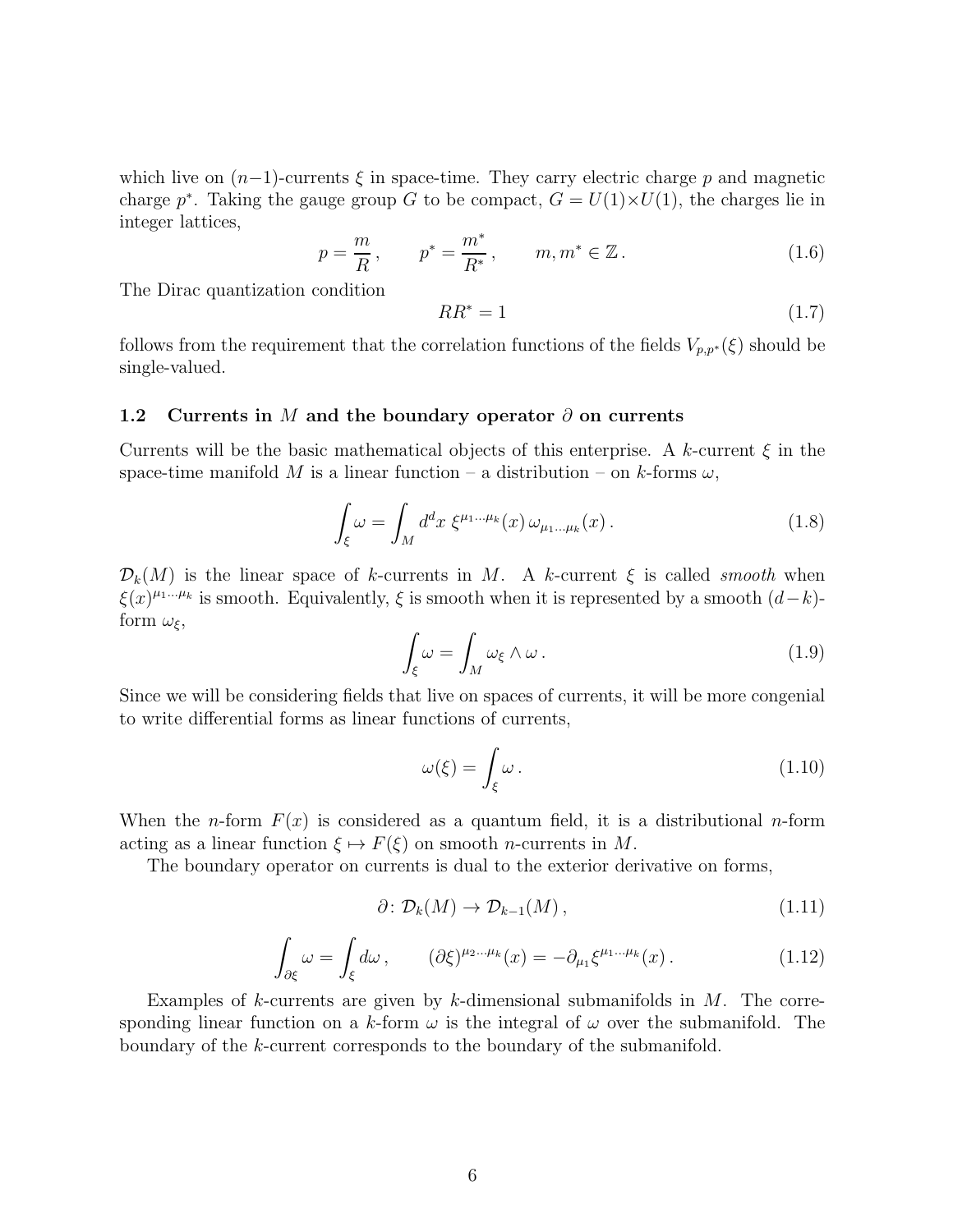#### <span id="page-6-0"></span>1.3 Reformulating the free *n*-form field theory

The reformulation of the free *n*-form theory stems from the realization that the space of  $(n-1)$ -currents in M on which the n-forms live can be decomposed into a union of spaces  $\mathcal{E}_{\partial \xi}$  each of which has the property that its tangent space at each point is a linear space of n-currents in space-time which is closed under the action of the Hodge ∗-operator. The spaces  $\mathcal{E}_{\partial \xi}$  will be described in more detail shortly.

Since tangent vectors in  $\mathcal{E}_{\partial \xi}$  are *n*-currents in space-time, the *n*-form fields F and  $F^* = i^{-1} * F$  on the space-time manifold M become 1-forms j and  $j^* = i^{-1} * j$  on  $\mathcal{E}_{\partial \xi}$ , where the Hodge ∗-operator on n-forms has become a linear operator acting on the 1 forms on  $\mathcal{E}_{\partial \xi}$ . The field equations become

$$
dj = 0, \t dj^* = 0. \t(1.13)
$$

Scalar fields, i.e., 0-forms,  $\phi$  and  $\phi^*$  on  $\mathcal{E}_{\partial \xi}$  are constructed by integrating

$$
d\phi = j, \qquad d\phi^* = j^* \,. \tag{1.14}
$$

The scalar fields on  $\mathcal{E}_{\partial \xi}$  express the gauge potentials on space-time,

$$
\phi(\xi) = \int_{\xi} A, \qquad \phi^*(\xi) = \int_{\xi} A^*.
$$
\n(1.15)

The extended objects are described by the "vertex operator" fields on  $\mathcal{E}_{\partial \xi}$ ,

$$
V_{p,p^*}(\xi) = e^{ip\phi(\xi) + ip^*\phi^*(\xi)}.
$$
\n(1.16)

The free *n*-form theory on M is thus reformulated as a free 1-form theory on  $\mathcal{E}_{\partial \xi}$ . The free n-form theory begins to look formally analogous to the conformal field theory of a free 1-form on a two-dimensional manifold.

## <span id="page-6-1"></span>1.4 The path of generalization

The path of generalization will retrace the historical development of the general class of two-dimensional conformal and non-conformal quantum field theories starting from the theory of the free 1-form. The 2d conformal field theories that were constructed in that development include the theories of several 1-form fields, the orbifolds of the 1-form theories, and the theories constructed from all these by conformal perturbation theory. Notable special cases are the 2d conformal field theories containing non-abelian current algebras. Along a sideline are the holomorphic conformal field theories made from 1-form theories, including the Monster 2d CFT. Finally, there are the non-conformal 2d quantum field theories constructed by perturbation theory governed by the 2d renormalization group. If these constructions on the free 1-form in two dimensions can indeed be carried out on the free 1-form on the spaces  $\mathcal{E}_{\partial \xi}$  of  $(n-1)$ -currents in space-time, then such a menagerie of examples will strongly suggest that it should be possible to formulate axiomatically a general class of quantum field theories of extended objects in one-to-one correspondence with the 2d quantum field theories. I will try here to describe the setting in which such quantum field theories of extended objects might be formulated, and develop mathematical conjectures that would provide a construction of such theories.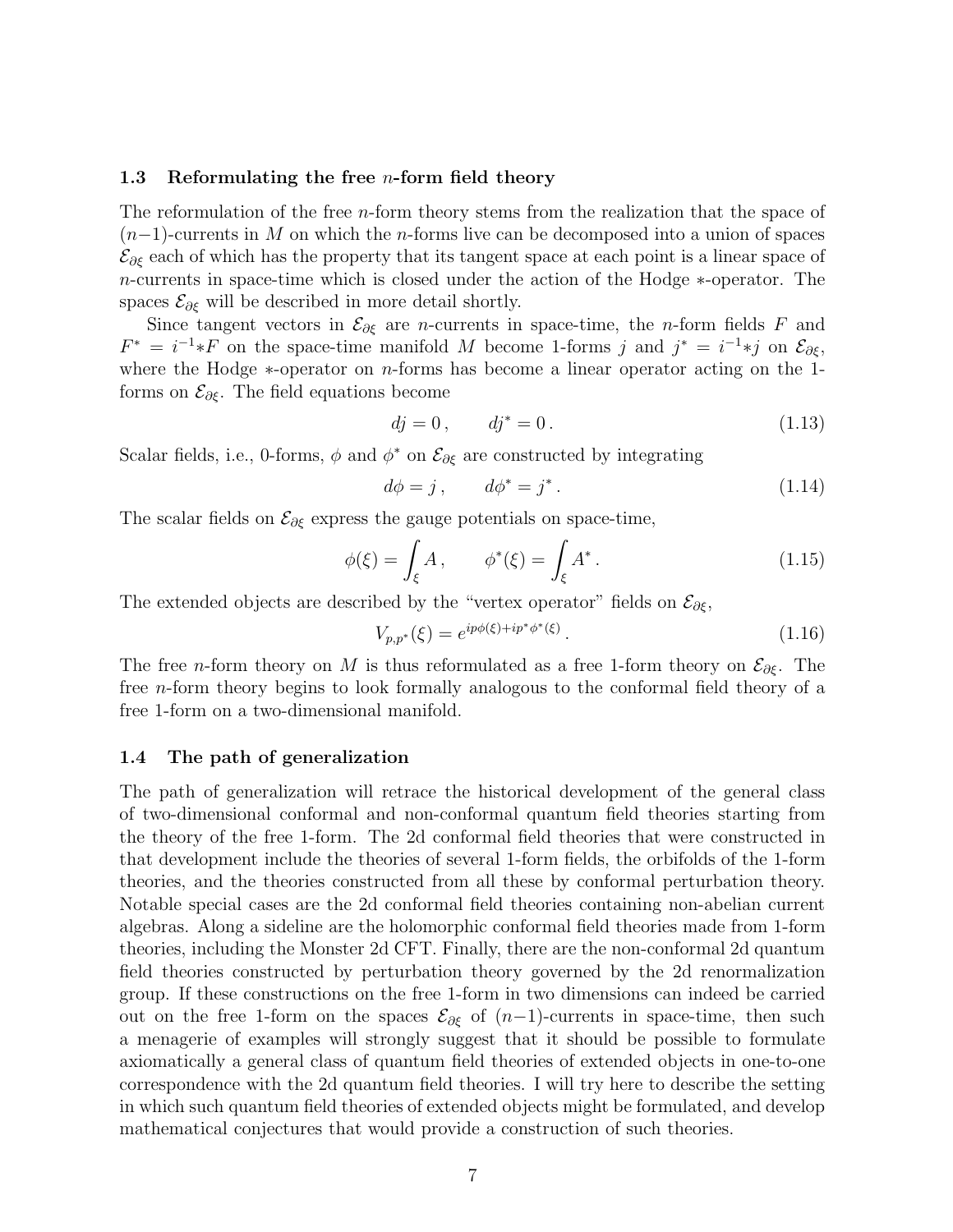#### <span id="page-7-0"></span>1.5 Geometric Measure Theory – flat currents and integral currents

The quantum field theories of extended objects envisioned here are all to be theories of fields on certain spaces  $\mathcal{E}_{\partial \xi}$  of currents in space-time. The tools for defining  $\mathcal{E}_{\partial \xi}$  and for doing analysis in  $\mathcal{E}_{\partial \xi}$  come from a branch of mathematics called Geometric Measure Theory (GMT). Given a manifold  $M$ , Geometric Measure Theory defines the complete metric space of *integral* k-currents in  $M$  [\[4\]](#page-75-1). One of several equivalent definitions starts from maps  $\sigma$  from the oriented k-simplex  $\Delta^k$  to M. The k-current  $[\sigma]$  defined by

$$
\int_{[\sigma]} \omega = \int_{\Delta^k} \sigma^* \omega \tag{1.17}
$$

is a delta-function k-current concentrated on the image  $\sigma(\Delta^k)$  in M. A linear combination  $\sum_{\alpha} n_{\alpha} [\sigma_{\alpha}]$  of such k-currents with integer coefficients  $n_{\alpha}$  is the k-current representing the singular k-chain  $\sum_{\alpha} n_{\alpha} \sigma_{\alpha}$  in M. The singular k-currents realize a naive idea of the kdimensional objects in M.

Next, a certain norm, called the *flat* norm, is put on k-currents. At each point  $x \in M$ , the riemannian metric at x is used to define a euclidean length function  $|\omega(x)|$  on the vector space of k-forms  $\omega(x)$  at x. The co-mass  $M_k^*(\omega)$  of a k-form is defined as

$$
M_k^*(\omega) = \sup_{x \in M} |\omega(x)|.
$$
 (1.18)

The mass  $M_k(\xi)$  of a k-current is then defined as

$$
M_k(\xi) = \sup_{M_k^*(\omega) = 1} |\omega(\xi)|.
$$
 (1.19)

When  $\xi$  is the characteristic current of a submanifold of M, the mass  $M_k(\xi)$  is the kvolume of the submanifold. The flat norm of a k-current is defined as

$$
\|\xi\|_{\text{flat}} = \inf_{\xi'} \left[ M_k(\xi - \partial \xi') + M_{k+1}(\xi') \right], \tag{1.20}
$$

where  $\xi'$  ranges over all  $(k+1)$ -currents. The flat norm gives the flat metric on the space of k-currents,

$$
d_{\text{flat}}(\xi_1, \xi_2) = ||\xi_1 - \xi_2||_{\text{flat}}, \tag{1.21}
$$

The completion in the flat metric of the vector space of finite norm k-currents is the vector space of flat k-currents. Roughly, a flat current is a distribution on  $k$ -forms that takes no derivatives.

The flat norm is a physically reasonable measure of the size of a k-dimensional object. A k-current  $\xi$  of small flat norm is physically small in the sense that it can be shrunk away to nothing with little effort. If a singular k-current  $\xi$  is small in the flat norm, then there is a  $(k+1)$ -current  $\xi'$  such that both  $M_{k+1}(\xi')$  and  $M_k(\xi - \partial \xi')$  are small. So part of  $\xi$  can easily be shrunk away through  $\xi'$ , which has small  $(k+1)$ -volume, and what remains of  $\xi$  has small k-volume and can easily be shrunk away through itself. So the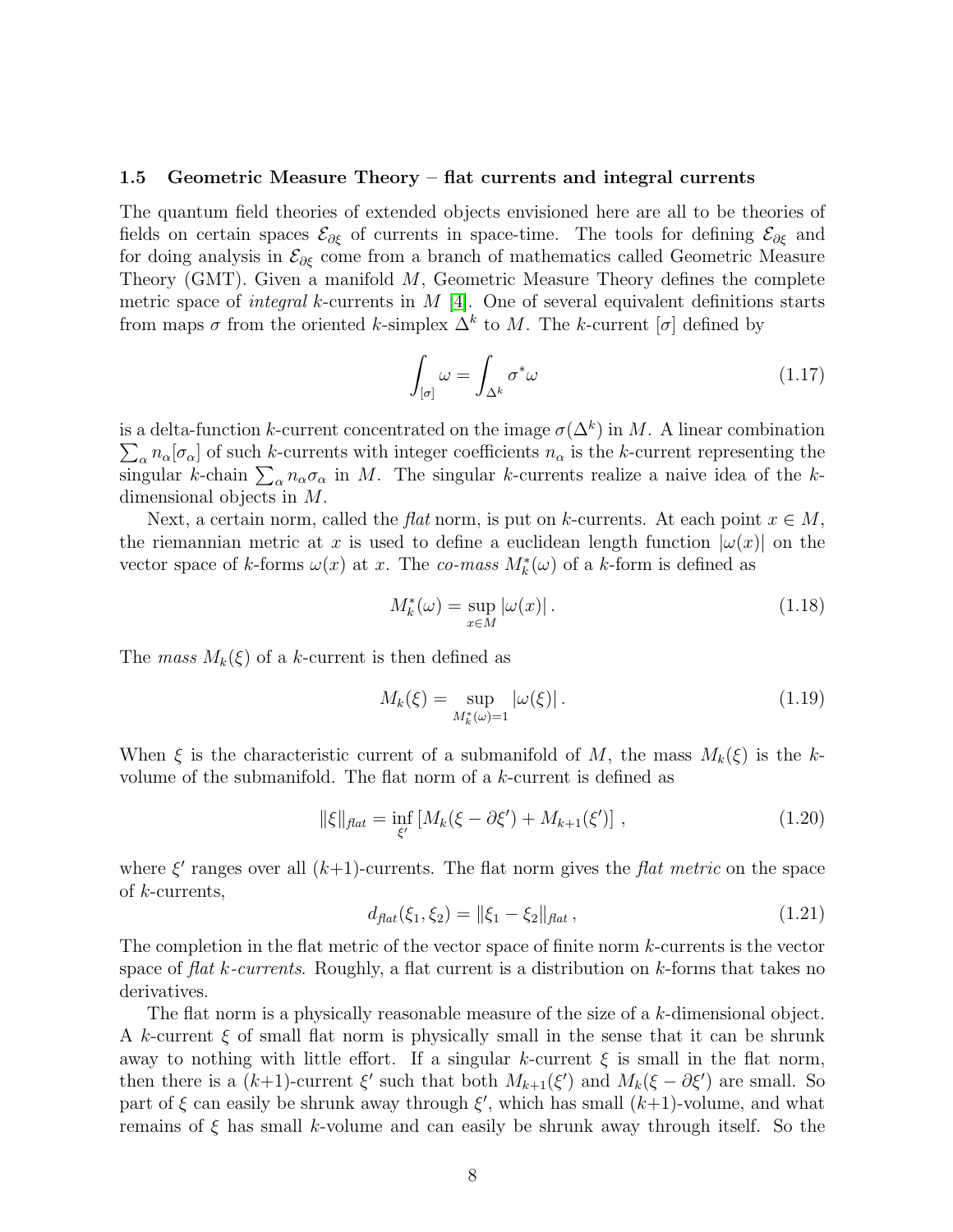flat metric is a physically reasonable measure of the difference between two  $k$ -dimensional objects. The definition of the flat metric requires a notion of distance in  $M$ , i.e., a choice of riemannian metric on  $M$ , but the flat metric topology on currents is the same for any choice of riemannian metric on M.

Completing the space of singular  $k$ -currents in the flat metric gives the space of *integer* rectifiable k-currents. Finally, an integral k-current is defined to be an integer rectifiable k-current  $\xi$  whose boundary  $\partial \xi$  has finite mass. The integral currents that are not singular currents are fractal objects.

We will write  $\mathcal{D}_k^{\text{int}}(M)$  for the space of integral k-currents in M. A basic theorem of [\[4\]](#page-75-1) states that  $\mathcal{D}_{k}^{\text{int}}(M)$  is a complete metric space and that the boundary operator takes integral k-currents to integral  $(k-1)$ -currents,

$$
\partial \colon \mathcal{D}_k^{\text{int}}(M) \to \mathcal{D}_{k-1}^{\text{int}}(M) \,, \tag{1.22}
$$

acting continuously in the metric topology. Moreover,  $\mathcal{D}_{k}^{\text{int}}(M)$  is a normed abelian group under addition of currents, i.e., the addition law is continuous in the flat metric topology.

We will be using only the  $\mathcal{D}_k^{\text{int}}(M)$  with  $k = n - 2, n - 1, n, n + 1$ . In order to handle the case  $d = 2$ ,  $n = 1$ , we need to define the  $(-1)$ -currents,

$$
\mathcal{D}_{-1}^{\text{int}}(M) = \mathbb{Z}, \qquad \mathcal{D}_{-1}(M) = \mathbb{C}, \qquad (1.23)
$$

$$
\partial \colon \mathcal{D}_0^{\text{int}}(M) \to \mathcal{D}_{-1}^{\text{int}}(M) \,, \qquad \partial \eta = \int_{\eta} 1 = 1(\eta) \,. \tag{1.24}
$$

Also, there is a distinguished d-current which is the oriented manifold  $M$  itself, which acts on d-forms  $\omega$  by

$$
\omega(M) = \int_M \omega \,. \tag{1.25}
$$

We will use this d-current for the case  $d = 2$ , when it lies in  $\mathcal{D}_{n+1}^{\text{int}}(M)$ . So we define

$$
\mathcal{D}_{d+1}^{\text{int}}(M) = \mathbb{Z}, \qquad \mathcal{D}_{d+1}(M) = \mathbb{C}, \qquad (1.26)
$$

$$
\partial \colon \mathcal{D}_{d+1}^{\text{int}}(M) \to \mathcal{D}_d^{\text{int}}(M) \,, \qquad \partial 1 = M \,. \tag{1.27}
$$

Now we have the augmented de Rham complex of currents

$$
0 \leftarrow D_{-1}^{\text{int}}(M) \stackrel{\partial}{\leftarrow} \mathcal{D}_0^{\text{int}}(M) \stackrel{\partial}{\leftarrow} \cdots \stackrel{\partial}{\leftarrow} \mathcal{D}_d^{\text{int}}(M) \stackrel{\partial}{\leftarrow} \mathcal{D}_{d+1}^{\text{int}}(M) \leftarrow 0
$$
\n
$$
0 \leftarrow \mathcal{D}_{-1}(M) \stackrel{\partial}{\leftarrow} \mathcal{D}_0(M) \stackrel{\partial}{\leftarrow} \cdots \stackrel{\partial}{\leftarrow} \mathcal{D}_d(M) \stackrel{\partial}{\leftarrow} \mathcal{D}_{d+1}(M) \leftarrow 0
$$
\n(1.28)

The  $\mathcal{D}_k(M)$  will be the complex currents, but they can be taken to be real for n odd. The precise characterization of the linear space of complex currents — smooth, flat, distributional, etc. — will mostly be left unspecified, to be determined by the context.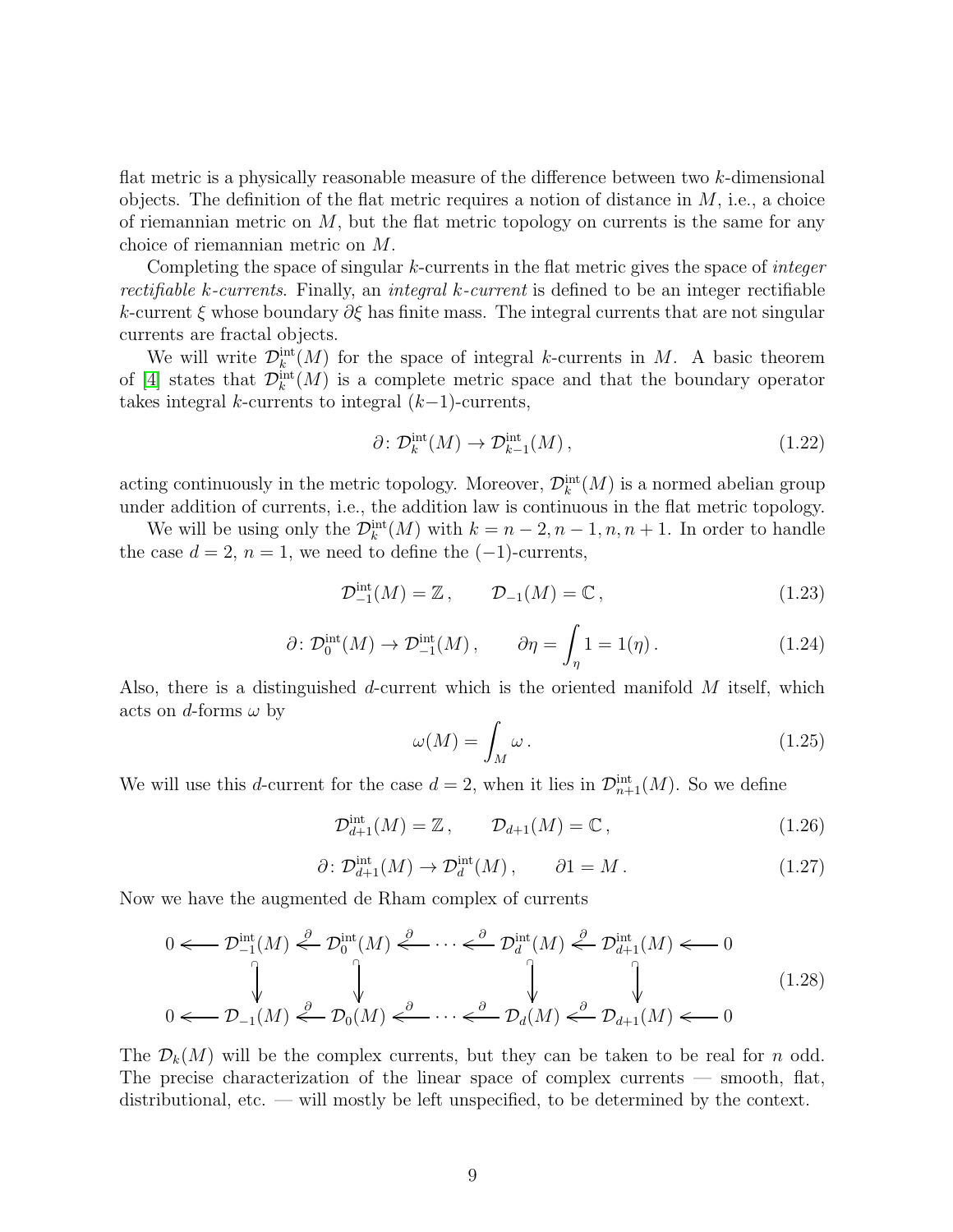<span id="page-9-0"></span>1.6 The bundle  $\mathcal{E} \stackrel{\partial}{\to} \mathcal{B}$  of extended objects:  $\mathcal{E} = \mathcal{D}^{\text{int}}_{n-1}(M)$ ,  $\mathcal{B} = \partial \mathcal{D}^{\text{int}}_{n-1}(M)$ 

I am proposing to take as the space of extended objects the space

$$
\mathcal{E} = \mathcal{D}_{n-1}^{\text{int}}(M) \tag{1.29}
$$

of integral  $(n-1)$ -currrents in M. The space  $\mathcal E$  forms a bundle

$$
\mathcal{E}
$$
\n
$$
\int_{\mathcal{B}} \rho \tag{1.30}
$$

over the space of  $(n-2)$ -boundaries,

$$
\mathcal{B} = \partial \mathcal{D}_{n-1}^{\text{int}}(M) \subset \mathcal{D}_{n-2}^{\text{int}}(M). \tag{1.31}
$$

The spaces  $\mathcal{E}_{\partial \xi}$  are the fibers of the bundle, the spaces of relative  $(n-1)$ -cycles,

$$
\mathcal{E}_{\partial \xi} = \partial^{-1}(\partial \xi) = \left\{ \xi' \in \mathcal{D}_{n-1}^{\text{int}}(M) : \partial \xi' = \partial \xi \right\}. \tag{1.32}
$$

The special fiber  $\mathcal{E}_0 = \mathcal{D}_{n-1}^{\text{int}}(M)_0$  is the space of integral  $(n-1)$ -cycles.

We will see that the geometry of currents in each  $\mathcal{E}_{\partial \xi}$  is analogous to the geometry of currents in a Riemann surface. I will call such spaces "quasi Riemann surfaces".

## <span id="page-9-1"></span>1.7 Disclaiming rigor

I want to do quantum field theory on the space of extended objects, so I need calculus and tensor analysis on  $\mathcal{D}_{n-1}^{\text{int}}(M)$ . But the spaces  $\mathcal{D}_{k}^{\text{int}}(M)$  are not, as far as I can tell, differentiable manifolds. On the other hand, there is a construction of currents — and flat currents and integral currents — in any complete metric space [\[5\]](#page-75-2). So a calculus of currents in  $\mathcal{D}_{n-1}^{\text{int}}(M)$  is available, and thus a calculus of differential forms as the duals of currents. The spaces  $\mathcal{D}_{k}^{\text{int}}(M)$  have nice properties that lend themselves to geometric analysis — each is a normed abelian group that is generated as an abelian group by an arbitrarily small  $\epsilon$ -ball around 0, and each is embedded in a normed vector space (of flat currents). The special case  $\mathcal{D}_{n-1}^{\text{int}}(M)$  has even nicer properties which will be described below.

It may be that the mathematical basis for calculus and tensor analysis on the spaces  $\mathcal{D}_k^{\text{int}}(M)$  already exists, but I cannot tell — mathematical analysis is not exactly my cup of tea. I will proceed naively, without trying for mathematical rigor, blithely optimistic that rigor can be achieved eventually. I will explore the possibilities of achieving the project of constructing quantum field theories of extended objects from 2d quantum field theories to the point where I can formulate a more or less well-posed mathematical conjecture on which the program can be based. The mathematical conjecture is that there is a classification of equivalence classes of "quasi Riemann surfaces" that is analogous to and extends the classification of ordinary Riemann surfaces. I have almost no evidence for the conjecture. Its appeal is that it makes feasible the construction of quantum field theories of extended objects from 2d quantum field theories in the simplest and most direct fashion that I can imagine. So I call it a "wishful" conjecture.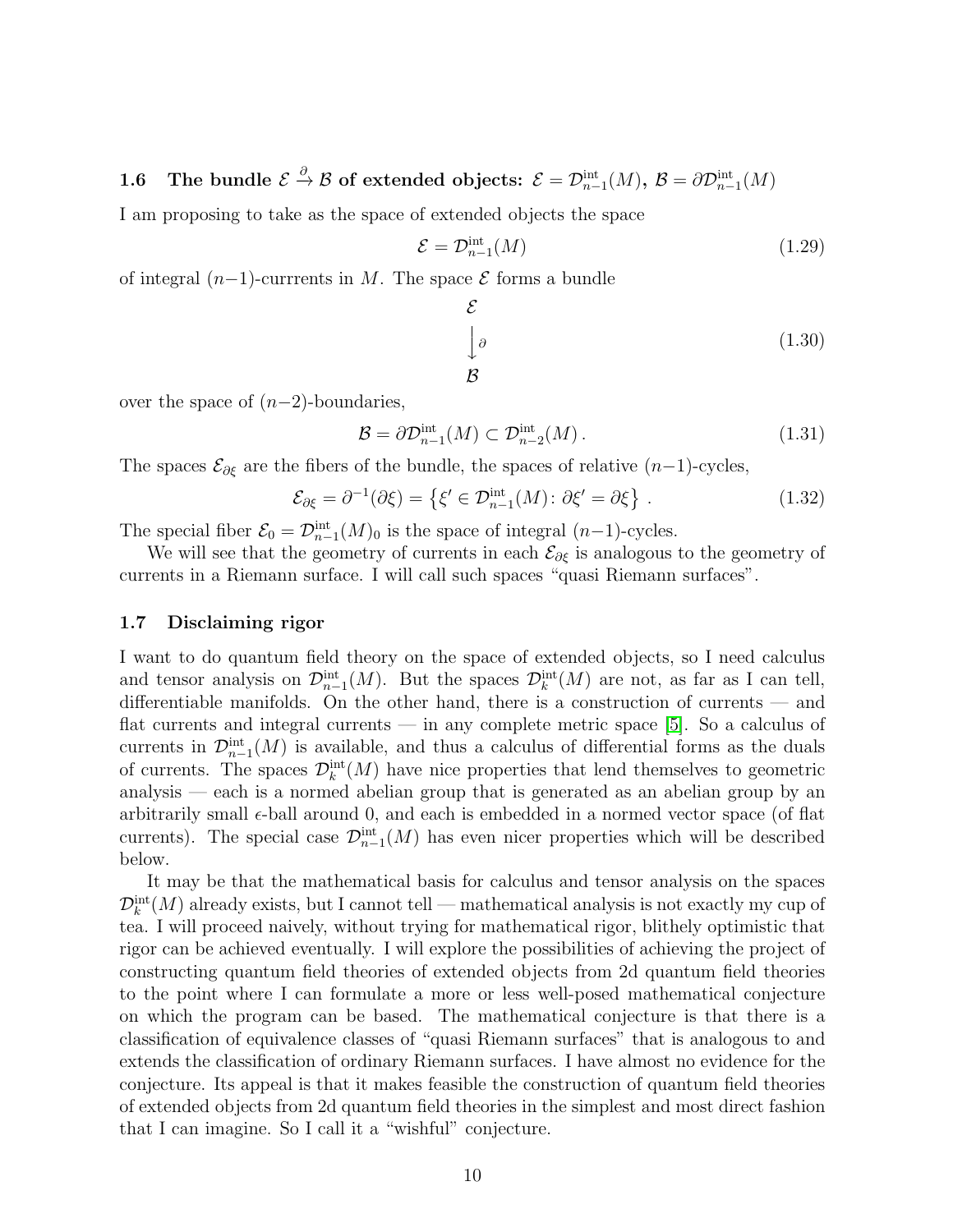### <span id="page-10-0"></span>1.8 Constructing a QFT of extended objects from a 2d QFT

If the conjecture holds, then there will be an essentially unique map from the space  $\mathcal{E}_{\partial \xi}$  of integral relative  $(n-1)$ -cycles in the space-time M to the space of integral relative 0-cycles in a two-dimensional space  $\Sigma$ . The space  $\Sigma$  will be a Riemann surface or something akin to one. For example, when the space-time is  $M = S^d = \mathbb{R}^d \cup \{\infty\}$ , then  $\Sigma$  will be the Riemann sphere  $S^2 = \mathbb{C} \cup \{\infty\}$ . A quantum field  $\Phi(\xi)$  on the space of extended objects will correspond to a 2d observable in the 2d quantum field theory on  $\Sigma$  located on the integral 0-current in  $\Sigma$  that corresponds to  $\xi$ . The correlation functions of the extended object fields will be given by the correlation functions in the 2d quantum field theory on  $\Sigma$ . In this way, the quantum field theory of extended objects will be constructed from the 2d quantum field theory.

# <span id="page-10-1"></span>2 Geometry of the space  $\mathcal{D}_k^{\text{int}}(M)$  of integral k-currents in M

# <span id="page-10-2"></span>2.1 The principal fiber bundle  $\mathcal{D}^{\text{int}}_k(M) \stackrel{\partial}{\to} \partial \mathcal{D}^{\text{int}}_k(M) \subset \mathcal{D}^{\text{int}}_{k-1}(M)$

The space  $\mathcal{D}_k^{\text{int}}(M)$  is a fiber bundle

<span id="page-10-4"></span>
$$
\mathcal{D}_k^{\text{int}}(M)
$$
\n
$$
\downarrow \partial
$$
\n
$$
\partial \mathcal{D}_k^{\text{int}}(M) \subset \mathcal{D}_{k-1}^{\text{int}}(M)_0 \subset \mathcal{D}_{k-1}^{\text{int}}(M) \tag{2.1}
$$

over the space of integral  $(k-1)$ -boundaries. The special fiber  $\mathcal{D}_k^{\text{int}}(M)$  over  $0 \in \mathcal{D}_{k-1}^{\text{int}}(M)$ is the space of integral  $k$ -cycles in  $M$ , the space of integral  $k$ -currents without boundary,

$$
\mathcal{D}_k^{\text{int}}(M)_0 = \{ \xi \in \mathcal{D}_k^{\text{int}}(M), \ \partial \xi = 0 \} \ . \tag{2.2}
$$

 $\mathcal{D}_k^{\text{int}}(M)_0$  is closed under addition, thus an abelian group. The other fibers  $\mathcal{D}_k^{\text{int}}(M)_{\xi_0} =$  $\partial^{-1}(\xi_0)$ ,  $\xi_0 \neq 0$ , are the spaces of integral *relative* k-cycles in M. That is, if  $\xi_1$  is a k-current in the fiber over  $\xi_0$ , then every  $\xi$  in the same fiber differs from  $\xi_1$  by a k-cycle,

$$
\partial(\xi - \xi_1) = 0. \tag{2.3}
$$

Each fiber is isomorphic to the space of integral k-cycles  $\mathcal{D}_k^{\text{int}}(M)_0$ , but not in a canonical way. The isomorphism depends on the choice of  $\xi_1$  in the fiber. The abelian group  $\mathcal{D}_k^{\text{int}}(M)_0$  acts by addition on  $\mathcal{D}_k^{\text{int}}(M)$ , preserving the fibers, acting transitively and faithfully on each fiber. So the fiber bundle  $(2.1)$  is a principle fiber bundle with structure group the abelian group  $\mathcal{D}_k^{\text{int}}(M)_0$  of integral k-cycles.

# <span id="page-10-3"></span>2.2 The local metric geometry of  $\mathcal{D}_k^{\text{int}}(M)$  is the same at every point

Translation in  $\mathcal{D}_{k}^{\text{int}}(M)$  as abelian group takes any point to any other. In particular, translation by  $\xi$  takes 0 to  $\xi$ , for any  $\xi \in \mathcal{D}_k^{\text{int}}(M)$ . Translation by  $\xi$  preserves the fibers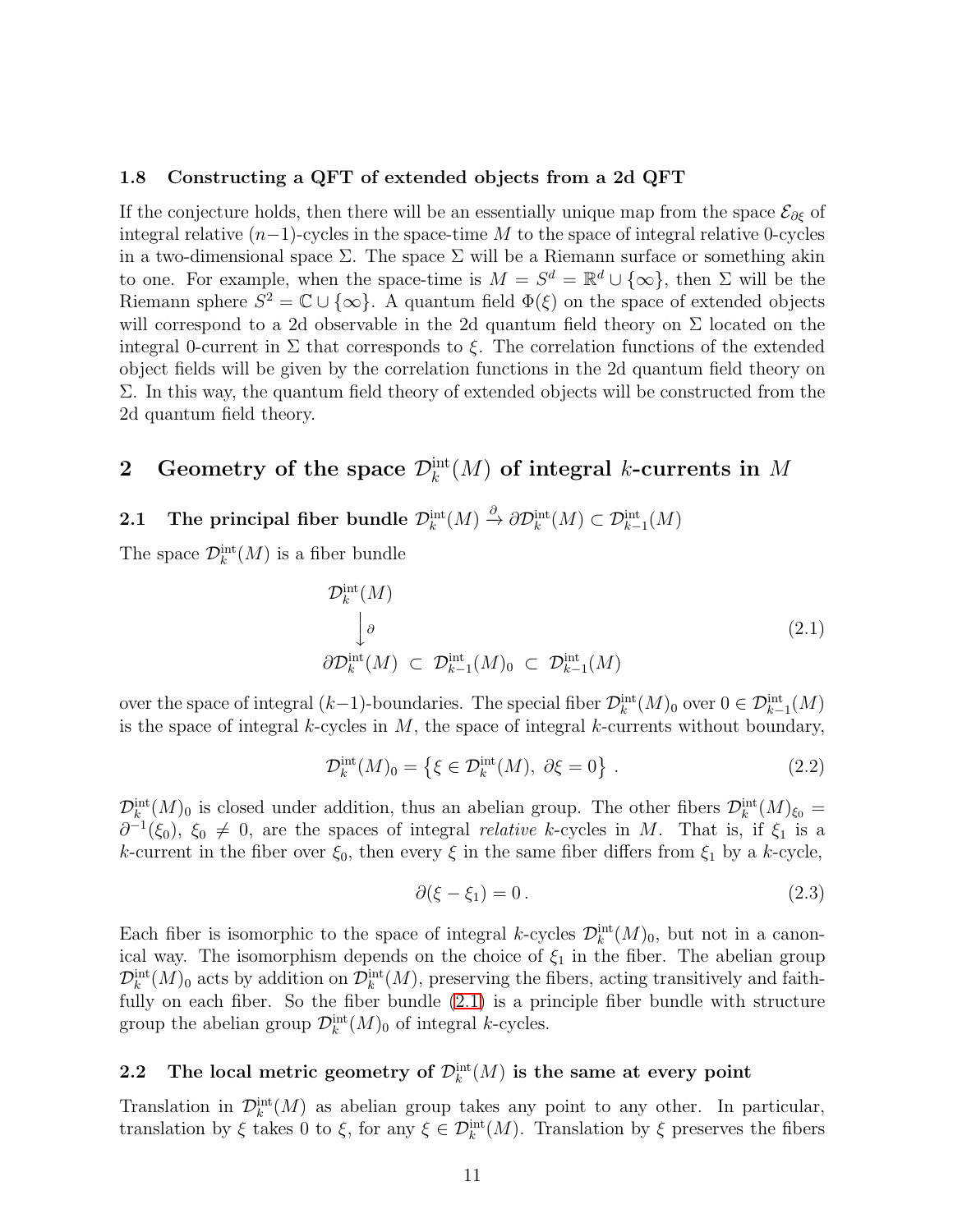of the bundle, taking the fiber over  $\partial \xi'$  to the fiber over  $\partial (\xi' + \xi)$ . Translation by  $\xi$  takes the  $\epsilon$ -ball  $B_{\epsilon}$  around 0 to the  $\epsilon$ -ball  $\xi + B_{\epsilon}$  around  $\xi$ . So the local metric geometry of the principal fiber bundle is the same at every point.

# <span id="page-11-0"></span>2.3 The tangent spaces of the fibers  $\mathcal{D}_k^{\text{int}}(M)_{\partial \xi}$  all equal  $\mathcal{V}_{k+1}\subset \mathcal{D}_{k+1}^{flat}(M)$

The space  $\mathcal{D}_k^{\text{int}}(M)_{\partial \xi}$  of integral relative k-cycles is the fiber of the principal fiber bundle  $\mathcal{D}_k^{\text{int}}(M)$  over the  $(k-1)$ -boundary  $\partial \xi$ . A tangent vector  $\dot{\xi}$  in  $\mathcal{D}_k^{\text{int}}(M)_{\partial \xi}$  is a vertical tangent vector in the principal fiber bundle. By translation in the abelian group, the vertical tangent space is the same at every point in the bundle,

$$
T_{\xi}(\mathcal{D}_k^{\text{int}}(M)_{\partial \xi}) = T_0(\mathcal{D}_k^{\text{int}}(M)_0), \qquad (2.4)
$$

equal to the tangent space to the fiber at the distinguished point  $0 \in \mathcal{D}_{k}^{\text{int}}(M)$ .

Suppose  $\dot{\xi}$  is the tangent vector at  $\epsilon = 0$  to an infinitesimal curve  $\epsilon \mapsto \xi(\epsilon)$  in the fiber  $\mathcal{D}_k^{\text{int}}(M)_{\partial \xi}$ . Then  $\xi(\epsilon) - \xi(0)$  is an infinitesimally small integral k-cycle. There is a unique integral  $(k+1)$ -current  $\xi_s(\epsilon)$  of minimal mass solving

$$
\partial \xi_S(\epsilon) = \xi(\epsilon) - \xi(0). \tag{2.5}
$$

It satisfies

<span id="page-11-1"></span>
$$
\|\xi(\epsilon) - \xi(0)\|_{\text{flat}} = M_{k+1}(\xi_S(\epsilon)) = \|\xi_S(\epsilon)\|_{\text{flat}}.
$$
\n(2.6)

This minimal integral  $(k+1)$ -current  $\xi_s(\epsilon)$  can be thought of as the secant between  $\xi(0)$ and  $\xi(\epsilon)$ . The vertical tangent vector is represented by the flat  $(k+1)$ -current

$$
\dot{\xi} = \lim_{\epsilon \to 0} \frac{\xi_S(\epsilon)}{\epsilon} \,. \tag{2.7}
$$

Equation [\(2.6\)](#page-11-1) implies that the  $(k+1)$ -current  $\xi$  faithfully represents the tangent vector to the curve  $\xi(\epsilon)$ , i.e., the map from vertical tangent vectors to flat  $(k+1)$ -currents is injective. So the tangent spaces to the fibers are all equal to a certain subspace of the flat  $(k+1)$ -currents,

$$
T_{\xi}(\mathcal{D}_k^{\text{int}}(M)_{\partial \xi}) = T_0(\mathcal{D}_k^{\text{int}}(M)_0) = \mathcal{V}_{k+1} \subset \mathcal{D}_{k+1}^{\text{flat}}(M). \tag{2.8}
$$

The question then is: exactly what subspace  $\mathcal{V}_{k+1}$  of flat  $(k+1)$ -currents is formed by the tangent vectors in the space of integral relative k-cycles?

The easiest examples of vertical tangent vectors are the delta-function  $(k+1)$ -currents. Work in coordinates  $x^{\mu}$  on M and let  $\hat{e}_{\mu_1}, \ldots, \hat{e}_{\mu_{k+1}}$  be unit tangent vectors at  $x_0 \in$ M along  $k + 1$  different axes. Let  $\xi_{S}(\epsilon)$  be the  $(k+1)$ -current representing the  $(k+1)$ parallelotope with vertex at  $x_0$  and edges  $\epsilon^{\frac{1}{k+1}} \hat{e}_{\mu_1}, \ldots, \epsilon^{\frac{1}{k+1}} \hat{e}_{\mu_{k+1}}$ . The tangent vector at  $\xi(0)$  to the curve  $\xi(\epsilon) = \xi(0) + \partial \xi_S(\epsilon)$  is the flat  $(k+1)$ -current

$$
\dot{\xi} = \lim_{\epsilon \to 0} \frac{\xi_S(\epsilon)}{\epsilon} = \delta^d(x - x_0)\hat{e}_{\mu_1} \wedge \dots \wedge \hat{e}_{\mu_{k+1}}
$$
(2.9)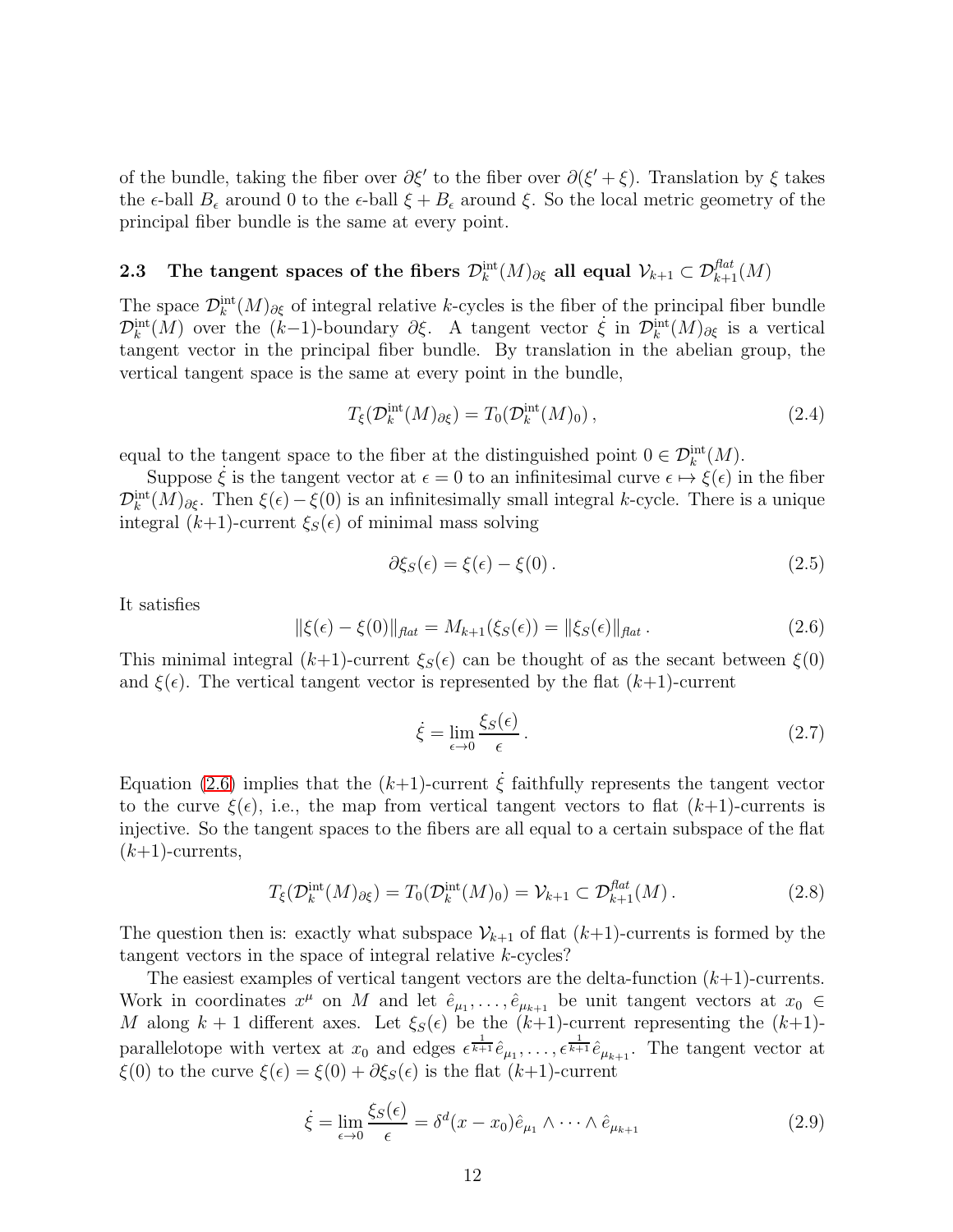which is supported at the point  $x_0$ . The value of a  $(k+1)$ -form  $\omega$  on this tangent vector is

$$
\omega(\dot{\xi}) = \omega(x_0)_{\mu_1 \cdots \mu_{k+1}}.
$$
\n(2.10)

So, naively, there are at least enough tangent vectors to detect all  $(k+1)$ -forms.

The vector space  $\mathcal{V}_{k+1}$  is the Gromov-Hausdorff tangent space. Let  $B_{\epsilon}(\mathcal{D}_{k}^{\text{int}}(M)_{0},0)$  be the  $\epsilon$ -ball around 0 in the space  $\mathcal{D}_{k}^{\text{int}}(M)_{0}$  of integral k-cycles. The secant map described above is a map

$$
S: B_{\epsilon}(\mathcal{D}_k^{\text{int}}(M)_0, 0) \to B_{\epsilon}(\mathcal{D}_{k+1}^{\text{int}}(M), 0) \subset \mathcal{D}_{k+1}^{\text{flat}}(M). \tag{2.11}
$$

The image of S lies in the vector space  $\mathcal{D}_{k+1}^{flat}(M)$ , so it makes sense to construct the tangent space  $\mathcal{V}_{k+1}$  by dilating the image of S within that vector space. The unit ball in  $\mathcal{V}_{k+1}$  is

$$
B_1(\mathcal{V}_{k+1}, 0) = \lim_{\epsilon \to 0} \frac{1}{\epsilon} S(B_\epsilon(\mathcal{D}_k^{\text{int}}(M)_0, 0)), \qquad (2.12)
$$

where the limit is taken in the Gromov-Hausdorff metric on metric spaces. A tangent vector, an element of  $\mathcal{V}_{k+1}$  is a flat  $(k+1)$ -current in M whose support set is the same as the support set of an infinitesimally small integral  $(k+1)$ -current. Naively, these should be the support sets of the integral k'-currents with  $k' < k + 1$ .

# <span id="page-12-0"></span>3 The Hodge ∗-operator on the tangent spaces  $T_{\xi}(\mathcal{E}_{\partial \xi}) = \mathcal{V}_n \subset$  $\mathcal{D}_n^{flat}(M)$

As above, the tangent spaces to the fibers  $\mathcal{E}_{\partial \xi} = \mathcal{D}_{n-1}^{\text{int}}(M)_{\partial \xi}$  in the bundle of extended objects  $\mathcal{E} \to \mathcal{B}$  are all equal to the vector space  $\mathcal{V}_n \subset \mathcal{D}_n^{flat}(M)$ . The crucial question is: does the Hodge  $*$ -operator act on  $\mathcal{V}_n$ ? The Hodge  $*$ -operator obviously acts on the tangent vectors that are linear combinations of the delta-function n-currents,

$$
\dot{\xi} = \delta^d(x - x_0)\hat{e}_{\mu_1} \wedge \cdots \wedge \hat{e}_{\mu_n} \mapsto * \dot{\xi} = \delta^d(x - x_0)\epsilon_{\mu_1 \dots \mu_n}{}^{\nu_1 \dots \nu_n}(x_0)\hat{e}_{\nu_1} \wedge \cdots \wedge \hat{e}_{\nu_n}, \quad (3.1)
$$

since any n-vector can multiply the delta-function. But consider a tangent vector  $\dot{\xi}$  whose support set is at the opposite extreme, the support of an integral current of dimension  $n-1$ . For simplicity, suppose  $d=4$ ,  $n=2$ , and suppose space-time is euclidean  $\mathbb{R}^4$ . Let  $\xi_{S}(\epsilon)$  be the 2-current

$$
\xi_S(\epsilon) = \delta(x^1)\delta(x^2)\theta_{[0,1]}(x^3)\theta_{[0,\epsilon]}(x^4)\hat{e}_3 \wedge \hat{e}_4 , \qquad (3.2)
$$

representing a  $1 \times \epsilon$  rectangle in the 3-4 plane. Here  $\theta_{[a,b]}$  is the characteristic function of the interval  $[a, b] \subset \mathbb{R}$ . Then  $\xi(\epsilon) = \partial \xi_S(\epsilon)$  is the 1-current representing the boundary of the rectangle. The tangent vector to the curve  $\xi(\epsilon)$  is the flat 2-current

$$
\dot{\xi} = \lim_{\epsilon \to 0} \frac{\xi_S(\epsilon)}{\epsilon} = \delta(x^1)\delta(x^2)\theta_{[0,1]}(x^3)\delta(x^4)\hat{e}_3 \wedge \hat{e}_4, \qquad (3.3)
$$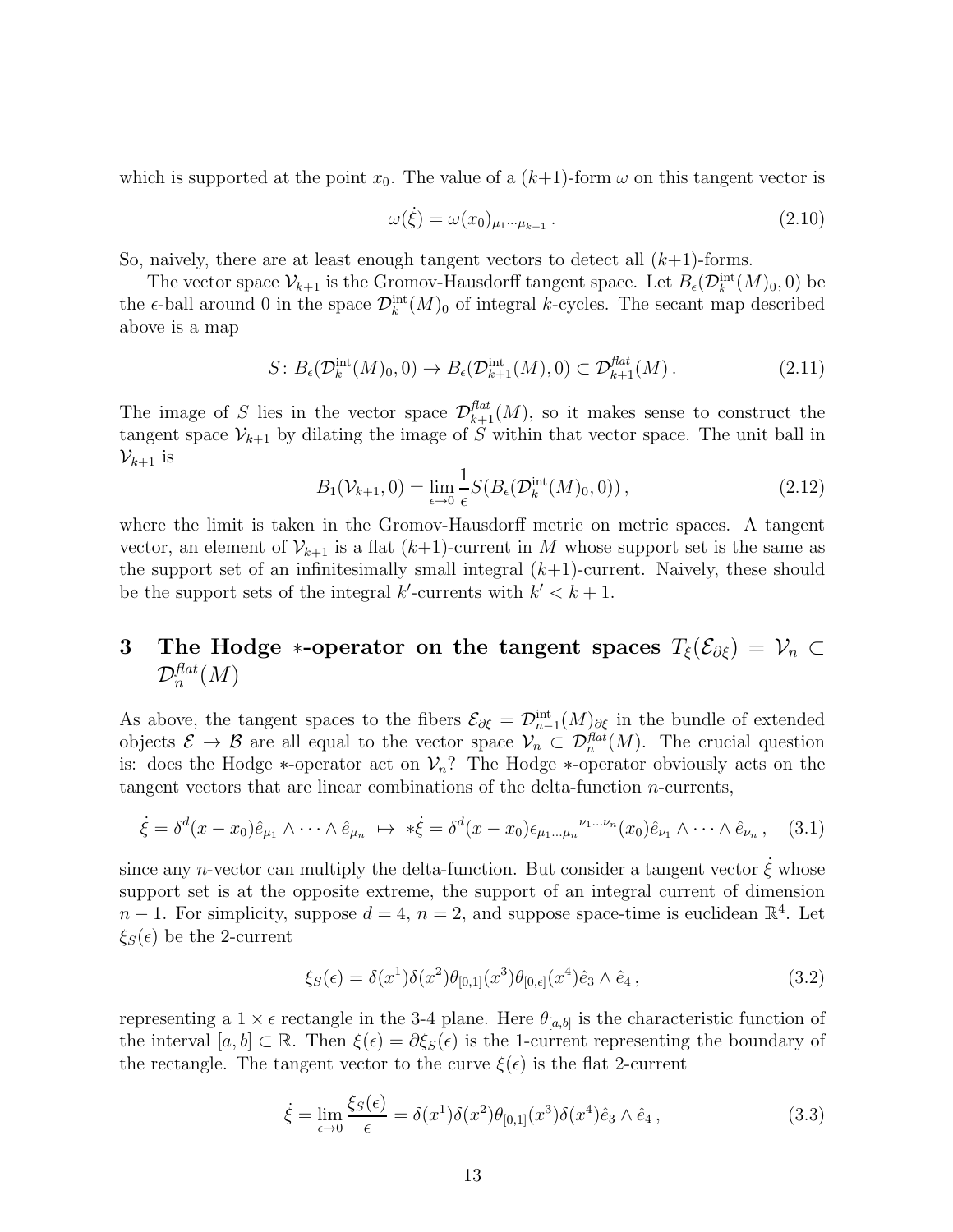whose support is the interval  $[0, 1]$  in the 3-axis. The  $*$ -operator acts on this tangent vector to give

<span id="page-13-2"></span>
$$
\ast \dot{\xi} = \delta(x^1)\delta(x^2)\theta_{[0,1]}(x^3)\delta(x^4)\hat{e}_1 \wedge \hat{e}_2. \tag{3.4}
$$

It is clear that the 2-current  $*\dot{\xi}$  cannot be the tangent vector to a curve of singular 1-currents, to a curve of naive one dimensional objects.

Appendix [A](#page-61-1) contains the construction of a curve of integral 1-currents that has the flat 2-current  $*\dot{\xi}$  of [\(3.4\)](#page-13-2) as tangent vector. So this  $*\dot{\xi}$  does lie in the tangent space  $\mathcal{V}_n$ . The construction depends essentially on the metric completion of the space of integral currents. The possibility of this construction was the main motivation for taking the extended objects to be the integral  $(n-1)$ -currents in the general case. [A](#page-61-1)ppendix A goes on to explain how this example might serve as the germ of a rigorous proof that the Hodge  $*$ -operator takes all of  $\mathcal{V}_n$  to itself, for any manifold M of any dimension  $d = 2n$ . Essentially, the construction of Appendix [A](#page-61-1) gives a basis for showing that the vertical tangent space  $\mathcal{V}_n$  consists of all flat n-currents supported on integral  $(n-1)$ -currents. Then, since  $*$  acts continuously on flat *n*-currents and does not change their supports,  $*$ would act on  $\mathcal{V}_n$ .

I will assume that the Hodge  $*$ -operator does act on  $\mathcal{V}_n$  and thus on all the tangent spaces of the  $\mathcal{E}_{\partial \xi}$ . The whole enterprise rests on this assumption, so it is especially urgent that the mathematical question be settled one way or the other.

# <span id="page-13-0"></span>4 Currents in  $\mathcal{D}_k^{\text{int}}(M)$

We will suppose that [\[5\]](#page-75-2), which constructs the space of currents in a complete metric space, gives a calculus of currents in  $\mathcal{D}_{k}^{\text{int}}(M)$  that includes

- spaces  $\mathcal{D}_j^{\text{int}}(\mathcal{D}_k^{\text{int}}(M))$  of integral *j*-currents in  $\mathcal{D}_k^{\text{int}}(M)$  contained in the spaces  $\mathcal{D}_j(\mathcal{D}_k^{\text{int}}(\tilde{M}))$  of complex currents, with properties analogous to those of the currents in M, and
- spaces of j-forms on  $\mathcal{D}_k^{\text{int}}(M)$  dual to the spaces of j-currents in  $\mathcal{D}_k^{\text{int}}(M)$ ,
- natural linear maps

$$
\partial_*: \qquad \partial_*^{j,k}: \mathcal{D}_j^{\text{int}}(\mathcal{D}_k^{\text{int}}(M)) \to \mathcal{D}_j^{\text{int}}(\mathcal{D}_{k-1}^{\text{int}}(M)) \tag{4.1}
$$

$$
\Pi_*: \qquad \Pi_*^{j,k}: \mathcal{D}_j^{\text{int}}(\mathcal{D}_k^{\text{int}}(M)) \to \mathcal{D}_{j+k}^{\text{int}}(M) \tag{4.2}
$$

which satisfy

$$
\partial(\Pi_*^{j,k}\eta) = \Pi_*^{j-1,k}(\partial \eta) + \Pi_*^{j,k-1}(\partial_*^{j,k}\eta) , \quad j \ge 1.
$$
 (4.3)

# <span id="page-13-1"></span>4.1  $\partial_*: \mathcal{D}^{\text{int}}_j(\mathcal{D}^{\text{int}}_k(M)) \to \mathcal{D}^{\text{int}}_j(\mathcal{D}^{\text{int}}_{k-1}(M))$

Composing with the boundary operator in  $M$ ,  $\partial: \mathcal{D}_k^{\text{int}}(M) \to \mathcal{D}_{k-1}^{\text{int}}(M)$ , takes an integral j-current in  $\mathcal{D}_{k}^{\text{int}}(M)$  to an integral j-current in  $\mathcal{D}_{k-1}^{\text{int}}(M)$ ,

$$
\partial_*^{j,k} \colon \mathcal{D}_j^{\text{int}}(\mathcal{D}_k^{\text{int}}(M)) \to \mathcal{D}_j^{\text{int}}(\mathcal{D}_{k-1}^{\text{int}}(M)). \tag{4.4}
$$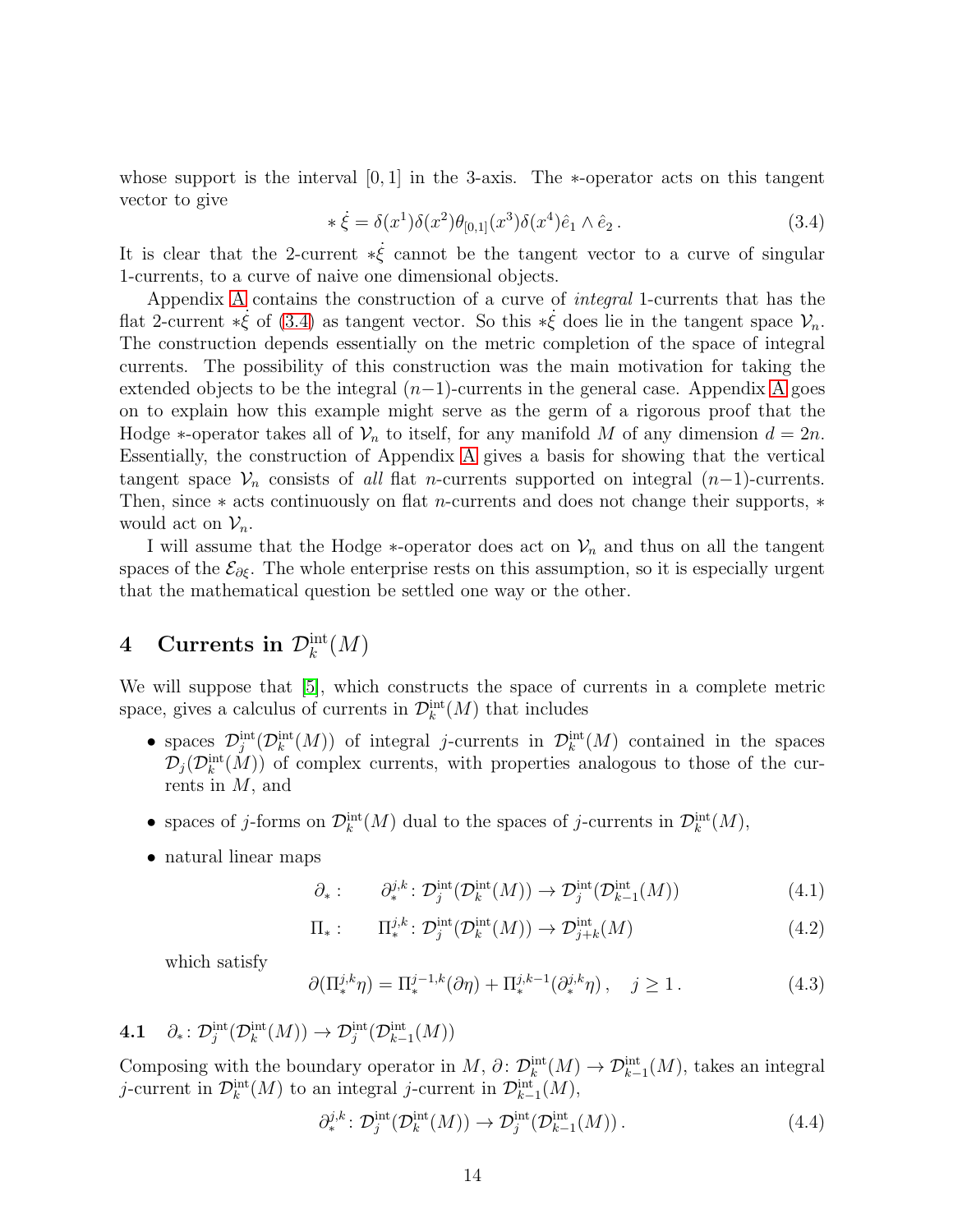# <span id="page-14-0"></span>4.2  $\Pi_*\colon \mathcal{D}^{\text{int}}_j(\mathcal{D}^{\text{int}}_k(M)) \to \mathcal{D}^{\text{int}}_{j+k}(M)$

There is natural map "pushing down" an integral j-current in  $\mathcal{D}_k^{\text{int}}(M)$  to give an integral  $(j+k)$ -current in M,

$$
\Pi_*^{j,k} \colon \mathcal{D}_j^{\text{int}}(\mathcal{D}_k^{\text{int}}(M)) \to \mathcal{D}_{j+k}^{\text{int}}(M) \,, \tag{4.5}
$$

based on the fact that a map from the simplex  $\Delta^j$  to the space of maps from  $\Delta^k$  to M is a map from  $\Delta^j \times \Delta^k$  to M, which is represented by an integral  $(j+k)$ -current in M [\[6\]](#page-75-3). The pushdown operation extends to the vector space of (flat) currents in  $\mathcal{D}_{k}^{\text{int}}(M)$ ,

$$
\Pi_*^{j,k} \colon \mathcal{D}_j(\mathcal{D}_k^{\text{int}}(M)) \to \mathcal{D}_{j+k}(M) \,. \tag{4.6}
$$

The interaction with the boundary operator is

$$
\partial(\Pi_*^{j,k}\eta) = \Pi_*^{j-1,k}(\partial\eta) + \Pi_*^{j,k-1}(\partial_*^{j,k}\eta) , \quad j \ge 1 , \tag{4.7}
$$

which follows from  $\partial(\Delta^j \times \Delta^k) = (\partial \Delta^j) \times \Delta^k + \Delta^j \times (\partial \Delta^k)$ .

The pushdown operation  $\Pi_{*}^{j,k}$  is translation invariant for  $j \geq 1$ ,

$$
\Pi_*^{j,k}(T_{\xi}\eta) = \Pi_*^{j,k}(\eta) , \quad j \ge 1
$$
\n(4.8)

where  $T_{\xi}$  is translation by the integral k-current  $\xi$ . Roughly, the pushdown operation takes the j-current  $\eta$  to the  $(j+k)$ -dimensional region swept out by the j-parameter family of k-currents. In the translated current  $T_{\xi}\eta$ , the j-parameter family of k-currents keeps  $\xi$ constant, so nothing additional is swept out, for  $j \geq 1$ .

# <span id="page-14-1"></span> $\mathbf{4.3}\quad \Pi_*\colon \mathcal{D}^\mathrm{int}_j(\mathcal{D}^\mathrm{int}_k(M)_{\partial \xi})\to \mathcal{D}^\mathrm{int}_{j+k}(M) \,\,\text{commutes with}\,\,\partial$

Now restrict to the space  $\mathcal{D}_k^{\text{int}}(M)_{\partial \xi}$  of integral relative k-cycles. For an integral j-current  $\eta$  in the space  $\mathcal{D}_k^{\text{int}}(M)_{\partial \xi}$  of integral relative k-cycles,

$$
\eta \in \mathcal{D}_j^{\text{int}}(\mathcal{D}_k^{\text{int}}(M)_{\partial \xi}), \quad j \ge 1, \tag{4.9}
$$

the composition with the boundary operator vanishes,

$$
\partial_*^{j,k}\eta = 0 \,, \quad j \ge 1 \,, \tag{4.10}
$$

because composing with the boundary operator takes the j-current  $\eta$  to the single point  $\partial \xi$ in  $\mathcal{D}_{k-1}^{\text{int}}(M)$ . Therefore the pushdown operation commutes with the boundary operator,

$$
\partial(\Pi_*^{j,k}\eta) = \Pi_*^{j-1,k}(\partial\eta), \quad j \ge 1.
$$
\n(4.11)

## <span id="page-14-2"></span>4.4  $\Pi_*$  is an isomorphism on the homology groups

The map

$$
\Pi_* \colon \mathcal{D}_j^{\text{int}}(\mathcal{D}_k^{\text{int}}(M)_{\partial \xi}) \to \mathcal{D}_{j+k}^{\text{int}}(M) \tag{4.12}
$$

induces a map of homology groups

$$
\Pi_*\colon H_j(\mathcal{D}_k^{\text{int}}(M)_{\partial \xi}) \to H_{j+k}(M) \tag{4.13}
$$

which is an isomorphism [\[6\]](#page-75-3).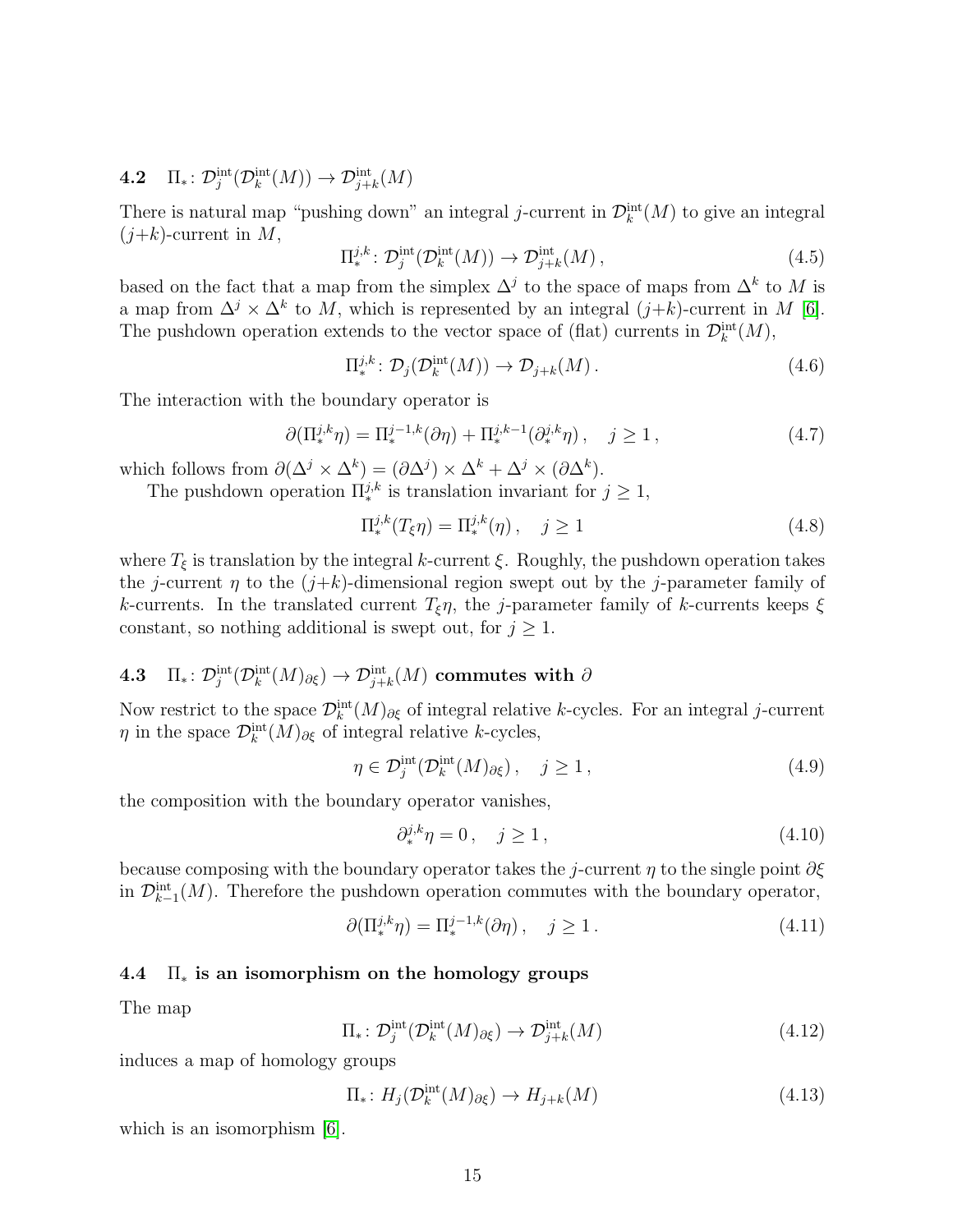#### <span id="page-15-0"></span>4.5 Tangent vectors as infinitesimal 1-currents

Suppose  $\epsilon \mapsto \xi(\epsilon)$  is an infinitesimal curve in  $\mathcal{D}_k^{\text{int}}(M)$ , at  $\xi(0) = \xi$ . It could be directed vertically, along a fiber, but need not be. The curve is a map from the interval  $[0, \epsilon]$  to  $\mathcal{D}_k^{\text{int}}(M)$ , so it is represented by an infinitesimal integral 1-current  $\eta(\epsilon)$  in  $\mathcal{D}_k^{\text{int}}(M)$  or, equivalently, as the flat 1-current supported at  $\xi$ ,

$$
\dot{\xi} = \lim_{\epsilon \to 0} \frac{\eta(\epsilon)}{\epsilon} \,. \tag{4.14}
$$

The tangent space at  $\xi$  is the space of flat 1-currents supported at  $\xi$ , or, equivalently, the space of infinitesimal integral 1-currents at  $\xi$ .

This is just the usual idea of tangent vectors expressed in terms of currents. The boundary of  $\eta(\epsilon)$  is the 0-current

$$
\partial \eta(\epsilon) = \delta_{\xi(\epsilon)} - \delta_{\xi(0)} \,. \tag{4.15}
$$

If f is a function on  $\mathcal{D}_k^{\text{int}}(M)$ , i.e., a 0-form, then the derivative of f along the tangent vector at  $\xi$  is

$$
\lim_{\epsilon \to 0} \frac{f(\delta_{\xi(\epsilon)}) - f(\delta_{\xi(0)})}{\epsilon} = \lim_{\epsilon \to 0} \frac{f(\partial \eta(\epsilon))}{\epsilon} = f(\partial \xi) = df(\xi).
$$
\n(4.16)

The pushdown map  $\prod_{k=1}^{n}$  takes the infinitesimal integral 1-current  $\eta$  to an integral  $(k+1)$ -current in M, and the flat 1-current  $\dot{\xi}$  to a flat  $(k+1)$ -current in M. If we restrict to vertical tangent vectors, the map  $\Pi^{1,k}_*$  is injective on the vertical tangent vectors at  $\xi$ , giving the space  $\mathcal{V}_{k+1}$  described previously.

From the same point of view, the j-vectors at  $\xi$ , i.e., the linear combinations of antisymmetric j-fold products of tangent vectors, are the infinitesimal integral j-currents at ξ, which are the flat j-currents supported at ξ. The pushdown map  $\prod_{*}^{j,k}$  takes an infinitesimal integral *j*-current to infinitesimal integral  $(j+k)$ -current in M.

## <span id="page-15-1"></span>4.6 The Hodge ∗-operator on 1-currents in  $\mathcal{E}_{\partial \xi}$

Given our assumption that the Hodge  $*$ -operator acts on the vertical tangent spaces  $\mathcal{V}_n$ , it will act on the infinitesimal 1-currents in the fiber  $\mathcal{E}_{\partial \xi} = \mathcal{D}_{n-1}^{\text{int}}(M)_{\partial \xi}$  and therefore on all 1-currents in  $\mathcal{E}_{\partial \xi}$ . Since  $\Pi^{1,n-1}_{*} \colon \mathcal{D}_1(\mathcal{E}_{\partial \xi}) \to \mathcal{D}_n(M)$  identifies the infinitesimal 1-currents in the fibers with  $\mathcal{V}_n \subset \mathcal{D}_n^{flat}(M)$ ,

$$
* \Pi_*^{1,n-1} = \Pi_*^{1,n-1} * . \tag{4.17}
$$

# <span id="page-15-2"></span>5 An analog of a 2d conformal field theory on each  $\mathcal{E}_{\partial \xi}$

## <span id="page-15-3"></span>5.1 *n*-forms on space-time as 1-forms on  $\mathcal{E}_{\partial \xi}$

The *n*-forms F and  $F^*$  on M pull up to 1-forms j and j<sup>\*</sup> on each  $\mathcal{E}_{\partial \xi}$ ,

$$
j(\eta) = F(\Pi_*\eta) , \qquad j^*(\eta) = F^*(\Pi_*\eta) , \qquad \eta \in \mathcal{D}_1(\mathcal{E}_{\partial \xi}) . \tag{5.1}
$$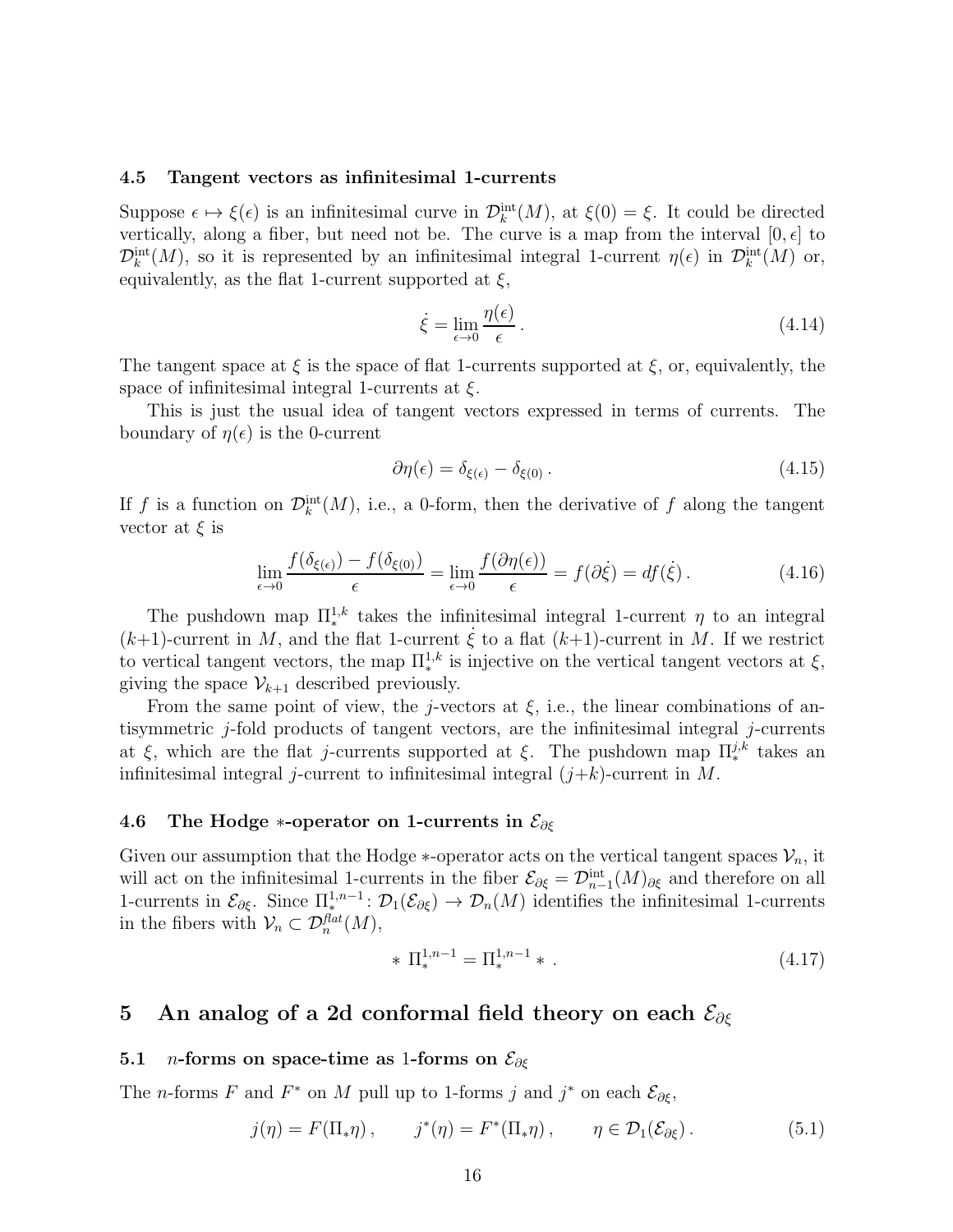Here  $\eta$  is a 1-current in the fiber  $\mathcal{E}_{\partial \xi}$ . Its pushdown  $\Pi_*\eta$  is an *n*-current in M. Since Hodge ∗ commutes with the pushdown,

$$
j^* = i^{-1} * j. \tag{5.2}
$$

The 1-forms  $j$  and  $j^*$  on the fibers are closed,

$$
dj = 0, \t dj^* = 0,
$$
\t(5.3)

by the equations of motion on  $F$  and  $F^*$ ,

$$
dj(\eta) = j(\partial \eta) = F(\Pi_* \partial \eta) = F(\partial \Pi_* \eta) = dF(\Pi_* \eta) = 0, \qquad (5.4)
$$

and similarly for  $j^*$ .

The 1-forms j and j<sup>\*</sup> on the fibers of  $\mathcal{E} \to \mathcal{B}$  are invariant under translations in the whole abelian group  $\mathcal{E}$ .

## <span id="page-16-0"></span>5.2 Scalar fields and vertex operators on  $\mathcal{E}_{\partial \xi}$

On each  $\mathcal{E}_{\partial \xi}$ , integrate

<span id="page-16-2"></span>
$$
j = d\phi, \qquad j^* = d\phi^*.
$$
\n<sup>(5.5)</sup>

to get 0-forms  $\phi$  and  $\phi^*$ . Consider the 0-forms as functions on the fibers, as scalar fields  $\phi(\xi)$  and  $\phi^*(\xi)$ . Depend on context to distinguish scalar fields written as functions on the fiber from scalar fields written as linear functions on 0-currents,

$$
\phi(\xi) = \phi(\delta_{\xi}).\tag{5.6}
$$

Define "vertex operators" on each fiber,

$$
V_{p,p^*}(\xi) = e^{ip\phi(\xi) + ip^*\phi^*(\xi)}.
$$
\n(5.7)

The general observable on a fiber  $\mathcal{E}_{\partial \xi}$  is a product of vertex operators

$$
V_{p_1,p_1^*}(\xi_1)\cdots V_{p_N,p_N^*}(\xi_N)\,,\qquad \partial \xi_1=\partial \xi_2\cdots=\partial \xi_N=\partial \xi\,.
$$
 (5.8)

On each  $\mathcal{E}_{\partial \xi}$  there is a formal analog of the 2d conformal field theory of a free 1-form.

# <span id="page-16-1"></span>5.3 Global symmetry on  $\mathcal{E}_{\partial \xi}$

Each of the scalar fields  $\phi$  and  $\phi^*$  is determined on each  $\mathcal{E}_{\partial \xi}$  up to a constant of integration, except for the special fiber  $\mathcal{E}_0$  where there is a natural normalization condition  $\phi(0)$  =  $\phi^*(0) = 0$ . So, on each non-special fiber  $\mathcal{E}_{\partial \xi}, \partial \xi \neq 0$ , the gauge symmetry of the space-time symmetry becomes a global symmetry, shifting  $\phi$  and  $\phi^*$  by constants f and  $f^*$ ,

<span id="page-16-3"></span>
$$
\phi(\xi) \to \phi(\xi) + f(\partial \xi), \qquad \phi^*(\xi) \to \phi^*(\xi) + f^*(\partial \xi), \tag{5.9}
$$

The constants f and  $f^*$  depend on the fiber  $\mathcal{E}_{\partial \xi}$ , so they are functions on the base space  $\mathcal{B} = \partial \mathcal{D}_{n-1}^{\text{int}}(M).$ 

The vertex operators transform under the symmetry group of the fiber as operators of charges  $p, p^*$ ,

$$
V_{p,p^*}(\xi) \to V_{p,p^*}(\xi)e^{ipf(\partial \xi)}e^{ip^*f^*(\partial \xi)}.
$$
\n(5.10)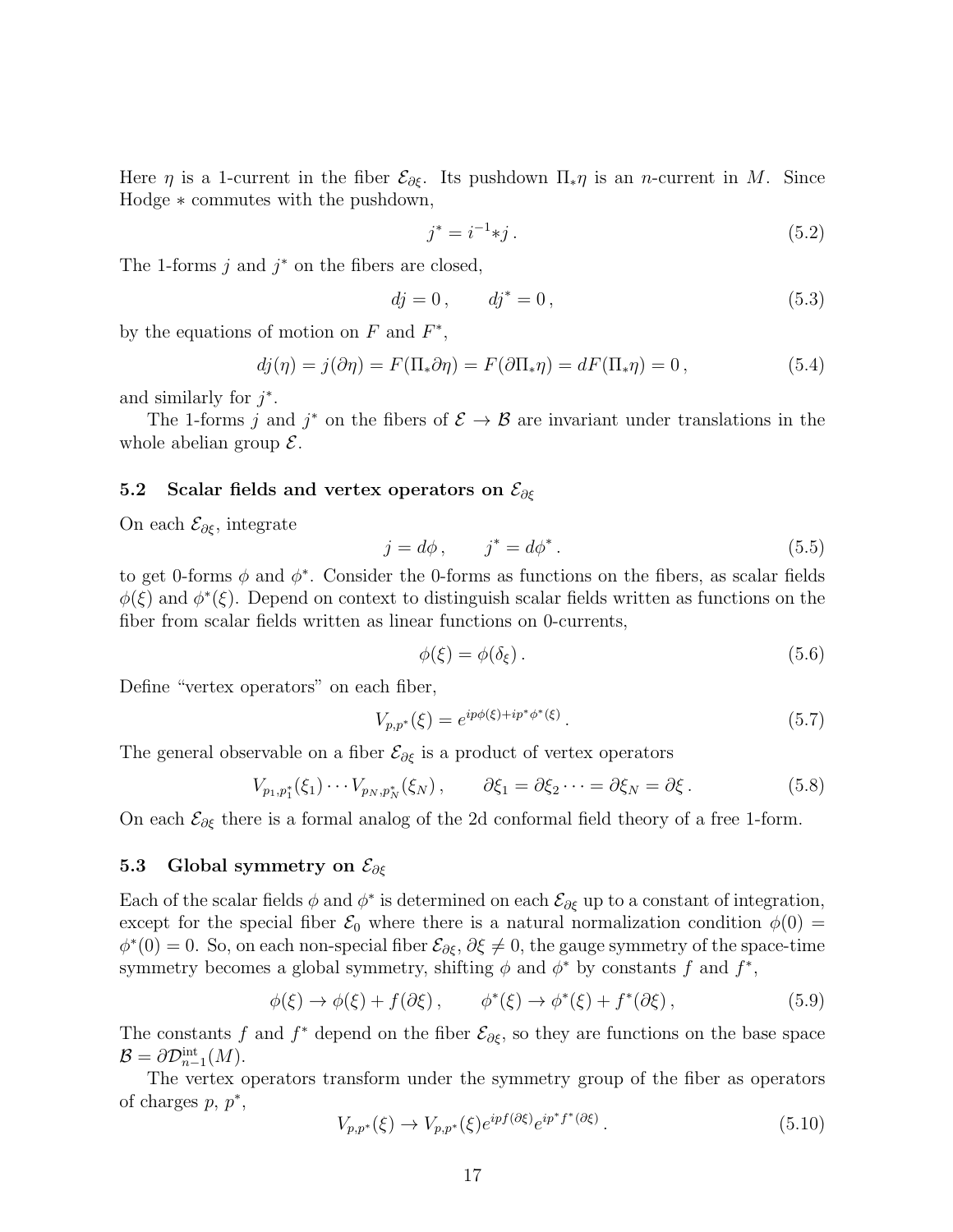#### <span id="page-17-0"></span>5.4 Space-time gauge symmetries are special collections of global symmetries

The product of the global symmetry groups of the fibers  $\mathcal{E}_{\partial \xi}$  is considerably larger than the local gauge group in space-time. The space-time gauge potentials  $A$  and  $A^*$  pull up to scalar fields  $\tilde{\phi} = \Pi^* A$ ,  $\tilde{\phi}^* = \Pi^* A^*$  on  $\mathcal E$  that, restricted to each fiber  $\mathcal E_{\partial \xi}$ , are solutions of [\(5.5\)](#page-16-2). They are special solutions, characterized by the additional condition of additivity in  $\mathcal{E}$ ,

$$
\tilde{\phi}(\xi_1 + \xi_2) = \tilde{\phi}(\xi_1) + \tilde{\phi}(\xi_2), \qquad \tilde{\phi}^*(\xi_1 + \xi_2) = \tilde{\phi}^*(\xi_1) + \tilde{\phi}^*(\xi_2). \tag{5.11}
$$

The collection of scalars  $\phi$ ,  $\phi^*$  on the fibers  $\mathcal{E}_{\partial \xi}$  are not so constrained.

The space-time gauge symmetries  $A \to A + d\tilde{f}$ ,  $A^* \to A^* + d\tilde{f}^*$  are given by  $(n-2)$ forms  $\tilde{f}$  and  $\tilde{f}^*$  on M which pull up to 0-forms on  $\mathcal{B} = \partial \mathcal{D}_{n-1}^{\text{int}}(M)$  which give global symmetries in each  $\mathcal{E}_{\partial \xi}$ , as in [\(5.9\)](#page-16-3), satisfying the additional additivity condition

$$
\tilde{f}(\xi_1 + \xi_2) = \tilde{f}(\xi_1) + \tilde{f}(\xi_2), \qquad \tilde{f}^*(\xi_1 + \xi_2) = \tilde{f}^*(\xi_1) + \tilde{f}^*(\xi_2).
$$
 (5.12)

# <span id="page-17-1"></span>5.5 An analog of the  $U(1)\times U(1)$  2d gaussian model on each  $\mathcal{E}_{\partial \xi}$

Identify

$$
\phi(\xi) \sim \phi(\xi) + 2\pi R, \qquad \phi^*(\xi) \sim \phi^*(\xi) + 2\pi R^*
$$
\n(5.13)

for positive real numbers R, R<sup>\*</sup>. The symmetry group of the theory on  $\mathcal{E}_{\partial \xi}$  becomes the compact group  $U(1)\times U(1)$ ,

$$
f(\partial \xi) \sim f(\partial \xi) + 2\pi R, \qquad f^*(\partial \xi) \sim f^*(\partial \xi) + 2\pi R^*, \tag{5.14}
$$

$$
U(1) \times U(1) = (\mathbb{R}/2\pi R \mathbb{Z}) \times (\mathbb{R}/2\pi R^* \mathbb{Z}).
$$
\n(5.15)

The "momenta" of the vertex operators are quantized,

$$
p = \frac{m}{R}
$$
,  $p^* = \frac{m^*}{R^*}$ ,  $m, m^* \in \mathbb{Z}$ . (5.16)

Now there is on each  $\mathcal{E}_{\partial \xi}$  a formal analog of the 2d conformal field theory of a free 1-form with compact symmetry group  $G = U(1) \times U(1)$ . This 2d conformal field theory is the 2d gaussian model.

The compactification of the symmetry group on each fiber expresses the compactification of the global gauge group of the space-time *n*-form theory to  $U(1)\times U(1)$ .

# <span id="page-17-2"></span>6 Synopsis

The goal now is to flesh out the analogy between the 2d field theory and the field theory of extended objects on each of the fibers  $\mathcal{E}_{\partial \xi}$ , the end being to develop machinery to translate the construction of any 2d quantum field theory into the actual construction of a quantum field theory of extended objects.

I can imagine replacing the analog of the 2d gaussian model on each fiber with analogs other 2d quantum field theories by performing on each fiber the known constructions on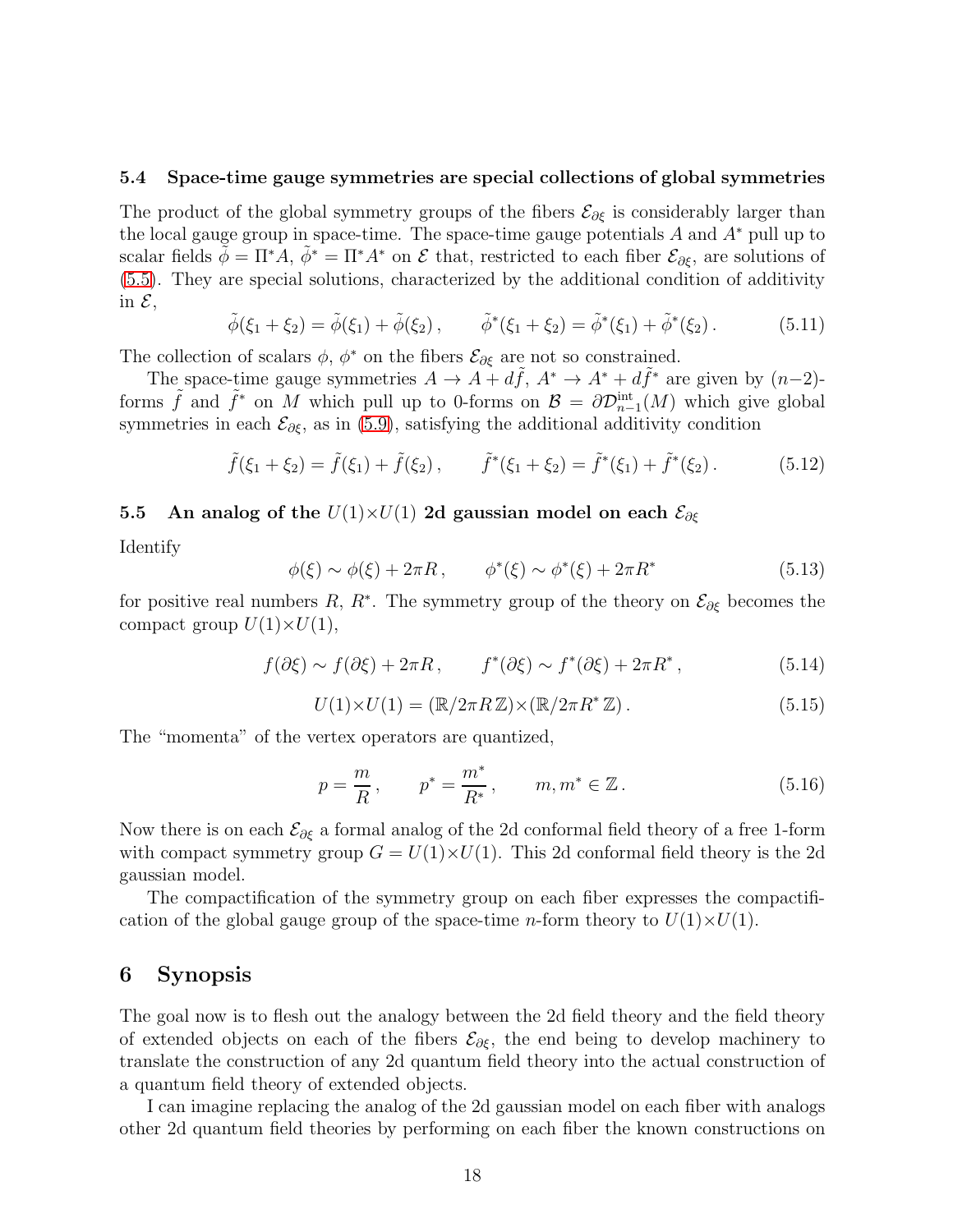the 2d gaussian model, including, for example, (1) constructing the twist fields of the  $\mathbb{Z}_2$ orbifold of the 2d gaussian model, or (2) specializing to  $R = R^* = 1$  and constructing the  $SU(2)\times SU(2)$  current algebra of the self-dual gaussian model, or (3) constructing the analog of 2d conformal perturbation theory and then the analog of 2d non-conformal perturbation theory. But what is really wanted is a general machine that implements the analogy for an arbitrary 2d quantum field theory, by actually constructing a quantum field theory of extended objects from the data of the 2d quantum field theory.

Sections  $7 - 10$  $7 - 10$  take up the quantum field theory of the free *n*-form. The quantization is expressed by the Schwinger-Dyson equations on the two-point correlation functions of the space-time n-forms and the gauge potentials. Section [7](#page-20-0) develops the geometric structures on M used in section [8](#page-22-0) to write the Schwinger-Dyson equations in terms of currents. The geometric structures consist of a linear operator  $J = \epsilon_n *$  on n-currents in M satisfying  $J^2 = -1$ , which is a small modification of the Hodge \*-operator, and a skew-hermitian form  $I_M\langle \bar{\xi}_1,\xi_2\rangle$  on currents in M, which is a similarly small modification of the usual bilinear intersection form on currents. The small modifications are needed to make the properties of these geometric structures independent of the parity of  $n$ . The operator J is imaginary for n even, so  $\mathcal{E}_{\partial \xi}$  must be complexified in order for J to act on its tangent vectors. This is done in section [9.](#page-23-0) The complexification  $\mathcal{E}^{\mathbb{C}}_{\partial \xi}$  is then an almost-complex space. In section [10,](#page-24-0) the J-operator and the skew-hermitian form pulled up to  $\mathcal{E}^{\mathbb{C}}_{\partial \xi}$  are used to write the Schwinger-Dyson equations for the fields of the free 1-form quantum field theory on  $\mathcal{E}_{\partial \xi}^{\mathbb{C}}$ . The S-D equations on  $\mathcal{E}_{\partial \xi}$  are formally identical to the S-D equations for the free 1-form on a Riemann surface.

Section [11](#page-24-1) points out the geometric resemblance of  $\mathcal{E}_{\partial \xi}^{\mathbb{C}}$  to a Riemann surface. The linear operator J acting on 1-currents in  $\mathcal{E}^{\mathbb{C}}_{\partial \xi}$  resembles resembles the linear operator J acting on 1-currents in a Riemann surface that expresses the almost-complex structure of the Riemann surface. The push-down map  $\Pi_*$  takes k-currents in  $\mathcal{E}^{\mathbb{C}}_{\partial \xi}$  to  $(n-1+k)$ -currents in M, so the pulled-up skew-hermitian form on currents in  $\mathcal{E}^{\mathbb{C}}_{\partial \xi}$ ,  $\Pi^* I_M \langle \bar{\eta}_1, \eta_2 \rangle$ , pairs a  $k_1$ current  $\eta_1$  and a  $k_2$ -current  $\eta_2$  when  $k_1 + k_2 = 2$ , exactly as does the skew-hermitian intersection form on the currents in a Riemann surface.

Section [12](#page-25-0) tries to capture the geometry of currents shared by the spaces  $\mathcal{E}^{\mathbb{C}}_{\partial \xi}$  and by ordinary Riemann surfaces in the definition of a quasi Riemann surface. The quasi Riemann surfaces are to be the geometric settings for the general class of quantum field theories of extended objects. A *quasi holomorphic curve* is defined to be a morphism of quasi Riemann surfaces from an ordinary Riemann surface  $\Sigma$  to one of the  $\mathcal{E}^{\mathbb{C}}_{\partial \xi}$ . A local q-h curve is a q-h curve where the Riemann surface  $\Sigma$  is the open unit disk in the complex plane.

Section [13](#page-34-0) describes how the free 1-form quantum field theory on  $\mathcal{E}^{\mathbb{C}}_{\partial \xi}$  pulls back along a quasi-holomorphic curve to give the 2d CFT of the free 1-form on the Riemann surface Σ. The q-h curves serve as 2d probes of the extended objects. The local q-h curves probe the local structure of the extended objects.

In section [14,](#page-35-0) I propose a strong conjecture on the classification of quasi Riemann surfaces: that quasi Riemann surfaces are isomorphic iff they have the same homology data — the skew-hermitian intersection form and the complex structure on the integral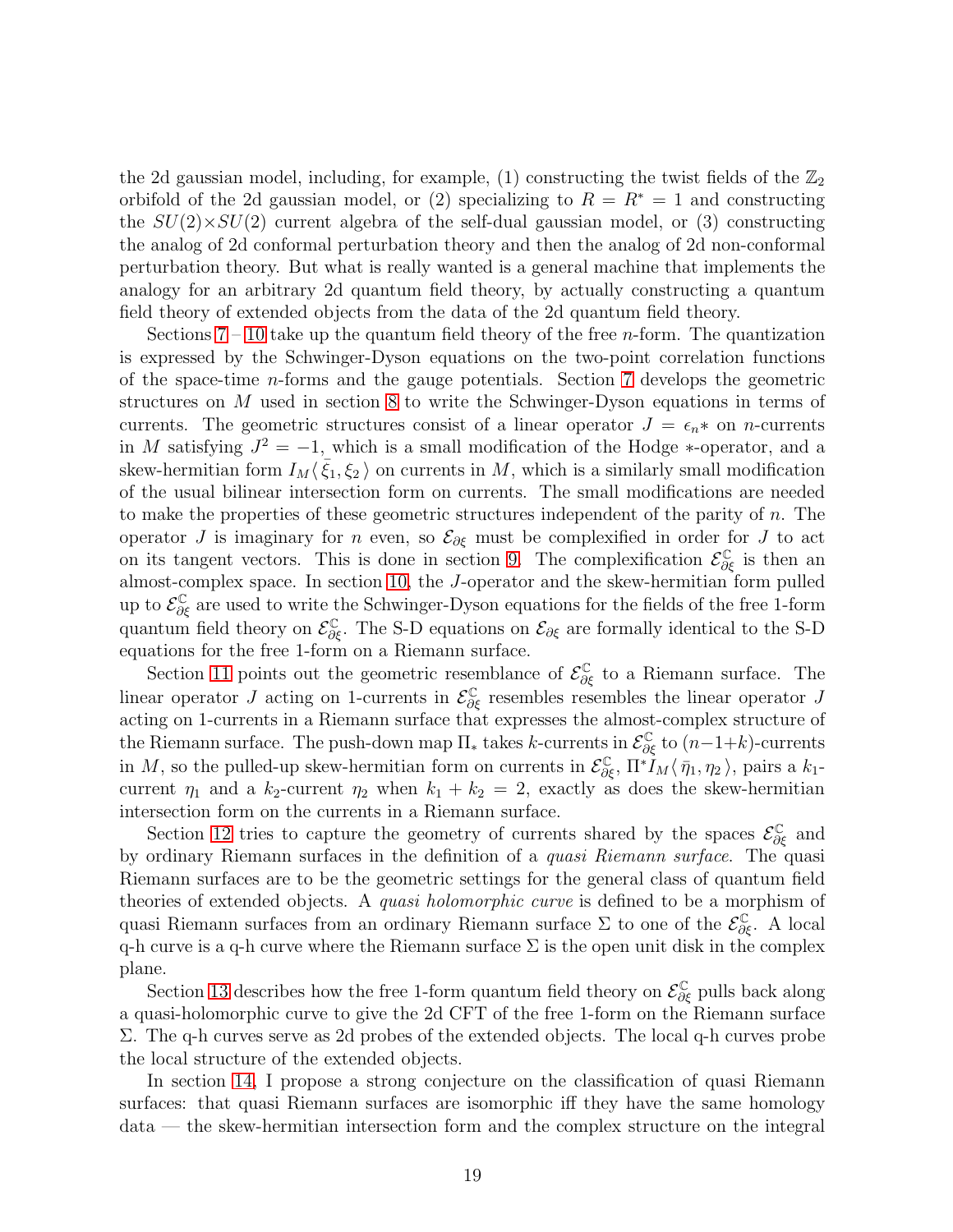homology in the middle dimension. The conjecture identifies the spaces  $\mathcal{E}^{\mathbb{C}}_{\partial \xi}$  of integral  $(n-1)$ -currents in M with the space  $\mathcal{D}^{\text{int}}(\Sigma)_{0}$  of integral 0-currents in a two-dimensional space  $\Sigma$  that has the same homology data as M. When M has the homology data of a Riemann surface, the 2d space  $\Sigma$  will be a Riemann surface. For example, when M is the conformal manifold  $S^d = \mathbb{R}^d \cup \{\infty\}$ , the 2d space  $\Sigma$  will be the Riemann sphere  $S^2 = \mathbb{C} \cup \{\infty\}$ . The bundle  $\mathcal{E} \to \mathcal{B}$  is replaced by a bundle  $\mathcal{Q}(M) \to \mathcal{PB}(M)$  of quasi Riemann surfaces over the integral projective space of B.

Section [15](#page-36-0) describes how the conjecture can give a means to construct the correlation functions of fields on  $\mathcal{E}^{\mathbb{C}}_{\partial \xi}$  as correlation functions in the 2d CFT on the two-dimensional space Σ. This will require extending the observables of the 2d CFT from products of local fields over finite sets of points in  $\Sigma$  — e.g., products of a finite set of vertex operators to products over integral 0-currents. Such an extended 2d conformal field theory (ECFT) transcribes directly from the quasi Riemann surface associated to the two-dimensional space  $\Sigma$  to the quasi Riemann surfaces associated to the spaces  $\mathcal{E}_{\partial \xi}^{\mathbb{C}}$ .

Section [16](#page-37-0) is a formal discussion of the equivalence between perturbation theory in the space-time theory and perturbation theory in the 2d theory — first for the free  $n$ form theory on M and the free 1-form theory on  $\Sigma$ , then for perturbations in general. In the course of the discussion, a modicum of evidence for the conjecture is found. The discussion is formal in the sense that there are no distance scales, neither on M nor on  $\Sigma$ . I hope that, eventually, a connection can be made between the cutoff scale in space-time and the cutoff 2d scale, so that non-conformal quantum field theories of extended objects can be constructed from non-conformal 2d quantum field theories, both governed by the 2d renormalization group.

Sections [17](#page-39-0) and [18](#page-42-0) return to the classical theory of the free n-form as a free 1-form on  $\mathcal{E}_{\partial \xi}$ . Section [17](#page-39-0) presents the local gauge symmetry in space-time as a specialization of local gauge symmetry in the bundle  $\mathcal{E}_{\partial \xi} \to \mathcal{B}$ . The local gauge transformations in the fibers  $\mathcal{E}_{\partial \xi}$  are the global symmetries of the 2d theory on  $\mathcal{E}_{\partial \xi}$ . The intent is to provide a prototype pattern for gauge symmetry in the general class of quantum field theories of extended objects. In particular, I hope that 2d quantum field theories with nonabelian global symmetry will give quantum field theories of extended objects in space-time with nonabelian local gauge symmetry in space-time. Section [18](#page-42-0) takes up the multitude of the fibers  $\mathcal{E}_{\partial \xi}$ . The theory of extended objects should be a single entity woven from all the analog 2d theories on the  $\mathcal{E}_{\partial \xi}$ . Again, the intent is to make a prototype argument that might be adapted to the general case.

Section [19](#page-45-0) explores, incautiously, some consequences of the conjecture on quasi Riemann surfaces. First, to meet the technical requirements of a quasi Riemann surface, an ordinary Riemann surface  $\Sigma$  needs to be modified slightly — "augmented" — to a space  $\Sigma_{+}$ . The group  $\text{Aut}(\mathcal{Q}(\Sigma_{+}))$  of automorphisms of the quasi Riemann surface  $\mathcal{Q}(\Sigma_{+})$ associated to  $\Sigma_{+}$  is contained in a larger group  $G(\Sigma_{+})$  which is essentially the group of automorphisms of the integral 1-currents in  $\Sigma$ . There is a universal bundle  $\mathcal{Q}(0) \to \mathcal{PB}(0)$ of quasi Riemann surfaces over the homogeneous space  $\mathcal{PB}(0) = G(\Sigma_+) / \text{Aut}(\mathcal{Q}(\Sigma))$ . For every conformal manifold M with the homology data of  $\Sigma$ , the bundle  $\mathcal{Q}(M) \to \mathcal{PB}(M)$ of quasi Riemann surfaces associated to  $M$  is embedded in a natural way in the universal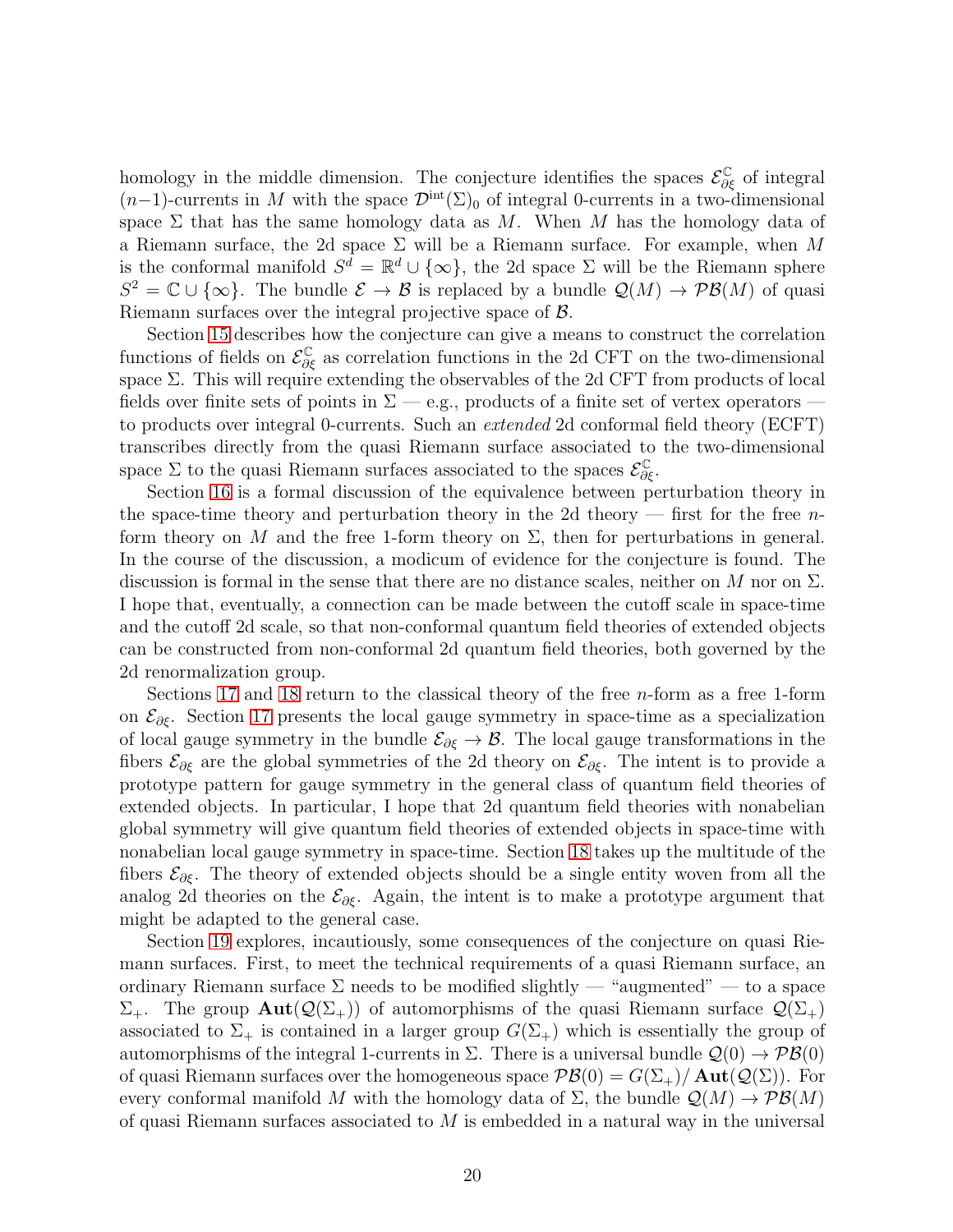bundle. The universal bundle of quasi Riemann surfaces becomes the natural setting for the quantum field theories of extended objects.

Section [20](#page-51-0) lists the main mathematical questions that need to be resolved. Section [21](#page-54-1) lists some of the further steps that might be taken, most of which require assuming that the mathematical questions are resolved favorably. Section [22](#page-58-1) asks advice about the history of the ideas used and about references.

# <span id="page-20-1"></span><span id="page-20-0"></span>7 More on currents in M

## 7.1 Intersection of currents

The intersection form is the bilinear form on smooth currents

$$
I_M(\xi_1, \xi_2) = \int_M d^d x \ \epsilon_{\mu_1 \cdots \mu_{k_1} \nu_1 \cdots \nu_{k_2}} \ \frac{1}{k_1!} \xi_1(x)^{\mu_1 \cdots \mu_{k_1}} \frac{1}{k_2!} \xi_2(x)^{\nu_1 \cdots \nu_{k_2}} \tag{7.1}
$$

for  $k_1 + k_2 = d$ , and zero for  $k_1 + k_2 \neq d$ . The intersection form extends to generic pairs of integral currents ("in general position"). On singular currents, the intersection form agrees with the intersection number of the corresponding singular chains. The intersection form on currents depends only on the orientation of M. It is independent of the conformal structure.

For  $d = 2n$ , the intersection form satisfies

$$
I_M(\xi_1, \xi_2) = (-1)^{k_1} I_M(\xi_2, \xi_1) \tag{7.2}
$$

$$
I_M(\partial \xi_1, \xi_2) = (-1)^{k_1} I_M(\xi_1, \partial \xi_2)
$$
\n(7.3)

$$
I_M(*\xi_1, \xi_2) = (-1)^n I_M(\xi_1, * \xi_2), \qquad k_1 = k_2 = n \tag{7.4}
$$

$$
I_M(\xi, * \xi) > 0, \quad \xi \neq 0, \qquad k_1 = k_2 = n. \tag{7.5}
$$

The last equation fixes the relation between the sign of  $*$  and the orientation of M. The positive definite quadratic form  $I_M(\xi, * \xi)$  is independent of the orientation.

### <span id="page-20-2"></span>7.2 The operator  $J = \epsilon_n *$  on *n*-currents

The properties of the Hodge  $*$ -operator and of the intersection form  $I_M(\xi_1, \xi_2)$  depend on the parity of *n*. In particular, the \*-operator on *n*-currents satisfies  $*^2 = (-1)^n$ . This is a problem if the spaces  $\mathcal{E}_{\partial \xi}$  are to look like two dimensional spaces, for every n. Some small modifications are needed to make the properties uniform for all values of  $n$ , even and odd.

Define the *J*-operator acting on *n*-forms and on *n*-currents to be

$$
J = \epsilon_n \ast \tag{7.6}
$$

where  $\epsilon_n$  is a number satisfying

$$
\epsilon_n^2 = (-1)^{n-1} \tag{7.7}
$$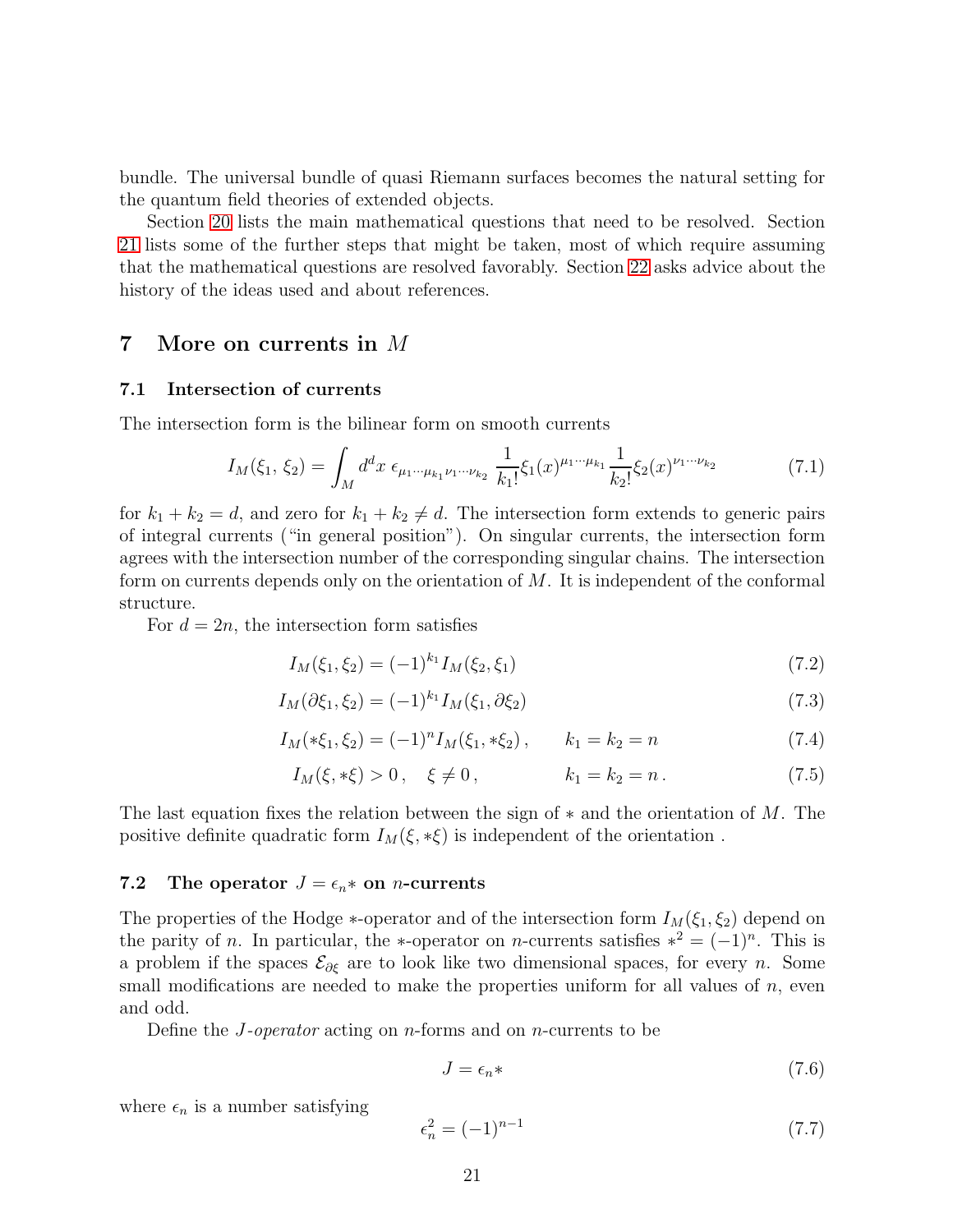so that

<span id="page-21-2"></span>
$$
J^2 = -1\tag{7.8}
$$

for very value of *n*. One possible choice of the numbers  $\epsilon_n$  is

$$
\epsilon_n = \begin{cases} 1, & n \text{ odd,} \\ i, & n \text{ even.} \end{cases}
$$
 (7.9)

For *n* even, *J* is imaginary, so this modification requires allowing currents to be complex. For the sake of uniformity in  $n$ , we will take the currents to be complex for all n. For n odd, there will be a complex conjugation symmetry. For n even, there will be a symmetry combining complex conjugation with reversal of orientation. Discussion of complex conjugation and reality conditions will be left until section [D.](#page-72-0)

## <span id="page-21-0"></span>7.3 The chiral projection operators  $P_{\pm}$

Define the chiral projection operators acting on  $n$ -currents and on  $n$ -forms,

$$
P_{\pm} = \frac{1}{2} \left( 1 \pm i^{-1} J \right) \,. \tag{7.10}
$$

 $P_+$  projects on the self-dual *n*-currents,  $P_-$  on the anti-self-dual *n*-currents.

# <span id="page-21-1"></span>7.4 The skew-hermitian intersection form  $I_M \langle \bar{\xi}_1, \xi_2 \rangle$  on currents

Define the skew-hermitian intersection form on currents by

$$
I_M\langle\bar{\xi}_1,\xi_2\rangle = \epsilon_{n,k_2-n} I_M(\bar{\xi}_1,\xi_2),\qquad(7.11)
$$

where the numbers  $\epsilon_{n,k}$  are

<span id="page-21-4"></span><span id="page-21-3"></span>
$$
\epsilon_{n,k} = (-1)^{nk + k(k+1)/2} \epsilon_n^{-1} \,. \tag{7.12}
$$

The constants  $\epsilon_{n,k}$  are chosen so that the skew-hermitian intersection form satisfies

$$
I_M\langle\bar{\xi}_1,\xi_2\rangle=-\overline{I_M\langle\bar{\xi}_2,\xi_1\rangle}\tag{7.13}
$$

$$
I_M \langle \,\overline{\partial \xi}_1, \xi_2 \,\rangle = -I_M \langle \,\overline{\xi}_1, \partial \xi_2 \,\rangle \tag{7.14}
$$

$$
I_M(\bar{\xi}_1, \xi_2) = 0, \qquad k_1 + k_2 \neq 2n \qquad (7.15)
$$

$$
I_M \langle \overline{J\xi}_1, \xi_2 \rangle = -I_M \langle \overline{\xi}_1, J\xi_2 \rangle, \qquad k_1 = k_2 = n \tag{7.16}
$$

$$
I_M(\bar{\xi}, J\xi) > 0
$$
,  $\xi \neq 0$ ,  $k_1 = k_2 = n$ . (7.17)

The skew-hermitian intersection form on n-currents is block diagonal in the chiral decomposition,

$$
I_M(\bar{\xi}_1, \xi_2) = I_M(\overline{P_+\xi}_1, P_+\xi_2) + I_M(\overline{P_-\xi}_1, P_-\xi_2), \qquad k_1 = k_2 = n. \tag{7.18}
$$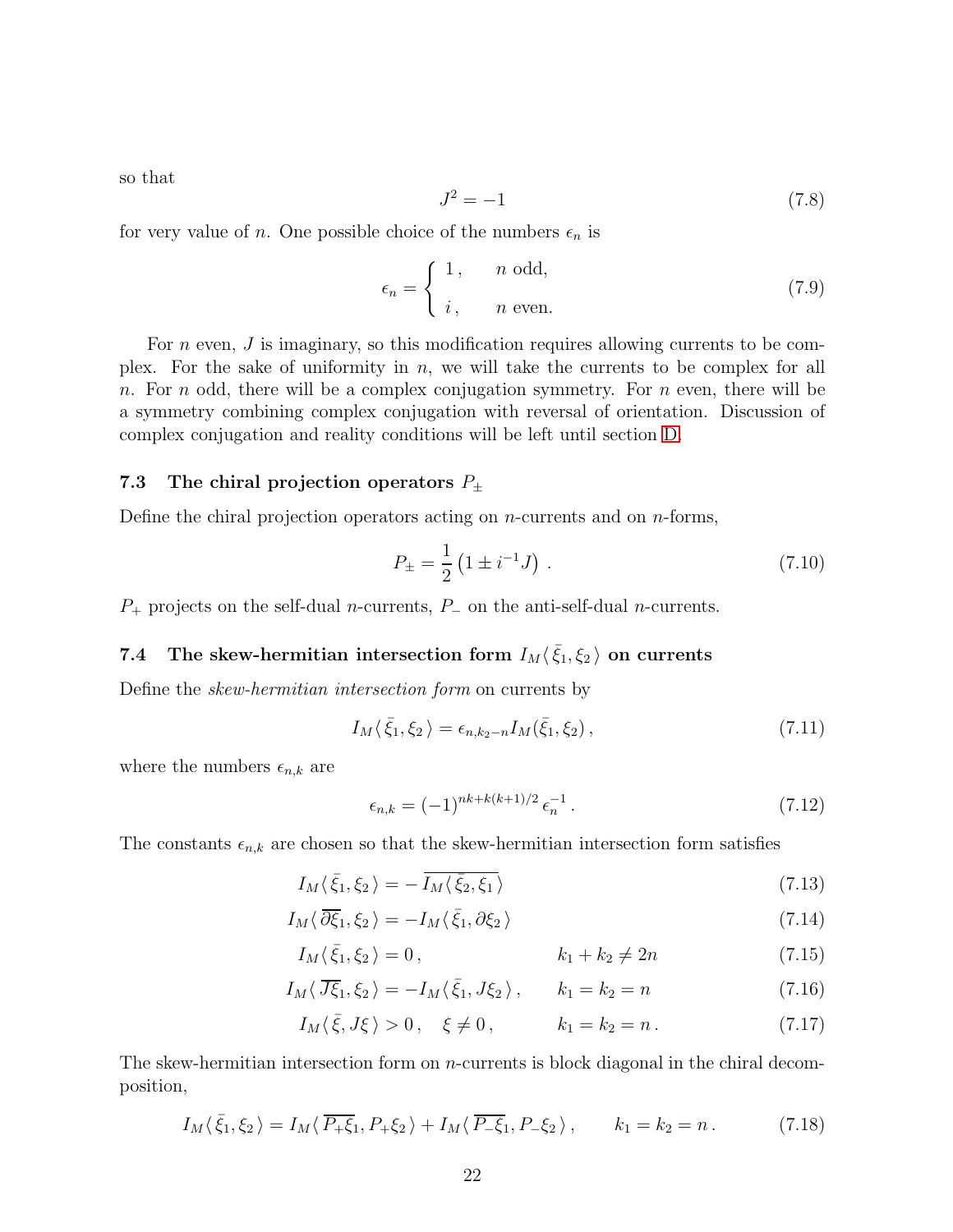# <span id="page-22-0"></span>8 Quantum field theory of the free *n*-form on M

The quantum field theory of the free *n*-form is described by its partition function and its two-point correlation functions. The two-point functions are determined by their Schwinger-Dyson equations, which will be written here in terms of the J-operator and the skew-intersection form  $I_M\langle \bar{\xi}_1,\xi_2\rangle$  on currents in M, with no mention of n. This means that J and  $I_M\langle \bar{\xi}_1,\xi_2\rangle$  encode all the geometric data needed to construct the quantum field theory.

The partition function has interesting dependence on the space-time manifold M and its conformal structure. The derivatives of the partition function wrt the parameters describing M can be derived from the two-point functions, so the S-D equations on the two-point functions completely determine the quantum theory. For now we are only interested in the quantum field theory on a fixed space-time. The partition function is left for later.

The Schwinger-Dyson equations for the  $n$ -form fields and the gauge potentials are obtained in Appendix [B](#page-64-0) by deriving them in the free *n*-form theory on  $\mathbb{R}^d$ .

### <span id="page-22-1"></span>8.1 The chiral fields

Take the *n*-form field  $F(x)$  to be a complex field  $F = F_1 + iF_2$  with the global  $U(1)$ symmetry  $F \to e^{i\alpha} F$ . The reality condition  $F = \bar{F}$  will be applied later.

The chiral n-form fields are

$$
F_{\pm} = P_{\pm}F, \qquad F_{\pm}(\xi) = F(P_{\pm}\xi). \tag{8.1}
$$

The chiral gauge potentials are the  $(n-1)$ -forms solving

$$
dA_{\pm} = F_{\pm} \,. \tag{8.2}
$$

The euclidean adjoint fields are

$$
F_{\pm}^{\dagger}(\bar{\xi}) = \overline{F_{\mp}(\xi)} \,, \qquad A_{\pm}^{\dagger}(\bar{\xi}) = \overline{A_{\mp}(\xi)} \,. \tag{8.3}
$$

The euclidean adjoint fields are defined so that, on  $\mathbb{R}^d$ , the euclidean adjoint field is the Wick rotate of the Minkowski space adjoint field. This is worked out in Appendix [B.](#page-64-0)

Use the index notation  $F_{\alpha}$ ,  $A_{\alpha}$ ,  $\alpha = \pm$ .

# <span id="page-22-2"></span>8.2 The Schwinger-Dyson equations in terms of  $I_M\langle \bar{\xi}_1, \xi_2 \rangle$

The quantum fields  $F_{\alpha}(x)$  are distributions that are smeared against smooth (complex) n-currents  $\xi$  to give observables  $F_{\alpha}(\xi)$ . The  $A_{\alpha}(x)$  are smeared against smooth  $(n-1)$ currents. The two-point functions are determined by the Schwinger-Dyson equations (derived in Appendix [B\)](#page-64-0),

<span id="page-22-3"></span>
$$
\langle F_{\bar{\alpha}}^{\dagger}(\bar{\xi}_{1})F_{\beta}(\partial \xi_{2})\rangle = -2\pi i \gamma_{\bar{\alpha}\beta} I_{M} \langle \overline{\partial \xi}_{1}, \xi_{2} \rangle \tag{8.4}
$$

<span id="page-22-4"></span>
$$
\langle A_{\bar{\alpha}}^{\dagger}(\bar{\xi}_{0})F_{\beta}(\partial \xi_{2})\rangle = -2\pi i \gamma_{\bar{\alpha}\beta} I_{M}\langle\bar{\xi}_{0},\xi_{2}\rangle
$$
\n(8.5)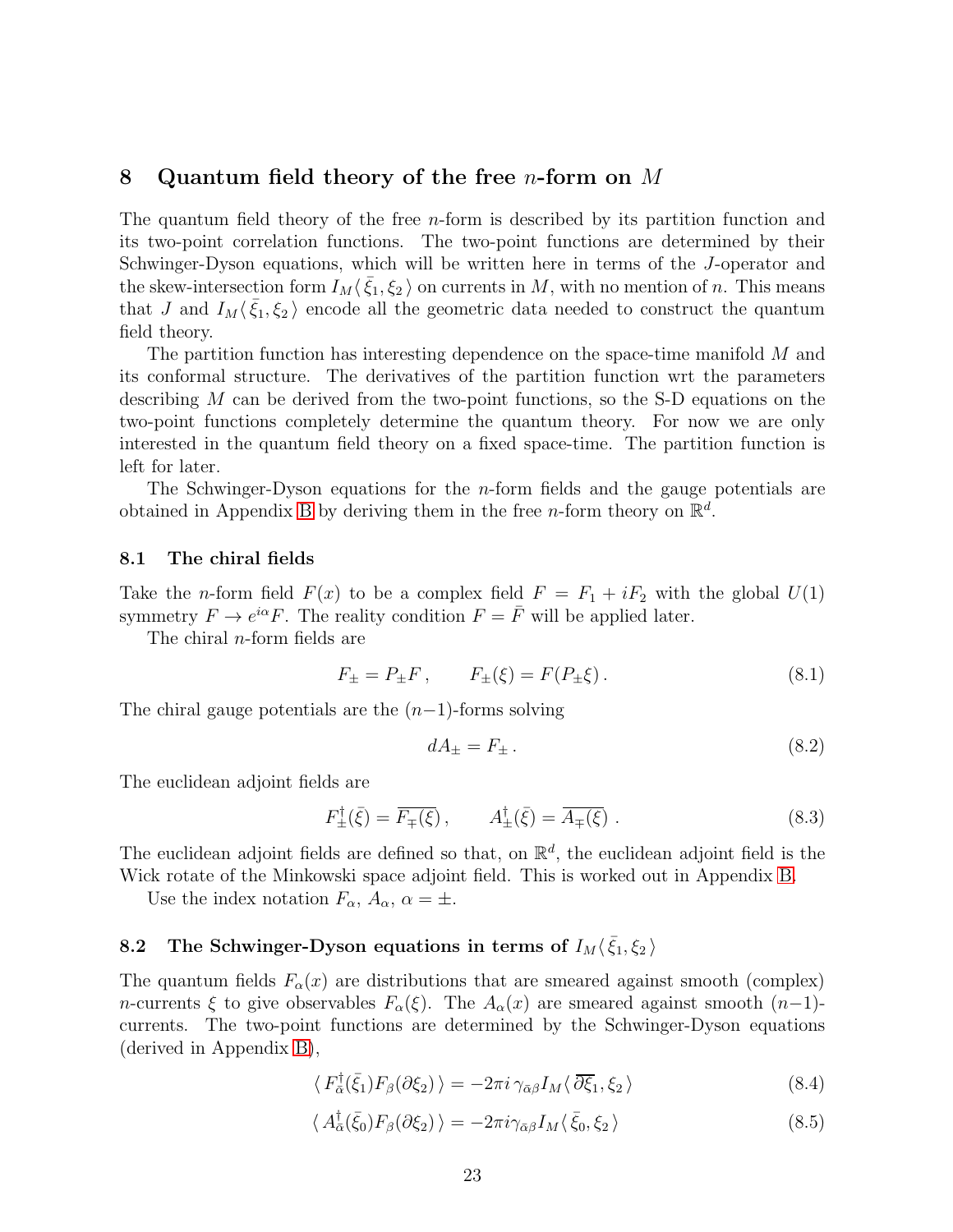$$
\gamma_{\bar{+}+} = 1, \quad \gamma_{\bar{+} -} = 0, \quad \gamma_{-+} = 0, \quad \gamma_{-} = -1. \tag{8.6}
$$

Note that these S-D equations are consistent with  $dA_{\pm} = F_{\pm}$ , but they are not consistent with  $F_{\pm} = P_{\pm}F$ . The identities  $F_{\pm} = P_{\pm}F$  hold only up to contact terms — they hold as field equations, but not as equations on the distributional correlation functions. The only ambiguity in the two-point functions is in the contact term in  $\langle F_{\bar{\alpha}}^{\dagger} \rangle$  $F_{\bar{\alpha}}^{\dagger}(\bar{\xi}_{1})F_{\beta}(\xi_{2})$   $\rangle,$ 

$$
\langle F_{\bar{\alpha}}^{\dagger}(\bar{\xi}_1)F_{\beta}(\xi_2)\rangle \to \langle F_{\bar{\alpha}}^{\dagger}(\bar{\xi}_1)F_{\beta}(\xi_2)\rangle + 2\pi i(\Delta\gamma_{\bar{\alpha}\beta})I_M\langle\bar{\xi}_1,\xi_2\rangle. \tag{8.7}
$$

Either  $dA_{\pm} = F_{\pm}$  or  $F_{\pm} = P_{\pm}F$  can be satisfied in the distributional correlation functions, but not both.

The only geometric data used in the quantization of the free  $n$ -form on  $M$  is the  $J$ operator acting on  $\mathcal{D}_n(M)$  and the skew-hermitian intersection form  $I_M(\bar{\xi}_1,\xi_2)$  restricted to the subspace

$$
\mathcal{D}_{n-1}(M) \oplus \mathcal{D}_n(M) \oplus \mathcal{D}_{n+1}(M). \tag{8.8}
$$

The skew-hermitian intersection form depends only on the manifold structure of  $M$ . The J-operator depends on the conformal structure of M.

# <span id="page-23-0"></span> $9$   $\mathcal{E}^{\mathbb{C}}_{\partial \xi}$  as an almost-complex space

For n even, the operator  $J = \epsilon_n *$  is imaginary, so we have to complexify  $\mathcal{E}_{\partial \xi}$  in order to get a space where  $J$  acts on the tangent vectors. There is no need to complexify when  $n$ is odd, but we do so anyway for the sake of uniformity in  $n$ .

A straightforward, natural complexification is

$$
\mathcal{E}_{\partial \xi}^{\mathbb{C}} = \mathcal{E}_{\partial \xi} \oplus i \partial \mathcal{D}_n^{\text{int}}(M) \tag{9.1}
$$

The tangent space at each point is the complex vector space  $\mathcal{V}_n \oplus i\mathcal{V}_n$ . J acts on each tangent space and satisfies  $J^2 = -1$ , so  $\mathcal{E}_{\partial \xi}^{\mathbb{C}}$  is an almost-complex space with almost complex structure J.

The pushdown maps  $\Pi_*$  extend to  $\mathcal{E}^{\mathbb{C}}_{\partial \xi}$ , producing complex currents in M. The pushdown map  $\Pi^{1,n-1}_*$  taking 1-currents in  $\mathcal{E}^{\mathbb{C}}_{\partial \xi}$  to *n*-currents in M is compatible with the J operators on 1-currents in  $\mathcal{E}_{\partial \xi}^{\mathbb{C}}$  and on complex *n*-currents in M,

$$
\Pi_*^{1,n-1} J = J \Pi_*^{1,n-1} \tag{9.2}
$$

The dual pull-up map  $\Pi_*$  takes complex *n*-forms on M to complex 1-forms on  $\mathcal{E}^{\mathbb{C}}_{\partial \xi}$ , and is compatible with the J operators on the forms,

$$
J\Pi^* = \Pi^* J. \tag{9.3}
$$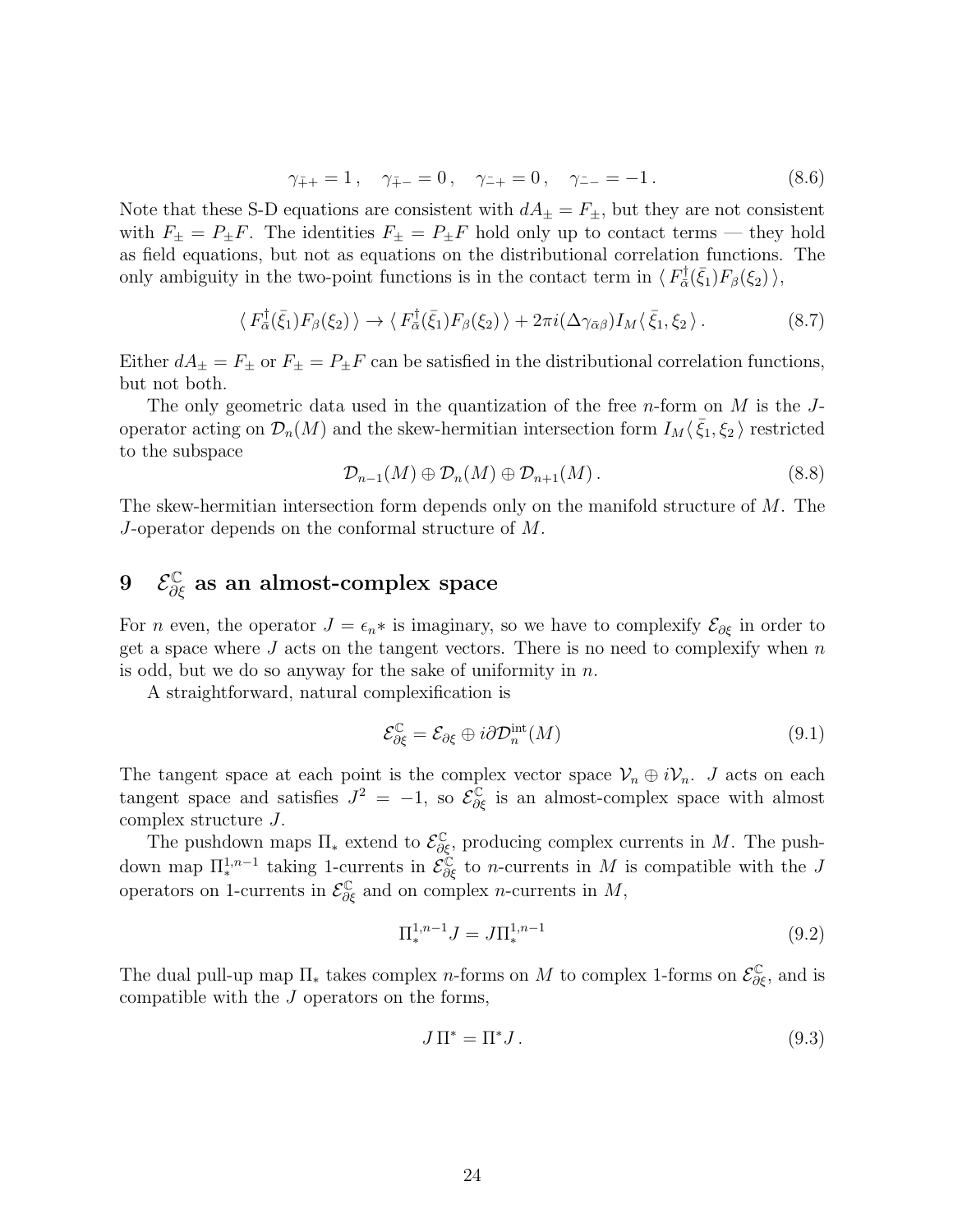#### <span id="page-24-0"></span>10 The Schwinger-Dyson equations on  $\mathcal{E}_{\partial \theta}^{\mathbb{C}}$ ∂ξ

We pull the Schwinger-Dyson equations up from M to  $\mathcal{E}^{\mathbb{C}}_{\partial \xi}$ . The fields on  $\mathcal{E}^{\mathbb{C}}_{\partial \xi}$  are the space-time fields pulled up from  $M$ ,

$$
j_{\alpha} = \Pi^* F_{\alpha} \qquad \phi_{\alpha} = \Pi^* A_{\alpha} \qquad (10.1)
$$

$$
j_{\alpha}(\eta) = F_{\alpha}(\Pi_{*}^{1,n-1}\eta) \qquad \phi_{\alpha}(\eta) = A_{\alpha}(\Pi_{*}^{0,n-1}\eta) \tag{10.2}
$$

$$
j_{\alpha} = P_{\alpha} j \qquad d\phi_{\alpha} = j_{\alpha} \qquad (10.3)
$$

$$
j_{\pm}^{\dagger}(\bar{\eta}) = \bar{j}_{\mp}(\bar{\eta}) \qquad \qquad \phi_{\pm}^{\dagger}(\bar{\eta}) = \bar{\phi}_{\mp}(\bar{\eta}) \ . \tag{10.4}
$$

The S-D equations [\(8.4](#page-22-3)[–8.5\)](#page-22-4) become

$$
\langle j_{\bar{\alpha}}^{\dagger}(\bar{\eta}_1)j_{\beta}(\partial \eta_2)\rangle = -2\pi i \gamma_{\bar{\alpha}\beta} \Pi^* I_M \langle \bar{\partial} \eta_1, \eta_2 \rangle \tag{10.5}
$$

$$
\langle \phi_{\bar{\alpha}}^{\dagger}(\bar{\eta}_{0})j_{\beta}(\partial \eta_{2}) \rangle = -2\pi i \gamma_{\bar{\alpha}\beta} \Pi^{*} I_{M} \langle \bar{\eta}_{0}, \eta_{2} \rangle, \qquad (10.6)
$$

where  $\Pi^* I_M \langle \bar{\eta}_1, \eta_2 \rangle$  is the the skew-hermitian intersection form pulled up from M,

<span id="page-24-3"></span><span id="page-24-2"></span>
$$
\Pi^* I_M \langle \bar{\eta}_1, \eta_2 \rangle = I_M \langle \bar{\Pi}_* \eta_1, \Pi_* \eta_2 \rangle. \tag{10.7}
$$

The S-D equations [\(10.5–](#page-24-2)[10.6\)](#page-24-3) on  $\mathcal{E}^{\mathbb{C}}_{\partial \xi}$  are formally identical to the S-D equations [\(8.4–](#page-22-3)[8.5\)](#page-22-4) for the free 1-form on a Riemann surface  $\Sigma$ , with J taking the place of the almost complex structure of  $\Sigma$  and  $\Pi^* I_M \langle \bar{\eta}_1, \eta_2 \rangle$  taking the place of the skew-hermitian intersection form  $I_{\Sigma}\langle \bar{\eta}_1, \eta_2 \rangle$  of  $\Sigma$ .

The analogy between the field theory on  $\mathcal{E}_{\partial \xi}$  and the 2d field theory now holds on the quantum level. We have a *quantum* field theory on each  $\mathcal{E}^{\mathbb{C}}_{\partial \xi}$  that has the same form as the 2d quantum field theory.

#### <span id="page-24-1"></span>11 Quasi two-dimensionality of  $\mathcal{E}_{\partial S}^{\mathbb{C}}$ ∂ξ

The only geometric data used in the quantization on  $\mathcal{E}^{\mathbb{C}}_{\partial \xi}$  is the *J*-operator acting on  $\mathcal{D}_1(\mathcal{E}_{\partial \xi}^{\mathbb{C}})$  and the skew-hermitian form  $\Pi^* I_M \langle \bar{\eta}_1, \eta_2 \rangle$  on

$$
\mathcal{D}_0(\mathcal{E}_{\partial \xi}^{\mathbb{C}}) \oplus \mathcal{D}_1(\mathcal{E}_{\partial \xi}^{\mathbb{C}}) \oplus \mathcal{D}_2(\mathcal{E}_{\partial \xi}^{\mathbb{C}}).
$$
\n(11.1)

 $\Pi^* I_M \langle \bar{\eta}_1, \eta_2 \rangle$  vanishes unless the pushed-down currents intersect in M, i.e., unless

$$
(k_1 + n - 1) + (k_2 + n - 1) = d \tag{11.2}
$$

which is

$$
k_1 + k_2 = 2, \t\t(11.3)
$$

just as for the skew-hermitian intersection form of a two-dimensional manifold. The J-operator on 1-currents and the skew-hermitian form  $\Pi^* I_M \langle \bar{\eta}_1, \eta_2 \rangle$  have exactly the properties [\(7.8,](#page-21-2) [7.13](#page-21-3)[–7.17\)](#page-21-4) of the J-operator and the skew-hermitian intersection form of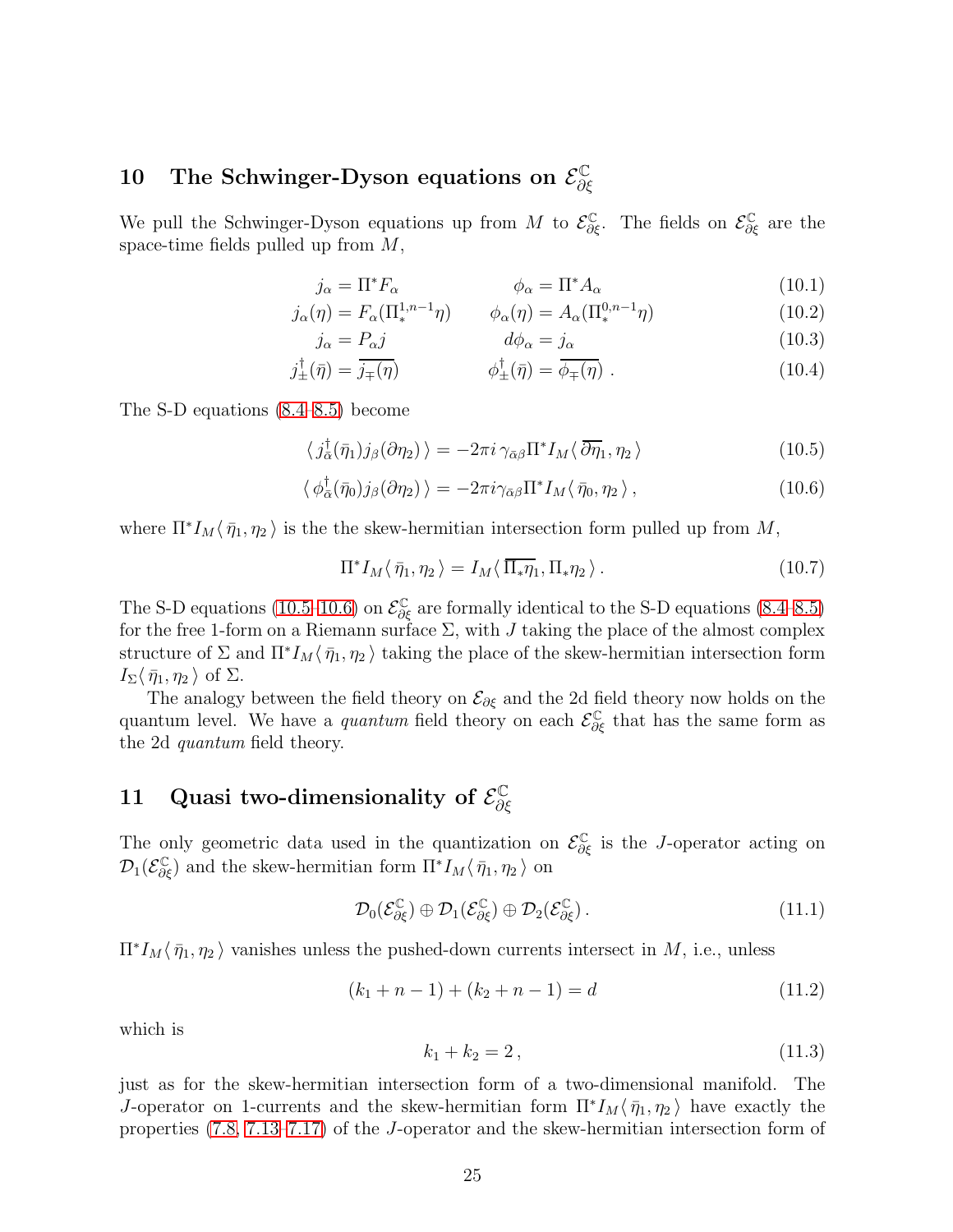a Riemann surface. The strict positivity property [\(7.17\)](#page-21-4) will hold if we mod out by the null space of the skew-hermitian form on the 1-currents.

This structure — spaces of 0-currents, 1-currents, and 2-currents with a J-operator and a skew-hermitian form  $\overline{\phantom{a}}$  is to be the geometric setting for quantum field theory of extended objects.

# <span id="page-25-0"></span>12 Quasi Riemann surfaces

I will try to formulate an abstract definition of quasi Riemann surface that encompasses the geometry of currents on ordinary Riemann surfaces and also of currents on the spaces  $\mathcal{E}_{\partial \xi}^{\mathbb{C}}$ . The idea is to include in the definition all the properties that apply both to the currents in a Riemann surface and to the currents in the spaces  $\mathcal{E}_{\partial \xi}^{\mathbb{C}}$ . The definition will be not be entirely precise. I will mention some of the properties, but probably not all of them. And I will remark one key technical gap.

Then I will conjecture: (1) that quasi Riemann surfaces are classified up to isomorphism by the homology data — the homology along with the skew-hermitian form and the J-operator in the middle dimension, and (2) that every isomorphism class contains a two-dimensional conformal space, which is a Riemann surface when the homology data is appropriate. The homology of a connected Riemann surface  $\Sigma$  is  $H_1(\Sigma)$ . The middle homology of  $\mathcal{E}_{\partial \xi}^{\mathbb{C}}$  is  $H_n(M)$ . For example, if  $M = S^{2n}$  then each  $\mathcal{E}_{\partial \xi}^{\mathbb{C}}$  is isomorphic to  $S^2$ as a quasi Riemann surface, if the conjecture is true.

Further, I will suppose that every 2d conformal field theory (2d CFT) can be installed in a natural way on any two-dimensional quasi Riemann surface  $\Sigma$ , in particular on the quasi Riemann surface corresponding to an ordinary Riemann surface, e.g.,  $S^2$ . This means extending the observables from products of ordinary local quantum fields over a finite collection of points in the two-dimensional space to products of local fields over an integral 0-current in the two-dimensional space. The integral 0-currents are the extended objects in the two-dimensional space. The extension of a 2d CFT from Riemann surfaces to the two-dimensional quasi Riemann surfaces might be called a 2d *extended* conformal field theory (2d ECFT).

The mathematical conjecture will then allow the 2d ECFT to be installed on each of the  $\mathcal{E}^{\mathbb{C}}_{\partial \xi}$ , via an isomorphism of quasi Riemann surfaces between  $\mathcal{E}^{\mathbb{C}}_{\partial \xi}$  and the corresponding twodimensional quasi Riemann surface. This will give a conformal field theory of extended objects in M for every 2d CFT.

## <span id="page-25-1"></span>12.1 Definition

A quasi Riemann surface is to consist of abelian groups  $\mathcal{Q}_0^{\text{int}}, \mathcal{Q}_1^{\text{int}}, \mathcal{Q}_2^{\text{int}}$ . Each  $\mathcal{Q}_k^{\text{int}}$  is contained in the corresponding complex vector space  $\mathcal{Q}_k = \mathbb{C} \otimes_{\mathbb{Z}} \mathcal{Q}_k^{\text{int}}$ . The  $\mathcal{Q}_k^{\text{int}}$  are complete metric spaces. There is a boundary operator  $\partial$  and an augmented de Rham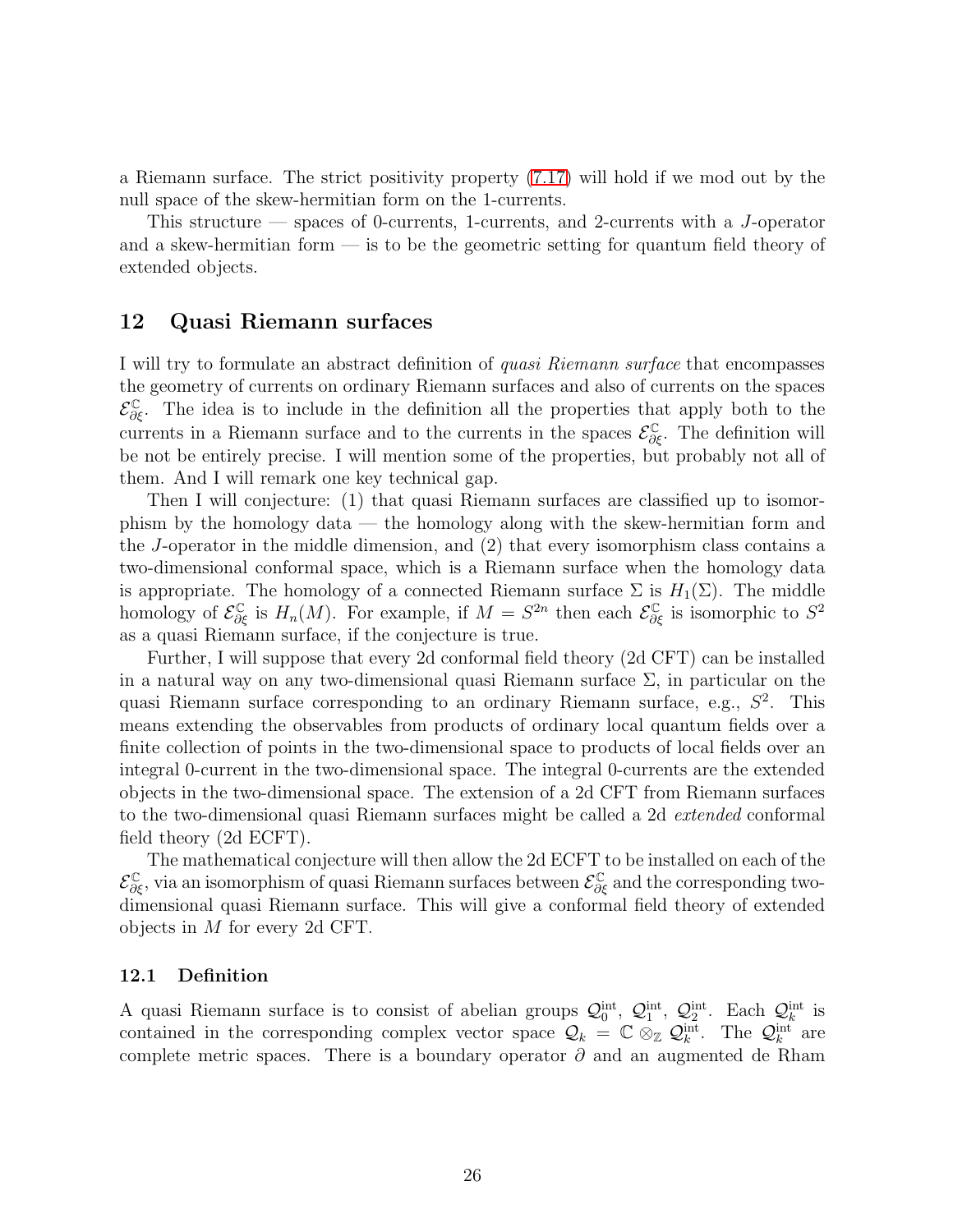complex

$$
0 \leftarrow Q_{-1}^{\text{int}} \stackrel{\partial}{\leftarrow} Q_0^{\text{int}} \stackrel{\partial}{\leftarrow} Q_1^{\text{int}} \stackrel{\partial}{\leftarrow} Q_2^{\text{int}} \stackrel{\partial}{\leftarrow} Q_3^{\text{int}} \leftarrow 0
$$
\n
$$
0 \leftarrow Q_{-1} \stackrel{\partial}{\leftarrow} Q_0 \stackrel{\partial}{\leftarrow} Q_1 \stackrel{\partial}{\leftarrow} Q_2 \stackrel{\partial}{\leftarrow} Q_2 \stackrel{\partial}{\leftarrow} Q_3 \leftarrow 0
$$
\n
$$
(12.1)
$$

with

$$
\mathcal{Q}_{-1}^{\text{int}} = \mathbb{Z}, \quad \mathcal{Q}_{-1} = \mathbb{C}, \qquad \mathcal{Q}_{3}^{\text{int}} = \mathbb{Z} \oplus i\mathbb{Z}, \quad \mathcal{Q}_{3} = \mathbb{C}. \tag{12.2}
$$

Call  $\mathcal{Q}_k$  the k-space of the quasi Riemann surface, and call its elements the k-currents.

The imaginary parts are to cope with manifolds M of dimension  $d = 2n$  with n even. If only n odd were considered, then all the imaginary parts could be dropped.

There are pushdown maps

$$
\Pi_*^{j,k} \colon \mathcal{D}_j^{\text{int}}(\mathcal{Q}_k^{\text{int}}) \to \mathcal{Q}_{j+k}^{\text{int}}
$$
\n(12.3)

satisfying

$$
\partial \Pi_*^{j,k} = \Pi_*^{j-1,k} \partial + \Pi_*^{j,k-1} \partial_* \,. \tag{12.4}
$$

The induced maps on the homology groups of the augmented de Rham complex of integral currents  $\mathcal{D}_j^{\text{int}}((\mathcal{Q}_k^{\text{int}})_0)$  on the space of integral k-cycles,

$$
\Pi_*^{j,k} : H_j((\mathcal{Q}_k^{\text{int}})_0) \to H_{j+k}(\mathcal{Q}^{\text{int}}) ,\tag{12.5}
$$

should be isomorphisms.

There is a linear operator  $J$  on  $\mathcal{Q}_1$  and there is a nondegenerate skew-hermitian form  $I_{\mathcal{Q}}\langle \bar{\eta}_1, \eta_2 \rangle$  on  $\oplus_k \mathcal{Q}_k$ . They satisfy

<span id="page-26-0"></span>
$$
J^2 = -1 \tag{12.6}
$$

and

$$
I_{\mathcal{Q}}\langle \bar{\eta}_1, \eta_2 \rangle = -\overline{I_{\mathcal{Q}}\langle \bar{\eta}_2, \eta_1 \rangle} \tag{12.7}
$$

$$
I_{\mathcal{Q}}\langle\,\overline{\partial}\overline{\eta}_{1},\eta_{2}\,\rangle=-I_{\mathcal{Q}}\langle\,\overline{\eta}_{1},\partial\eta_{2}\,\rangle\tag{12.8}
$$

$$
I_{\mathcal{Q}}\langle \bar{\eta}_1, \eta_2 \rangle = 0, \qquad k_1 + k_2 \neq 2 \qquad (12.9)
$$

$$
I_{\mathcal{Q}}\langle\,\overline{J\eta}_1,\eta_2\,\rangle = -I_{\mathcal{Q}}\langle\,\overline{\eta}_1,J\eta_2\,\rangle\,,\qquad k_1 = k_2 = 1\tag{12.10}
$$

$$
I_{\mathcal{Q}}\langle \bar{\eta}, J\eta \rangle > 0, \quad \eta \neq 0, \qquad k_1 = k_2 = 1 \tag{12.11}
$$

$$
I_{\mathcal{Q}}\langle \bar{\eta}_1, \eta_2 \rangle = -\bar{\eta}_1 \eta_2, \qquad k_1 = -1, \ k_2 = 3. \qquad (12.12)
$$

More properties that might be included in the definition of quasi Riemann surface are discussed below, in section [12.5.](#page-30-0)

We will say that a quasi Riemann surface is *connected* when

$$
H_0(\mathcal{Q}^{\text{int}}) = H_2(\mathcal{Q}^{\text{int}}) = 0.
$$
 (12.13)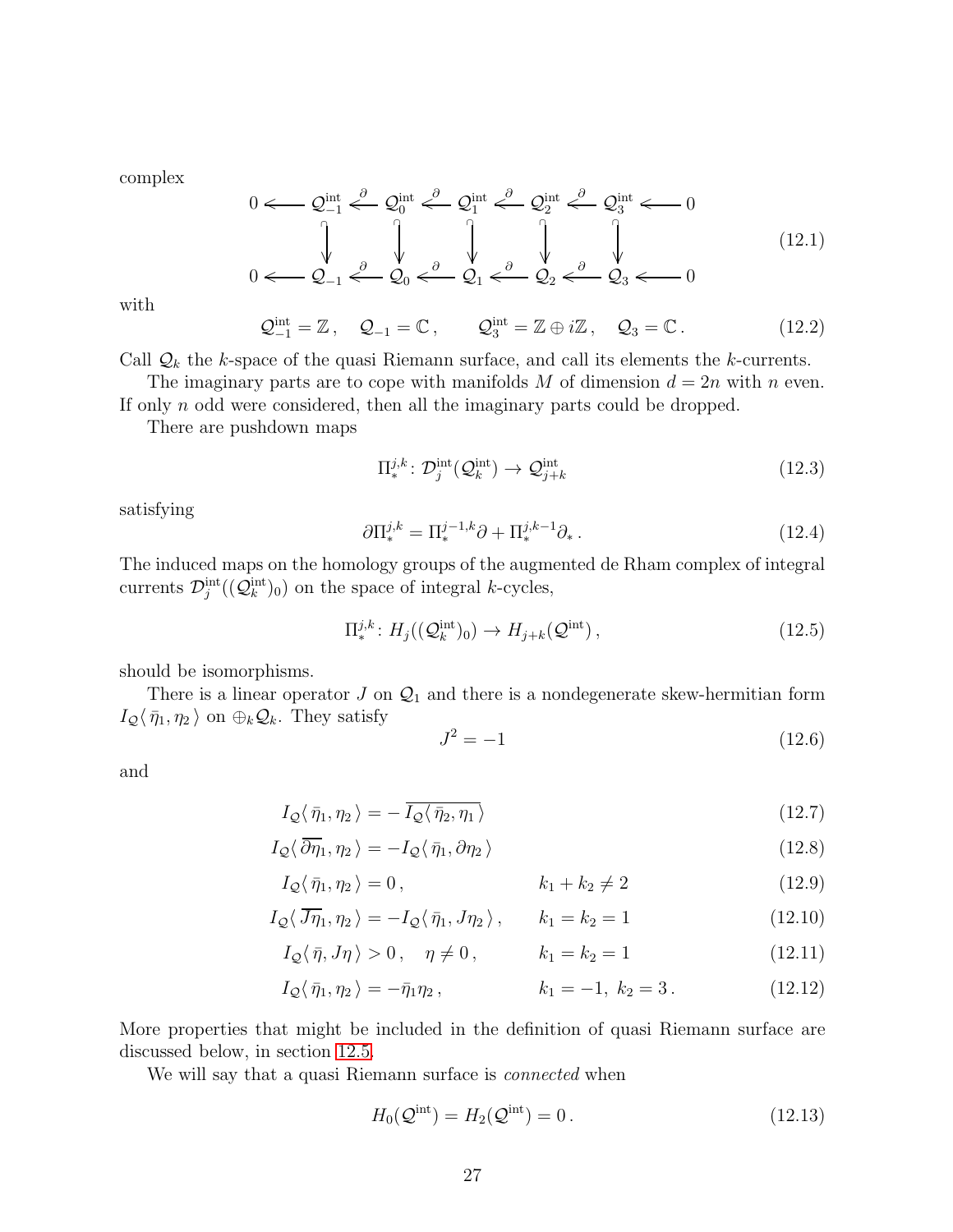So all the homology of the augmented de Rham complex is in the middle dimension, which is dimension 1,  $H_2(\mathcal{Q}^{\text{int}})$ . The quasi Riemann surface associated to a Riemann surface  $\Sigma$  will be connected iff  $\Sigma$  is connected. The quasi Riemann surfaces associated to a manifold M will be connected iff  $H_{n-1}(M) = 0$ . To avoid (minor) complications, I will assume connectedness. So Riemann surfaces Σ will be assumed connected. And  $H_{n-1}(M) = 0$  will be assumed for space-time manifolds M.

Note that  $\mathcal{Q}_1$  decomposes as a Hilbert space into three orthonormal subspaces

$$
\mathcal{Q}_1 = (\partial \mathcal{Q}_2) \oplus \mathcal{Q}_{1,H} \oplus (J \partial \mathcal{Q}_2) \tag{12.14}
$$

where  $\mathcal{Q}_{1,H}$  is the space of harmonic 1-currents,

$$
Q_{1,H} = (\text{Ker }\partial) \cap (J \text{ Ker }\partial), \qquad JQ_{1,H} = Q_{1,H}, \qquad \text{Ker }\partial = (\partial Q_2) \oplus Q_{1,H}. \qquad (12.15)
$$

# <span id="page-27-0"></span>12.2  $\mathcal{E}^{\mathbb{C}}_{\partial \xi}$  as a quasi Riemann surface

To interpret  $\mathcal{E}^{\mathbb{C}}_{\partial \xi}$  as a quasi Riemann surface, let  $\mathcal{Q}_k$  be the k-currents in  $\mathcal{E}^{\mathbb{C}}_{\partial \xi}$  modulo the null spaces of the skew-hermitian form  $\Pi^* I_M \langle \bar{\eta}_1, \eta_2 \rangle$ ,

$$
\mathcal{Q}_k^{\text{int}} = \mathcal{D}_k^{\text{int}}(\mathcal{E}_{\partial \xi}^{\mathbb{C}})/\mathcal{N}_k^{\text{int}}, \qquad \mathcal{Q}_k = \mathcal{D}_k(\mathcal{E}_{\partial \xi}^{\mathbb{C}})/\mathcal{N}_k, \qquad k = 0, 1, 2, 3.
$$
 (12.16)

The skew-hermitian form is

$$
I_{\mathcal{Q}}\langle \bar{\eta}_1, \eta_2 \rangle = \Pi^* I_M \langle \bar{\eta}_1, \eta_2 \rangle = I_M \langle \Pi_* \eta_1, \Pi_* \eta_2 \rangle, \qquad (12.17)
$$

which is manifestly nondegenerate. Take  $J = \epsilon_n *$  to be the J-operator already defined on  $\mathcal{D}_1^{\text{int}}(\mathcal{E}_{\partial \xi}^{\mathbb{C}})$ . The skew-hermitian form factors through the pushdown maps  $\Pi_*(M)$  of M (so written to distinguish them from the pushdown maps of  $\mathcal{Q}$ ), so the spaces  $\mathcal{Q}_k^{\text{int}}$  are spaces of currents in M modulo the appropriate null spaces,

$$
\mathcal{Q}_0^{\text{int}} = \bigoplus_{k \in \mathbb{Z}} \mathcal{D}_{n-1}^{\text{int}}(M)_{k\partial\xi} \oplus i\partial \mathcal{D}_n^{\text{int}}(M) \tag{12.18}
$$

$$
\mathcal{Q}_1^{\text{int}} = \mathcal{D}_n^{\text{int}}(M) \oplus i\mathcal{D}_n^{\text{int}}(M) \tag{12.19}
$$

$$
\mathcal{Q}_2^{\text{int}} = \left(\mathcal{D}_{n+1}^{\text{int}}(M) \oplus i\mathcal{D}_{n+1}^{\text{int}}(M)\right) / \mathcal{N}_{n+1}^{\text{int}}(M, \partial \xi)
$$
(12.20)

$$
\mathcal{Q}_3^{\text{int}} = \left(\mathcal{D}_{n+2}^{\text{int}}(M) \oplus i\mathcal{D}_{n+2}^{\text{int}}(M)\right) / \mathcal{N}_{n+2}^{\text{int}}(M, \partial \xi) \tag{12.21}
$$

$$
\mathcal{Q}_0 = \mathcal{D}_{n-1}(M)_{\mathbb{C}\partial\xi} \tag{12.22}
$$

$$
\mathcal{Q}_1 = \mathcal{D}_n(M) \tag{12.23}
$$

$$
\mathcal{Q}_2 = \mathcal{D}_{n+1}(M)/\mathcal{N}_{n+1}(M,\partial \xi)
$$
\n(12.24)

$$
\mathcal{Q}_3 = \mathcal{D}_{n+2}(M)/\mathcal{N}_{n+2}(M,\partial \xi) \tag{12.25}
$$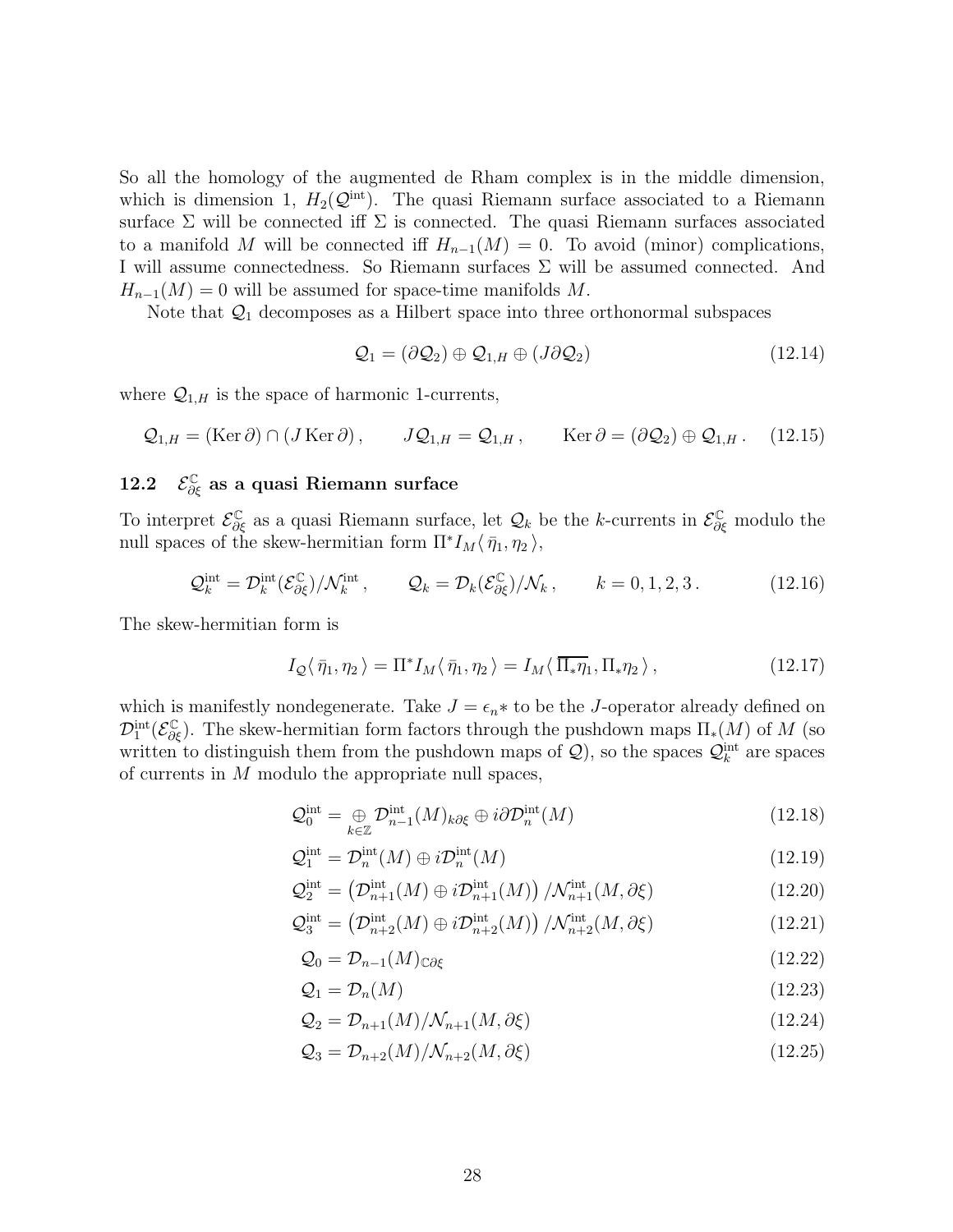where

$$
\mathcal{N}_{n+1}^{\text{int}}(M,\partial \xi) = \left\{ \xi_2 \in \mathcal{D}_{n+1}^{\text{int}}(M) \oplus i\mathcal{D}_{n+1}^{\text{int}}(M) : I_M \langle \bar{\xi}_1, \xi_2 \rangle = 0, \ \forall \xi_1 \in \mathcal{Q}_0^{\text{int}} \right\} \tag{12.26}
$$

$$
\mathcal{N}_{n+2}^{\text{int}}(M,\partial \xi) = \left\{ \xi_2 \in \mathcal{D}_{n+2}^{\text{int}}(M) \oplus i\mathcal{D}_{n+2}^{\text{int}}(M) : I_M \langle \overline{\partial \xi}, \xi_2 \rangle = 0 \right\}
$$
(12.27)

$$
\mathcal{N}_{n+1}(M,\partial \xi) = \left\{ \xi_2 \in \mathcal{D}_{n+1}(M) : I_M \langle \bar{\xi}_1, \xi_2 \rangle = 0, \ \forall \xi_1 \in \mathcal{D}_{n-1}(M)_{\mathbb{C}\partial \xi} \right\} \tag{12.28}
$$

$$
\mathcal{N}_{n+2}(M,\partial \xi) = \{\xi_2 \in \mathcal{D}_{n+1}(M) : I_M \langle \overline{\partial} \xi, \xi_2 \rangle = 0\}.
$$
\n(12.29)

The elements of  $\mathcal{D}_{n-1}^{\text{int}}(M)_{\partial \xi}$  are of the form  $\xi_1 = \xi + \xi_0$  for arbitrary integral  $(n-1)$ -cycle  $\xi_0$ . Therefore

$$
\mathcal{N}_{n+1}^{\text{int}}(M,\partial \xi) = \partial \mathcal{N}_{n+2}^{\text{int}}(M,\partial \xi) , \qquad \mathcal{N}_{n+1}(M,\partial \xi) = \partial \mathcal{N}_{n+2}(M,\partial \xi). \tag{12.30}
$$

 $\mathcal{N}_{n+2}^{\text{int}}(M, \partial \xi)$  is the subgroup of (imaginary) integral  $(n+2)$ -currents that do not intersect the  $(n-2)$ -boundary  $\partial \xi$ .  $\mathcal{N}_{n+1}^{\text{int}}(M, \partial \xi)$  is the subgroup of (imaginary) integral  $(n+1)$ boundaries that do not link the  $(n-2)$ -boundary  $\partial \xi$ .

The boundary operator acts on  $\eta \in \mathcal{Q}_0^{\text{int}}$  by

$$
\partial_M \eta = (\partial \eta) \partial \xi \tag{12.31}
$$

where the lhs is the boundary operator on currents in M acting on  $\eta$  considered as an integral  $(n-1)$ -current in M.

The problem is to define  $1 \in \mathcal{Q}_3^{\text{int}}$ . It must satisfy

$$
I_{\mathcal{Q}}\langle 1,1\rangle = -1, \qquad (12.32)
$$

where, in the skew-hermitian form, on the left is  $1 \in \mathcal{Q}_{-1}^{\text{int}}$  and on the right is  $1 \in \mathcal{Q}_{3}^{\text{int}}$ . So  $1 \in \mathcal{Q}_3^{\text{int}}$  must be represented by an  $(n+2)$ -current in M

$$
\xi_3 \in \mathcal{D}_{n+2}^{\text{int}}(M) \oplus i\mathcal{D}_{n+2}^{\text{int}}(M) \tag{12.33}
$$

which satisfies

$$
I_M \langle \,\overline{\partial} \xi, \xi_3 \,\rangle = -1. \tag{12.34}
$$

The definition of the skew-hermitian intersection form in  $M$  in terms of the ordinary intersection form given in section [7.4](#page-21-1) says

$$
I_M \langle \,\overline{\partial} \xi, \xi_3 \,\rangle = \epsilon_{n,2} I_M(\overline{\partial} \xi, \xi_3) = I_M(\overline{\partial} \xi, -\epsilon_n^{-1} \xi_3),\tag{12.35}
$$

so  $\xi_3$  must satisfy

$$
I_M(\overline{\partial}\xi, \epsilon_n^{-1}\xi_3) = 1. \tag{12.36}
$$

The existence of such a current  $\xi_3$  is a constraint on  $\partial \xi$ . There must exist an integral  $(n+2)$ -cycle  $\epsilon_n^{-1}\xi_3$  which has intersection number 1 with  $\partial \xi$ . I believe that this is equivalent to the condition that  $\partial \xi$  is irreducible, i.e., that

$$
\partial \xi \neq k \partial \xi', \qquad \forall k \in \mathbb{Z}, \ \partial \xi' \in \partial \mathcal{D}_{n-1}^{\text{int}}(M), \quad k \neq \pm 1, \tag{12.37}
$$

but I do not have a proof. Assuming this to be true, then  $\mathcal{E}^{\mathbb{C}}_{\partial \xi}$  gives a quasi Riemann surface iff  $\partial \xi$  is irreducible.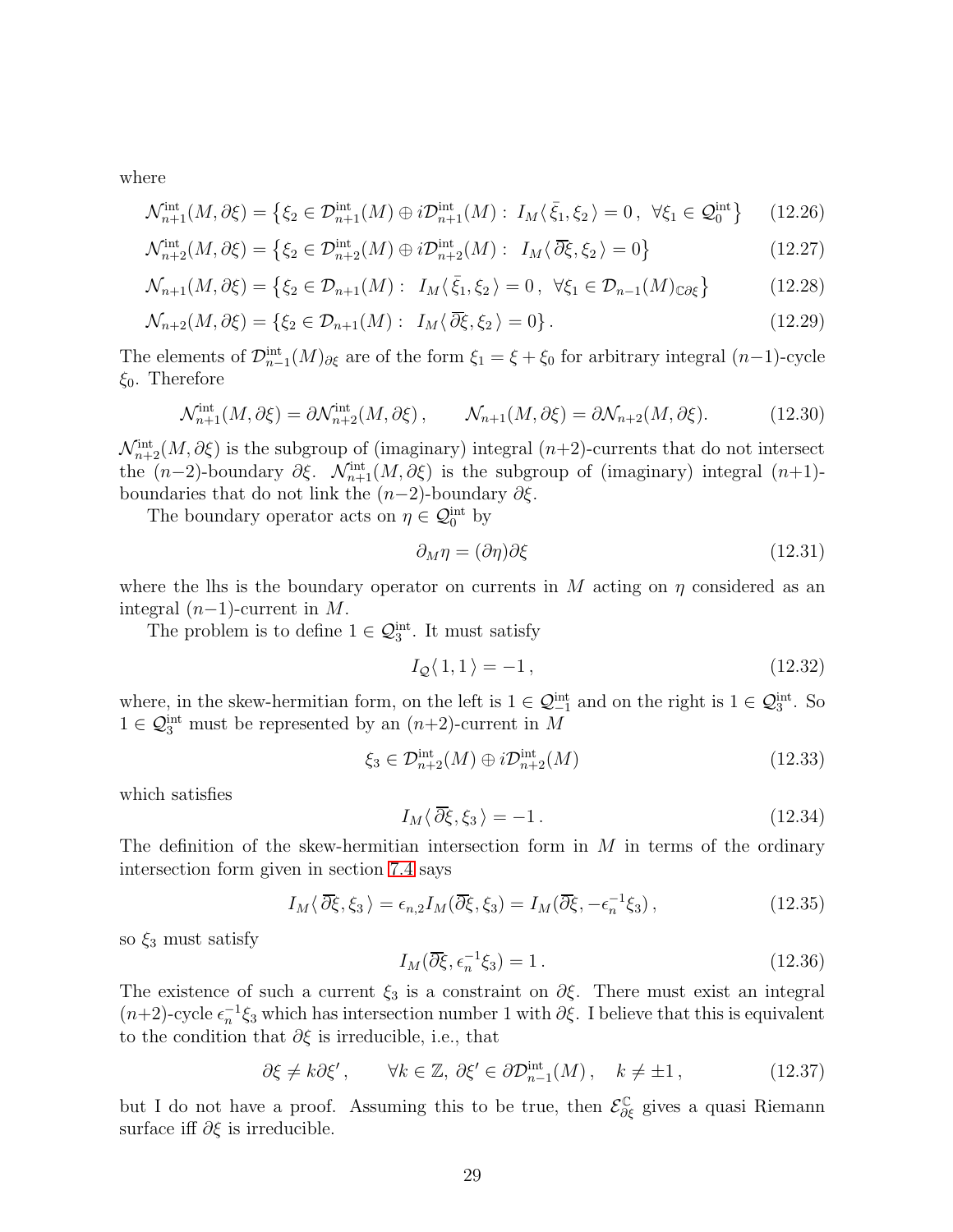### <span id="page-29-0"></span>12.3 The bundle  $\mathcal{Q}(M) \to \mathcal{PB}(M)$  of quasi Riemann surfaces

 $\mathcal{E}^{\mathbb{C}}_{\pm\partial\xi}$  give the same quasi Riemann surface, so we can associate the quasi-Riemann surface to the *integral line*  $\mathbb{Z}\partial \xi \subset \mathcal{B}$ . The integral lines  $\mathbb{Z}\partial \xi$  are the maximal abelian group homorphisms  $\mathbb{Z} \to \mathcal{B}$ . Write  $\mathcal{PB}(M)$  for the space of integral lines in  $\mathcal{B}$ ,

$$
\mathcal{PB}(M) = \{ \mathbb{Z}\partial \xi : \partial \xi \in \mathcal{B}, \partial \xi \text{ irreducible} \} .
$$
 (12.38)

We might call  $\mathcal{PB}(M)$  the *integral projective space* of  $\mathcal{B}$ .

There is a quasi Riemann surface  $\mathcal{Q}(M)_{\mathbb{Z}\partial \xi}$  for every integral line  $\mathbb{Z}\partial \xi \in \mathcal{PB}(M)$ . Let

$$
\mathcal{Q}(M) = \bigcup_{\mathbb{Z}\partial\xi \in \mathcal{PB}(M)} \mathcal{Q}(M)_{\mathbb{Z}\partial\xi}
$$
(12.39)

so

$$
\mathcal{Q}(M) \to \mathcal{PB}(M) \tag{12.40}
$$

is a bundle of quasi Riemann surfaces.

The 0-space of the quasi Riemann surface  $\mathcal{Q}_{\mathbb{Z}\partial\xi}$  is

$$
\mathcal{Q}(M)^{\text{int}}_{\mathbb{Z}\partial\xi,0} = \bigoplus_{k\in\mathbb{Z}} \mathcal{D}^{\text{int}}_{n-1}(M)_{k\partial\xi} \oplus i\partial \mathcal{D}^{\text{int}}_{n}(M) \tag{12.41}
$$

within which the space of 0-cycles, Ker  $\partial$ , is

$$
(\mathcal{Q}(M)^{\text{int}}_{\mathbb{Z}\partial\xi,0})_0 = \mathcal{D}^{\text{int}}_{n-1}(M)_0 \oplus i\partial \mathcal{D}^{\text{int}}_n(M). \tag{12.42}
$$

Note that the same  $(\mathcal{Q}_{\mathbb{Z}\partial\xi,0})_0$  occurs in every fiber  $\mathcal{Q}_{\mathbb{Z}\partial\xi}$ .

The sum of the 0-spaces of all the fibers  $\mathcal{Q}(M)_{\mathbb{Z}\partial \xi}$ , taken as subgroups within the space of  $(n-1)$ -currents in M, is the full space of extended objects,

$$
\sum_{\mathbb{Z}\partial\xi \in \mathcal{PB}(M)} \mathcal{Q}(M)_{\mathbb{Z}\partial\xi,0}^{\text{int}} = \mathcal{D}_{n-1}^{\text{int}}(M) \oplus i\partial \mathcal{D}_n^{\text{int}}(M) = \mathcal{E}^{\mathbb{C}}.
$$
 (12.43)

### <span id="page-29-1"></span>12.4 A Riemann surface  $\Sigma$  as a quasi Riemann surface

Now we want to associate a quasi Riemann surface  $\mathcal{Q}(\Sigma)$  to every ordinary Riemann surface  $\Sigma$ . The integral spaces  $\mathcal{Q}(\Sigma)_{k}^{\text{int}}$  are complexifications of the integral k-currents in  $\Sigma$ , and the  $\mathcal{Q}(\Sigma)_k$  are the complex k-currents in  $\Sigma$ ,

$$
\mathcal{Q}(\Sigma)_0^{\text{int}} = \mathcal{D}_0^{\text{int}}(\Sigma) \oplus i\partial \mathcal{D}_1^{\text{int}}(\Sigma)
$$
\n(12.44)

$$
\mathcal{Q}(\Sigma)_k^{\text{int}} = \mathcal{D}_k^{\text{int}}(\Sigma) \oplus i\mathcal{D}_k^{\text{int}}(\Sigma), \qquad k = 1, 2 \tag{12.45}
$$

$$
\mathcal{Q}(\Sigma)_k = \mathcal{D}_k(\Sigma), \qquad k = 1, 2, 3. \tag{12.46}
$$

Again, the imaginary parts are needed to cope with manifolds M of dimension  $d = 2n$ with  $n$  even.

The boundary operator acts on  $\mathcal{Q}(\Sigma)_{0}^{\text{int}}$  by

$$
\partial \colon \eta \mapsto \int_{\eta} 1 , \tag{12.47}
$$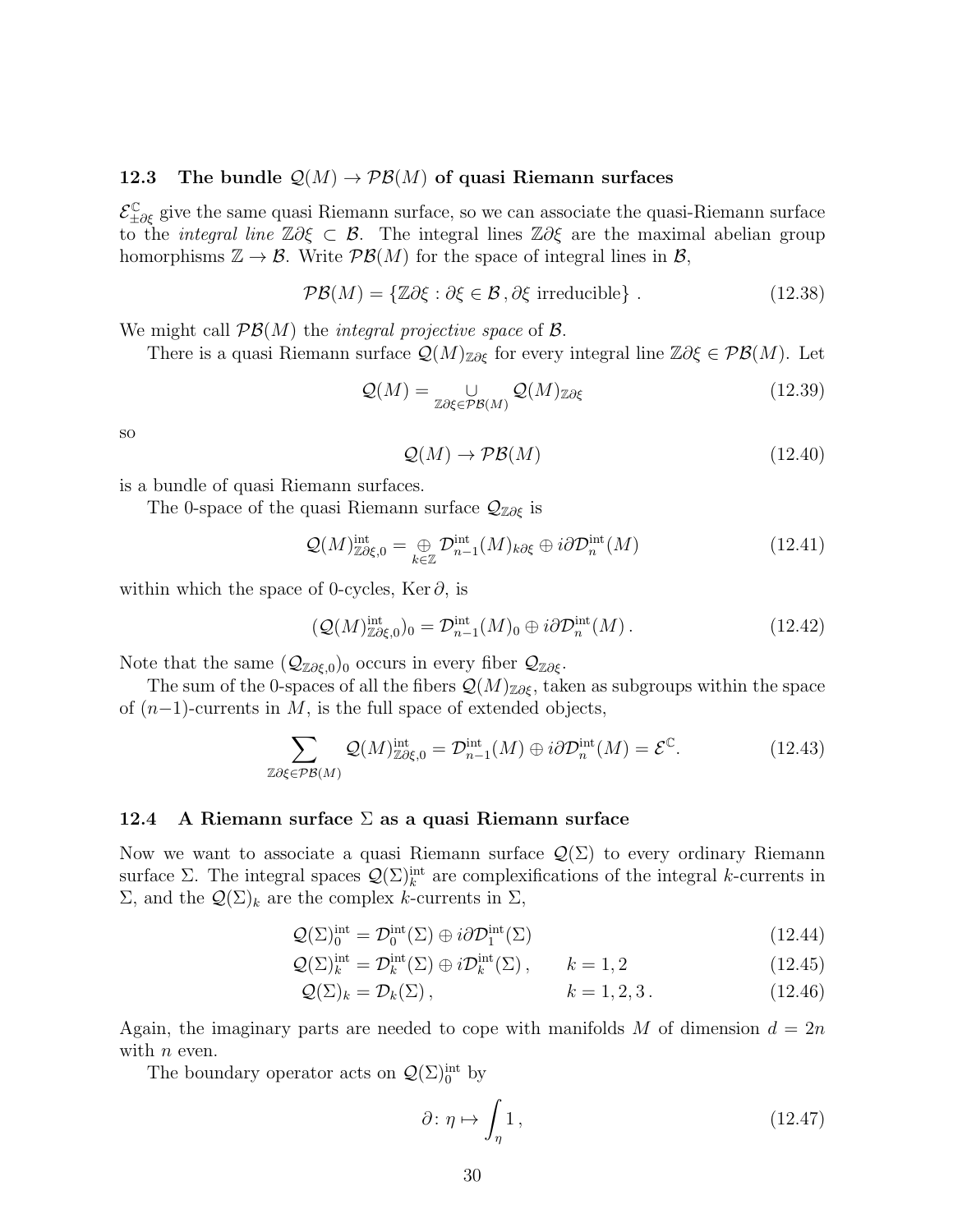and on  $\mathcal{Q}(\Sigma)_{3}$  by

$$
\partial \colon 1 \mapsto \Sigma. \tag{12.48}
$$

The J-operator is  $\epsilon_1$ <sup>\*</sup> with  $\epsilon_1^2 = 1$ . The skew-hermitian form is  $I_Q(\bar{\eta}_1, \eta_2) = I_\Sigma(\bar{\eta}_1, \eta_2)$ . Condition [\(12.12\)](#page-26-0) expresses the extension of  $I_{\Sigma}\langle \bar{\eta}_1, \eta_2 \rangle$  to  $\eta_1 \in \mathcal{D}_{-1}(\Sigma)$ ,  $\eta_2 \in \mathcal{D}_3(\Sigma)$ , by

$$
I_{\Sigma}\langle\bar{1},1\rangle = I_{\Sigma}\langle\bar{\partial}\bar{\delta}_z,1\rangle = -I_{\Sigma}\langle\bar{\delta}_z,\partial1\rangle = -I_{\Sigma}\langle\bar{\delta}_z,\Sigma\rangle = -1.
$$
 (12.49)

One significant technical issue will be left unresolved. The pushdown maps

$$
\Pi_*^{j,k} \colon \mathcal{D}_j^{\text{int}}(\mathcal{Q}(\Sigma)_k^{\text{int}}) \to \mathcal{Q}(\Sigma)_3^{\text{int}}, \qquad j+k=3 \tag{12.50}
$$

must be identically zero, as the definition of  $\mathcal{Q}(\Sigma)$  presently stands. Somehow, the spaces of currents  $\mathcal{D}_j^{\text{int}}(\mathcal{Q}(\Sigma)_k^{\text{int}})$  will have to be augmented to reflect the augmentation of the de Rham complex of currents in  $\Sigma$ . This is discussed further in section [19.3](#page-48-0) below.

# <span id="page-30-0"></span>12.5 Definition (more)

The abstract definition of quasi Riemann surface should require all properties that are satisfied by the concrete quasi Riemann surfaces  $\mathcal{Q}(\Sigma)$  and  $\mathcal{Q}_{\mathbb{Z}\partial\xi}$ . The list of properties might include

- 1. Each of the complete metric spaces  $\mathcal{Q}_k^{\text{int}}$  should be generated as an abelian group by an arbitrarily small neighborhood of the identity.
- 2. The tangent spaces  $T_0 \mathcal{Q}_k^{\text{int}}$  should be dense subspaces of the vector spaces  $\mathcal{Q}_k$ .
- 3. The operator J on  $\mathcal{Q}_1$  should preserve the tangent space  $T_0\mathcal{Q}_0^{\text{int}}$ .
- 4. The skew-hermitian form  $I_Q \langle \bar{\eta}_1, \eta_2 \rangle$  should be defined on a dense subspace of  $\bar{Q}_k \otimes$  $\mathcal{Q}_{2-k}$ .
- 5.  $I_Q(\bar{\eta}_1, \eta_2)$  should be defined on a dense abelian subgroup of  $\bar{\mathcal{Q}}_k^{\text{int}} \times \mathcal{Q}_{2-k}^{\text{int}}$ , where it should take values in  $\mathbb{Z} \oplus i\mathbb{Z}$ .
- 6. The maps  $\Pi_{*}^{j,k}$  should be surjective (onto). For  $\mathcal{Q}(\Sigma)$  and  $j+k=3$ , this is an unresolved issue.
- 7.  $\Pi^{1,0}_*$  should be injective on the tangent space  $T_0 \mathcal{Q}_0^{\text{int}}$  and  $\Pi^{2,0}_*$  should be injective on the space of 2-vectors at  $0 \in \mathcal{Q}_0^{\text{int}}$ .
- 8. The maps  $\Pi_{*}^{j,k}$  should satisfy compatibility conditions, perhaps such as that

$$
\mathcal{D}_1^{\text{int}}(\mathcal{D}_1^{\text{int}}(\mathcal{Q}_0^{\text{int}})) \to \mathcal{D}_2^{\text{int}}(\mathcal{Q}_0^{\text{int}}) \to \mathcal{Q}_2^{\text{int}} \tag{12.51}
$$

and 
$$
\mathcal{D}_1^{\text{int}}(\mathcal{D}_1^{\text{int}}(\mathcal{Q}_0^{\text{int}})) \to \mathcal{D}_1^{\text{int}}(\mathcal{Q}_1^{\text{int}}) \to \mathcal{Q}_2^{\text{int}}
$$
 (12.52)

should give the same result.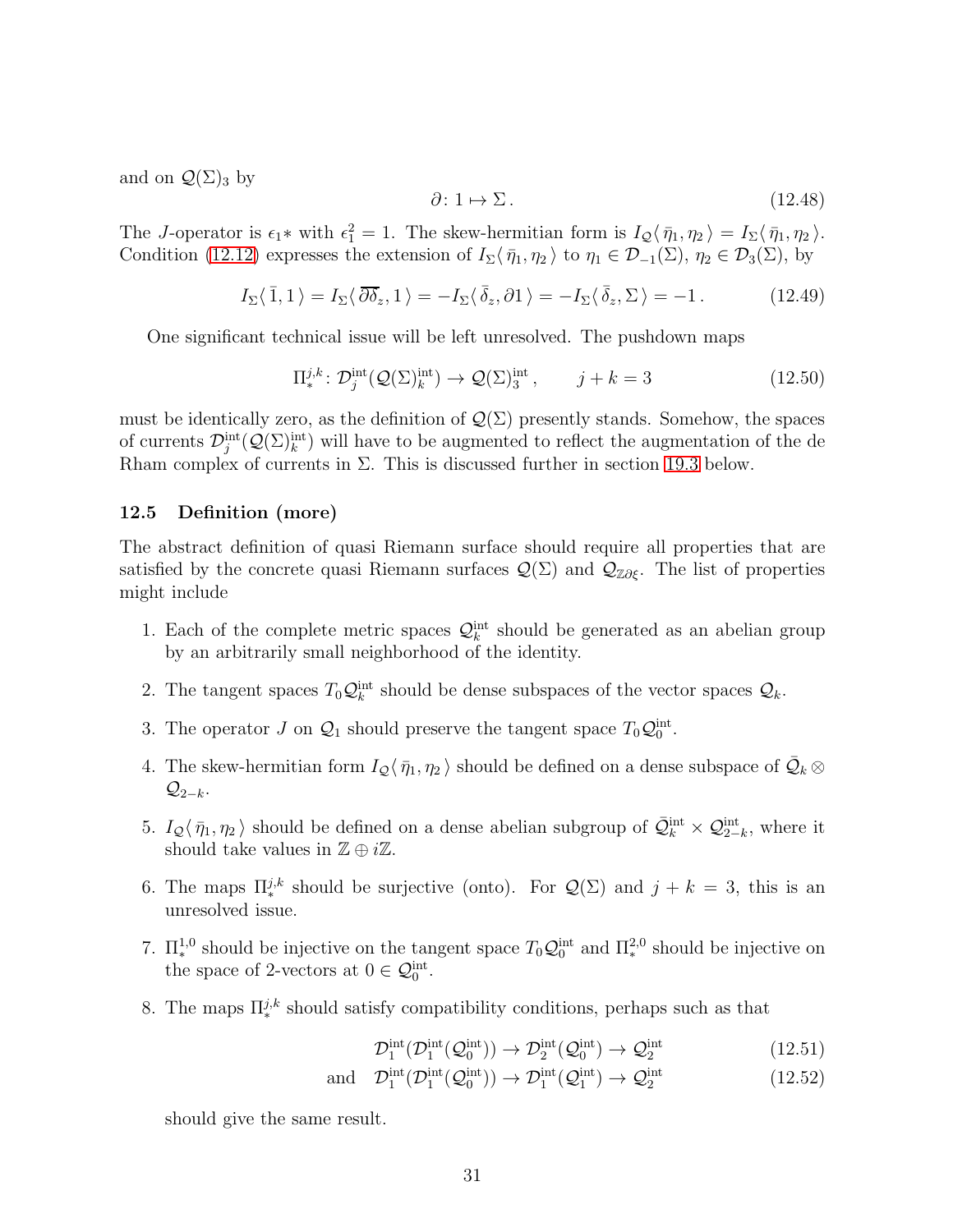#### <span id="page-31-0"></span>12.6 Morphisms

A morphism  $f: \mathcal{Q} \to \mathcal{Q}'$  of quasi Riemann surfaces is a set of maps

$$
f_k \colon \mathcal{Q}_k^{\text{int}} \to \mathcal{Q}_k^{\prime \text{int}} \tag{12.53}
$$

preserving all the structures and properties of quasi Riemann surfaces. The morphism is determined by  $f_0: Q_0^{\text{int}} \to Q_0^{\prime \text{int}}$ . The quasi Riemann surface conditions are constraints on  $f_0$ . The map  $f_1: \mathcal{Q}_1^{\text{int}} \to \mathcal{Q}_1^{\text{int}}$  is the derivative of  $f_0$ ,

$$
\partial f_1 = f_0 \partial \,. \tag{12.54}
$$

Extended to a linear map  $f_1: \mathcal{Q}_1 \to \mathcal{Q}'_1$ , it should preserve the J-operators

$$
f_1 J = J f_1 \tag{12.55}
$$

and it should be a partial unitary transformation with respect to the positive definite hermitian forms,

$$
I_{\mathcal{Q}}\langle \bar{\eta}_1, J\eta_2 \rangle = I_{\mathcal{Q}'}\langle \bar{f}_1 \eta_1, Jf_1 \eta_2 \rangle. \tag{12.56}
$$

In addition,  $f_1$  should preserve the kernels of the pushdown operator,

$$
f_1\left(\text{Ker }\Pi_*^{1,1}\right) \subset \text{Ker }\Pi_*^{1,1} \,. \tag{12.57}
$$

Then  $f_2: \mathcal{Q}_2^{\text{int}} \to \mathcal{Q}'_2^{\text{int}}$  will be given by

$$
\partial f_2 = f_1 \partial. \tag{12.58}
$$

Continuity of  $f_1$  should guarantee that the skew-hermitian forms are preserved in toto. In particular, continuity should ensure that

$$
f_2 \partial 1 = \partial 1. \tag{12.59}
$$

Alternatively, a morphism is determined by  $f_1: \mathcal{Q}_1^{\text{int}} \to \mathcal{Q}_1^{\text{int}}$ , subject to the constraints

- $\mathbf{M1}$  f<sub>1</sub> is a homorphism of abelian groups.
- $M2$  f<sub>1</sub> is continuous.
- M3  $f_1$  (Ker ∂) ⊂ Ker ∂
- M4  $f_1$  (Im ∂) ⊂ Im ∂
- **M5**  $f_1 J = J f_1$
- **M6**  $I_Q\langle \bar{\eta}_1, J\eta_2 \rangle = I_{Q'}\langle \bar{f}_1 \eta_1, Jf_1\eta_2 \rangle$
- **M7**  $f_{1*}$  (Ker  $\Pi_*^{1,1}$ ) ⊂ Ker  $\Pi_*^{1,1}$ .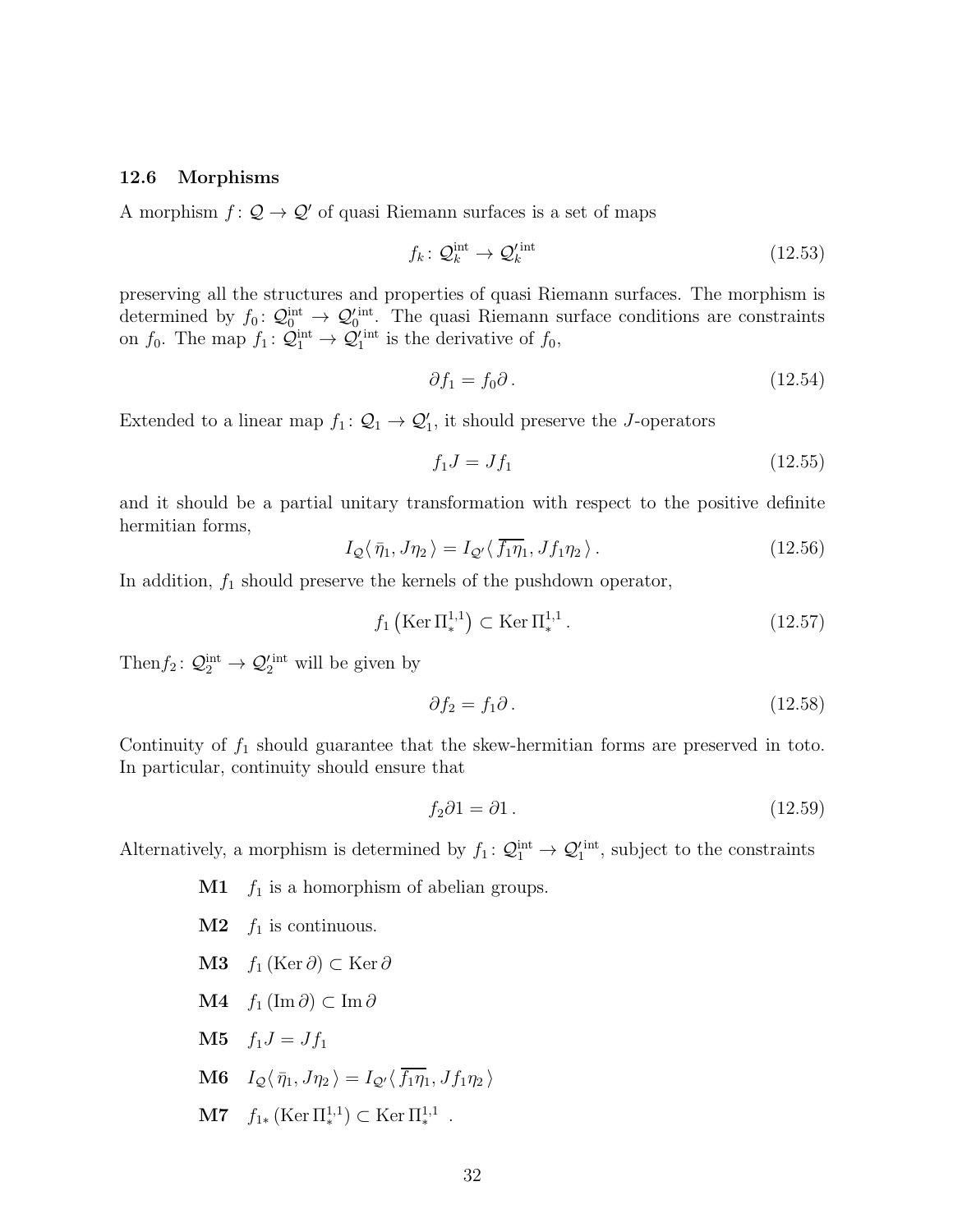The last condition is essential. All the quasi Riemann surfaces  $\mathcal{Q}_{\mathbb{Z}\partial\xi}$  have the same  $(\mathcal{Q}_{\mathbb{Z}\partial\xi}^{\text{int}})_1 = \mathcal{D}_n^{\text{int}}(M) + i\mathcal{D}_n^{\text{int}}(M)$ . The subgroups Ker  $\partial$  and Im  $\partial$  in  $(\mathcal{Q}_{\mathbb{Z}\partial\xi}^{\text{int}})_1$  are the same. They have the same J and  $I_Q(\bar{\eta}_1, \eta_2)$  on  $(Q_{\mathbb{Z}\partial \xi})_1$ . Only Ker  $\Pi_*^{1,1}$  depends nontrivially on Z∂ξ. Let

$$
\mathcal{W}_{1,1}^{\text{int}} = \left\{ \eta \in \mathcal{D}_1^{\text{int}}((\mathcal{Q}_{\mathbb{Z}\partial\xi}^{\text{int}})_1) : \Pi_*^{1,1}\eta \in \partial(\mathcal{Q}_{\mathbb{Z}\partial\xi}^{\text{int}})_3 \right\} \,. \tag{12.60}
$$

Then Ker  $\Pi^{1,1}_* \subset \mathcal{W}_{1,1}^{\text{int}}$  and

$$
\mathcal{W}_{1,1}^{\text{int}}/\text{Ker}\,\Pi_*^{1,1} = \mathbb{Z}\,. \tag{12.61}
$$

 $\mathcal{W}_{1,1}^{\text{int}}$  is the same for all Z∂ξ. What distinguishes — and characterizes — the different  $(\mathcal{Q}_{\mathbb{Z}\partial\xi}^{\text{int}})_1$  is the way that Ker  $\Pi^{1,1}_*$  sits inside  $\mathcal{W}_{1,1}^{\text{int}}$ .

The linear operator  $f_1$  on  $\mathcal{Q}_1 = (\partial \mathcal{Q}_2) \oplus \mathcal{Q}_{1,H} \oplus (J \partial \mathcal{Q}_2)$  is determined by its action on  $\partial \mathcal{Q}_2$  and its action on  $\mathcal{Q}_{1,H}$ , which is the complex homology. The action on  $J\partial \mathcal{Q}_2$  then follows because  $f_1$  commutes with J.

## <span id="page-32-0"></span>12.7 Isomorphisms and automorphisms

Write  $\text{Iso}(\mathcal{Q}, \mathcal{Q}')$  for the isomorphisms between two quasi Riemann surface. Write  $\text{Aut}(\mathcal{Q})$ for the group of automomorphisms of Q.

If  $f: \mathcal{Q} \to \mathcal{Q}'$  is an isomorphism, then  $f_1: \mathcal{Q}_1 \to \mathcal{Q}'_1$  is unitary. Conversely, unitarity of  $f_1$  should imply that a morphism f is an isomorphism.

For a Riemann surface  $\Sigma$ , the group  $\text{Conf}(\Sigma)$  of conformal symmetries of  $\Sigma$  is a subgroup of  $\text{Aut}(\mathcal{Q}(\Sigma))$ . For example,  $\text{Aut}(\mathcal{Q}(S^2))$  contains  $\text{PSL}(2,\mathbb{C})$  as a subgroup.

For a conformal manifold M, the group  $\text{Conf}(M, \mathbb{Z}\partial \xi)$  of conformal symmetries of M that preserve  $\pm \partial \xi$  is a subgroup of  $\text{Aut}(\mathcal{Q}_{\mathbb{Z}\partial \xi})$ . For example, if  $M = S^d$  and  $\partial \xi$  is an  $(n-2)$ -sphere in M, then  $\text{Aut}(\mathcal{Q}_{\mathbb{Z}\partial \xi})$  contains  $S(O(n+2,\mathbb{R})\times O(n-1,\mathbb{R}))$  as a subgroup.

## <span id="page-32-1"></span>12.8 Morphisms and homology

A morphism  $f: \mathcal{Q} \to \mathcal{Q}'$  maps the homology group  $H_1(\mathcal{Q}^{\text{int}})$  into the homology group  $H_1(\mathcal{Q}^{\text{int}})$ . The homology map is injective because the skew-hermitian form is preserved. The free parts of the homology groups are lattices in the real homology groups  $H_1(\mathcal{Q})$  and  $H_1(\mathcal{Q}')$ , which are complex Hilbert spaces, the complex structures given by the respective J-operators and the positive definite hermitian inner product given by the skew-hermitian forms combined with the J-operators. The map of homology groups preserves this structure. I do not know how to deal with the torsion subgroup of the homology, so I will just disregard the possibility of torsion.

Call the homology of a quasi Riemann surface, along with the action of J and the skew-hermitian form, the homology data. An isomorphism of quasi Riemann surfaces gives an isomorphism of homology data, so two quasi Riemann surfaces are isomorphic only if they have isomorphic middle homology data. I will conjecture shortly that this should be 'if and only if', that quasi Riemann surfaces are classified by the homology data.

For connected quasi Riemann surfaces, all the homology is in the middle dimension. For the quasi Riemann surface  $\mathcal{Q}(\Sigma)$  associated to an ordinary Riemann surface  $\Sigma$ , the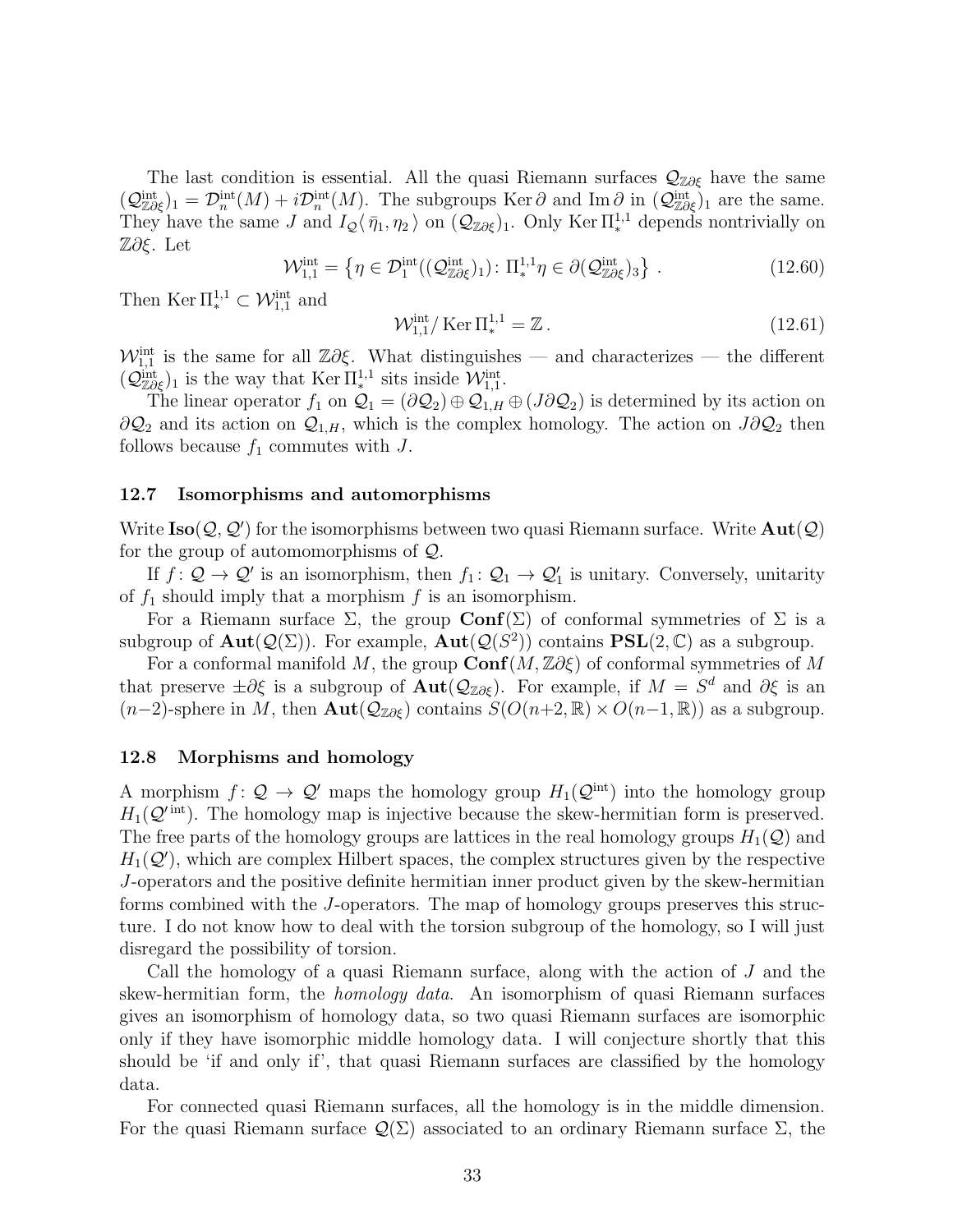middle homology of the quasi Riemann surface is the middle homology of  $\Sigma$ , doubled,

$$
H_1(\mathcal{Q}(\Sigma)^{\text{int}}) = H_1(\Sigma, \mathbb{Z}) \oplus iH_1(\Sigma, \mathbb{Z}). \qquad (12.62)
$$

For a quasi Riemann surface  $\mathcal{Q}_{\mathbb{Z}\partial \xi}$  associated to a manifold M of dimension  $d = 2n$ , the middle homology of the quasi Riemann surface is the middle homology of  $M$ , doubled,

$$
H_1(\mathcal{Q}_{\mathbb{Z}\partial\xi}^{\text{int}}) = H_1(M,\mathbb{Z}) \oplus iH_1(M,\mathbb{Z}). \tag{12.63}
$$

<span id="page-33-0"></span>Again, the imaginary parts can be dropped if we limit ourselves to  $n$  odd.

### 12.9 Quasi-holomorphic curves

Given a Riemann surface  $\Sigma$ , define a *quasi-holomorphic curve*, or a *quasi-holomorphic*  $\Sigma$ -curve, to be a morphism of quasi Riemann surfaces from  $\mathcal{Q}(\Sigma)$  to a  $\mathcal{Q}_{\mathbb{Z}\partial \xi}$ . Define a *local* quasi-holomorphic curve to be a q-h  $\Sigma$  -curve with  $\Sigma$  conformally equivalent to the open unit disk.

Recall that

$$
(\mathcal{Q}_{\mathbb{Z}\partial\xi})_0 \supset \partial^{-1}(1) = \mathcal{E}_{\partial\xi}^{\mathbb{C}} = \mathcal{D}_{n-1}^{\text{int}}(M)_{\partial\xi} \oplus i\partial \mathcal{D}_n^{\text{int}}(M).
$$
 (12.64)

The map  $f_0: \mathcal{Q}(\Sigma)_0 \to (\mathcal{Q}_{\mathbb{Z}\partial \xi})_0$  is equivalent to the map

$$
C: \Sigma \to \mathcal{E}_{\partial \xi}^{\mathbb{C}}, \qquad C(z) = f_0(\delta_z). \tag{12.65}
$$

The map  $f_0$  can be recovered from the map  $C$  by

$$
f_0 \colon \sum_i n_i \delta_{z_i} \mapsto \sum_i n_i C(z_i). \tag{12.66}
$$

The map  $f_1: \mathcal{Q}(\Sigma)_1 \to (\mathcal{Q}_{\mathbb{Z}\partial \xi})_1$  is the derivative of C,

$$
f_1 = C_* \colon \mathcal{D}_1^{\text{int}}(\Sigma) \oplus i\mathcal{D}_1^{\text{int}}(\Sigma) \to \mathcal{D}_n^{\text{int}}(M) \oplus i\mathcal{D}_n^{\text{int}}(M) \tag{12.67}
$$

It preserves the almost-complex structures J and the skew-hermitian forms on currents,

<span id="page-33-1"></span>
$$
C_*J = JC_* \quad \text{on } \mathcal{D}_1(\Sigma) \,, \tag{12.68}
$$

<span id="page-33-2"></span>
$$
\Pi^* I_M \langle \overline{C_* \eta}_1, C_* \eta_2 \rangle = I_\Sigma \langle \overline{\eta}_1, \eta_2 \rangle. \tag{12.69}
$$

A pseudo-holomorphic curve [\[7\]](#page-75-4) is a map from a Riemann surface  $\Sigma$  to an almost complex space that preserves the almost complex structures. So a quasi holomorphic curve is a pseudo-holomorphic curve in  $\mathcal{E}^{\mathbb{C}}_{\partial \xi}$  that preserves the skew-hermitian forms on currents in the middle dimension.

For z a local complex coordinate on  $\Sigma$ , condition [\(12.68\)](#page-33-1) takes the form

$$
J\partial_z C = i\partial_z C, \qquad J\partial_{\bar{z}} C = -i\partial_{\bar{z}} C. \qquad (12.70)
$$

For n odd,  $J = \epsilon_n *$  is real, so it is consistent to impose the reality condition  $\overline{C} = C$ . Then  $C: \Sigma \to \mathcal{E}_{\partial \xi}$  and we can forgo complexifying  $\mathcal{E}_{\partial \xi}$ . For n even, C must be complex.

A q-h curve C sweeps out an integral  $(n+1)$ -current  $\Pi_* C_* \Sigma$  in the space-time M. An  $(n+1)$ -current intersects an  $(n-1)$ -current at a 0-current. A small local q-h curve will sweep out a small  $(n+1)$ -current in M, so a small local q-h curve sees the local structure of an extended object in the form of a 0-current.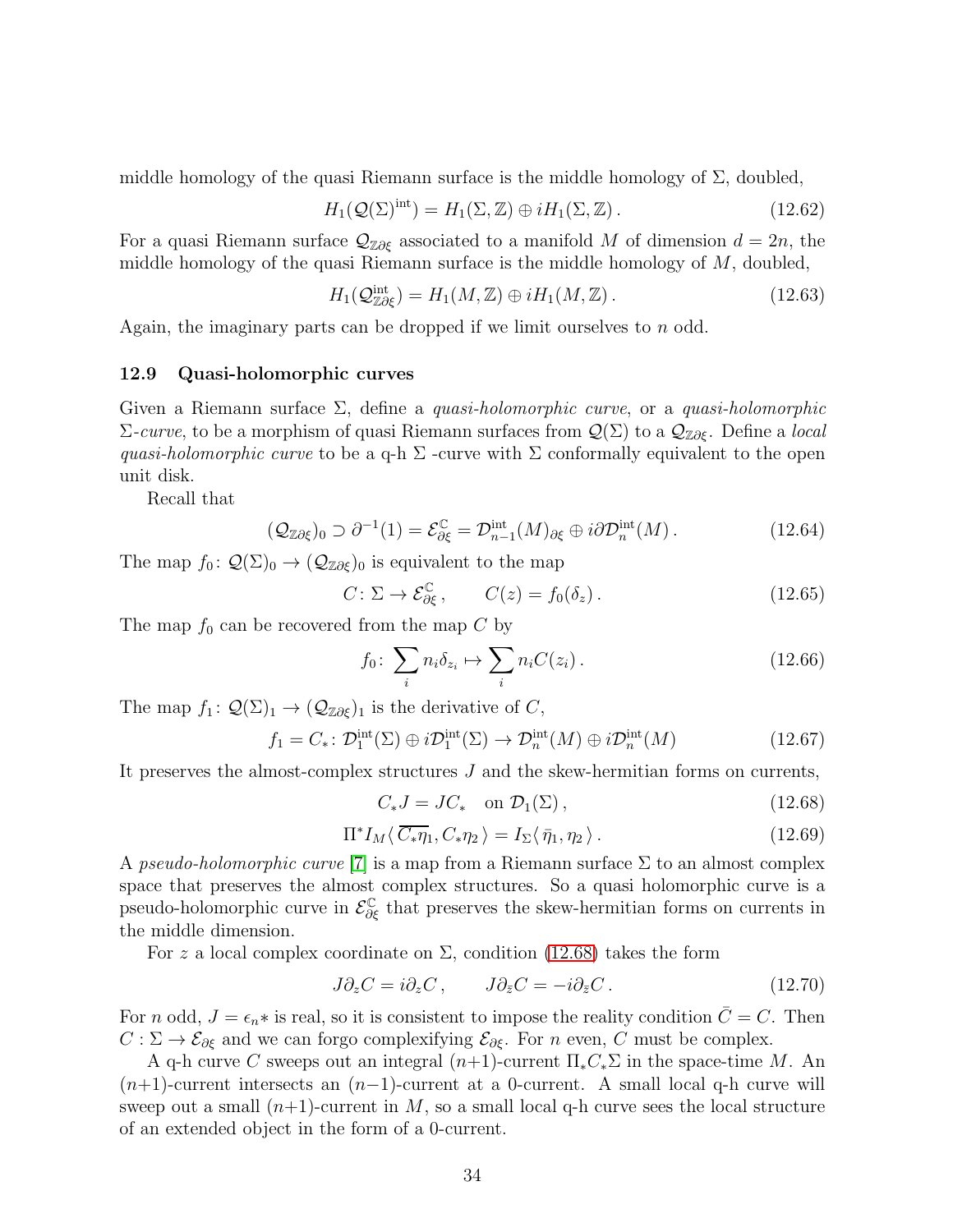# <span id="page-34-0"></span>13 2d CFT on a quasi-holomorphic curve

Suppose C is a quasi-holomorphic curve in  $\mathcal{E}^{\mathbb{C}}_{\partial \xi}$ . The 0-form and 1-form fields on  $\mathcal{E}^{\mathbb{C}}_{\partial \xi}$  pull back to give 0-form and 1-form fields on the Riemann surface  $\Sigma$ ,

$$
C^*\phi_{\pm}(\eta_0) = \phi_{\pm}(C_*\eta_0), \quad \eta_0 \in \mathcal{D}_0(\Sigma)
$$
 (13.1)

$$
C^*j_{\pm}(\eta_1) = j_{\pm}(C_*\eta_1), \quad \eta_1 \in \mathcal{D}_1(\Sigma).
$$
 (13.2)

The fields on  $\Sigma$  satisfy the field equations of the 2d CFT,

$$
d(C^*\phi_{\pm}) = C^*j_{\pm} \,. \tag{13.3}
$$

The 1-forms on  $\Sigma$  are chiral by the quasi-holomorphic condition [\(12.68\)](#page-33-1),

$$
P_{+}(C^{*}j_{+}) = C^{*}j_{+}, \qquad P_{-}(C^{*}j_{-}) = C^{*}j_{-}. \qquad (13.4)
$$

Translated into the usual language of 2d CFT,

$$
\phi_+(z) = C^* \phi_+(\delta_z), \qquad \phi_-(\bar{z}) = C^* \phi_-(\delta_z), \qquad (13.5)
$$

$$
j_{+}(z) = (C^*j_{+})^z(z), \qquad j_{-}(\bar{z}) = (C^*j_{-})^{\bar{z}}(\bar{z}),
$$
 (13.6)

$$
\partial \phi_+ = j_+(z) \,, \qquad \qquad \partial \phi_- = 0 \,, \tag{13.7}
$$

$$
\bar{\partial}\phi_+ = 0\,, \qquad \qquad \bar{\partial}\phi_- = j_-(z)\,.
$$
 (13.8)

We now have the classical fields of the 2d CFT on  $\Sigma$ .

To have the 2d quantum field theory on  $\Sigma$ , we need the correlation functions to satisfy the Schwinger-Dyson equations of the 2d CFT,

$$
\langle (C^*j_{\bar{\alpha}})^{\dagger}(\bar{\eta}_1) C^*j_{\beta}(\partial \eta_2) \rangle = -2\pi i \gamma_{\bar{\alpha}\beta} I_{\Sigma} \langle \bar{\partial} \bar{\eta}_1, \eta_2 \rangle \tag{13.9}
$$

$$
\langle \left( C^* \phi_{\bar{\alpha}} \right)^{\dagger} (\bar{\eta}_0) C^* j_{\beta} (\partial \eta_2) \rangle = -2 \pi i \gamma_{\bar{\alpha} \beta} I_{\Sigma} \langle \bar{\eta}_0, \eta_2 \rangle , \qquad (13.10)
$$

which translates to

<span id="page-34-2"></span><span id="page-34-1"></span>
$$
\bar{\partial}\langle \phi_+^{\dagger}(z) j_+(w) \rangle = 2\pi \delta^2(z - w), \quad \text{etc.} \tag{13.11}
$$

The second quasi-holomorphic condition  $(12.69)$  — that C preserves the skew-hermitian forms — implies that the 2d S-D equations [\(13.9–](#page-34-1)[13.10\)](#page-34-2) follow from the S-D equations [\(10.5](#page-24-2)[–10.6\)](#page-24-3) on  $\mathcal{E}_{\partial \xi}^{\mathbb{C}}$ . So we have the 2d CFT on the quasi-holomorphic curve.

The vertex operators  $V(\xi)$  on  $\mathcal{E}^{\mathbb{C}}_{\partial \xi}$  are exponentials of the  $\phi_{\pm}(\xi)$ . They pull back to  $\Sigma$ to the corresponding exponentials of  $C^*\phi_{\pm}$ ,

$$
C^*V(\eta) = V(C_*\eta) , \qquad \eta \in \mathcal{D}_0^{\text{int}}(\Sigma) .
$$
 (13.12)

In the usual language 2d CFT, the pulled back vertex operators are the local fields

$$
V(z) = C^* V(\delta_z) = V(C(z)).
$$
\n(13.13)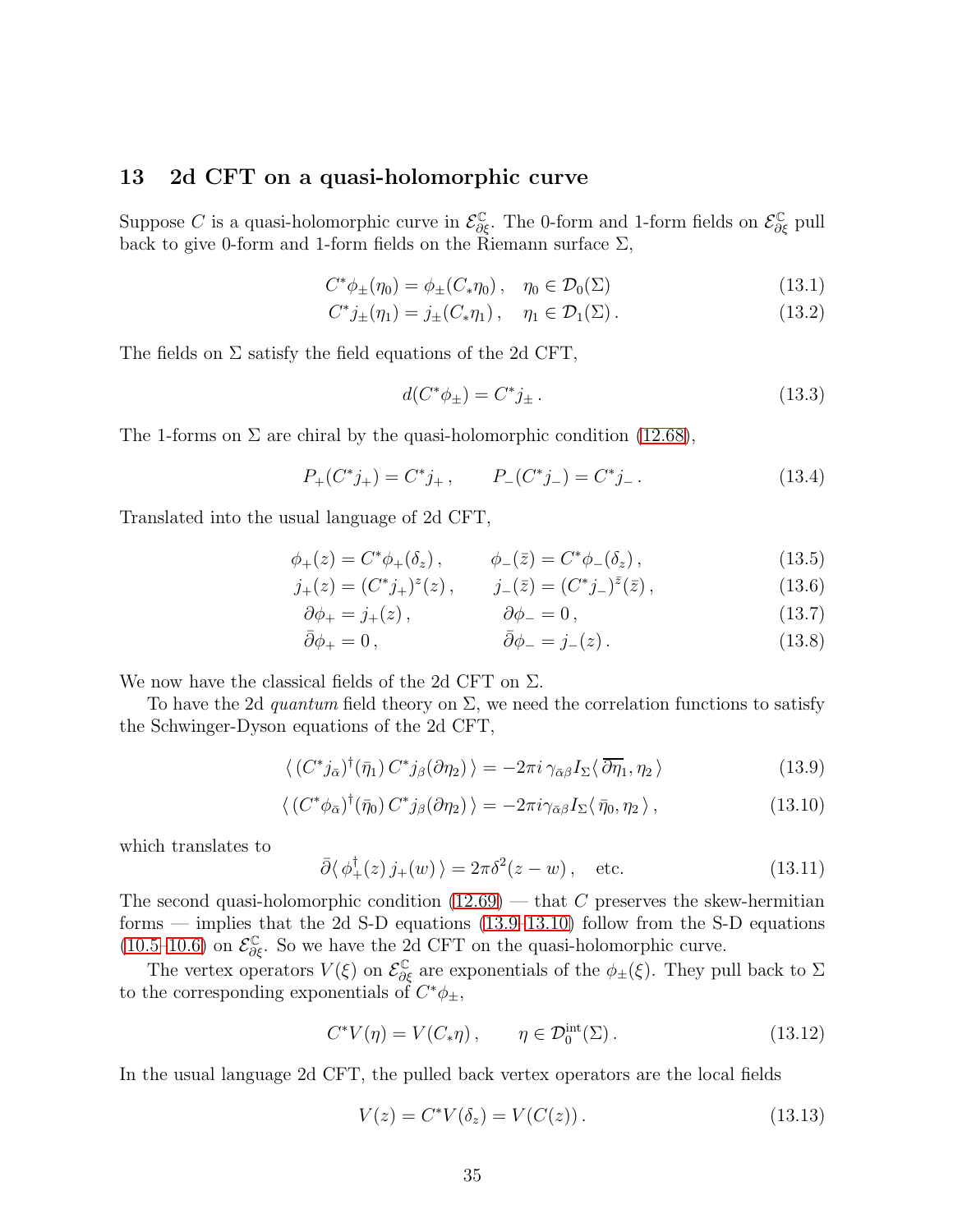The correlation functions of the 2-d fields,

$$
\langle C^*V_1(\eta_1)\cdots C^*j_{\pm}(\eta'_1)\cdots\rangle = \langle V_1(C_*\eta_1)\cdots j_{\pm}(C_*\eta'_1)\cdots\rangle, \qquad (13.14)
$$

are the correlation functions of the 2d CFT on  $\Sigma$ , since the local properties of the correlation functions are completely determined by the S-D equations.

For n odd, the q-h curve C can be taken real, a map  $\Sigma \to \mathcal{E}_{\partial \xi}$ . The real n-form field  $F(x)$  on M becomes the real 1-form j on  $\mathcal{E}_{\partial \xi}$ . The 1-form field  $C^*j$  on  $\Sigma$  is then real. The 2d CFT is the free theory of a real 1-form. The 2d CFT on  $\Sigma$  is exactly what was called the analog theory on  $\mathcal{E}_{\partial \xi}$ . For n even, the situation is more complicated. Even if  $F(x)$  is a real *n*-form,  $C^*j$  must be a complex 1-form, because the q-h curve C is necessarily complex. The fields on  $\mathcal{E}_{\partial \xi}^{\mathbb{C}}$  pulled back to  $\Sigma$  comprise a subalgebra of the 2d CFT of the free *complex* 1-form. Consider the fields of the real *n*-form theory as a subalgebra in the complex  $n$ -form theory — the subalgebra generated by the vertex operators invariant under the complex conjugation symmetry  $F \leftrightarrow F$ . On  $\Sigma$ , this becomes a different subalgebra of the 2d CFT of the free complex 1-form  $C^*j$ , the subalgebra generated by the vertex operators invariant under the combination of complex conjugating and reversing orientation  $J \to -J$ ,  $P_+ \leftrightarrow P_-$ . More detail is given in Appendix [D.](#page-72-0)

# <span id="page-35-0"></span>14 A wishful conjecture

The project is to construct the CFT of extended objects in space-time from the 2d CFT. For every 2d CFT, there is to be a CFT of extended objects which, when pulled back to a quasi-holomorphic curve, gives the 2d CFT on the Riemann surface. Some theories of extended objects — for example, orbifolds of free  $n$ -form theories — might be constructed directly in terms of the skew-hermitian form on currents and the J-operator, so that their pull-backs to q-h curves are manifestly the corresponding 2d theories. For the general case, however, a method is needed to construct the theory of extended objects from the 2d CFT. The data of the 2d CFT on the quasi-holomorphic curves must be enough to construct the correlation functions of the theory of extended objects.

The only way I can imagine realizing this project is by means of isomorphisms between the quasi Riemann surfaces  $\mathcal{Q}_{\mathbb{Z}\partial \xi}$  and the quasi Riemann surface  $\mathcal{Q}(\Sigma)$ . The fields and correlation functions on  $\mathcal{Q}_{\mathbb{Z}\partial\xi}$  will be constructed simply by pulling back the fields and correlation functions of the 2d theory on the Riemann surface  $\Sigma$ .

The only reason I can imagine for such isomorphisms to exist is if any two quasi Riemann surfaces with the same homology data are isomorphic. The conjecture is

The isomorphism classes of quasi Riemann surfaces are classified by their homology data.

Each isomorphism class contains a unique two-dimensional model. For each possible set of homology data there is a unique two-dimensional conformal space  $\Sigma$  with that homology data, so that  $\mathcal{Q}(\Sigma)$  belongs to the isomorphism class. The two-dimensional conformal space  $\Sigma$  is an ordinary Riemann surface when the homology data allows.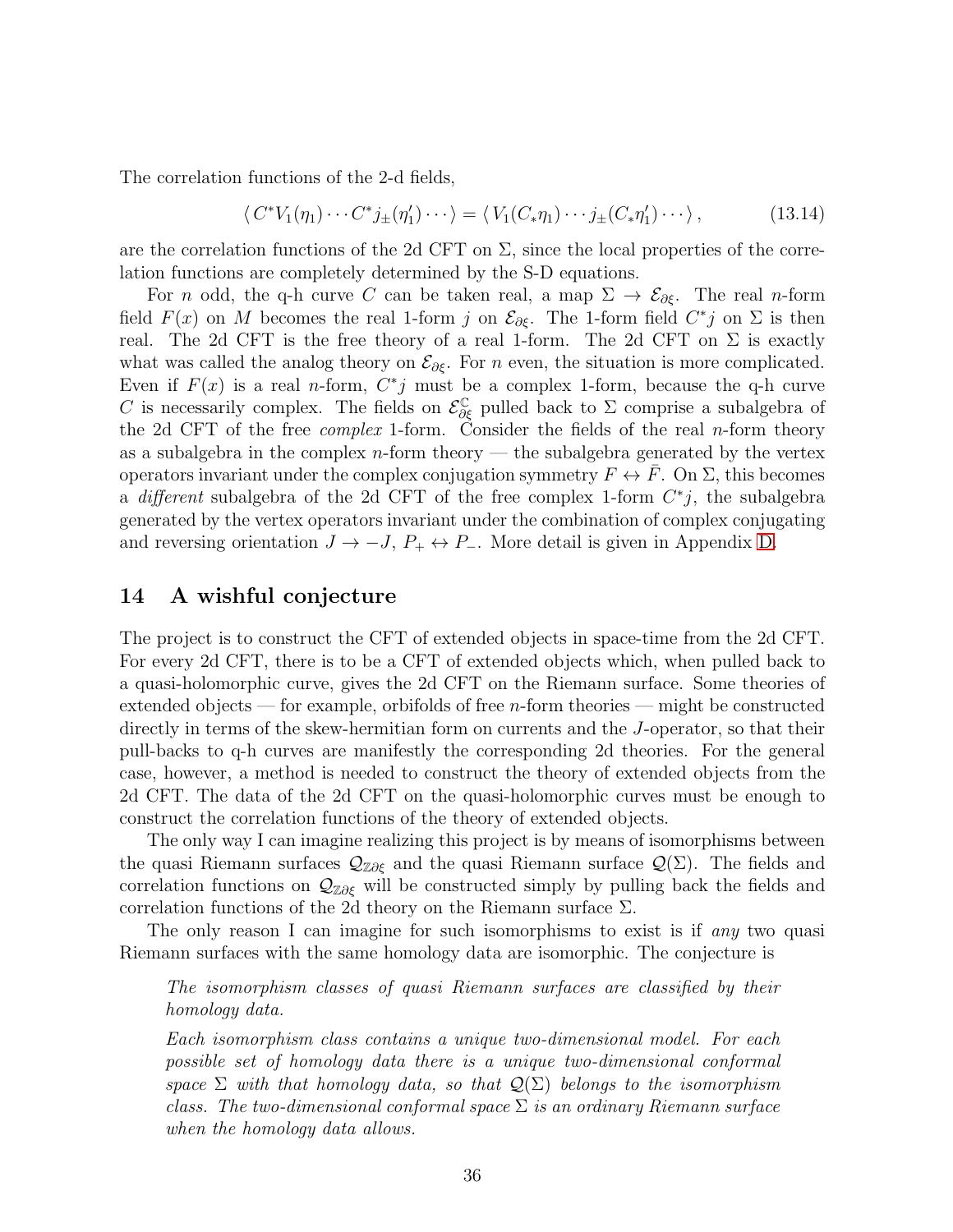I have no idea what the two-dimensional conformal space  $\Sigma$  might be when the homology data is not that of a Riemann surface, much less how to construction the correlation functions of a 2d CFT on such a space. Prudence suggests limiting to space-times M with homology data such that  $\Sigma$  can be a Riemann surface. Actually, I will be more than delighted if the conjecture can be shown to hold for trivial homology data, so that it will apply to the basic case,  $M = S^d$ ,  $\Sigma = S^2$ .

I do not know how to prove the conjecture. There might be a route via the local quasi-holomorphic curves. It might be supposed that

Every local quasi-holomorphic curve in  $\mathcal{Q}(\Sigma)$  is given by a local neigborhood in  $\Sigma$ , up to automorphisms of  $\mathcal{Q}(\Sigma)$ .

A local quasi-holomorphic curve in a quasi Riemann surface Q is a rigid object in the sense that it has a unique "analytic" continuation to an isomorphism  $\mathcal{Q}(\Sigma) \to \mathcal{Q}$  for some two-dimensional space  $\Sigma$ .

If the conjecture is true, then the group  $\text{Aut}(\mathcal{Q}(\Sigma))$  will be a very interesting object. It will naturally contain the group  $\text{Conf}(\Sigma)$  of conformal symmetries of  $\Sigma$ . It will be isomorphic to the groups  $\text{Aut}(\mathcal{Q}_{\mathbb{Z}\partial\mathcal{E}})$  for every conformal manifold M with the same middle homology data as  $\Sigma$ , and every integral  $(n-1)$ -boundary  $\partial \xi$  in M, so it will also contain the groups  $\text{Conf}(M, \mathbb{Z}\partial \xi)$  of conformal symmetries of M that preserve  $\pm \partial \xi$ , for every such M and  $\partial \xi$ .

### <span id="page-36-0"></span>15 Correlation functions from extended 2d CFT

Assuming the conjecture is true, the geometric isomorphism between each of the  $\mathcal{Q}_{\mathbb{Z}\partial \xi}$ and  $\mathcal{Q}(\Sigma)$  can be used to construct a CFT on each of the  $\mathcal{Q}_{\mathbb{Z}\partial\xi}$  from any 2d CFT on  $\Sigma$ . The observables on  $\mathcal{Q}_{\mathbb{Z}\partial\xi}$  will be the pull-backs under an isomorphism  $f: \mathcal{Q}_{\mathbb{Z}\partial\xi} \to \mathcal{Q}(\Sigma)$ ,

$$
f^*\Phi(\xi) = \Phi(f\xi),\tag{15.1}
$$

of the 2d observables  $\Phi(\eta)$  on  $\mathcal{Q}(\Sigma)$ . The correlation functions on  $\mathcal{Q}_{\mathbb{Z}\partial\xi}$  will be given by the correlation functions on  $\Sigma$ ,

$$
\langle f^* \Phi(\xi) \cdots \rangle = \langle \Phi(f\xi) \cdots \rangle_{\Sigma} . \tag{15.2}
$$

For this to work, the 2d CFT on  $\Sigma$  needs to be extended so that

The extended 2d observables  $\Phi(\eta)$  are defined on the integral currents  $\eta \in$  $\mathcal{Q}(\Sigma)_{k}^{\text{int}}$ . The automorphism group  $\text{Aut}(\mathcal{Q}(\Sigma))$  acts on the vector space of extended observables. The correlation functions of extended observables are *invariant under*  $\text{Aut}(\mathcal{Q}(\Sigma)).$ 

In ordinary 2d CFT, the observables are products of local fields over finite sets of distinct points,

$$
\Phi(z_1,\ldots,z_N)=\varphi_1(z_1)\cdots\varphi_n(z_N)\,,\qquad\qquad(15.3)
$$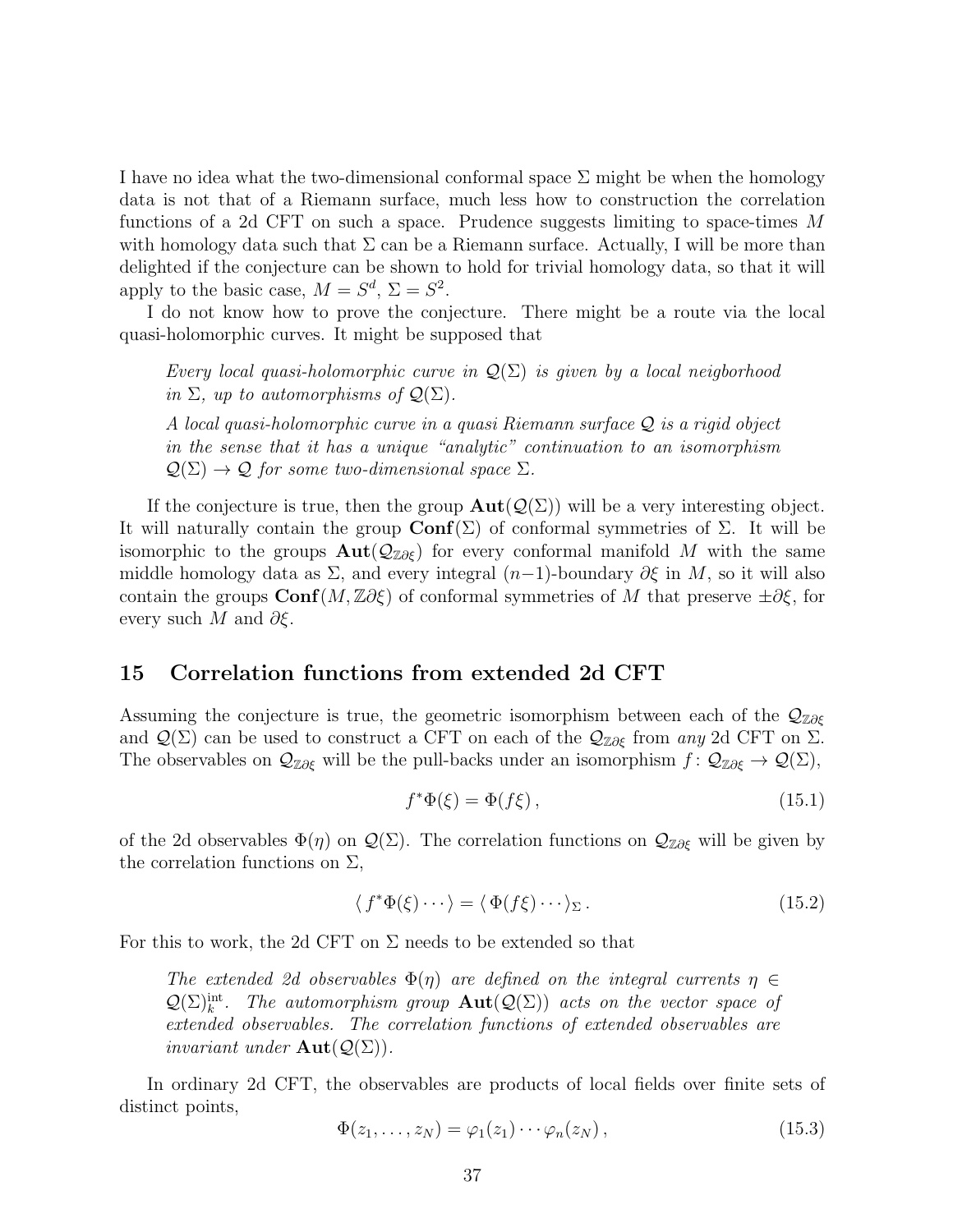and linear combinations of such products. We can regard such an observable as living on the 0-current  $\eta = \sum_i \delta_{z_i}$ . The problem is to extend observables to integral currents.

The vertex operators of the 2d gaussian model extend formally — classically — to the integral 0-currents since the fields  $\phi$  and  $\phi^*$  are 0-forms,

$$
V_{p,p^*}(\eta) = e^{ip\phi(\eta) + ip^*\phi^*(\eta)}.
$$
\n(15.4)

The regularization and renormalization of such extended vertex operators is still to be dealt with. From the start, I have been making an unspoken assumption, as a guiding hypothesis, that the vertex operators of the free n-form CFT can be constructed on the integral  $(n-1)$ -currents in the space-time M, as quantum fields. I have not actually carried out this construction. Now the proposal is to construct the extended vertex operators as observables in the extended 2d CFT, then transport them to the space-time  $M$  via the conjectured isomorphism of quasi Riemann surfaces.

The construction of an extended 2d CFT from an ordinary 2d CFT is one of a number of further steps towards realizing the project that are listed in section [21](#page-54-0) below.

#### <span id="page-37-1"></span>16 Perturbation theory

The plan is to move, eventually, from conformal field theories of extended objects to non-conformal quantum field theories of extended objects, constructed from extended 2d non-conformal quantum field theories. As a step in that direction, I consider perturbing a 2d CFT and constructing the corresponding perturbation of the CFT of extended objects in space-time. The discussion is formal. Nothing is said about a relation between the 2d cutoff scale and the space-time cutoff scale.

A perturbation of a 2d CFT on a Riemann surface is given by integrating a quantum field that is a (1,1)-form on the Riemann surface. Such perturbations arise when the 2d CFT depends on parameters, such as the parameter  $R$  of the 2d gaussian model, and also when the the 2d CFT can be perturbed to give a non-conformal 2d QFT. In the latter case, the integral will depend on the 2d metric. It will have to be cut off and renormalized. The correspondence between variations of the 2d QFT and integrals of (1,1)-form fields is a manifestation of the action principle.

#### 16.1 Varying the parameter R of the gaussian model

The parameter R in the theory of a free n-form  $F$  on M is varied by inserting in correlation functions the integral

<span id="page-37-0"></span>
$$
\int_M *F \wedge F \,. \tag{16.1}
$$

The *n*-form F pulls up to the 1-form  $j = \Pi^* F$  on  $\mathcal{E}^{\mathbb{C}}_{\partial \xi}$ . Suppose  $\Sigma$  is a compact Riemann surface without boundary, and C is a quasi-holomorphic  $\Sigma$ -curve. Then  $C^*j$  is a free 1-form on  $\Sigma$ . On the Riemann surface  $\Sigma$ , we have the 2d gaussian model with parameter R. The parameter R in the 2d gaussian model is varied by inserting in the correlation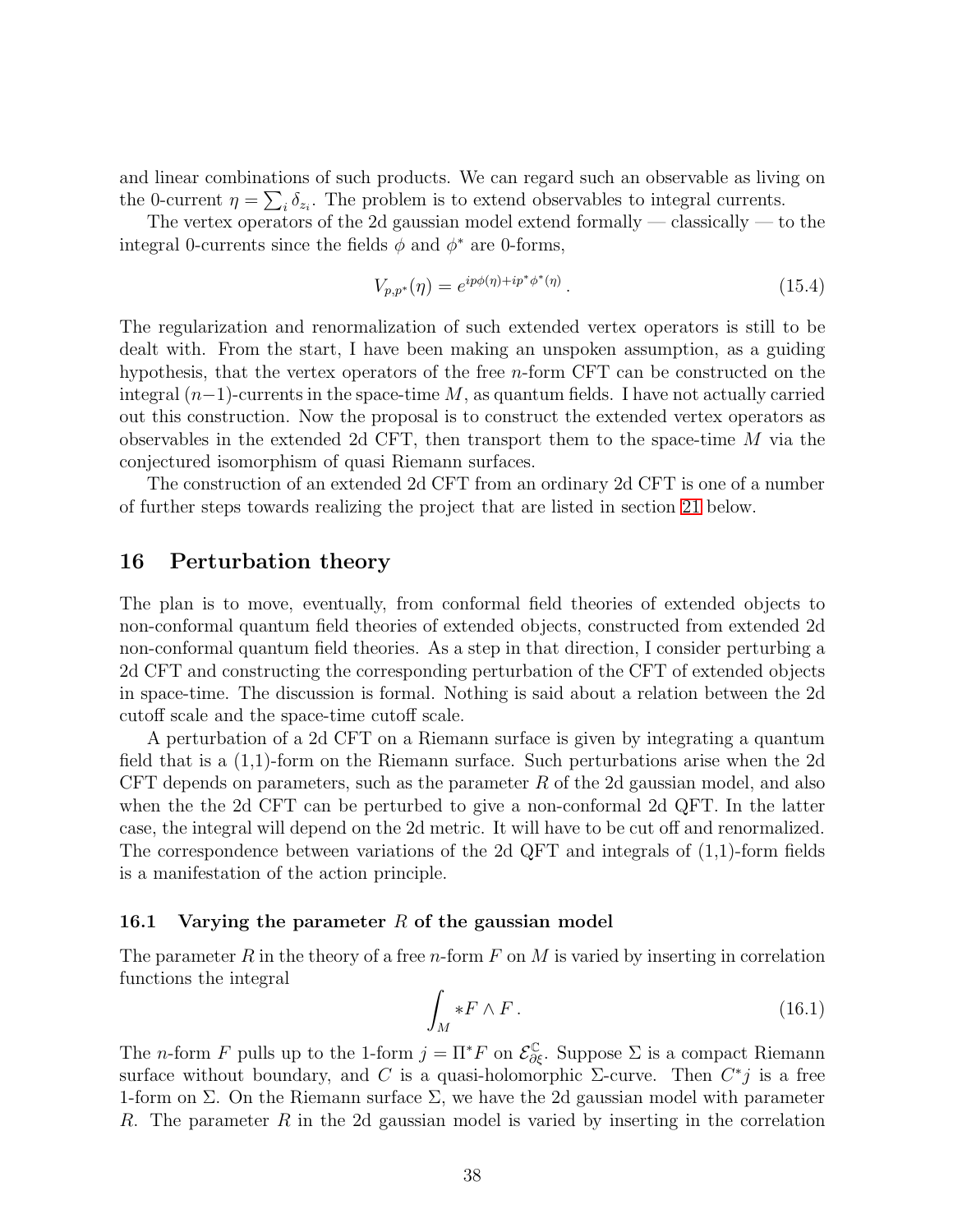functions on  $\Sigma$  the integral

<span id="page-38-0"></span>
$$
\int_{\Sigma} * (C^*j) \wedge (C^*j) = \int_{\Sigma} C^*(*j \wedge j), \qquad (16.2)
$$

which is the integral of the (1,1)-form  $\ast j \wedge j$  pulled back from  $\mathcal{E}^{\mathbb{C}}_{\partial \xi}$  to  $\Sigma$ .

The insertions [\(16.1\)](#page-37-0) and [\(16.2\)](#page-38-0) must give the same result. They can be written

$$
\int_M *F \wedge F = I_M^{-1} \langle \overline{J}F, F \rangle, \qquad \int_{\Sigma} * (C^*j) \wedge (C^*j) = I_{\Sigma}^{-1} \langle \overline{JC^*}j, C^*j \rangle, \qquad (16.3)
$$

where  $I_M^{-1}(\bar{\omega}_1,\omega_2)$  is the skew-hermitian bilinear form on *n*-forms that is the inverse of the skew-hermitian bilinear form  $I_M \langle \bar{\xi}_1, \xi_2 \rangle$  on n-currents in M, and  $I_{\Sigma}^{-1}$  $\sum_{\Sigma}^{-1} \langle \bar{\omega}_1, \omega_2 \rangle$  is the inverse of  $I_{\Sigma}\langle \bar{\eta}_1, \eta_2 \rangle$  on 1-currents in  $\Sigma$ .

The identity between the two integrals  $(16.1)$  and  $(16.2)$  for the variation of R is now

$$
I_M^{-1}\langle\,\overline{J}\overline{F},\,F\,\rangle = I_\Sigma^{-1}\langle\,\overline{J}\overline{C^*\Pi^*}\overline{F},\,C^*\Pi^*F\,\rangle = \Pi_*C_*(I_\Sigma^{-1})\langle\,\overline{J}\overline{F},\,F\,\rangle\tag{16.4}
$$

which will hold if and only if

<span id="page-38-1"></span>
$$
I_M^{-1} = \Pi_* C_*(I_{\Sigma}^{-1}). \tag{16.5}
$$

Combined with the quasi-holomorphic condition on  $C$ ,

$$
I_{\Sigma} = C^* \Pi^* I_M , \qquad (16.6)
$$

equation [\(16.5\)](#page-38-1) is equivalent to the unitarity of

$$
\Pi_* C_* \colon \mathcal{D}_1(\Sigma) \to \mathcal{D}_n(M). \tag{16.7}
$$

 $\Pi_*C_*$  is unitary iff C is an isomorphism of quasi Riemann surfaces. Therefore, if the conjecture holds, then the variation of R in the 2d CFT on  $\Sigma$  is equivalent to the variation of R in the *n*-form theory on  $M$ .

This argument for the unitarity of  $\Pi_*C_*$  is based on the structure of the *n*-form CFT on M and the 1-form 2d CFT on  $\Sigma$ . These are both free quantum field theories, so it should be possible to translate the argument into purely mathematical terms, amounting to a proof that, for  $\Sigma$  a compact Riemann surface without boundary, any morphism of quasi Riemann surfaces  $\mathcal{Q}(\Sigma) \to \mathcal{Q}_{\mathbb{Z}\partial \xi}$  must be an isomorphism.

#### 16.2 Perturbing by a general  $(1, 1)$ -form

Suppose that the conjecture holds. Then perturbing the 2d QFT on  $\Sigma$  is equivalent to perturbing the QFT of extended objects in  $M$ . The 2d perturbation is given by integrating a (1, 1)-form over  $\Sigma$ . The perturbation of the QFT in M should be given by integrating an  $(n, n)$ -form over M.

Suppose  $f: \mathcal{Q}(\Sigma) \to \mathcal{Q}_{\mathbb{Z}\partial \xi}$  is an isomorphism. Suppose  $\Phi_{\Sigma}$  is a  $(1,1)$ -form on  $\Sigma$ . Represent  $\Phi_{\Sigma}$  as

$$
\Phi_{\Sigma} = \sum_{a,b} c_{a,b} \overline{Jw}_a \wedge w_b \tag{16.8}
$$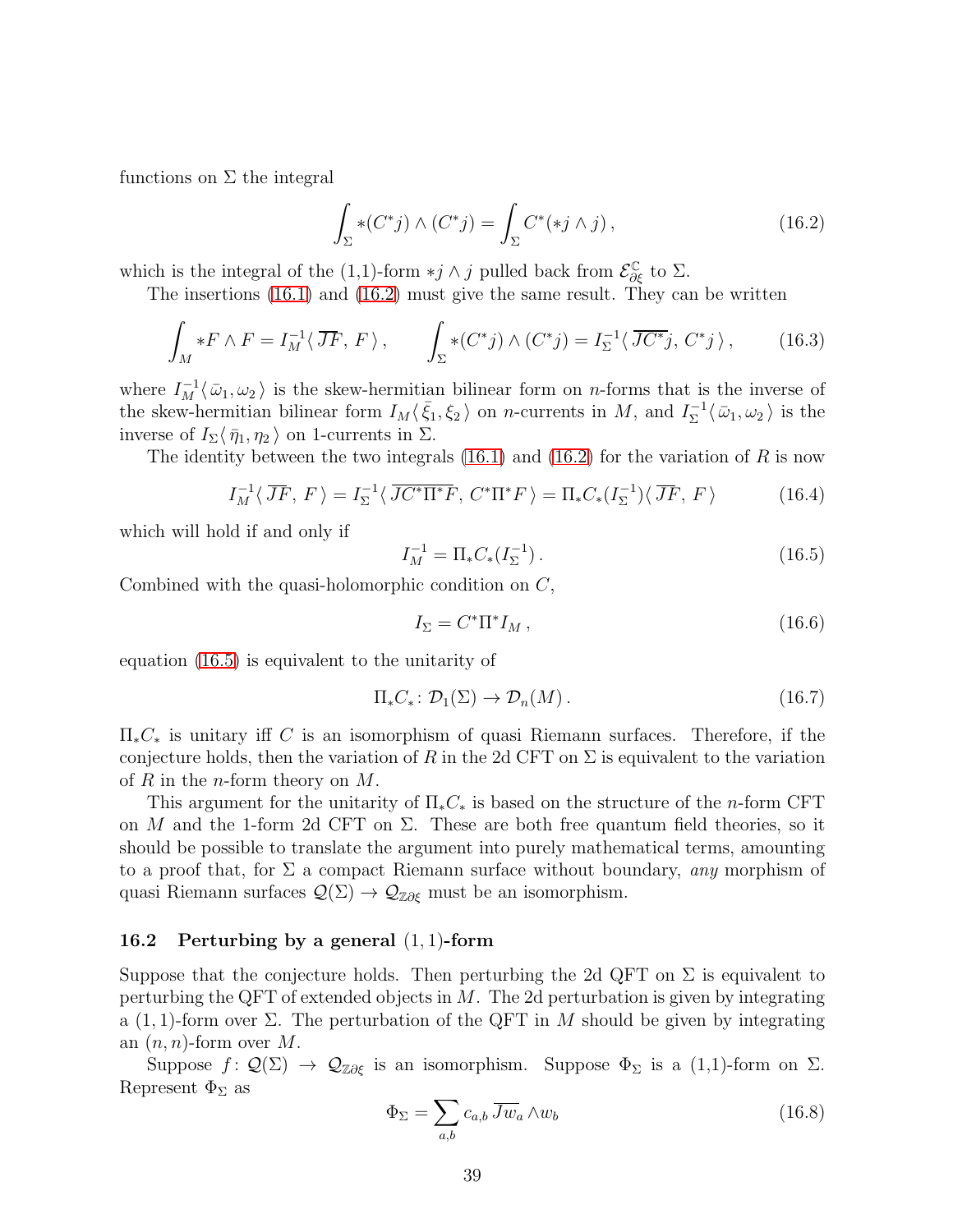for some collection of 1-forms  $w_a$  on  $\Sigma$  and some constants  $c_{a,b}$ . Then

$$
\int_{\Sigma} \Phi_{\Sigma} = \sum_{a,b} c_{a,b} I_{\Sigma}^{-1} \langle \bar{w}_a, w_b \rangle.
$$
 (16.9)

The linear operator

$$
f_1: \mathcal{Q}(\Sigma)_1 \to (\mathcal{Q}_{\mathbb{Z}\partial\xi})_1, \qquad \mathcal{Q}(\Sigma)_1 = \mathcal{D}_1(\Sigma), \qquad (\mathcal{Q}_{\mathbb{Z}\partial\xi})_1 = \mathcal{D}_n(M) \tag{16.10}
$$

is invertible, so we can construct the *n*-forms  $W_a$  on  $M$ ,

$$
W_a = (f_1^*)^{-1} w_a.
$$
\n(16.11)

From the  $W_a$  make a  $(n, n)$ -form on M,

$$
\Phi_M = \sum_{a,b} c_{a,b} \, \overline{JW}_a \wedge W_b \,. \tag{16.12}
$$

Then

$$
\int_M \Phi_M = \sum_{a,b} c_{a,b} I_M^{-1} \langle \bar{W}_a, W_b \rangle = \sum_{a,b} c_{a,b} I_\Sigma^{-1} \langle \bar{w}_a, w_b \rangle = \int_\Sigma \Phi_\Sigma.
$$
\n(16.13)

So the perturbation by the (1, 1)-form  $\Phi_{\Sigma}$  on  $\Sigma$  and the perturbation by the  $(n, n)$ -form  $\Phi_M$  on M will have the same effect.

The construction of  $\Phi_M$  from  $\Phi_\Sigma$  is ambiguous.  $\Phi_M$  is only determined up to an  $(n, n)$ -form that integrates to zero on M. Such  $(n, n)$ -forms are the redundant fields the perturbations that only reparametrize the fields of the QFT, taking the QFT to an equivalent QFT. Thus the 2d perturbation  $\Phi_{\Sigma}$  maps to a class of equivalent perturbations  $\Phi_M$  of the space-time QFT.

#### <span id="page-39-0"></span>17 Gauge symmetry of the classical free *n*-form

This section and the next go back to the classical field theory of a free  $n$ -form in the space-time M regarded as a collection of free 1-form theories on the fibers of the bundle  $\mathcal{E} \to \mathcal{B}$  of integral (n−1)-currents in M over the integral (n−2)-boundaries. This section expresses the space-time gauge symmetry of the theory in terms of a gauge symmetry over B. The gauge symmetry group is the global symmetry group of the analog 2d theory. One message is that generalization from the 2d gaussian model to 2d quantum field theories with nonabelian global symmetry groups might yield space-time theories with nonabelian gauge symmetry. In section [19](#page-45-0) below, I will try to translate the structure described here for the classical theory to the quantum theory on the bundle of quasi Riemann surfaces.

The *n*-form theory has local  $U(1)\times U(1)$  gauge symmetries

$$
A \mapsto A + df, \qquad A^* \mapsto A^* + df^* \tag{17.1}
$$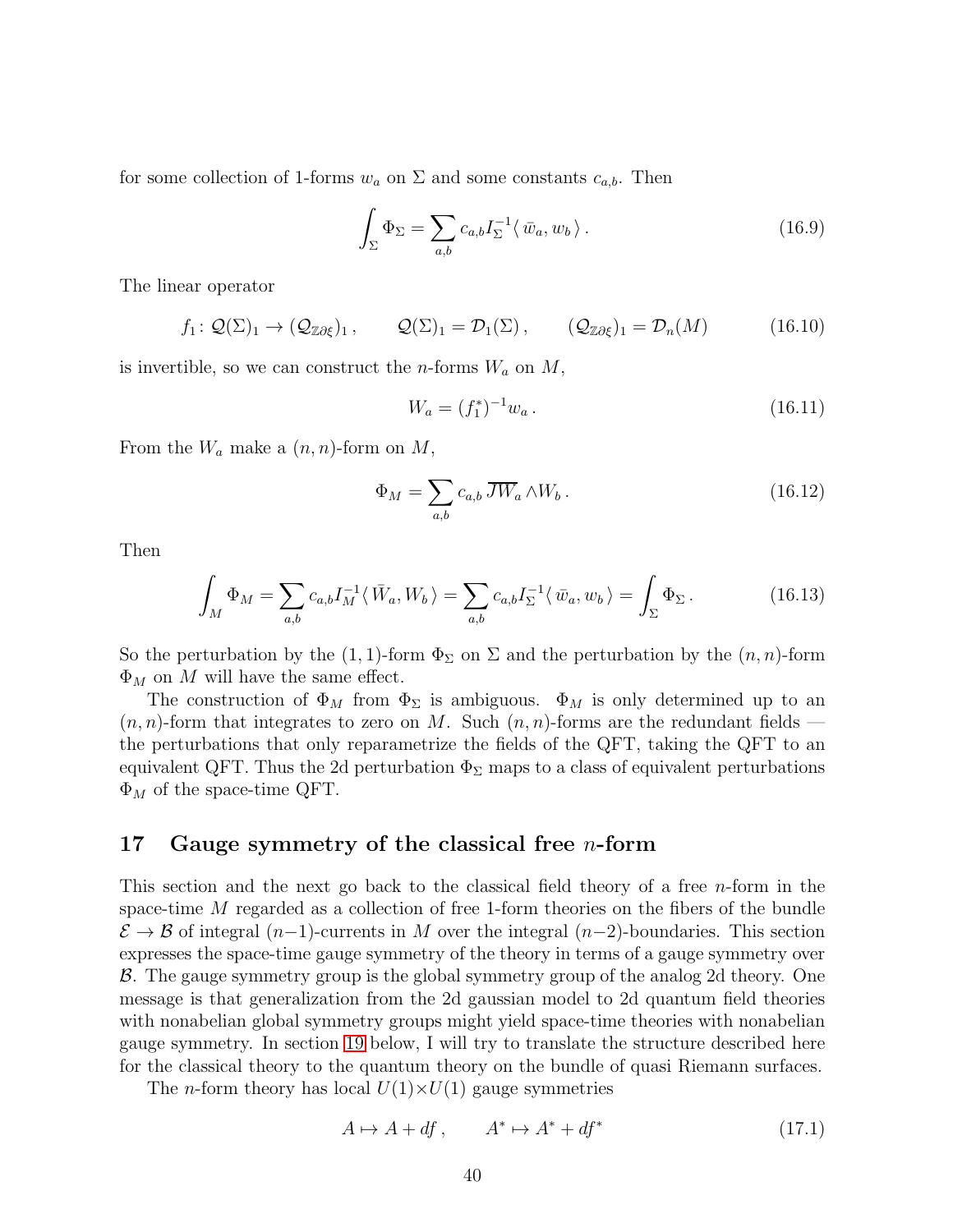given by pairs f, f<sup>\*</sup> of  $(n-2)$ -forms on the space-time M. The 1-form theory on each  $\mathcal{E}_{\partial \xi}$ has a global  $U(1)\times U(1)$  symmetry. We have seen that local gauge transformations on M give global symmetry transformations in each  $\mathcal{E}_{\partial \xi}$ . If we are to build a space-time QFT from 2d QFT on the  $\mathcal{E}_{\partial \xi}$ , we will need to go in the opposite direction, constructing the local gauge symmetries in space-time from the global symmetries in the  $\mathcal{E}_{\partial \xi}$ .

#### 17.1 The local gauge transformations over  $\beta$

In the 2d gaussian model on a Riemann surface  $\Sigma$ , write  $T_{\Sigma}$  for the space of solutions  $\phi$ ,  $\phi^*$  of

$$
j = d\phi, \qquad j^* = d\phi^*.
$$
 (17.2)

Then  $T_{\Sigma} = S^1 \times S^1$ . The global symmetry group  $G = U(1) \times U(1)$  of the 2d gaussian model acts by

$$
\phi \mapsto \phi + g \,, \qquad \phi^* \mapsto \phi^* + g^* \,, \tag{17.3}
$$

so G acts on  $T_{\Sigma}$  as a principal homogeneous space.

Think of  $T_{\Sigma}$  as the space of equivalent 2d theories built from the 1-forms  $j, j^*$ . The local fields, such as the vertex operators  $V_{p,p^*} = e^{ip\phi + ip^*\phi^*}$ , transform in representations of G which can be represented as functions on  $T_{\Sigma}$ . We can think of the action of G on the local fields as factoring through its action on  $T_{\Sigma}$ .

On each non-special fiber  $\mathcal{E}_{\partial \xi}$  of  $\mathcal{E} \to \mathcal{B}$  there is space of theories all isomorphic to the (formal analog of the) 2d gaussian model. On a given  $\mathcal{E}_{\partial \xi}$ , the space of isomorphic theories is the space of solutions  $\phi(\xi)$  and  $\phi^*(\xi)$  on  $\mathcal{E}_{\partial \xi}$  – the space of integration constants for  $\phi$  and  $\phi^*$  on  $\mathcal{E}_{\partial \xi}$ . Write  $\mathcal{T}_{\partial \xi}$  for the space of isomorphic theories on  $\mathcal{E}_{\partial \xi}$ . The space  $\mathcal{T}_0$ of theories on the special fiber  $\mathcal{E}_0$  is a single point. Collectively, the isomorphism classes of theories form a fiber bundle  $\mathcal{T} \to \mathcal{B}$ .

The isomorphism class of theories  $\mathcal{T}_{\partial \xi}$  has symmetry group  $\mathcal{G}_{\partial \xi}$  which is isomorphic, for  $\partial \xi \neq 0$ , to the global symmetry group  $G = U(1) \times U(1)$ . The group  $\mathcal{G}_{\partial \xi}$  acts on the isomorphism class  $\mathcal{T}_{\partial \xi}$  by

$$
\phi(\xi) \mapsto \phi(\xi) + g(\partial \xi), \qquad \phi^*(\xi) \mapsto \phi^*(\xi) + g^*(\partial \xi). \tag{17.4}
$$

The symmetry group  $\mathcal{G}_0$  of the special fiber is the trivial group. Note that  $g(\partial \xi)$  and  $g^*(\partial \xi)$  are 0-forms (functions) on  $\beta$ . They are not necessarily additive functions on the abelian group  $\mathcal{B}$ , which is to say that they do not necessarily come from  $(n-2)$ -forms on M.

The isomorphism class  $\mathcal{T}_{\partial \xi}$  is a principal homogeneous space for the group  $\mathcal{G}_{\partial \xi}$ . Collectively, the symmetry groups  $\mathcal{G}_{\partial \xi}$  form a fiber bundle of groups  $\mathcal{G} \to \mathcal{B}$ . The sections of  $\mathcal{G} \to \mathcal{B}$  are the local gauge transformations. This construction of local gauge symmetry over  $\beta$  would make sense for any 2d CFT (or QFT), with any global 2d symmetry group G, abelian or nonabelian.

Let  $\mathcal{F}_{\partial \xi} = \text{Iso}(T_{\Sigma}, \mathcal{T}_{\partial \xi})$  be the space of equivalences, taking the scalars  $\phi, \phi^*$  on  $\Sigma$  to the scalars  $\phi$ ,  $\phi^*$  on  $\mathcal{E}_{\partial \xi}$ . The space  $\mathcal{F}_{\partial \xi}$  is a principal homogeneous space both for G acting on the right, and for  $\mathcal{G}_{\partial \xi}$  acting on the left. Collectively, the  $\mathcal{F}_{\partial \xi}$  form the fiber bundle of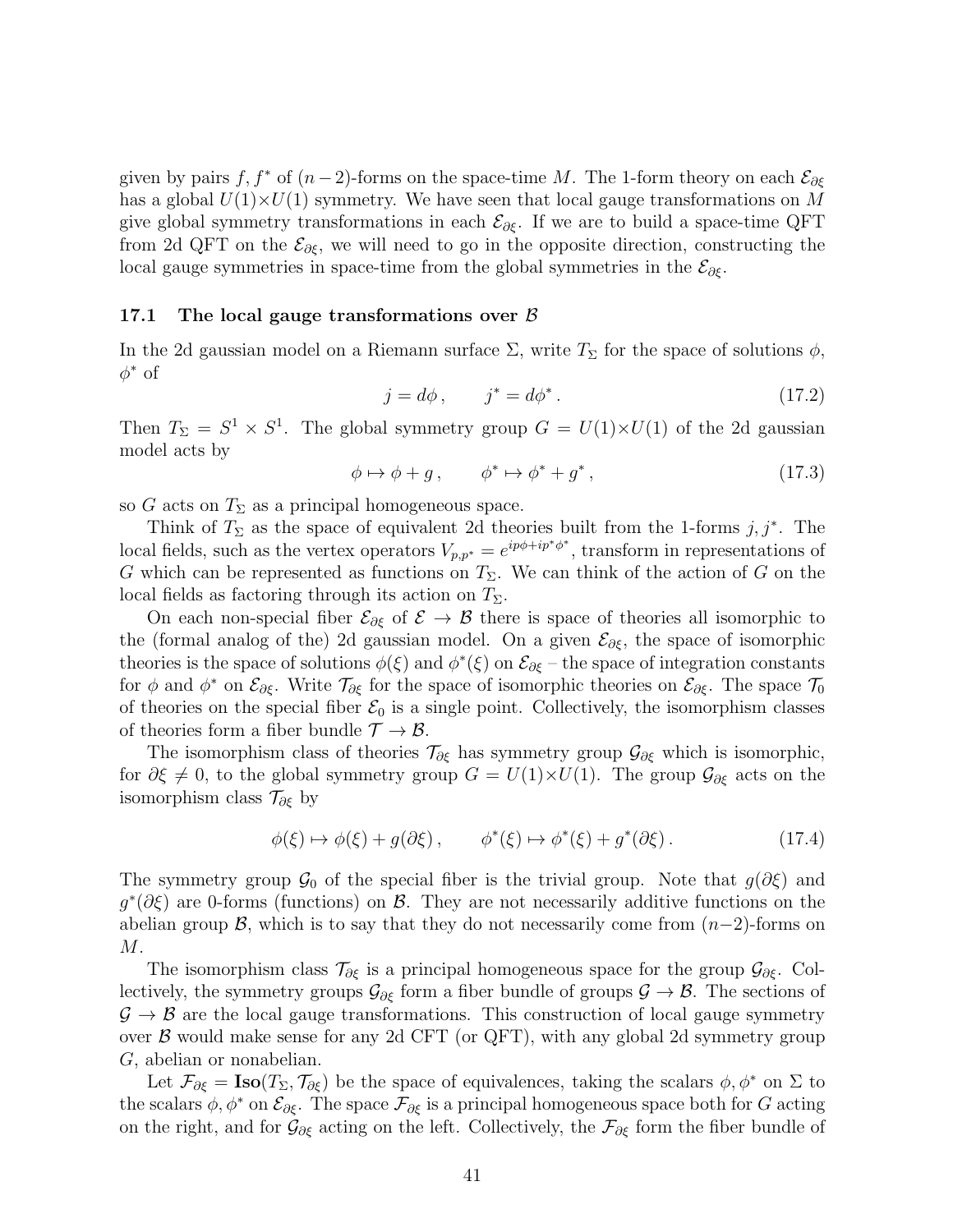frames  $\mathcal{F} \to \mathcal{B}$ , a principal fiber bundle with structure group G. If V is a representation of G, the fields of charge V on the  $\mathcal{E}_{\partial \xi}$  live in the vector bundle  $\mathcal{F} \times_G V \to \mathcal{B}$ .

#### 17.2 The reconstruction of the space-time gauge potentials

The group of gauge transformations of the 1-form theory over  $\beta$  is much bigger than the group of gauge transformations of the n-form theory in space-time. I will attempt to argue now that there exists a partial gauge fixing in the 1-form theory over  $\beta$  that reduces the large gauge group over  $\beta$  to the smaller space-time gauge group. The argument seems to depend crucially on the global symmetry group  $G = U(1) \times U(1)$  being abelian, in concert with the abelian group structure of  $\beta$  and of  $\mathcal{E}$ . Also, the argument is only classical. So the argument very well might not have any general significance. For 2d theories with nonabelian global symmetry groups  $G$ , there will be the nonabelian local gauge symmetry over  $\mathcal{B}$ , but perhaps without any reduction to ordinary local nonabelian gauge symmetry in space-time.

Suppose  $\phi(\xi)$ ,  $\phi^*(\xi)$  are solutions of  $d\phi = j$ ,  $d\phi^* = j^*$  in each fiber. The goal is to make a gauge transformation

<span id="page-41-1"></span>
$$
\tilde{\phi}(\xi) = \phi(\xi) + \tilde{g}(\partial \xi), \qquad \tilde{\phi}^*(\xi) = \phi^*(\xi) + \tilde{g}^*(\partial \xi)
$$
\n(17.5)

so that  $\tilde{\phi}$  and  $\tilde{\phi}^*$  are additive,

<span id="page-41-0"></span>
$$
\tilde{\phi}(\xi_1) + \tilde{\phi}(\xi_2) - \tilde{\phi}(\xi_1 + \xi_2) = 0, \qquad \tilde{\phi}^*(\xi_1) + \tilde{\phi}^*(\xi_2) - \tilde{\phi}^*(\xi_1 + \xi_2) = 0.
$$
 (17.6)

Then  $\tilde{\phi}(\xi)$  and  $\tilde{\phi}^*(\xi)$  will be determined by their values on infinitesimal  $\xi$ , so will correspond to  $(n-1)$ -forms A, A<sup>\*</sup> on space-time. The remaining gauge invariance will be given by additive functions  $g(\partial \xi)$ ,  $g^*(\partial \xi)$ , corresponding to  $(n-2)$ -forms A, A<sup>\*</sup> on space-time, which is the space-time gauge invariance of the  $n$ -form theory.

Define

$$
C(\xi_1, \xi_2) = \phi(\xi_1) + \phi(\xi_2) - \phi(\xi_1 + \xi_2)
$$
\n(17.7)

$$
C^*(\xi_1, \xi_2) = \phi^*(\xi_1) + \phi^*(\xi_2) - \phi^*(\xi_1 + \xi_2).
$$
 (17.8)

 $C(\xi_1, \xi_2)$  and  $C^*(\xi_1, \xi_2)$  actually depend only on  $\partial \xi_1$  and  $\partial \xi_2$ , because, if  $\partial \xi'_1 = \partial \xi_1$ , then

$$
\tilde{C}(\xi'_1, \xi_2) - \tilde{C}(\xi_1, \xi_2) = [\phi(\xi'_1) - \phi(\xi_1)] - [\phi(\xi'_1 + \xi_2) - \phi(\xi_1 + \xi_2)] \tag{17.9}
$$
\n
$$
= i(\partial(\xi'_1, \xi_2) - i(\partial(\xi'_1 + \xi_2, \xi_1, \xi_2)) \tag{17.10}
$$

$$
= j(\partial(\xi'_1 - \xi_1)) - j(\partial(\xi'_1 + \xi_2 - \xi_1 - \xi_2)) \tag{17.10}
$$

<span id="page-41-3"></span><span id="page-41-2"></span> $= 0$ ,  $(17.11)$ 

and similarly for  $\partial \xi_2' = \partial \xi_2$  and for  $C^*$  in place of C. So we can write

$$
C(\xi_1, \xi_2) = c(\partial \xi_1, \partial \xi_2), \qquad C^*(\xi_1, \xi_2) = c^*(\partial \xi_1, \partial \xi_2).
$$
 (17.12)

To get the additive condition [\(17.6\)](#page-41-0), we need the gauge transformation [\(17.5\)](#page-41-1) to solve

$$
c(\partial \xi_1, \partial \xi_2) = \tilde{g}(\partial \xi_1 + \partial \xi_2) - \tilde{g}(\partial \xi_2) - \tilde{g}(\partial \xi_2)
$$
(17.13)

$$
c^*(\partial \xi_1, \partial \xi_2) = \tilde{g}^*(\partial \xi_1 + \partial \xi_2) - \tilde{g}^*(\partial \xi_2) - \tilde{g}^*(\partial \xi_2)
$$
\n(17.14)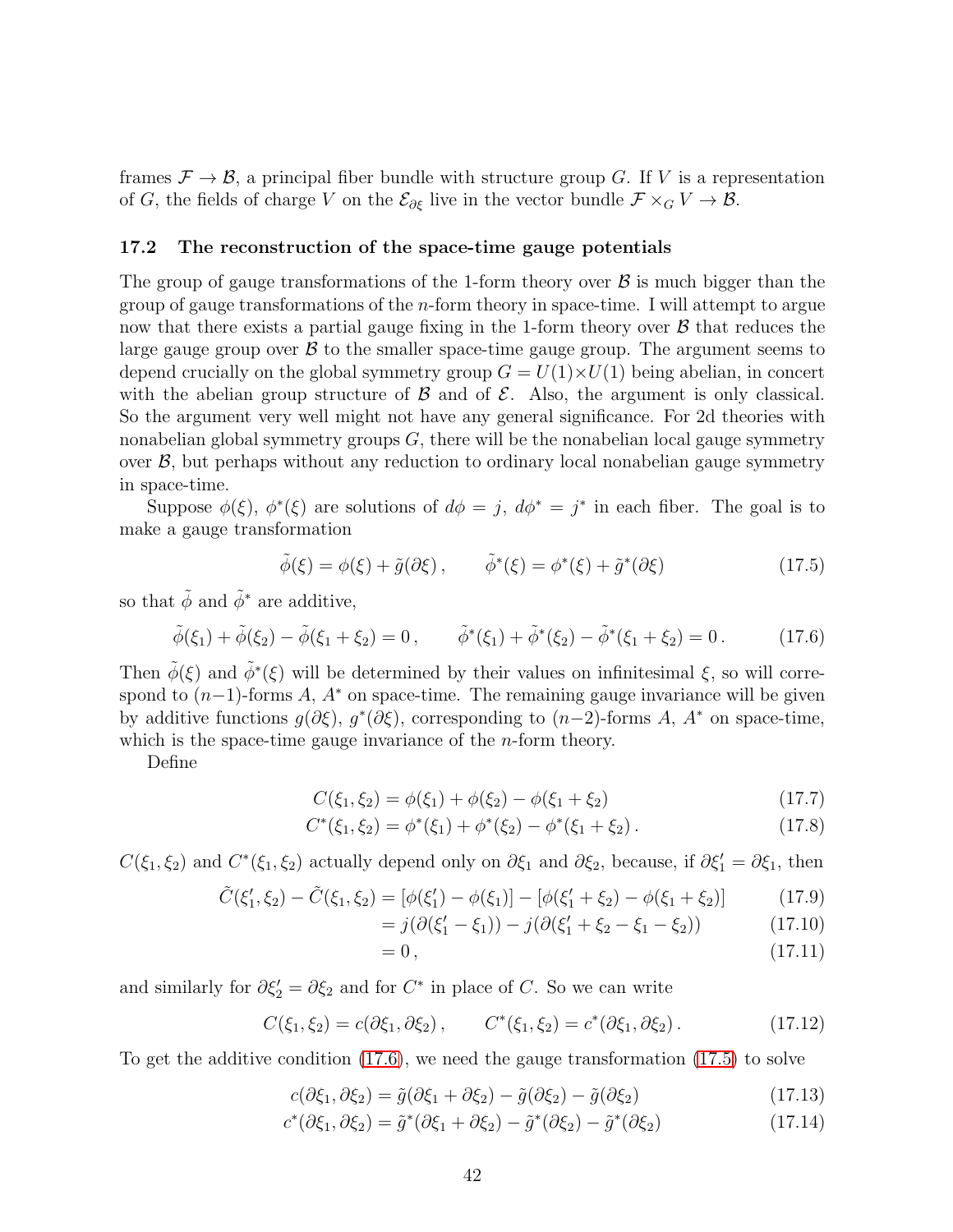for  $\tilde{g}$  and  $\tilde{g}^*$ . This is a problem in group cohomology. The pair c,  $c^*$  is a 2-cochain on the abelian group B with coefficients in the group  $G = U(1) \times U(1)$ . Equations [\(17.13](#page-41-2)[–17.14\)](#page-41-3) are solvable iff c, c<sup>\*</sup> is trivial in the group cohomology. But  $c(\partial \xi_1, \partial \xi_2)$  and  $c^*(\partial \xi_1, \partial \xi_2)$  are symmetric in their arguments, so  $(17.13-17.14)$  $(17.13-17.14)$  can be solved if the symmetric 2-cocycles are trivial in the group cohomology of  $\mathcal{B}$ . I believe that this is the case, because  $\mathcal{B}$  and  $G$ are abelian.

## <span id="page-42-0"></span>18 Connecting the  $\mathcal{E}_{\partial \xi}$

The extended objects in the free *n*-form theory are to be described by fields on  $\mathcal{E}$ . But the analog 2d theories on the fibers of  $\mathcal{E} \to \mathcal{B}$  would seem to give only correlation functions of fields on the same fiber  $\mathcal{E}_{\partial \xi}$ . What about correlation functions between fields on different fibers  $\mathcal{E}_{\partial \xi}$ ? Such correlation functions will be non-zero only on gauge invariant observables on the individual fibers — only on observables invariant under the global symmetry of the fiber. So we need to understand the correlation functions of products of invariant observables on different fibers.

Here I argue that the invariant observables are the same on every fiber, so correlation functions of products of invariant observables should be calculable in any one fiber. The argument is specific to the free  $n$ -form theory and is only classical. The argument uses a natural connection in the bundle  $\mathcal{E} \to \mathcal{B}$ , described in the next section. My hope is that there might be a parallel argument in the general quantum case, using some analogous natural geometric structure in the bundle  $\mathcal{Q}(M) \to \mathcal{PB}(M)$  of quasi Riemann surfaces.

# 18.1 The natural connection in  $\mathcal{D}_k^{\text{int}}(M) \stackrel{\partial}{\to} \partial \mathcal{D}_k^{\text{int}}(M)$

Recall that  $\mathcal{D}_k^{\text{int}}(M) \stackrel{\partial}{\to} \partial \mathcal{D}_k^{\text{int}}(M)$  is a principal fiber bundle for the additive abelian group  $\mathcal{D}_k^{\text{int}}(M)$  of integral k-cycles. A connection in  $\mathcal{D}_k^{\text{int}}(M) \stackrel{\partial}{\to} \partial \mathcal{D}_k^{\text{int}}(M)$  is a collection of linear maps lifting tangent vectors  $v_0$  in the base at  $\partial \xi$  to tangent vectors v in the total space at  $\xi$ , one such linear map for every point  $\xi$  in the total space. These linear maps must be compatible with the bundle structure, i.e., must satisfy  $\partial_* v = v_0$  and must be invariant under translations of  $\xi$  in the fiber over  $\partial \xi$ .

A tangent vector in the base  $\partial \mathcal{D}_k^{\text{int}}(M)$  is a perturbation by an infinitesimal element  $v_0$  in  $\partial \mathcal{D}_k^{\text{int}}(M)$ . We have seen that there is a uniquely determined minimal infinitesimal element  $v \in \mathcal{D}_k^{\text{int}}(M)$  satisfying  $\partial v = v_0$ . This v is the lift of  $v_0$ .

Equivalently,  $v_0$  corresponds to an infinitesimal integral 1-current  $\eta_0$  in the base at  $\partial \xi$ by

$$
\Pi_*^{0,k-1} \partial \eta_0 = v_0 \,. \tag{18.1}
$$

The pushdown of  $\eta_0$ ,

$$
v = \Pi_*^{1,k-1} \eta_0 \in \mathcal{D}_k^{\text{int}}(M) \tag{18.2}
$$

corresponds to an infinitesimal integral 1-current  $\eta$  in the total space  $\mathcal{D}_k^{\text{int}}(M)$  at  $\xi$ , by

$$
\Pi^{0,k}_{*} \partial \eta = v \,, \tag{18.3}
$$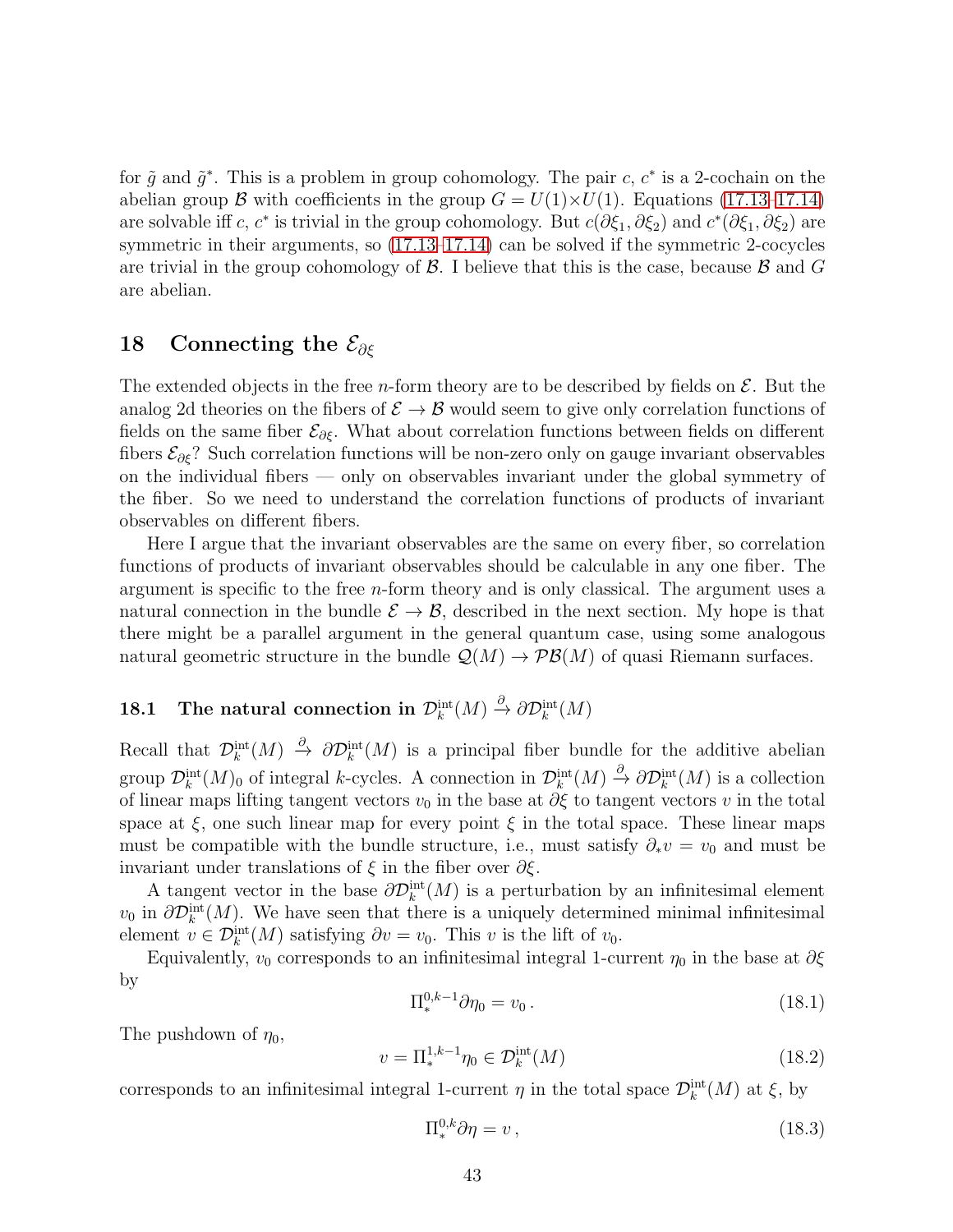with  $\eta$  a lift of  $\eta_0$ ,

$$
\partial_* \eta = \eta_0. \tag{18.4}
$$

The lift  $v_0 \mapsto v$ , or  $\eta_0 \mapsto \eta$ , is translation invariant in the fiber, since the construction of the lift makes no mention of  $\xi$ . In fact, the construction is translation invariant in the total space  $\mathcal{D}_k^{\text{int}}(M)$  of the bundle. The lift  $v_0 \mapsto v$  thus is a natural, translation invariant connection in the principal fiber bundle  $\mathcal{D}_k^{\text{int}}(M) \stackrel{\partial}{\to} \partial \mathcal{D}_k^{\text{int}}(M)$ , a natural splitting of the tangent space

$$
T_{\xi} \mathcal{D}_k^{\text{int}}(M) = \mathcal{V}_{k+1}(M) \oplus \mathcal{V}_k(M) \tag{18.5}
$$

where the first summand is the vertical subspace and the second summand is the horizontal subspace, the tangent space in the base  $\partial \mathcal{D}_k(M)$ .

Write  $D^{nat}$  for the covariant derivative of the natural connection. The curvature tensor  $(D^{nat})^2$  is a 2-form on the base with values in the translation invariant vertical vector fields. To calculate the curvature, consider an infinitesimal 2-current  $\eta_2$  in the base at  $\partial \xi$ . Use the natural connection to lift the 1-current  $\eta_0 = \partial \eta_2$  to a 1-current  $\eta$ in the total space at  $\xi$ . Then  $\partial \eta$  is an infinitesimal 0-current in the fiber. This is is the monodromy around  $\partial \eta_2$ , which is the curvature tensor acting on  $\eta_2$  to give the vertical tangent vector

$$
v_c = \Pi_*^{0,k} \partial \eta = \Pi_*^{1,k-1}(\eta_0) = \Pi_*^{1,k-1}(\partial \eta_2) = \partial \Pi_*^{2,k-1} \eta_2.
$$
 (18.6)

We can write the curvature as

$$
(D^{nat})^2 \eta_2 = \Pi_*^{2,k-1} \eta_2 \tag{18.7}
$$

which is an infinitesimal element in  $\mathcal{D}_{k+1}^{\text{int}}(M)$ , whose boundary

$$
v_c = \partial \Pi_*^{2,k-1} \eta_2 \tag{18.8}
$$

is an infinitesimal vertical perturbation in the fiber.

#### 18.2 The connection in the bundle of theories over  $\beta$

Specializing to  $k = n-1$ , we have a natural connection in  $\mathcal{E} \to \mathcal{B}$ , with covariant derivative  $D^{nat}$ . The natural connection in  $\mathcal{E} \to \mathcal{B}$  combines with the 0-forms j, j<sup>\*</sup> to give a connection in the bundle of theories  $\mathcal{T} \to \mathcal{B}$ , as follows. An infinitesimal motion in  $\mathcal{B}$ , from  $\partial \xi$  to  $\partial \xi'$ , lifts to a translation from the fiber  $\mathcal{E}_{\partial \xi}$  to the fiber  $\mathcal{E}_{\partial \xi'}$ , taking 0-currents on the first fiber to 0-currents on the second, and pulling 0-forms back from the second to the first. The 1-forms  $j$  and  $j^*$  are translation invariant, so the natural connection pulls back solutions of  $d\phi = j$ ,  $d\phi^* = j^*$  on  $\mathcal{E}_{\partial \xi'}$  to solutions on  $\mathcal{E}_{\partial \xi}$ . This is the connection in  $\mathcal{T} \rightarrow \mathcal{B}$ .

Suppose  $\phi$ ,  $\phi^*$  is a local section of  $\mathcal{T} \to \mathcal{B}$ . That is,  $\phi(\xi)$  and  $\phi^*(\xi)$  are solutions in the fibers over some neighborhood in  $\mathcal{B}$ , a choice of integration constants in each fiber. The covariant derivative  $D^{nat}\phi(\xi)$ , or  $D^{nat}\phi^*(\xi)$ , is, on each fiber, the difference of two solutions, thus is a constant on each fiber,

$$
D^{nat}\phi(\xi) = D\phi(\partial \xi), \qquad D^{nat}\phi^*(\xi) = D\phi^*(\partial \xi)
$$
\n(18.9)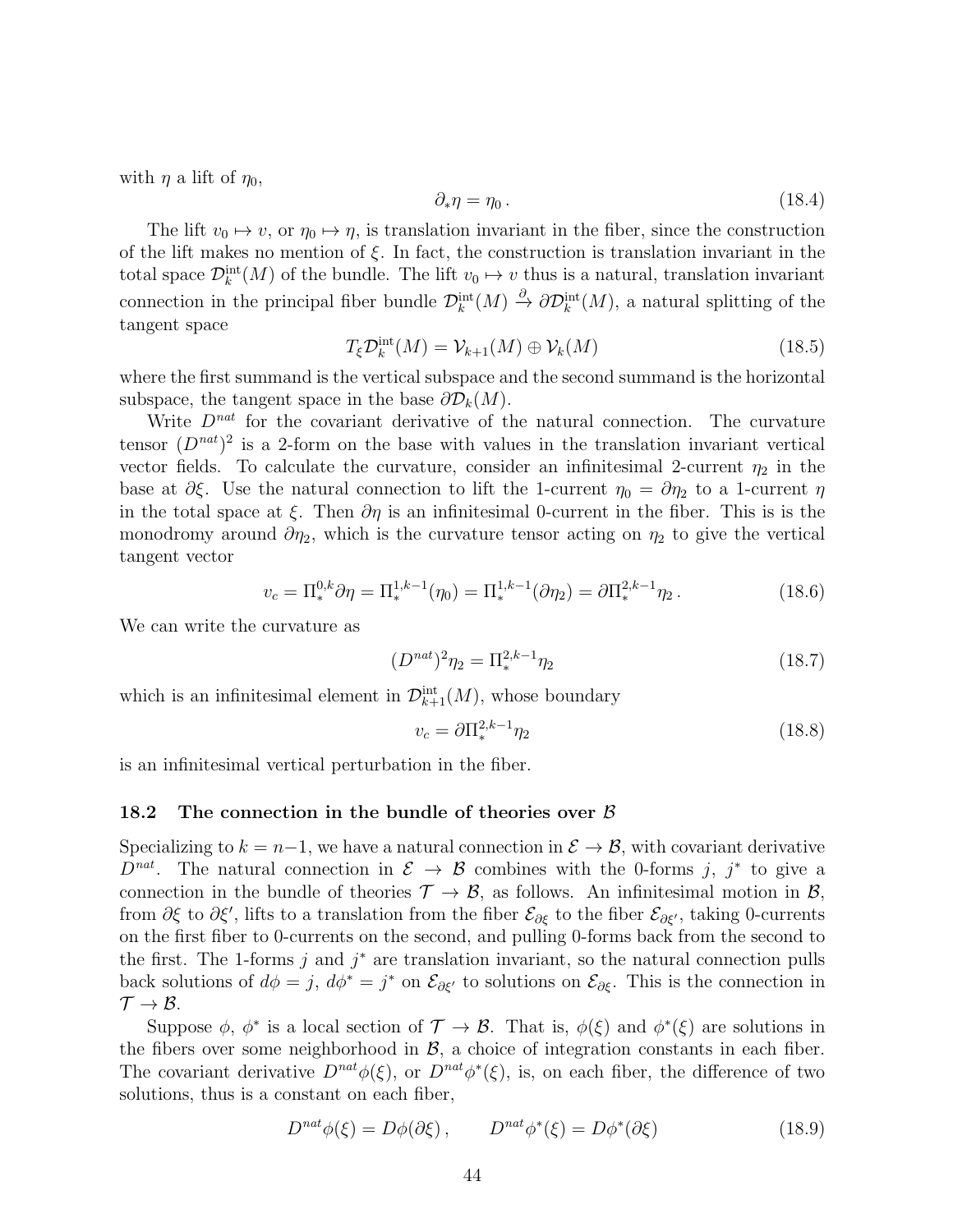giving the covariant derivative D of the connection in  $\mathcal{T} \to \mathcal{B}$ .

The curvature tensor of the connection in  $\mathcal{T} \to \mathcal{B}$  is a 2-form on the base  $\mathcal{B}$  with values in the invariant vertical vector fields — the pair of 2-forms on  $\beta$ 

$$
(D^{nat})^2 \phi = (d\phi)(D^{nat})^2 = j(D^{nat})^2
$$
\n(18.10)

$$
(D^{nat})^2 \phi^* = (d\phi^*)(D^{nat})^2 = j^*(D^{nat})^2.
$$
 (18.11)

Here,  $d\phi$  and  $d\phi^*$  are the vertical derivatives in  $\mathcal{E}$ . When the 1-forms j and j<sup>\*</sup> on  $\mathcal{E}_{\partial \xi}$ come from *n*-forms  $F$  and  $F^*$  on  $M$ ,

$$
j = F \Pi_*^{1,n-1}, \qquad j^* = F^* \Pi_*^{1,n-1}, \tag{18.12}
$$

then

$$
(D^{nat})^2 \phi = F \Pi_*^{1,n-1} (D^{nat})^2 = F \Pi_*^{2,n-2}
$$
\n(18.13)

$$
(D^{nat})^2 \phi^* = F^* \Pi_*^{1,n-1} (D^{nat})^2 = F^* \Pi_*^{2,n-2}.
$$
 (18.14)

We might think of the bundle  $\mathcal{T} \to \mathcal{B}$  with connection D as an alternate representation of the 1-form fields j and  $j^*$ , or of the n-form fields F and  $F^*$ .

## 18.3 Transport of observables between fibers  $\mathcal{E}_{\partial \xi}$

A vertex operator  $e^{ip\phi(\xi)+ip^*\phi^*(\xi)}$  transforms under the symmetry group  $\mathcal{G}_{\partial\xi}$  in the onedimensional representation labelled by the charges  $p, p^*$ . Equivalently, the vertex operator belongs to the one-dimensional vector space associated to the space  $\mathcal{T}_{\partial \xi}$  of theories on the fiber and the one-dimensional representation of the global symmetry group  $G =$  $U(1)\times U(1)$  labelled by  $p, p^*$ . In general, the observables [\(5.8\)](#page-16-0) on each fiber belong to vector bundles associated to the G-bundle which is the fiber product

$$
\mathcal{E} \times_{\mathcal{B}} \mathcal{T} \to \mathcal{B} \,, \qquad (\mathcal{E} \times_{\mathcal{B}} \mathcal{T})_{\partial \xi} = \mathcal{E}_{\partial \xi} \times \mathcal{T}_{\partial \xi} \,. \tag{18.15}
$$

The natural connection in  $\mathcal E$  combines with the connection in  $\mathcal T$  to give a connection in the fiber product, which determines a parallel transport of observables from fiber to fiber. The observables are invariant under this parallel transport.

One way to see this is by choosing a local section of  $\mathcal{E} \to \mathcal{B}$ . This is a choice  $\xi_1$  of a relative  $(n-1)$ -cycle in each fiber over a neighborhood N in B. The choice of the  $\xi_1$ trivializes  $\mathcal{E}$  as  $\mathcal{N} \times \mathcal{E}_0$  over  $\mathcal{N}$ ,

$$
\partial \xi, \xi \longleftrightarrow \partial \xi, \xi - \xi_1(\partial \xi). \tag{18.16}
$$

This also trivializes  $\mathcal T$  over  $\mathcal N$  by singling out the local section given by the normalization condition

$$
\phi_1(\xi_1) = \phi_1^*(\xi_1) = 0.
$$
\n(18.17)

Now the covariant derivative for the natural connection in  $\mathcal E$  is

$$
D^{nat} = d + A^{nat} \tag{18.18}
$$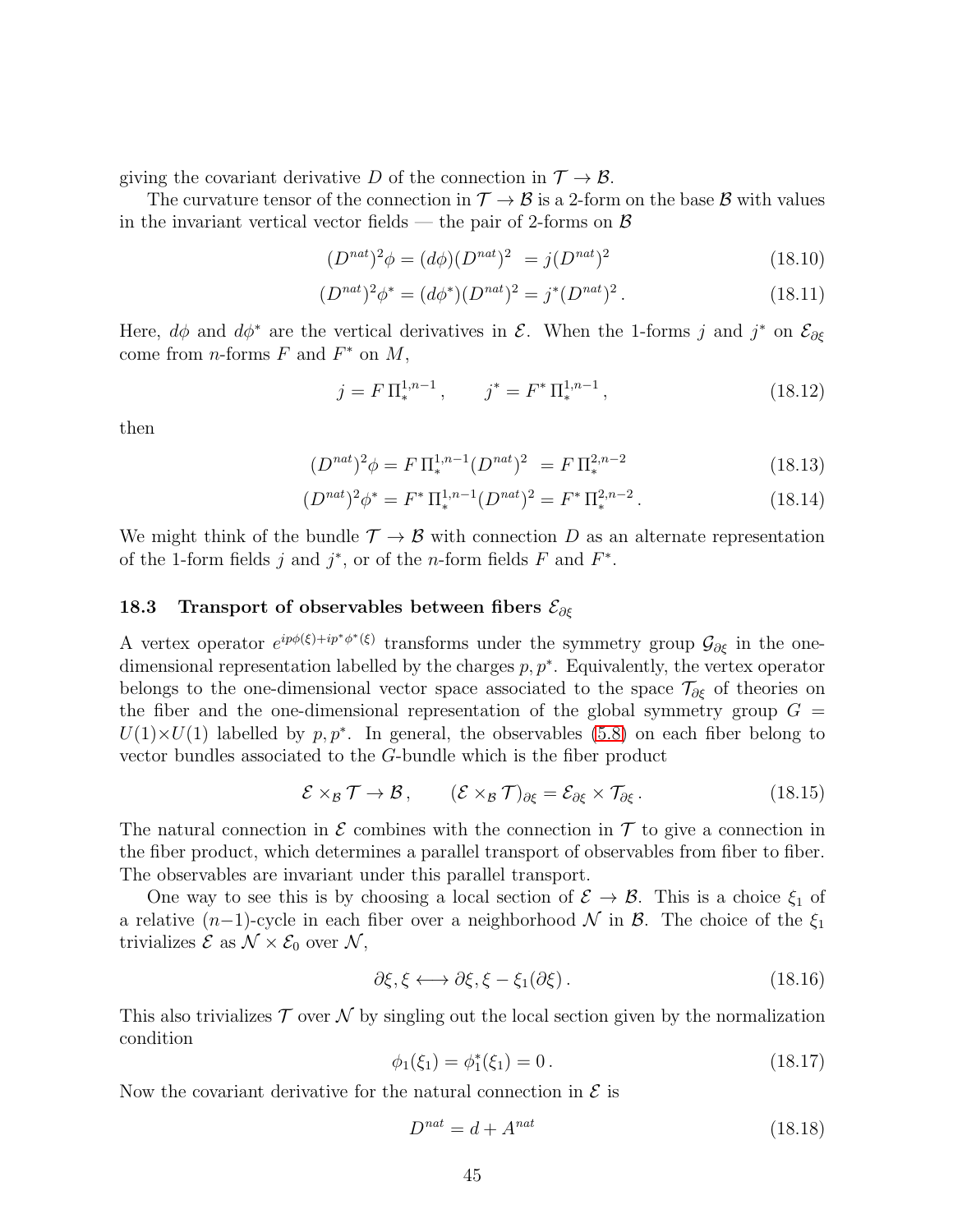where

$$
A^{nat} = D^{nat} \xi_1 \tag{18.19}
$$

is a 1-form on  $\beta$  with values in the vertical tangent space  $\mathcal{V}_n$ . The covariant derivative in  $\mathcal T$  is

$$
D\phi = (d+A)\phi, \qquad D\phi^* = (d+A^*)\phi^*, \tag{18.20}
$$

$$
A = D^{nat} \phi_1 = j A^{nat} , \qquad A^* = D^{nat} \phi_1^* = (*j) A^{nat} . \tag{18.21}
$$

The total covariant derivative in the fiber product, acting on an observable of charges  $p$ ,  $p^*$  is

$$
D^{tot} = d + A^{nat}d_V - ipA - ip^*A^*,
$$
\n(18.22)

where  $d_V$  is the vertical derivative in the trivialization of  $\mathcal{E}$ .

The covariant constancy of the observables implies that the observables are annihilated by the curvature tensor  $(D^{tot})^2$ . This is just  $j = d\phi, *j = d\phi^*$ . Thus the gauge structure – the bundle  $\mathcal{T} \to \mathcal{B}$  and its connection D – encodes the classical theory of extended objects of the free n-form.

The charged observables are associated to nontrivial representations of the symmetry group G and live in vector bundles associated to the fiber product bundle  $\mathcal{E} \times_B \mathcal{T}$ . The connection that transports the charged observables between fibers is dynamical. But neutral observables — observables that are  $G$ -invariant, that are associated to the trivial  $G$ representation — do not see the gauge bundle  $\mathcal T$ . The neutral observables are transported from fiber to fiber by the natural connection in  $\mathcal{E}$ , which is independent of the dynamics, i.e., kinematical. The neutral observables are, essentially, the products of vertex operators with zero total charges,

$$
e^{ip_1\phi(\xi_1)+ip_1^*\phi^*(\xi_1)}\cdots e^{ip_N\phi(\xi_N)+ip_N^*\phi^*(\xi_N)}, \qquad \sum p_i = \sum p_i^* = 0. \qquad (18.23)
$$

Assume that the gauge symmetry is unbroken, so that only the gauge invariant observables have non-zero expectation values. Gauge invariant observables are products of neutral observables on fibers. Neutral observables can be transported from fiber to fiber, independent of the dynamics. So expectation values of gauge invariant observables can be calculated entirely on any single fiber.

This argument might seem to imply that all calculations can be done in a single fiber, for example in the distinguished fiber over  $0 \in \mathcal{B}$ . But this is too extreme. Certainly, in a 2d quantum field theory there is interesting information to obtain about the charged observables. In the space  $\mathcal E$  of extended objects, the algebra of charged observables will depend on the fiber. On the other hand, products of charged observables from different fibers will always have zero expectation values. So the theory of extended objects can be considered as the collection of theories on the fibers.

#### <span id="page-45-0"></span>19 Explorations

In this section, for simplicity, the imaginary parts of the quasi Riemann surfaces are omitted, and all quasi Riemann surfaces are assumed connected. And the conjecture is presumed to hold.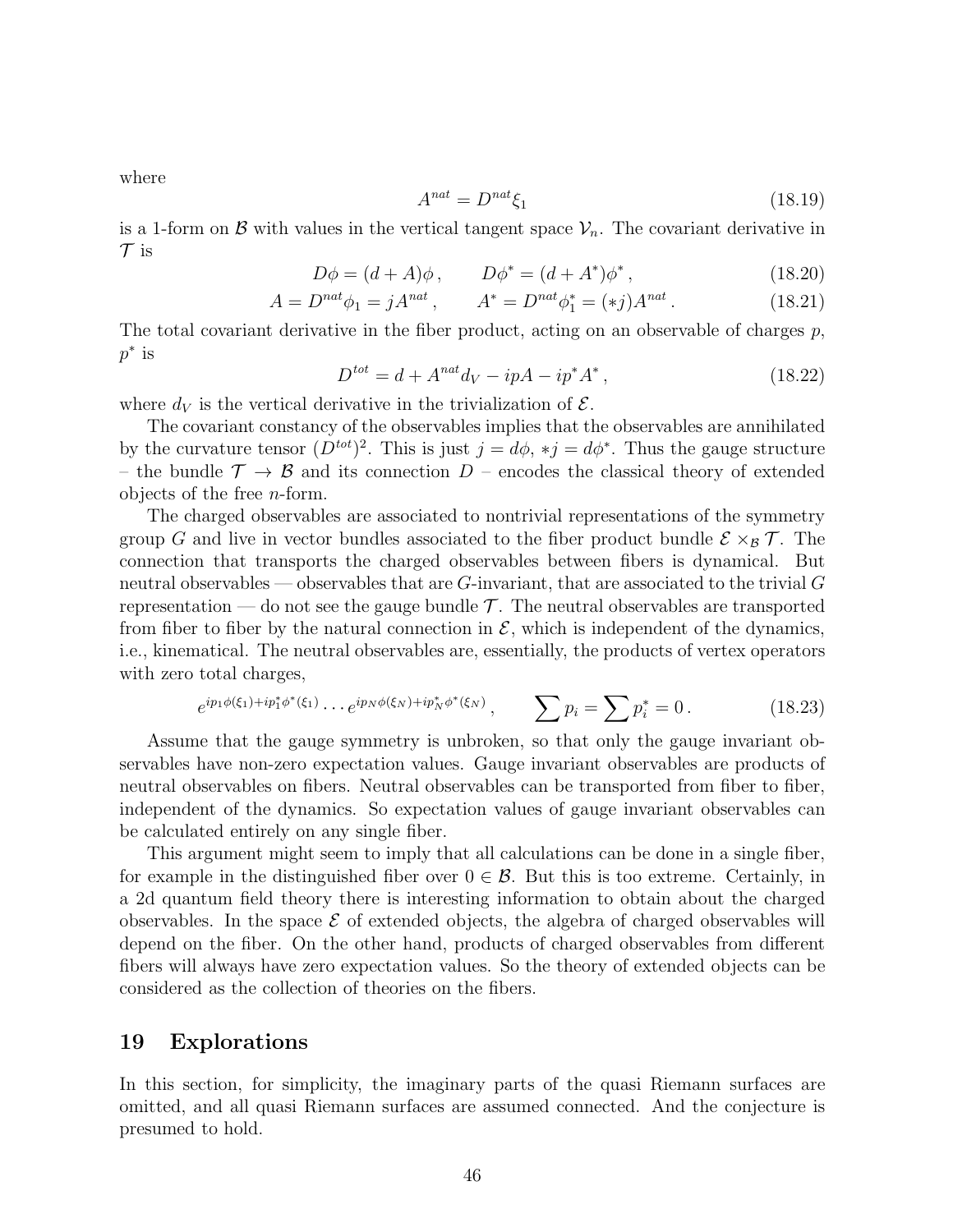## 19.1 The  $\mathcal{Q}(M)_{\mathbb{Z}\partial\xi}$

As described in section [12.2,](#page-27-0) each of the quasi Riemann surfaces  $\mathcal{Q} = \mathcal{Q}(M)_{\mathbb{Z}\partial\xi}$  shares a common core,

$$
\mathcal{Q}_1^{\text{int}} = \mathcal{D}_n^{\text{int}}(M) , \qquad (\mathcal{Q}_0^{\text{int}})_0 = \mathcal{D}_{n-1}^{\text{int}}(M)_0 = \partial \mathcal{D}_n^{\text{int}}(M) . \qquad (19.1)
$$

The last identity expresses the connectedness of the quasi Riemann surfaces,

$$
H_0(Q) = H_{n-1}(M) = 0.
$$
\n(19.2)

Consider the restriction of  $\Pi^{1,1}_*$  to the space of integral 1-cycles in the space of integral 1-cycles of  $Q$ ,

$$
\Pi_*^{1,1}: \mathcal{D}_1^{\text{int}}((\mathcal{Q}_1^{\text{int}})_0)_0 \to \mathcal{Q}_2^{\text{int}}\,,\tag{19.3}
$$

which satisfies

$$
\partial \Pi_*^{1,1} = 0 \,, \tag{19.4}
$$

so

$$
\Pi_*^{1,1} \mathcal{D}_1^{\text{int}}((\mathcal{Q}_1^{\text{int}})_0)_0 = (\mathcal{Q}_2)_0 = \partial \mathcal{Q}_3 \simeq \mathbb{Z}. \tag{19.5}
$$

Define

$$
\Lambda(\mathbb{Z}\partial\xi)^{\text{int}} = \text{Ker}\,\Pi_*^{1,1} \subset \mathcal{D}_1^{\text{int}}((\mathcal{Q}_1^{\text{int}})_0)_0. \tag{19.6}
$$

Then

$$
\mathcal{D}_1^{\text{int}}((\mathcal{Q}_1^{\text{int}})_0)_0/\Lambda(\mathbb{Z}\partial\xi)^{\text{int}} = (\mathcal{Q}_2)_0 = \partial\mathcal{Q}_3 \simeq \mathbb{Z}. \tag{19.7}
$$

The subgroup  $\Lambda(\mathbb{Z}\partial\xi)^{int}$  is a co-line in  $\mathcal{D}_1^{int}((\mathcal{Q}_1^{int})_0)_0$ , where a co-line is defined to be a minimal subgroup among those whose quotient is Z.

The map  $\Pi^{1,1}_*$  acts in two stages

$$
\mathcal{D}_1^{\text{int}}((\mathcal{Q}_1^{\text{int}})_0)_0 = \mathcal{D}_1^{\text{int}}(\mathcal{D}_n^{\text{int}}(M)_0)_0 \to \mathcal{D}_{n+1}^{\text{int}}(M)_0 \to (\mathcal{Q}_2)_0. \tag{19.8}
$$

Write the first stage

$$
\Pi_*^{1,1}(M) \colon \mathcal{D}_1^{\text{int}}(\mathcal{D}_n^{\text{int}}(M)_0)_0 \to \mathcal{D}_{n+1}^{\text{int}}(M)_0 ,\tag{19.9}
$$

and define the subgroup

$$
\Lambda_M^{\text{int}} = \text{Ker} \, \Pi_*^{1,1}(M) \subset \mathcal{D}_1^{\text{int}}((\mathcal{Q}_1^{\text{int}})_0)_0. \tag{19.10}
$$

Then

$$
\Lambda_M^{\text{int}} \subset \Lambda(\mathbb{Z}\partial \xi)^{\text{int}}\,. \tag{19.11}
$$

In fact, any co-line in  $\mathcal{D}_1^{\text{int}}((\mathcal{Q}_1^{\text{int}})_0)_0$  that contains  $\Lambda_M^{\text{int}}$  is  $\Lambda(\mathbb{Z}\partial \xi)^{\text{int}}$  for some  $\mathbb{Z}\partial \xi \in \mathcal{PB}(M)$ ,

$$
\mathcal{PB}(M) = \left\{ \text{co-lines } \Lambda^{\text{int}} : \Lambda_M^{\text{int}} \subset \Lambda^{\text{int}} \subset \mathcal{D}_1^{\text{int}}((\mathcal{Q}_1^{\text{int}})_0)_0 \right\}. \tag{19.12}
$$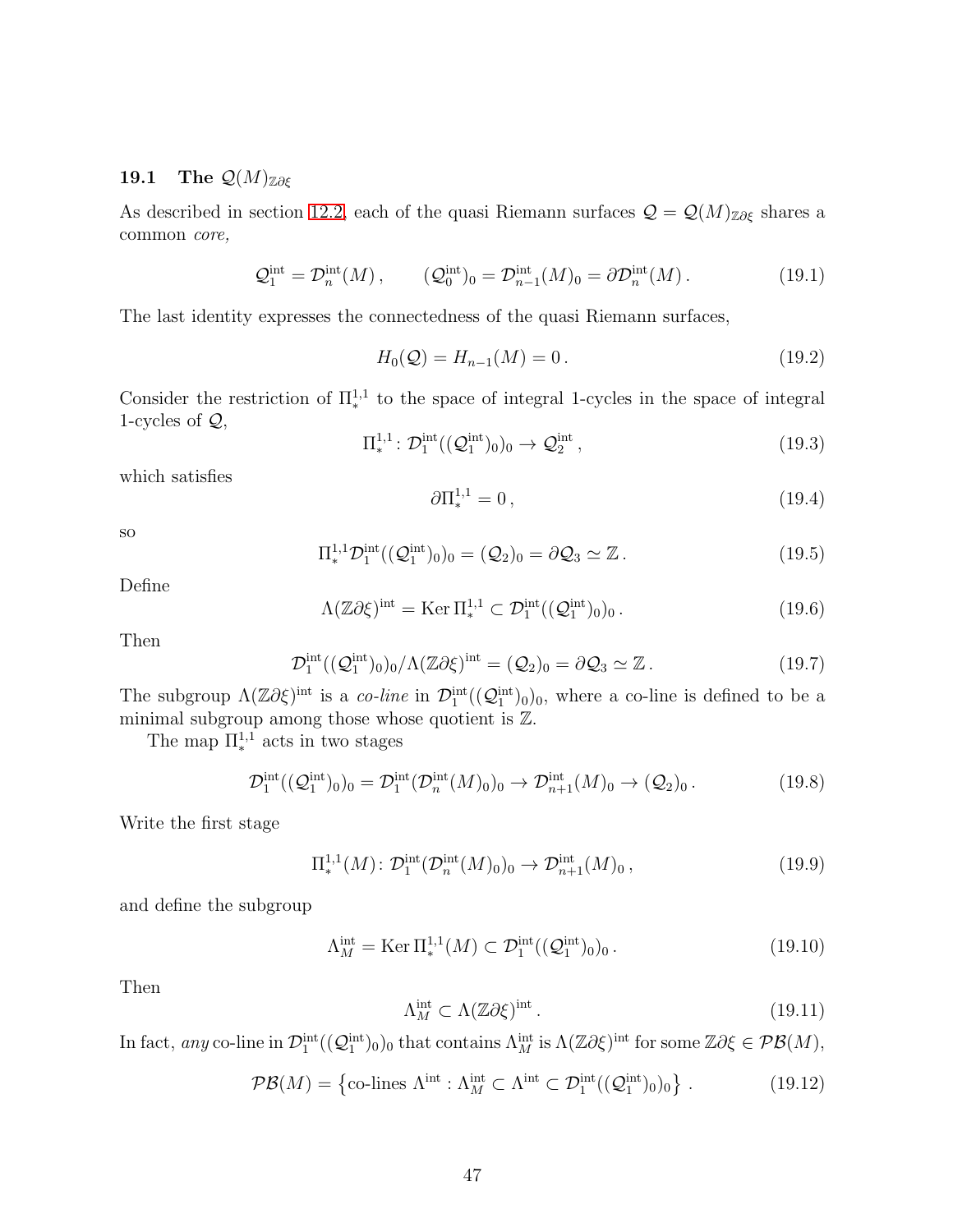#### 19.2 Reconstruct  $\mathcal{Q}$  from  $\mathcal{Q}_1$

All of the considerations of the previous section up to the introduction of  $\Lambda_M$  apply to any quasi Riemann surface  $\mathcal{Q}$ . Every quasi Rieman surface  $\mathcal{Q}$  has a distinguished co-line

$$
\Lambda^{\text{int}} = \text{Ker} \, \Pi^{1,1}_* \subset \mathcal{D}_1^{\text{int}}((\mathcal{Q}_1^{\text{int}})_0)_0. \tag{19.13}
$$

Conversely, every co-line in  $\mathcal{D}_1^{\text{int}}((\mathcal{Q}_1^{\text{int}})_0)_0$  corresponds to a quasi Riemann surface. That is, any quasi Riemann surface  $Q$  can be reconstructed from the data on its 1-subspace  $\mathcal{Q}_1^{\text{int}}$ . The *core* of the quasi Riemann surface is  $\mathcal{Q}_1^{\text{int}}$ , with the skew-hermitian form and the J-operator, and with the two subgroups of boundaries and cycles,

$$
\partial \mathcal{Q}_2^{\text{int}} \subset (\mathcal{Q}_1^{\text{int}})_0 \subset \mathcal{Q}_1^{\text{int}}.
$$
\n(19.14)

From the core data we reconstruct

$$
(\mathcal{Q}_0^{\text{int}})_0 = \mathcal{Q}_1^{\text{int}} / (\mathcal{Q}_1^{\text{int}})_0 \tag{19.15}
$$

and

$$
\mathcal{Q}_2^{\text{int}}/(\mathcal{Q}_2^{\text{int}})_0 = \partial \mathcal{Q}_2^{\text{int}}.
$$
\n(19.16)

Only one line's worth of data is left to specify in order to reconstruct all of Q.

Define

$$
\mathcal{Z}(\mathcal{Q}_1^{\text{int}}) = \mathcal{D}_1^{\text{int}}((\mathcal{Q}_1^{\text{int}})_0)_0 \tag{19.17}
$$

The last piece of data is a co-line

$$
\Lambda^{\text{int}} \subset \mathcal{Z}(\mathcal{Q}_1^{\text{int}}). \tag{19.18}
$$

Now we reconstruct

$$
(\mathcal{Q}_2^{\text{int}})_0 = \mathcal{Z}(\mathcal{Q}_1^{\text{int}})/\Lambda^{\text{int}} \tag{19.19}
$$

and we finish the construction of  $\mathcal{Q}_0^{\text{int}}$  using duality under the skew-hermitian intersection form. The map  $\Pi^{1,1}_*$  is given by

$$
\Pi^{1,1}_{*}: \mathcal{Z}(\mathcal{Q}_1^{\text{int}}) \to \mathcal{Z}(\mathcal{Q}_1^{\text{int}})/\Lambda^{\text{int}} = \mathcal{Q}_2^{\text{int}}.
$$
 (19.20)

So a quasi Riemann surface  $\mathcal Q$  is specified by the 1-space  $\mathcal Q_1^{\text{int}}$  along with the core data

- the skew-hermitian form on  $\mathcal{Q}_1^{\text{int}}$ ,
- the J-operator on  $\mathcal{Q}_1$ ,
- the subgroups  $\partial \mathcal{Q}_2^{\text{int}} \subset (\mathcal{Q}_1^{\text{int}})_0 \subset \mathcal{Q}_1^{\text{int}},$

plus

• a co-line  $\Lambda^{\text{int}} \subset \mathcal{Z}(\mathcal{Q}_1^{\text{int}})$ .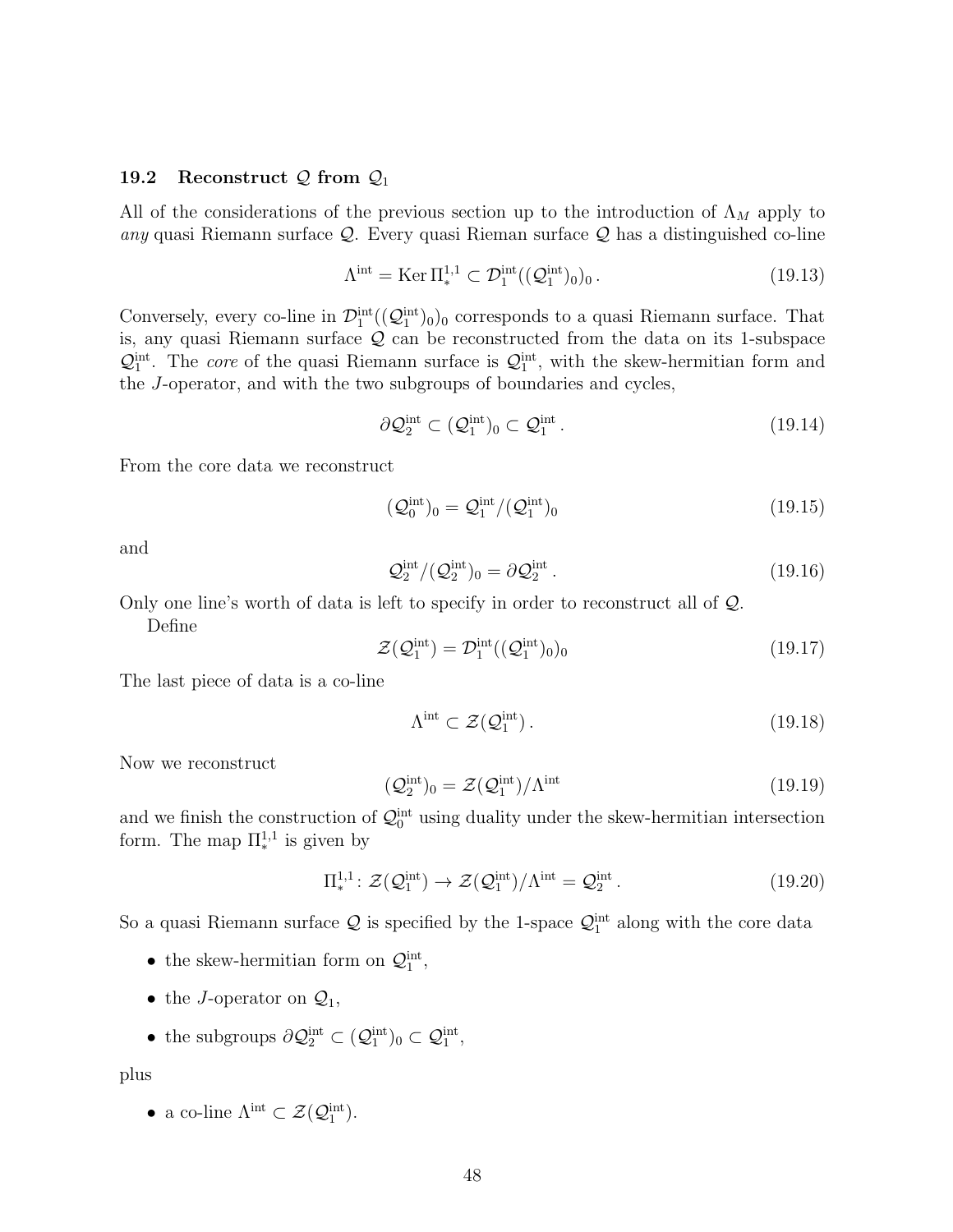#### <span id="page-48-0"></span>19.3 Augment  $\Sigma$

Now we want to use the conjecture to equate the  $\mathcal{Q}(M)_{\mathbb{Z}\partial \xi}$  with the quasi Riemann surface  $\mathcal{Q}(\Sigma)$  associated to a two-dimensional conformal space  $\Sigma$ . We want to do this in a way that preserves the commonality of the cores of all the  $\mathcal{Q}(M)_{\mathbb{Z}\partial\mathcal{E}}$ .

First, however, we have to construct  $\mathcal{Q}(\Sigma)$ . As pointed out in section [12.4,](#page-29-0) there is a flaw in the straightforward construction of a quasi-Riemann surface

$$
0 \leftarrow \mathcal{Q}_{-1}^{\text{int}} \stackrel{\partial}{\leftarrow} \mathcal{Q}_0^{\text{int}} \stackrel{\partial}{\leftarrow} \mathcal{Q}_1^{\text{int}} \stackrel{\partial}{\leftarrow} \mathcal{Q}_2^{\text{int}} \stackrel{\partial}{\leftarrow} \mathcal{Q}_3^{\text{int}} \leftarrow 0 \tag{19.21}
$$

from an ordinary Riemann surface  $\Sigma$ , as the augmented de Rham complex

$$
0 \leftarrow \mathbb{Z} \stackrel{\partial}{\leftarrow} \mathcal{D}_0^{\text{int}}(\Sigma) \stackrel{\partial}{\leftarrow} \mathcal{D}_1^{\text{int}}(\Sigma) \stackrel{\partial}{\leftarrow} \mathcal{D}_2^{\text{int}}(\Sigma) \stackrel{\partial}{\leftarrow} \mathbb{Z} \leftarrow 0. \tag{19.22}
$$

The problem is that we need the maps  $\Pi_{*}^{j,k}$  on the currents in the  $(Q_{k}^{\text{int}})_{0}$  to induce isomorphisms of homology,

$$
H_2((\mathcal{Q}_0^{\text{int}})_0) = H_1((\mathcal{Q}_1^{\text{int}})_0) = H_2(\mathcal{Q}^{\text{int}}) = 0.
$$
 (19.23)

However, the homology groups  $H_j(\mathcal{D}_k^{\text{int}}(\Sigma)_0)$  are isomorphic to the homology groups  $H_{j+k}(\Sigma)$  of the un-augmented de Rham complex,

$$
H_2(\mathcal{D}_0^{\text{int}}(\Sigma)_0) = H_1(\mathcal{D}_1^{\text{int}}(\Sigma)_0) = H_2(\Sigma) = \mathbb{Z} \,. \tag{19.24}
$$

That is, there exist

$$
\mu_{1,1} \in \mathcal{D}_1^{\text{int}}(\mathcal{D}_1^{\text{int}}(\Sigma)_0)_0, \qquad \mu_{2,0} \in \mathcal{D}_2^{\text{int}}(\mathcal{D}_0^{\text{int}}(\Sigma)_0)_0 \tag{19.25}
$$

with

$$
\Pi_*^{1,1}\mu_{1,1} = \Sigma \,, \qquad \Pi_*^{2,0}\mu_{2,0} = \Sigma \tag{19.26}
$$

so neither  $\mu_{1,1}$  nor  $\mu_{2,0}$  can be a boundary. They generate the non-trivial homology groups.

We need to construct an "augmentation",  $\Sigma_{+}$ , of  $\Sigma$  such that the ordinary de Rham complex of  $\Sigma_{+}$  is

$$
0 \leftarrow \mathcal{D}_{-1}^{\text{int}}(\Sigma_{+}) \stackrel{\partial}{\leftarrow} \mathcal{D}_{0}^{\text{int}}(\Sigma_{+}) \stackrel{\partial}{\leftarrow} \mathcal{D}_{1}^{\text{int}}(\Sigma_{+}) \stackrel{\partial}{\leftarrow} \mathcal{D}_{2}^{\text{int}}(\Sigma_{+}) \stackrel{\partial}{\leftarrow} \mathcal{D}_{3}^{\text{int}}(\Sigma_{+}) \leftarrow 0 , \qquad (19.27)
$$

with

$$
\mathcal{D}_{-1}^{\text{int}}(\Sigma_+) \simeq \mathbb{Z}, \qquad \mathcal{D}_3^{\text{int}}(\Sigma_+) \simeq \mathbb{Z}
$$
 (19.28)

and homology

$$
H_1(\Sigma_+) = H_1(\Sigma), \qquad H_k(\Sigma_+) = 0, \quad k \neq 1. \tag{19.29}
$$

In some sense, we want to make  $\Sigma_{+}$  from  $\Sigma$  by adding three new integral currents,

$$
\mathcal{D}_3^{\text{int}}(\Sigma_+) = \mathbb{Z}\eta_3 \tag{19.30}
$$

$$
\mathcal{D}_2^{\text{int}}(\mathcal{D}_1^{\text{int}}(\Sigma_+)_0) = \mathcal{D}_2^{\text{int}}(\mathcal{D}_1^{\text{int}}(\Sigma)_0) \oplus \mathbb{Z}\mu_{2,1}
$$
\n(19.31)

$$
\mathcal{D}_3^{\text{int}}(\mathcal{D}_1^{\text{int}}(\Sigma_+)_0) = \mathcal{D}_3^{\text{int}}(\mathcal{D}_0^{\text{int}}(\Sigma)_0) \oplus \mathbb{Z}\mu_{3,0}
$$
\n(19.32)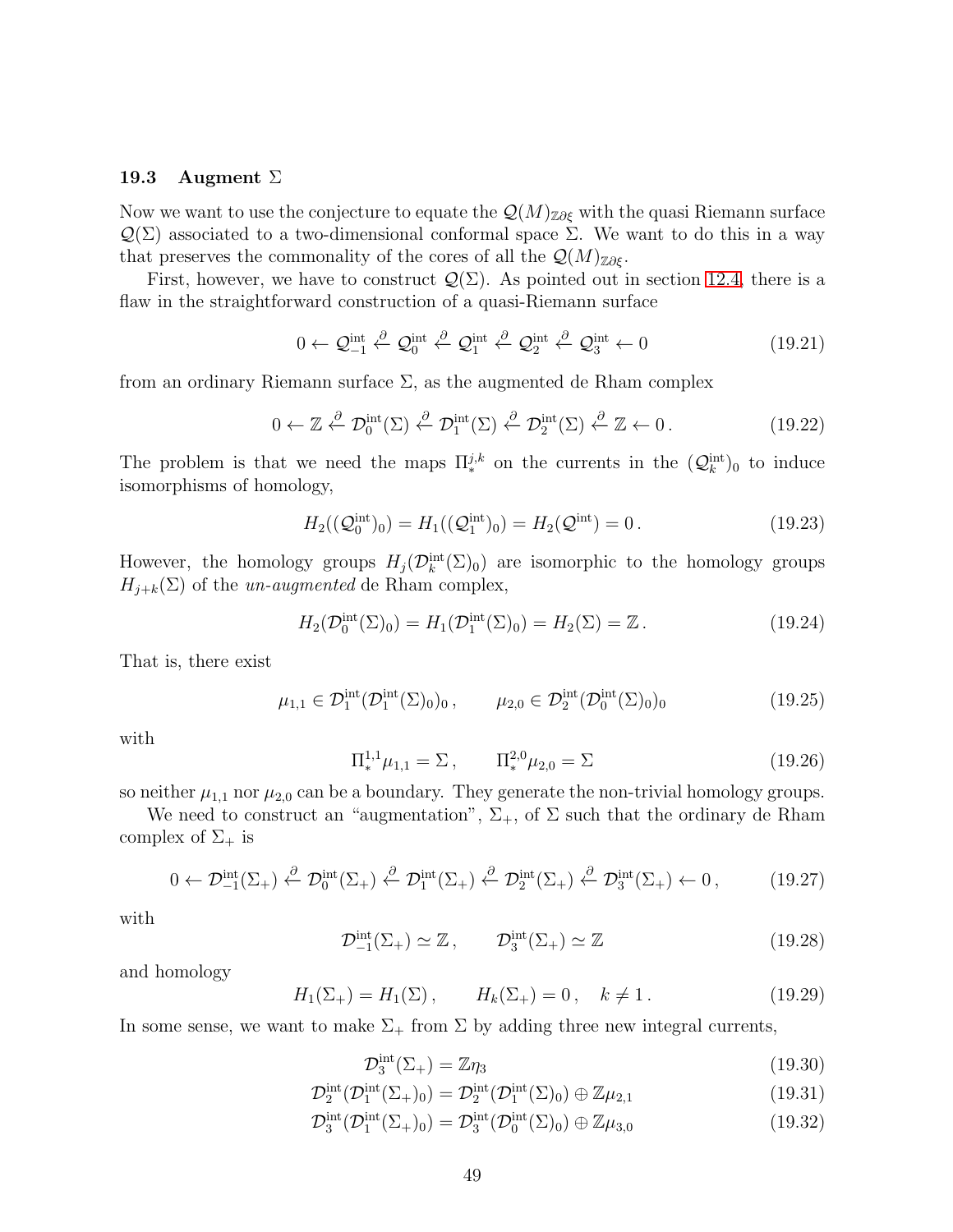satisfying

$$
\partial \eta_3 = \Sigma \,, \qquad \partial \mu_{2,1} = \mu_{1,1} \,, \qquad \partial \mu_{3,0} = \mu_{2,0} \tag{19.33}
$$

$$
\Pi_*^{2,1} \mu_{2,1} = \eta_3, \qquad \Pi_*^{3,0} \mu_{3,0} = \eta_3. \tag{19.34}
$$

Now Σ,  $\mu_{1,1}$ , and  $\mu_{2,0}$  are boundaries. The bothersome homology groups are killed. I will have to suppose that a precise construction of  $\Sigma_{+}$  can be made.

The de Rham complex of  $\Sigma_{+}$  now gives an actual quasi-Riemann surface  $\mathcal{Q}(\Sigma_{+})$ . The defining co-line is

$$
\Lambda(\Sigma_+)^{\text{int}} = \text{Ker} \, \Pi^{1,1}_* = \partial \mathcal{D}_2^{\text{int}}(\mathcal{D}_1^{\text{int}}(\Sigma)_0) \subset \partial \mathcal{D}_2^{\text{int}}(\mathcal{D}_1^{\text{int}}(\Sigma_+)_0) = \mathcal{D}_1^{\text{int}}(\mathcal{D}_1^{\text{int}}(\Sigma_+)_0) \quad (19.35)
$$

#### <span id="page-49-0"></span>19.4 Isomorphisms of the  $\mathcal{Q}(M)_{\mathbb{Z}\partial \xi}$  to  $\mathcal{Q}(\Sigma_+)$

Pick a point  $\mathbb{Z}\partial \xi \in \mathcal{PB}(M)$ . Pick an isomorphism

$$
f: \mathcal{Q}(M)_{\mathbb{Z}\partial\xi} \to \mathcal{Q}(\Sigma_+) \tag{19.36}
$$

which is determined by its isomorphism of the core structures,

$$
f_1: \mathcal{Q}(M)_{\mathbb{Z}\partial\xi,1}^{\text{int}} \to \mathcal{Q}(\Sigma_+)_1^{\text{int}},\tag{19.37}
$$

of the defining co-lines,

$$
f_{1*} \Lambda(\mathbb{Z}\partial\xi)^{\text{int}} = \Lambda(\Sigma_+)^{\text{int}}.
$$
 (19.38)

Now consider another point  $\mathbb{Z}\partial \xi' \in \mathcal{PB}(M)$ . The core structures of  $\mathcal{Q}(M)_{\mathbb{Z}\partial \xi'}$  are the same as those of  $\mathcal{Q}(M)_{\mathbb{Z}\partial\xi}$ , so  $f_1$  is also an isomorphism

$$
f_1: \mathcal{Q}(M)_{\mathbb{Z}\partial\xi',1} \to \mathcal{Q}(\Sigma_+)_1, \qquad (19.39)
$$

preserving the core structures. However, the defining co-lines of  $\mathcal{Q}(M)_{\mathbb{Z}\partial\xi'}$  and  $\mathcal{Q}(M)_{\mathbb{Z}\partial\xi}$ are different, so

$$
f_{1*} \Lambda(\mathbb{Z}\partial\xi')^{\text{int}} \neq \Lambda(\Sigma_+)^{\text{int}},\tag{19.40}
$$

so  $f_1$  does not give an isomorphism of quasi Riemann surfaces between  $\mathcal{Q}(M)_{\mathbb{Z}\partial\xi'}$  and  $\mathcal{Q}(\Sigma_+)$ . Its image is a quasi Riemann surface that has the same core as  $\mathcal{Q}(\Sigma_+),$  but a different defining co-line.

#### 19.5 The universal bundle  $\mathcal{Q}(0) \to \mathcal{PB}(0)$  of quasi Riemann surfaces

Define

$$
\mathcal{Z} = \mathcal{D}_1^{\text{int}}((\mathcal{Q}(\Sigma_+)_1)_0)_0 \tag{19.41}
$$

and

$$
\mathcal{PB}(0) = \{ \text{co-lines } \Lambda \subset \mathcal{Z} \} \tag{19.42}
$$

so

$$
\Lambda(\Sigma_+)^{\text{int}} \in \mathcal{PB}(0) \tag{19.43}
$$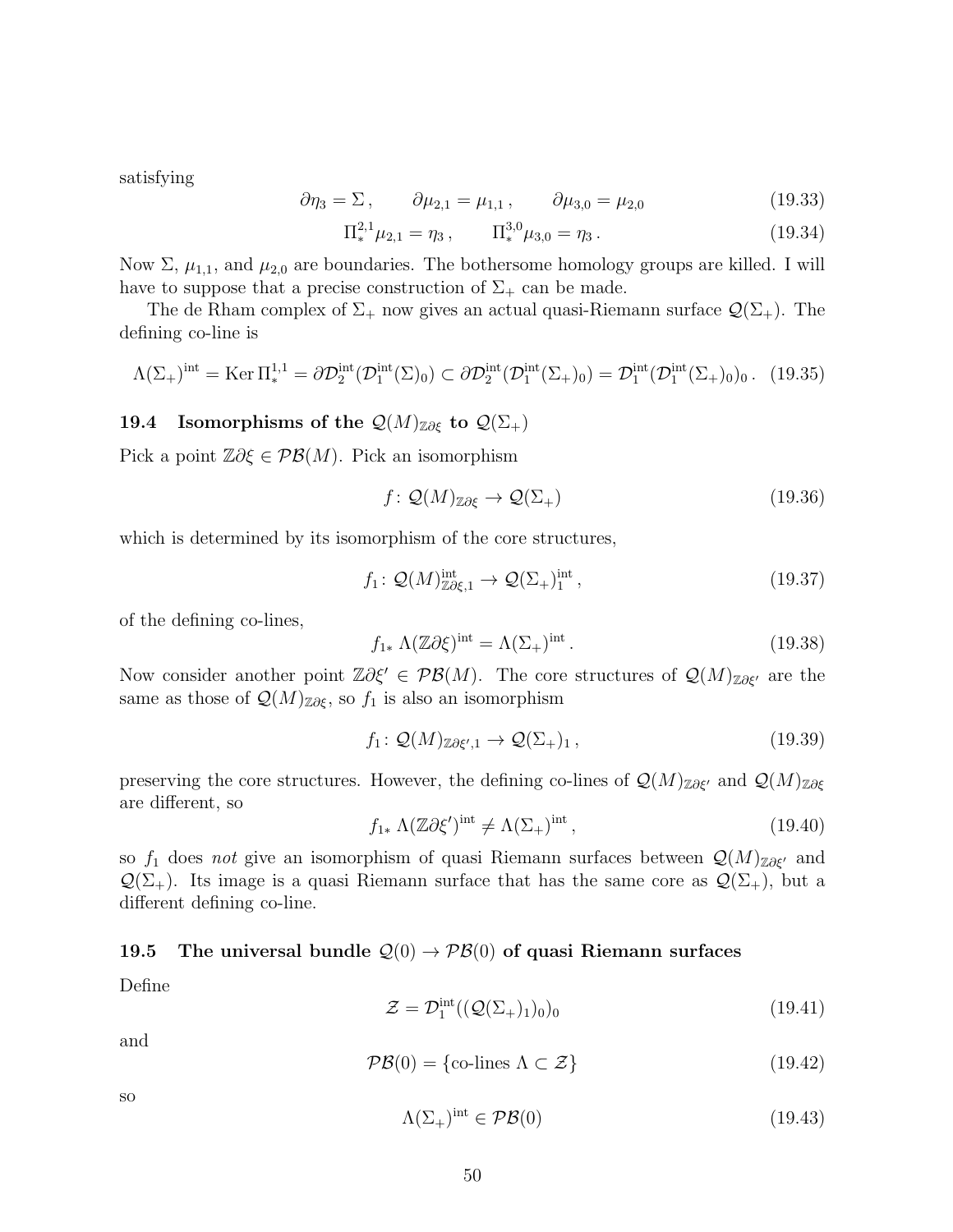is a distinguished point. Let  $\mathcal{Q}(0)$  be the quasi Riemann surface with the same core structure as  $\mathcal{Q}(\Sigma_{+})$  but with defining co-line  $\Lambda$ . Then

$$
\mathcal{Q}(0) = \bigcup_{\Lambda \in \mathcal{PB}(0)} \mathcal{Q}(0)_{\Lambda} \tag{19.44}
$$

forms a bundle of quasi Riemann surfaces

$$
\mathcal{Q}(0) \to \mathcal{PB}(0). \tag{19.45}
$$

19.6 Embed  $\mathcal{Q}(M) \to \mathcal{P}\mathcal{B}(M)$  in the universal bundle  $\mathcal{Q}(0) \to \mathcal{P}\mathcal{B}(0)$ 

Consider again the isomorphism  $f: \mathcal{Q}(M)_{\mathbb{Z}\partial \xi} \to \mathcal{Q}(\Sigma_+)$  of section [19.4.](#page-49-0) Now

$$
f_1: \mathcal{Q}(M)^{\text{int}}_{\mathbb{Z}\partial\xi',1} \to \mathcal{Q}(0)^{\text{int}}_{\Lambda',1}, \qquad \Lambda' = f_{1*}\Lambda(\mathbb{Z}\partial\xi')^{\text{int}} \tag{19.46}
$$

preserves the defining co-lines, so gives an isomorphism

$$
f: \mathcal{Q}(M)_{\mathbb{Z}\partial\xi'} \to \mathcal{Q}(0)_{\Lambda'}.
$$
\n(19.47)

Thus we have the embedding

$$
\mathcal{Q}(M) \xrightarrow{f} \mathcal{Q}(0)
$$
\n
$$
\downarrow \qquad \qquad \downarrow
$$
\n
$$
\mathcal{PB}(M) \xrightarrow{f_{1*}} \mathcal{PB}(0)
$$
\n(19.48)

which is natural, up to the choice of the point  $\mathbb{Z}\partial\xi \in \mathcal{PB}(M)$  to be mapped to  $\Lambda(\Sigma_{+})^{\text{int}} \in$  $\mathcal{PB}(0)$ , and up to the choice of the isomorphism f.

In terms of the subgroup

$$
f_{1*}\Lambda_M^{\text{int}} \subset \mathcal{Z},\tag{19.49}
$$

the embedding of  $\mathcal{PB}(M)$  is

$$
f_{1*} \mathcal{PB}(M) = \{ \text{co-lines } \Lambda \subset \mathcal{Z} : f_{1*} \Lambda_M^{\text{int}} \subset \Lambda \}
$$
 (19.50)

and the embedding of  $\mathcal{Q}(M)$  is the restriction of  $\mathcal{Q}(0)$ . So M is characterized by the subgroup  $f_{1*}\Lambda_M^{\text{int}} \subset \mathcal{Z}$ , again up to the choice of  $\Lambda(\Sigma_+)^{\text{int}}$  and f.

## 19.7 Homogeneity of  $\mathcal{Q}(0) \to \mathcal{P}\mathcal{B}(0)$

Let

$$
G(\Sigma_+) = \mathbf{Aut}(\mathcal{Q}(\Sigma_+)^{\text{int}}_1) \tag{19.51}
$$

be the group of automorphisms of the core structure of  $\mathcal{Q}(\Sigma_{+})$ , the continuous abelian group automorphisms that preserve the skew-hermitian form, the J-operator, and the subspaces of cycles and boundaries.

Assuming that the conjecture holds, all of the quasi Riemann surfaces  $\mathcal{Q}(0)$ <sub>Λ</sub> in the universal bundle are isomorphic as quasi Riemann surfaces. Every isomorphism between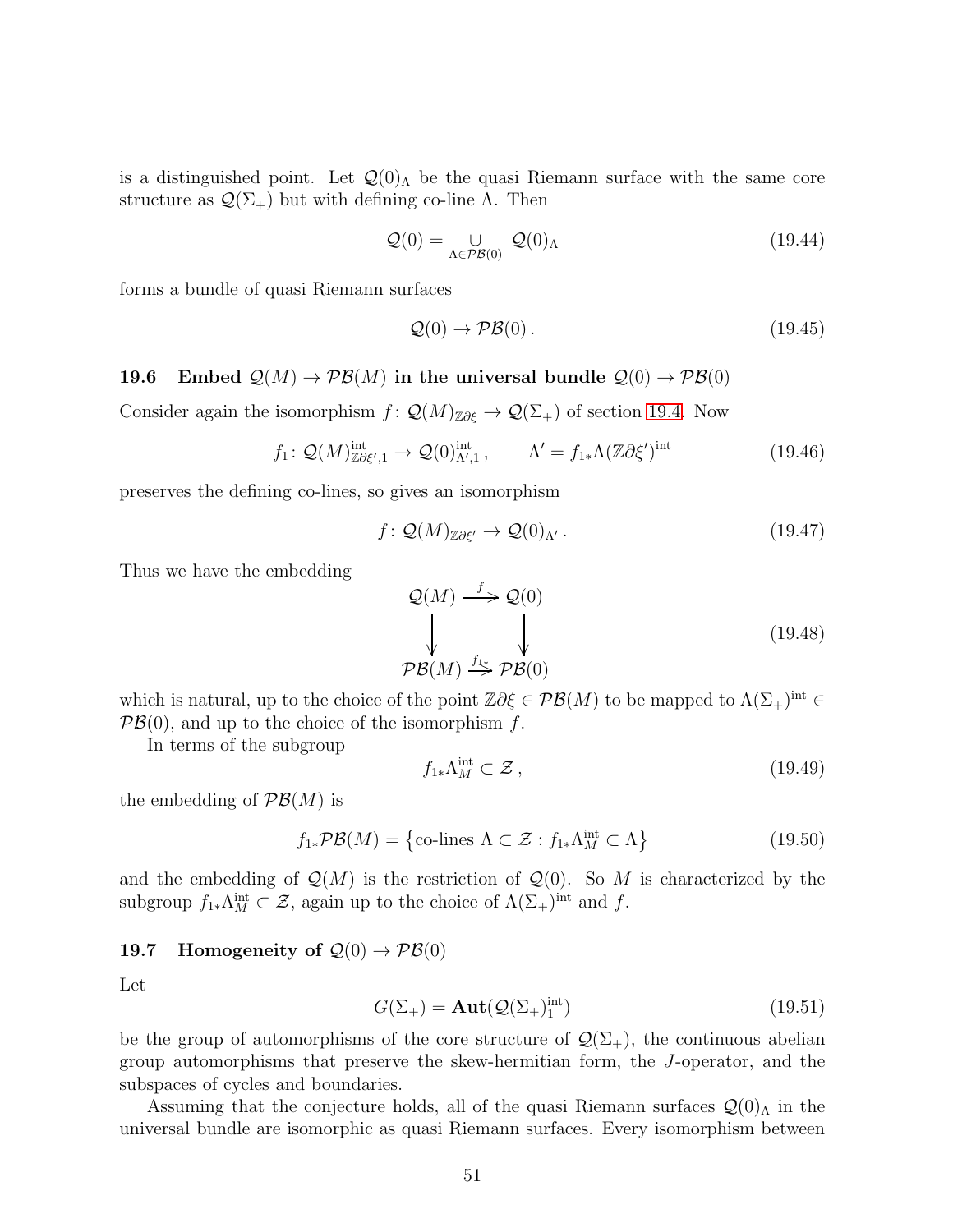$\mathcal{Q}(0)$ <sub>Λ</sub> and  $\mathcal{Q}(0)$ <sub>Λ'</sub> is given by an element of  $G(\Sigma_{+})$ . Therefore  $G(\Sigma_{+})$  acts transitively on  $\mathcal{PB}(0)$ . The subgroup of  $G(\Sigma_{+})$  that fixes  $\Lambda$  is  $\text{Aut}(\mathcal{Q}(0)_{\Lambda})$ . Therefore  $\mathcal{PB}(0)$  is the homogeneous space

$$
\mathcal{PB}(0) = G(\Sigma_+) / \operatorname{Aut}(\mathcal{Q}(\Sigma_+)) \tag{19.52}
$$

And the universal bundle  $\mathcal{Q}(0) \to \mathcal{PB}(0)$  is the bundle on  $G(\Sigma_+)/\text{Aut}(\mathcal{Q}(\Sigma_+))$  associated to the action of  $\text{Aut}(\mathcal{Q}(\Sigma_+))$  on  $\mathcal{Q}(\Sigma_+)$ .

## <span id="page-51-0"></span>20 Mathematical questions

This section is simply a list of the main mathematical questions that the project depends on, with references to the relevant sections of the paper where some background can be found. Apart from these more or less specific questions, all of the mathematical arguments in the paper need tightening. For the most part, I have not specified topologies on vector spaces of currents, or domains of definition of forms on spaces of currents. I have supposed the context to determine what is appropriate.

Recall from section [1.1](#page-4-0) that  $M$  is a compact, real, oriented manifold of even dimension  $d = 2n$ , endowed with a conformal class of Riemannian metrics — or at least with a Hodge ∗-operator acting in the middle dimension, on n-forms.

Recall from section [1.5](#page-7-0) that  $\mathcal{D}_{k}^{\text{int}}(M)$  is the space of integral k-currents in M.

## 20.1 Does the Hodge ∗-operator act on  $T_0\mathcal{D}_{n-1}^{\mathrm{int}}(M)_0$  ?

 $\mathcal{D}_{n-1}^{\text{int}}(M)_0$  is the space of integral  $(n-1)$ -cycles in M. Its tangent space at 0 can be identified with a subspace of the flat *n*-currents in  $M$ ,

$$
T_0 \mathcal{D}_{n-1}^{\text{int}}(M)_0 = \mathcal{V}_n \subset \mathcal{D}_n^{\text{flat}}(M). \tag{20.1}
$$

The Hodge  $*$ -operator acts on the flat *n*-currents. Does it preserve  $\mathcal{V}_n$ ?

Appendix [A](#page-61-0) contains what I believe is the germ of a proof that the answer is 'yes'. I think that only some detail needs to be filled in.

This question was asked in section [3,](#page-12-0) based on definitions in section [2.](#page-10-0) The project depends on an affirmative answer.

The space  $\mathcal{E}_{\partial \xi} = \mathcal{D}_{n-1}^{\text{int}}(M)_{\partial \xi}$  is the fiber over  $\partial \xi$  of the bundle

$$
\mathcal{D}_{n-1}^{\text{int}}(M) \xrightarrow{\partial} \partial \mathcal{D}_{n-1}^{\text{int}}(M) \subset \mathcal{D}_{n-2}^{\text{int}}(M). \tag{20.2}
$$

All of the vertical tangent spaces in the fibers are the same,

$$
T_{\xi} \mathcal{E}_{\partial \xi} = T_0 \mathcal{D}_{n-1}^{\text{int}}(M)_0 = \mathcal{V}_n \subset \mathcal{D}_n^{\text{flat}}(M). \tag{20.3}
$$

The action of the Hodge  $*$ -operator on the tangent spaces of  $\mathcal{E}_{\partial \xi}$  is used in sections [7](#page-20-0) and [9](#page-23-0) to define an operator  $J = \epsilon_n *$ ,  $J^2 = -1$ , on the tangent spaces that makes  $\mathcal{E}_{\partial \xi}$  — or its complexification  $\mathcal{E}_{\partial \xi}^{\mathbb{C}}$  when n is even — into an almost-complex space.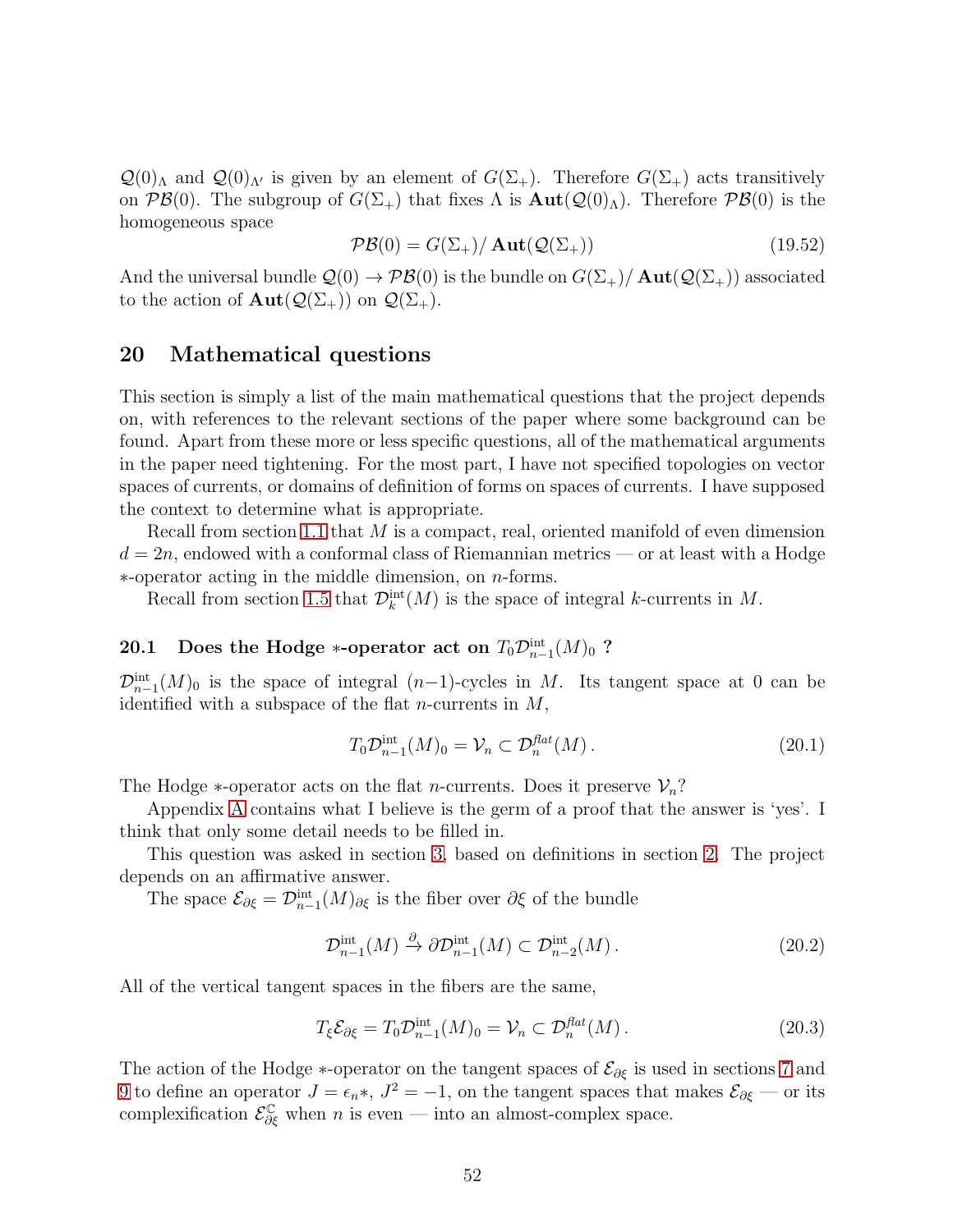#### 20.2 Are quasi Riemann surfaces classified by their homology data?

In section [7,](#page-20-0) the intersection form on currents in  $M$  is modified slightly to become a skew-hermitian form  $I_M \langle \bar{\xi}_1, \xi_2 \rangle$ . In sections [11](#page-24-0) and [12,](#page-25-0) the skew-intersection intersection form is pulled up to  $\mathcal{E}_{\partial \xi}^{\mathbb{C}}$ . The almost-complex structure J and the skew-hermitian form on currents in  $\mathcal{E}_{\partial \xi}^{\mathbb{C}}$  have exactly the properties of the almost-complex structure and the skew-hermitian intersection form on currents in a Riemann surface. This structure is codified in the definition of quasi Riemann surface in section [12.](#page-25-0)

The quasi Riemann surface associated to an ordinary Riemann surface is written  $\mathcal{Q}(\Sigma)$ . The quasi Riemann surface associated to the  $\mathcal{E}^{\mathbb{C}}_{\partial \xi}$  are written  $\mathcal{Q}(M)_{\mathbb{Z}\partial\xi}$ . They form a bundle  $\mathcal{Q}(M) \to \mathcal{PB}(M)$  over the integral projective space  $\mathcal{PB}(M)$  of the space  $\mathcal{B}$ .

In section [14,](#page-35-0) a 'wishful" conjecture is proposed: that quasi Riemann surfaces are classified up to isomorphism by their homology data, and that each isomorphism class contains the quasi Riemann space  $\mathcal{Q}(\Sigma)$  of a two dimensional conformal space  $\Sigma$ . The space  $\Sigma$  is a Riemann surface when the homology data is that of a Riemann surface.

For the *connected* case, which is  $H_0(\mathcal{D}_{n-1}^{\text{int}}(M)) = \mathbb{Z}$ , the homology data consists of the integral homology group  $H_n(M)$  in the middle dimension, with the skew-hermitian form derived from the intersection form and with the almost-complex structure.

If the conjecture should fail, there would still be the question, do quasi-holomorphic curves exist? A quasi-holomorphic curve would be a morphism of quasi Riemann surfaces from some  $\mathcal{Q}(\Sigma)$  to  $\mathcal{Q}(M)_{\mathbb{Z}\partial\mathcal{E}}$ .

When the homology data is not that of a Riemann surface, the conjecture supposes a two-dimensional conformal space  $\Sigma$  whose integral currents form a quasi Riemann surface with that homology data. What are these two-dimensional conformal spaces?

If the conjecture holds, is there any possibility, say in the basic case,  $M = S^d$ ,  $\Sigma = S^2$ , of actually writing an isomorphism between  $\mathcal{Q}(M)$  and  $\mathcal{Q}(\Sigma)$ .

If the conjecture holds, then the automorphism group  $\text{Aut}(\mathcal{Q})$  of a quasi Riemann surface Q depends only on the homology data of Q. What can be said about  $Aut(Q)$ , beyond the elementary comments made in section [12.7?](#page-32-0)

If the conjecture holds, what can be said about the bundle of quasi Riemann surfaces  $\mathcal{Q}(M) \to \mathcal{PB}(M)$  associated to M? It will have structure group  $\text{Aut}(\mathcal{Q}(\Sigma))$  where  $\Sigma$  is the Riemann surface, or two-dimensional conformal space, with the same homology data as M. The homotopy groups of the bundle  $\mathcal{E} \to \mathcal{B}$  are given by the homology groups of M [\[6\]](#page-75-0). Presumably there are analogous results on the homotopy groups of the bundle  $\mathcal{Q}(M) \to \mathcal{P}\mathcal{B}(M).$ 

#### 20.3 Can a Riemann surface be augmented?

In section [12.4,](#page-29-0) it is pointed out that there is an obstacle to forming a quasi Riemann surface from the currents in a Riemann surface  $\Sigma$ . The homology groups  $H_j$  of the spaces  $\mathcal{D}_k^{\text{int}}(\Sigma)_0$  of integral cycles in  $\Sigma$  are not isomorphic to the homology groups  $H_{j+k}$  of the *augmented* de Rham complex of  $\Sigma$ .

In section [19,](#page-45-0) it is supposed that a Riemann surface  $\Sigma$  — or, more generally, one of the conjectured two-dimensional conformal spaces — can be augmented to a space  $\Sigma_{+}$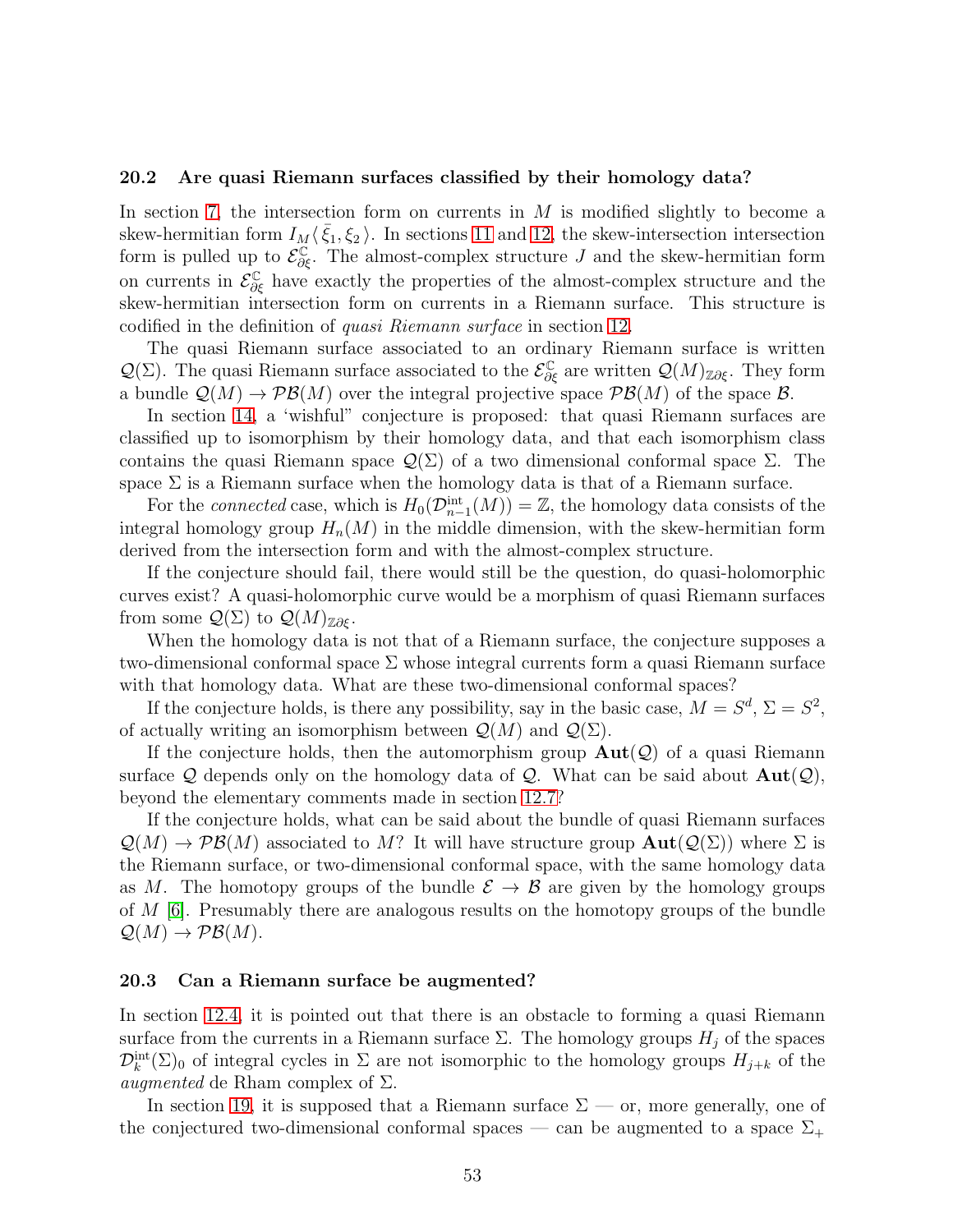whose de Rham complex of integral currents is the *augmented* de Rham complex of the original space  $\Sigma$ , which has homology only in the middle dimension, dimension 1,

$$
0 \leftarrow \mathcal{D}_{-1}^{\text{int}}(\Sigma_{+}) \stackrel{\partial}{\leftarrow} \mathcal{D}_{0}^{\text{int}}(\Sigma_{+}) \stackrel{\partial}{\leftarrow} \mathcal{D}_{1}^{\text{int}}(\Sigma_{+}) \stackrel{\partial}{\leftarrow} \mathcal{D}_{2}^{\text{int}}(\Sigma_{+}) \stackrel{\partial}{\leftarrow} \mathcal{D}_{3}^{\text{int}}(\Sigma_{+}) \leftarrow 0, \qquad (20.4)
$$

with

$$
\mathcal{D}_{-1}^{\text{int}}(\Sigma_+) \simeq \mathbb{Z}, \qquad \mathcal{D}_3^{\text{int}}(\Sigma_+) \simeq \mathbb{Z}
$$
\n(20.5)

and homology

$$
H_1(\Sigma_+) = H_1(\Sigma), \qquad H_k(\Sigma_+) = 0, \quad k \neq 1. \tag{20.6}
$$

The augmentation would kill the homology of  $\Sigma$  in dimension 2 by adding an integral 3-current  $\eta_3$  whose boundary is  $\Sigma$ ,  $\partial \eta_3 = \Sigma$ . This would have to be done in such a way as to kill the homology groups  $H_1(\mathcal{D}_1^{\text{int}}(\Sigma)_0)$  and  $H_2(\mathcal{D}_0^{\text{int}}(\Sigma)_0)$ .

Does a Riemann surface  $\Sigma$  have such an augmentation  $\Sigma_+$ ?

#### 20.4 What can be said about the universal bundle of quasi Riemann surfaces?

The "explorations" of section [19](#page-45-0) lead to a universal bundle of quasi Riemann surfaces  $\mathcal{Q}(0) \to \mathcal{PB}(0)$  for each value of the homology data, where  $\mathcal{PB}(0)$  is a homogeneous space,

$$
\mathcal{PB}(0) = G(\Sigma_+) / \operatorname{Aut}(\mathcal{Q}(\Sigma_+)),\tag{20.7}
$$

and  $\mathcal{Q}(0)$  is the bundle over  $\mathcal{PB}(0)$  associated to the action of  $\text{Aut}(\mathcal{Q}(\Sigma_+))$  on the quasi Riemann surface  $\mathcal{Q}(\Sigma_+)$ . The group  $G(\Sigma_+)$  is the group of automorphisms of  $\mathcal{D}_1^{\text{int}}(\Sigma_+)$ — the continuous abelian group automorphisms that preserve the skew-hermitian form and the J-operator, and the subgroups of cycles and boundaries.

The homogeneous space  $\mathcal{PB}(0)$  is also described as the space of integral co-lines in

$$
\mathcal{Z} = \mathcal{D}_1^{\text{int}}(\mathcal{D}_1^{\text{int}}(\Sigma)_0)_0.
$$
\n(20.8)

The conjecture leads to the association of a subgroup of  $\mathcal Z$  to the manifold M, and identifies  $\mathcal{PB}(M)$  with the subset of integral co-lines in  $\mathcal Z$  that contain that subgroup. So  $\mathcal{P}\mathcal{B}(M)$  is embedded in  $\mathcal{P}\mathcal{B}(0)$ , and the bundle of quasi Riemann surfaces  $\mathcal{Q}(M) \rightarrow$  $\mathcal{P}\mathcal{B}(M)$  is the restriction of  $\mathcal{Q}(0) \to \mathcal{P}\mathcal{B}(0)$ .

This is to be the universal setting for extended conformal quantum field theory and perhaps, eventually, extended non-conformal quantum field theory. Anything about its structure could be useful. In particular, the group of conformal symmetries of  $M$ ,  $\text{Conf}(M)$ , acts on  $\mathcal{Q}(M) \to \mathcal{PB}(M)$ . Is  $\text{Conf}(M)$  a conjugacy class of subgroups of  $G(\Sigma_{+})$ ?

#### 20.5 How much function theory can be done on a quasi Riemann surface?

This is a vague question. Two-dimensional conformal field theory uses a fair amount of the the theory of functions — and conformal tensors — on Riemann surfaces. How much of that can be done on a quasi Riemann surface? Extended conformal field theory on quasi Riemann surfaces will presumably have need of it. The Schwinger-Dyson equations [\(10.5](#page-24-1)[–10.6\)](#page-24-2) on  $\mathcal{E}_{\partial \xi}^{\mathbb{C}}$  would seem to be a starting point.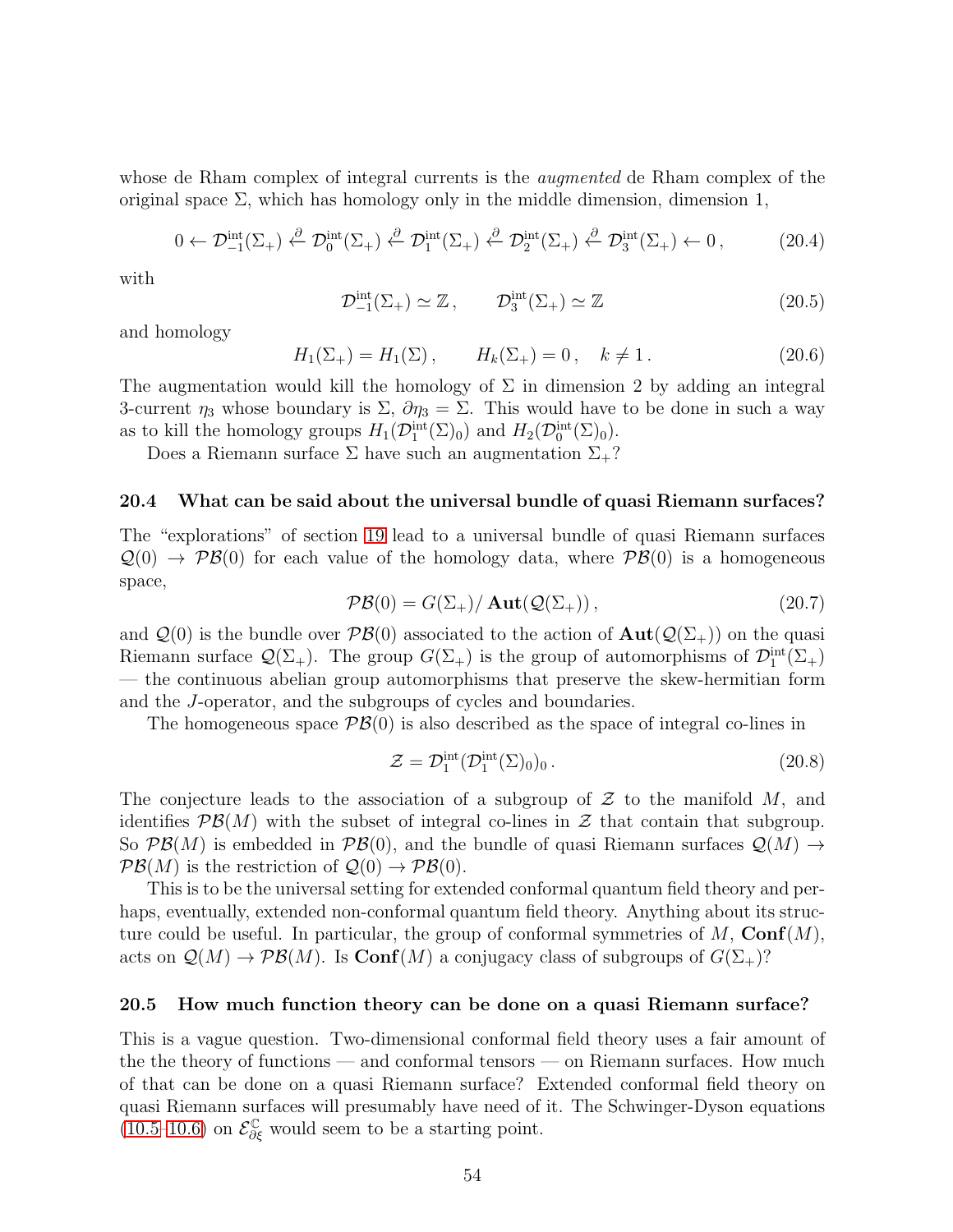#### 20.6 Are there mathematical applications?

This is presumptuous, considering the amount of conjecture and supposition. Still, if all can be made rigorous, there should be mathematical applications. The setting is rather general — a space M that has forms and currents, of even dimension  $d = 2n$ , with a  $*$ operator acting in the middle dimension. The association of the bundle  $\mathcal{Q}(M) \to \mathcal{PB}(M)$ of quasi Riemann surfaces to each such  $M$  should offer opportunities for constructing invariants of  $M$  and for investigating the geometry of  $M$ . The embedding in a universal bundle of quasi Riemann surfaces might offer opportunities for studying the space of such spaces M.

#### <span id="page-54-0"></span>21 Further steps

This section lists some possible further steps. The project depends on answers to at least the first three of the mathematical questions listed in section [20.](#page-51-0) However, it might be possible to make some progress — in particular, constructing extended conformal field theories on quasi Riemann surfaces — without resolving the conjecture on the equivalence of quasi Riemann surfaces. And it might be possible to take some additional formal steps assuming the conjecture, without having the actual isomorphisms in hand and without knowing the automorphism groups of the quasi Riemann surfaces.

#### 21.1 Extended CFT on quasi Riemann surfaces

A 2d extended conformal field theory (2d ECFT) is an ordinary 2d CFT on Riemann surfaces  $\Sigma$  extended to the quasi Riemann surfaces  $\mathcal{Q}(\Sigma)$ . As discussed in section [15,](#page-36-0) the observables are to be extended from products of local fields over finite sets of points in  $\Sigma$ to products over integral 0-currents in  $\Sigma$ . The extension should use only the geometric structures of the quasi Riemann surface, so that the resulting ECFT will be invariant under the automorphism group  $\text{Aut}(\mathcal{Q}(\Sigma))$  of the quasi Riemann surface.

One might start by trying to extend the 2d gaussian model on  $\Sigma = S^2$ , where we have explicit expressions for the correlation functions of the ordinary vertex operators. The 0-form fields  $\phi_{\pm}$  are linear functionals on 0-currents. Vertex operators  $V_i(z)$ , which are exponentials of the  $\phi_{\pm}$ , give ordinary observables of the form

$$
\Phi(\eta) = V_1(z_1)V_2(z_2)\cdots V_N(z_N), \qquad \eta = \sum_i \delta_{z_i}.
$$
 (21.1)

associated to the 0-current  $\eta$ . The extension to  $V(\eta)$  defined at arbitrary integral 0currents  $\eta$  will be an observable of a novel sort in the 2d CFT. It will be a product of ordinary 2d vertex operators at a fractal set of points in the Riemann surface Σ.

Then one might try to carry out on the extended 2d gaussian model the usual constructions that are performed on the ordinary CFT, such as the  $\mathbb{Z}_2$  orbifold and the  $SU(2) \times SU(2)$  symmetry in the  $R = 1$  model.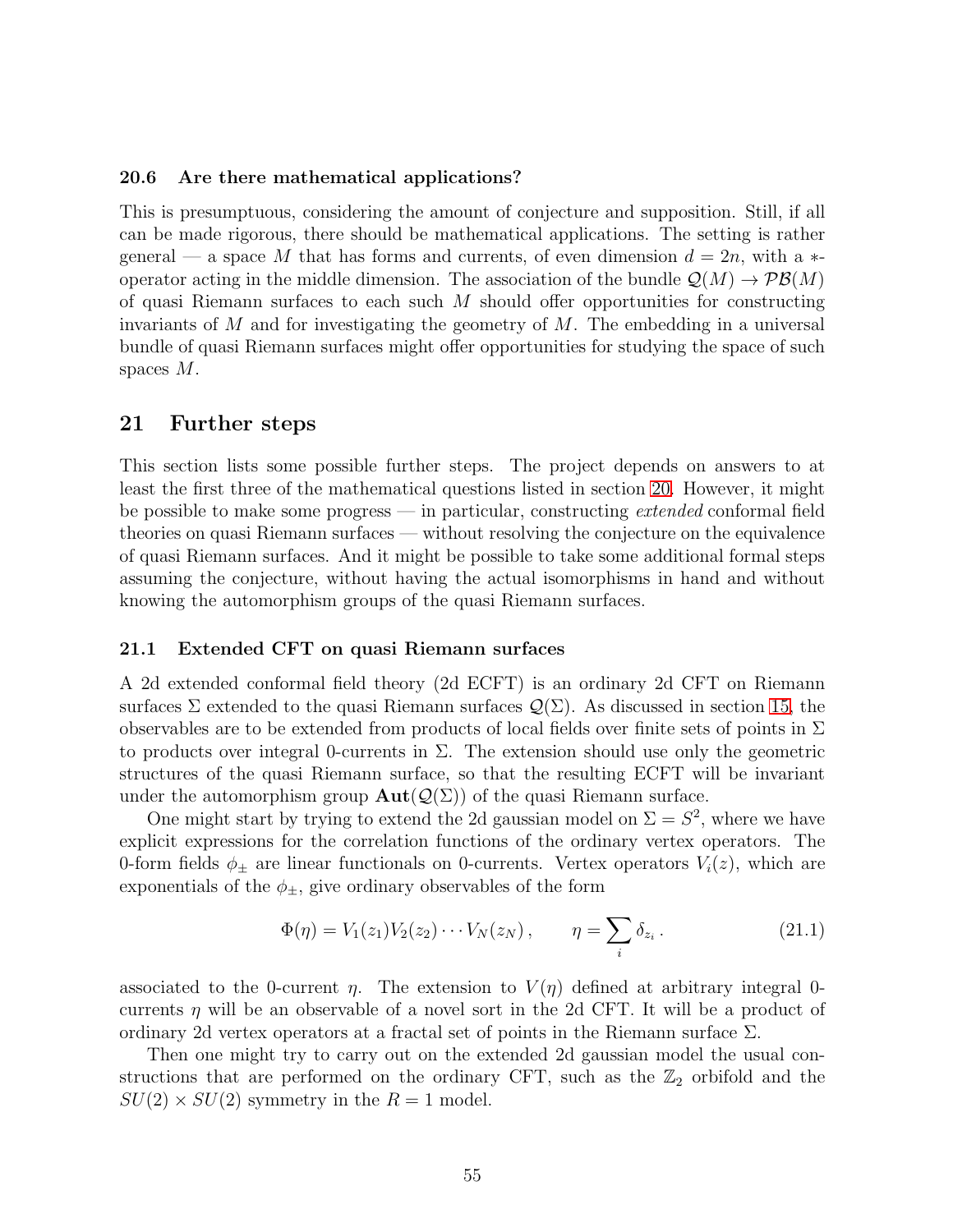In the end, we want a general construction of a 2d ECFT from an ordinary 2d CFT. The space of extended observables should be some kind of limit

$$
\mathcal{H} = \lim_{N \to \infty} \bigoplus_{\{z_1, \dots, z_N\}} \left( \bigotimes_{z \in \{z_1, \dots, z_N\}} \mathcal{H}_z \right)
$$
(21.2)

where  $\mathcal{H}_z$  is the vector space of local fields at the point  $z \in \Sigma$ , including the identity field, such that the extended observables have the form of functions  $\Phi(\eta)$  on  $\mathcal{D}_0^{\text{int}}(\Sigma)$ . Among the questions that arise — what is the role of the abelian group structure of  $\mathcal{D}_0^{\text{int}}(\Sigma)$  in the general ECFT?

It might be possible to describe the extended observables on  $\mathcal{Q}(\Sigma)$  by their manifestations on the local q-h curves. The local q-h curves in  $\mathcal{Q}(\Sigma)$  are given, conjecturally, by the local coordinate neighborhoods in Σ, up to automorphisms of  $Q(\Sigma)$ . For each q-h curve C, an extended observable will appear as a state  $\psi(C)$  in the state space of the radial quantization of the 2d CFT on the unit complex disk. The collection of states  $\psi(C)$ , subject to coherence conditions, might serve to characterize the extended observables.

The stress-energy tensor  $T(z)$ ,  $T(\bar{z})$  of the 2d CFT on the Riemann surface  $\Sigma$  has to be lifted to  $\mathcal{Q}(\Sigma)$ . In the free *n*-form/2d gaussian model, they lift to fields on  $\mathcal{E}_{\partial \xi}^{\mathbb{C}}$ ,

$$
T_{++}(\xi) = -\frac{1}{2}j_+^{\dagger}(\bar{\xi})j_+(\xi) , \qquad T_{--}(\xi) = -\frac{1}{2}j_-^{\dagger}(\bar{\xi})j_-(\xi) , \qquad (21.3)
$$

where  $j_{\pm}$  are the chiral 1-form fields on  $\mathcal{E}_{\partial \xi}^{\mathbb{C}}$ . Pulled back along a q-h curve,  $T_{++}$  and  $T_{--}$ become the analytic and anti-analytic stress-energy tensors on the unit disk. For each local q-h curve, the usual pair of Virasoro algebras will act on the states. Collectively, these should form a large Lie algebra acting on the space of extended observables. An operator product algebra of the extended observables should be built from a product of the operator product algebras on the q-h curves. And perhaps there should be an inner product on the space of extended observables, so that there is a representation by operators on Hilbert space. Eventually, there might be an axiomatic formulation of extended conformal field theory.

#### 21.2 Gauge invariance

If the conjecture holds, the ECFT on  $\mathcal{Q}(\Sigma)$  is to be transported by isomorphisms to each of the fibers of the bundle of quasi Riemann surfaces  $\mathcal{Q}(M) \to \mathcal{PB}(M)$ . That bundle is embedded in the universal bundle  $\mathcal{Q}(0) \to \mathcal{PB}(0)$ . The *core* of each fiber is the same. The 1-spaces in each fiber are the same,

$$
\mathcal{Q}(M)_{\mathbb{Z}\partial\xi,1} = \mathcal{D}_n^{\text{int}}(M) , \qquad \mathcal{Q}(0)_{\lambda,1} = \mathcal{D}_1^{\text{int}}(\Sigma_+) . \tag{21.4}
$$

The 0-cycles in each fiber are the same,

$$
\left(\mathcal{Q}(M)^{\text{int}}_{\mathbb{Z}\partial\xi,0}\right)_0 = \mathcal{D}^{\text{int}}_{n-1}(M)_0\,, \qquad \left(\mathcal{Q}(0)^{\text{int}}_{\lambda,0}\right)_0 = \mathcal{D}^{\text{int}}_0(\Sigma_+)_0\,, \tag{21.5}
$$

as are the dual spaces of 2-currents. For convenience, I am omitting the complexifications that are needed when  $n$  is even.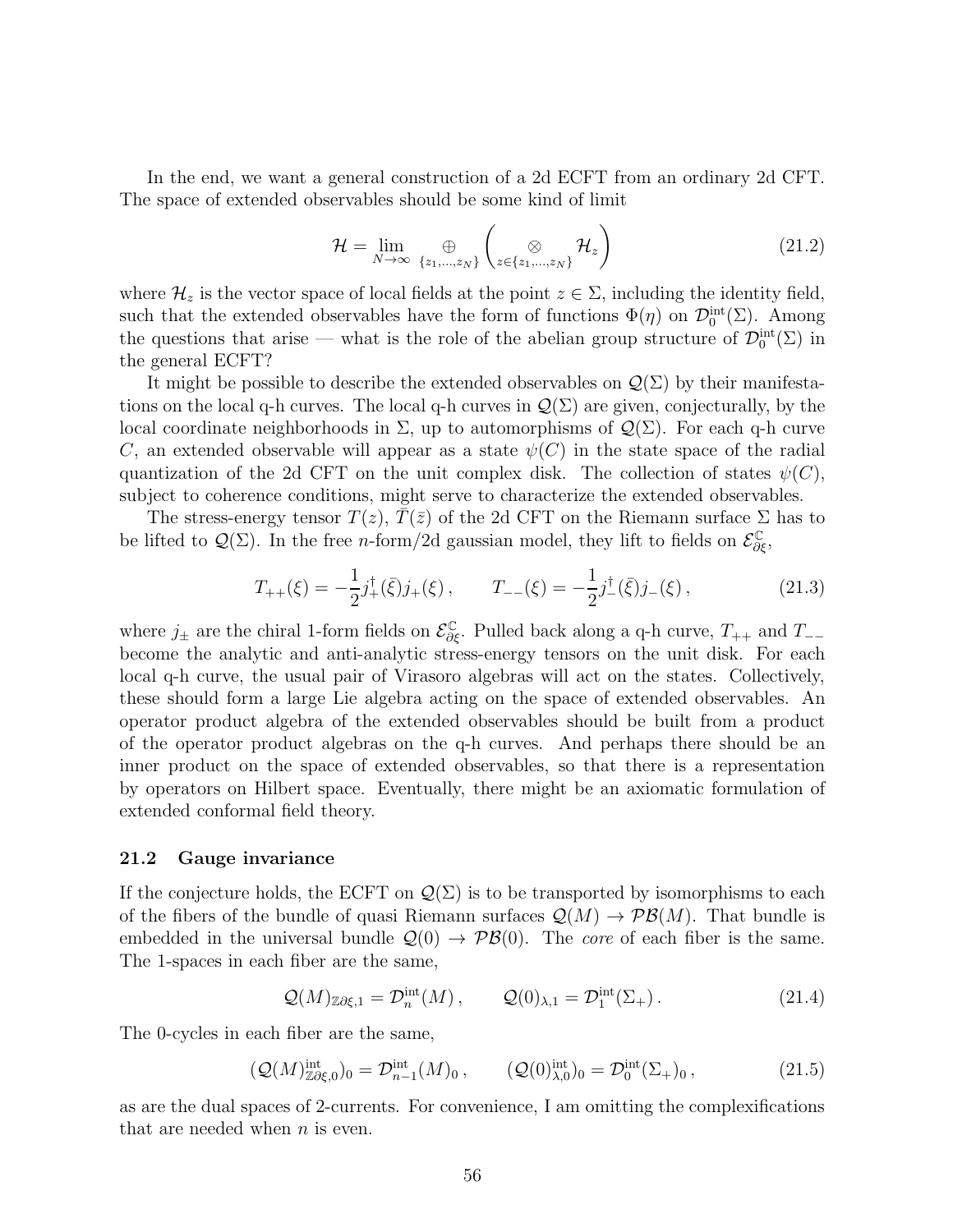The remaining data of the quasi Riemann surfaces, that distinguishes the fibers, is the orientation of the integral co-line in  $\mathcal{Z} = \mathcal{D}_1^{\text{int}}(\mathcal{D}_1^{\text{int}}(\Sigma)_0)_0$  which determines the integral line of 2-cycles

$$
(\mathcal{Q}(M)^{\text{int}}_{\mathbb{Z}\partial\xi,2})_0 \quad \text{or} \quad (\mathcal{Q}(0)^{\text{int}}_{\lambda,2})_0 \tag{21.6}
$$

and its dual line

$$
\mathcal{Q}(M)^{\text{int}}_{\mathbb{Z}\partial\xi,0}/(\mathcal{Q}(M)^{\text{int}}_{\mathbb{Z}\partial\xi,0})_0 \quad \text{or} \quad \mathcal{Q}(0)^{\text{int}}_{\lambda,0}/(\mathcal{Q}(0)^{\text{int}}_{\lambda,0})_0. \tag{21.7}
$$

We might call the extended observables on the core of a quasi Riemann surface the core of the ECFT. The cores of the ECFTs on the fibers of  $\mathcal{Q}(M) \to \mathcal{PB}(M)$  must be all the same, because they are the same fields of extended objects in  $M$ . It is natural to require the same in the universal bundle  $\mathcal{Q}(0) \to \mathcal{PB}(0)$ . For the 2d gaussian model, the core ECFT is the algebra generated by the integrals of the 1-forms  $j_{\pm}$  over integral 1-cycles.

On each fiber, there will be some freedom in the extension of the core ECFT to an ECFT on the entire quasi Riemann surface. The is the local gauge symmetry over  $\mathcal{PB}(M)$ or, universally, over  $\mathcal{PB}(0)$ . In the free *n*-form/2d gaussian model, this is the freedom to choose the zero-modes of the 0-form fields  $\phi_{\pm}$ , as described in section [17](#page-39-0) for the classical theory. We get a bundle of theories  $\mathcal{T}(M) \to \mathcal{PB}(M)$  or, universally,  $\mathcal{T}(0) \to \mathcal{PB}(0)$ , which are the ECFTs extending the core ECFT.

It seems, then, that extended CFT will have additional structure beyond what is given in ordinary 2d CFT. There should always be a core ECFT and a set of extensions to the full quasi Riemann surface. Consider for example the 2d gaussian model at  $R = 1$ , where the two 1-form fields  $j_{\pm}$  of the  $U(1) \times U(1)$  current algebra grow to the six 1-form fields of a  $SU(2) \times SU(2)$  current algebra. The core ECFT of the 2d gaussian model is generated by the integrals of  $j_{\pm}$  over 1-cycles. The space of extensions is a principal homogeneous space for the global symmetry group  $U(1) \times U(1)$ . But, at  $R = 1$ , the core ECFT can be expanded to the algebra generated by integrals of the  $SU(2) \times SU(2)$  1-form fields over 1-cycles. The space of extensions will be a principal homogeneous space for the global symmetry group  $SU(2) \times SU(2)$ . Different ECFTs can be produced from the same ordinary CFT, depending on how the core of the ECFT is chosen.

Is the set of extensions always a homogeneous space for a group? That group would be the global symmetry group. Is the set of extensions always a principal homogeneous space for the global symmetry group? Some examples might clarify.

Is there some general method to gauge-fix over  $\mathcal{P}\mathcal{B}(M)$ , partially, so that the remaining gauge symmetry is a local gauge symmetry in the space-time  $M$ , as described in section [17](#page-39-0) for the classical  $n$ -form theory?

## 21.3 Connecting the  $\mathcal{Q}(M)_{\partial \mathcal{E}}$

We need a general picture of how the ECFTs on the fibers of  $\mathcal{Q}(M) \to \mathcal{PB}(M)$  fit together to make one quantum field theory. Or perhaps we can fit together all the ECFTs on the fibers of the universal bundle  $\mathcal{Q}(0) \to \mathcal{PB}(0)$  to form a single universal quantum field theory that specializes to any space-time M with the appropriate homology data. The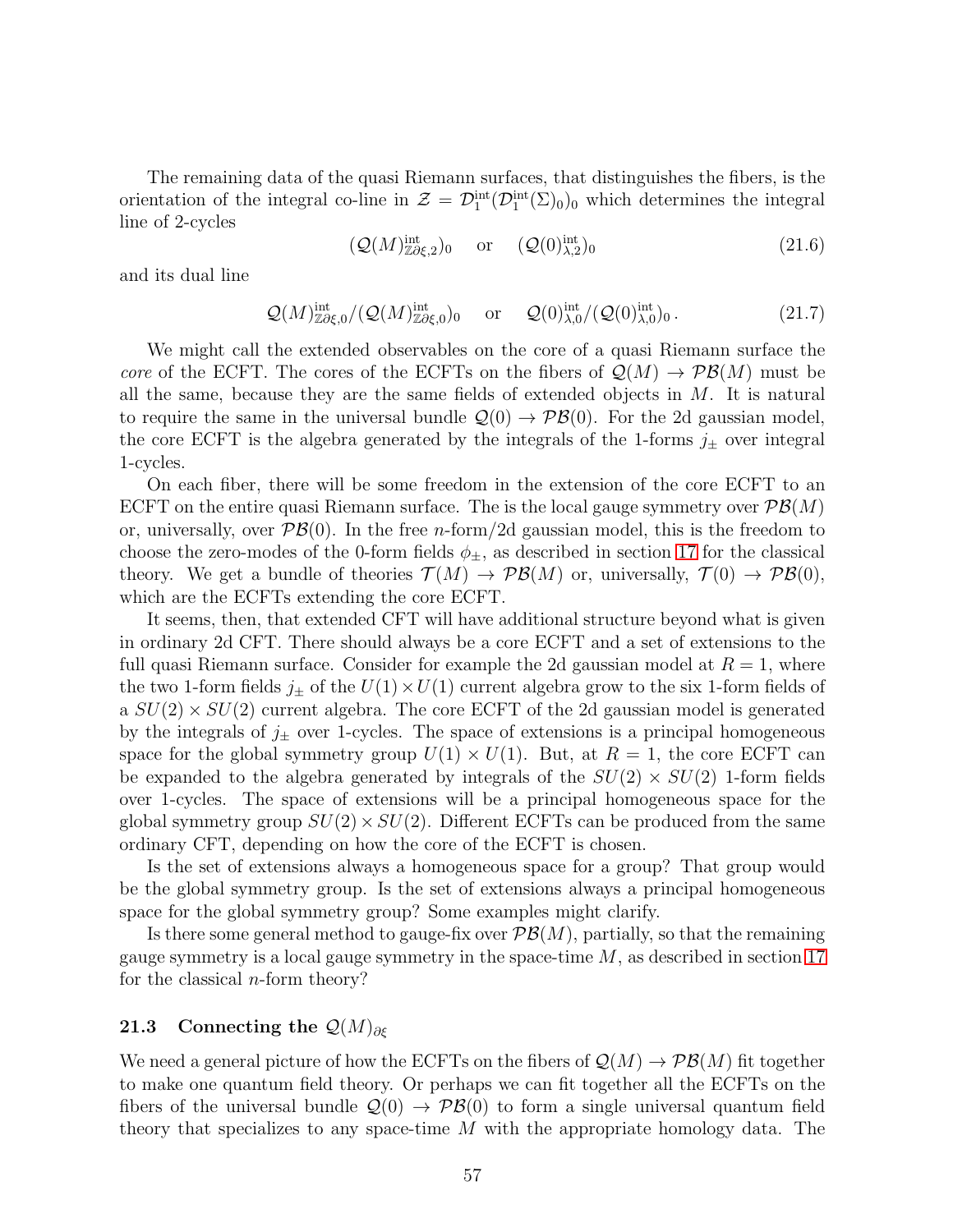conformal symmetry group of space-time,  $\text{Conf}(M)$ , will act on  $\mathcal{Q}(M) \to \mathcal{PB}(M)$ , and perhaps on  $\mathcal{Q}(0) \to \mathcal{PB}(0)$ , so we certainly need a single theory on which  $\text{Conf}(M)$  will be represented.

I am not sure how to adapt the argument of section [18](#page-42-0) to the general case. In section [19,](#page-45-0)  $\mathcal{P}\mathcal{B}(0)$  is described as the homogeneous space  $G(\Sigma_{+})/\text{Aut}(\mathcal{Q}(\Sigma))$ , and  $\mathcal{Q}(0) \to \mathcal{P}\mathcal{B}(0)$  is described as an associated fiber bundle, with  $G(\Sigma_{+})$  acting as a symmetry group on the fiber bundle. The action of  $G(\Sigma_{+})$  should provide a natural connection in  $\mathcal{Q}(0) \to \mathcal{PB}(0)$ . But I do not see that it fixes the common core of the fibers, so I do not see how it will give a connection in the bundle  $\mathcal{T}(0) \to \mathcal{PB}(0)$  of theories. And I am not sure what the result should look like. The result of section [18](#page-42-0) for the *n*-form theory is that gauge invariant observables in the bundle can be transported to any one single fiber. Perhaps a better statement would be that gauge invariant observables can be transported to the common core of all the fibers — that the non-zero correlation functions of the space-time theory are the correlation functions of the core ECFT.

#### 21.4 The local fields in space-time

Given an extended CFT, there should be a general way to identify the local fields on the space-time M, acted on by the conformal symmetry group  $\text{Conf}(M)$ . Taking  $M =$  $S<sup>d</sup>$ , it should be possible to derive the spectrum of scaling dimensions from the data of the underlying 2d CFT. Perhaps the local fields can be identified from the extended observables on the infinitesimally small integral currents.

#### 21.5 Partition functions and variation of conformal structure

If the conjecture holds, then it seems reasonable to suppose that not only the correlation functions but also the partition function of the space-time conformal field theory will be given by the corresponding 2d CFT. If in fact there does exist a two-dimensional conformal space  $\Sigma$  for every set of homology data, the partition function of each theory will be a function of the homology data – or a section of a line bundle over the space of homology data. The identity between the partition functions of the two theories can be demonstrated by showing that they have the same variations with respect to the homology data, and then showing that they have the same behavior at transition singularities where the homology group changes.

In the two-dimensional conformal space, a variation of the homology data is given by an infinitesimal perturbation of the almost-complex structure  $J$ , which is expressed by a Beltrami differential, which is a  $(-1,1)$ -tensor  $h_{\overline{z}}^z$ . Somehow, if there is to be a twodimensional conformal space for every set of homology data, the usual conditions on the Beltrami differentials on a Riemann surface must be modified, because the homology data has more directions of variation than there are moduli of the Riemann surface. Perhaps the augmentations  $\Sigma_{+}$  of Riemann surfaces  $\Sigma$  discussed in section [19.3](#page-48-0) might have different moduli.

The variation of the partition function is given by the integral over  $\Sigma$  of the (1,1)form  $\langle T_{zz}h_z^z\rangle dzd\bar{z}$  where  $T_{zz}$  is the holomorphic  $(2, 0)$ -component of the stress-energy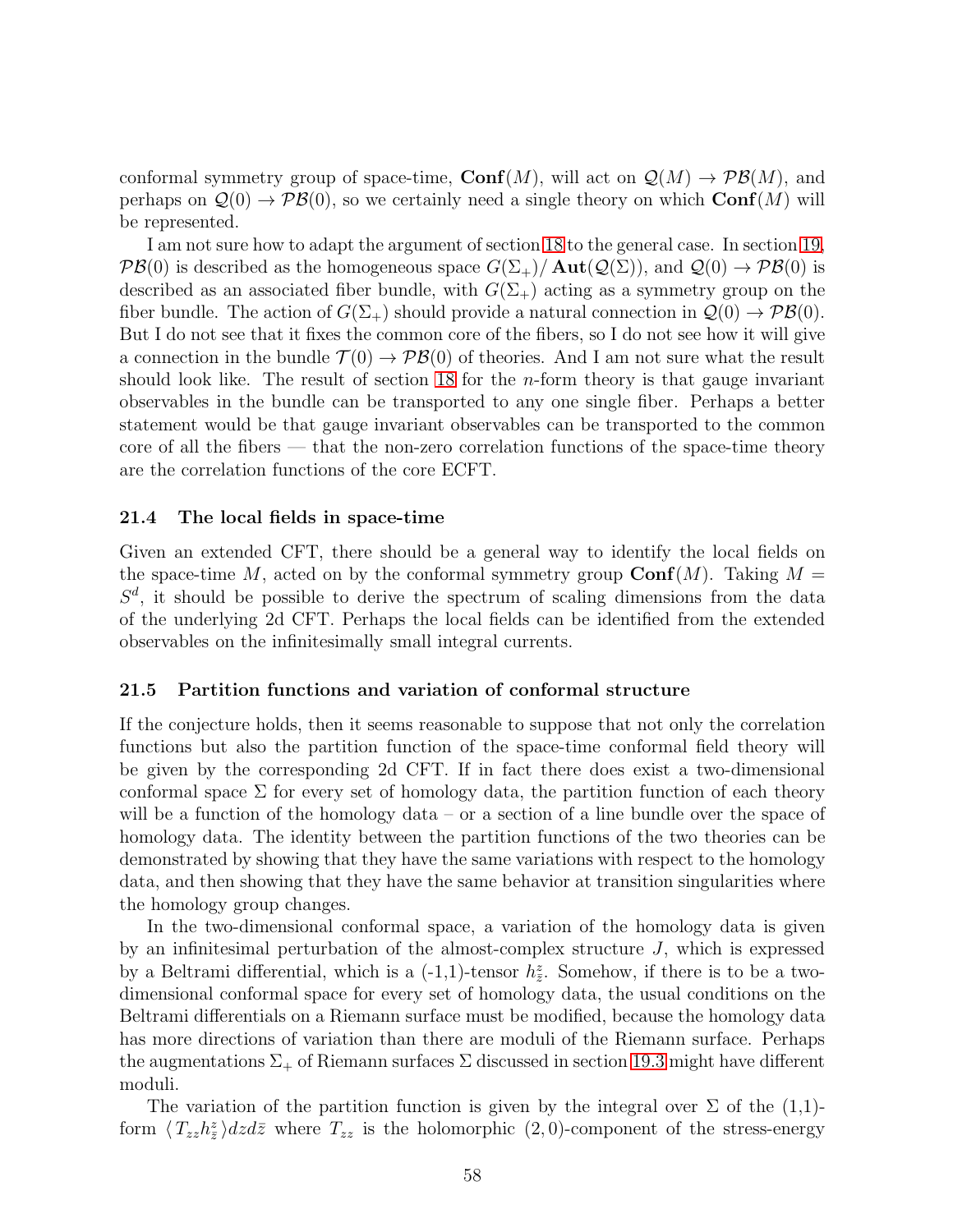tensor. The considerations of section [16](#page-37-1) might be used to equate this variation of the 2d partition function with the variation of the space-time partition function with respect to the homology data of M.

#### 21.6 Non-conformal extended quantum field theory

If extended CFTs in space-time can be built successfully from 2d CFTs, next will be to extend the correspondence to non-conformal quantum field theories by establishing an equivalence between renormalized perturbation theory around an extended CFT in spacetime and renormalized perturbation theory around the corresponding 2d CFT. Space-time will be  $M = \mathbb{R}^d$ . The corresponding two-dimensional space will be, presumably,  $\Sigma = \mathbb{R}^2$ . Perturbation theory in space-time will be renormalized with respect to the euclidean metric on  $\mathbb{R}^d$  in order to construct a quantum field theory with euclidean symmetry, to be Wick-rotated to Minkowski space  $\mathbb{R}^{1,d-1}$ .

Some way is needed to transfer the euclidean metric on  $\mathbb{R}^d$  to the two-dimensional space  $\Sigma$ . Perhaps the simplest route is to put a specific metric space structure on the quasi Riemann surface  $\mathcal{Q}(M)_{\mathbb{Z}\partial \xi}$  using the euclidean metric on  $\mathbb{R}^d$ , then transfer the metric space structure to  $\mathcal{Q}(\Sigma)$  via an isomorphism of quasi Riemann surfaces (assuming the conjecture). I do not know of any guarantee that the induced metric space structure on  $\mathcal{Q}(\Sigma)$  would come from a Riemannian metric on  $\Sigma$ . So it would be necessary to investigate the renormalization of perturbations of an ECFT with respect to a metric space structure on  $\mathcal{Q}(\Sigma)$ . A very naive hope would be that this is the same as renormalization of perturbations of the underlying 2d CFT on  $\Sigma$  with respect to a metric on Σ, giving a correspondence between non-conformal 2d quantum field theories on Σ and non-conformal quantum field theories of extended objects in  $\mathbb{R}^d$ . Then one might wonder how the operator representation of the 2d QFT is related to the operator representation in the Minkowski space-time QFT, how the 2d S-matrix might be related to the space-time S-matrix, how 2d integrability might be manifested in the space-time QFT.

A fanciful prospect is an integrable, asymptotically free 2d QFT with nonabelian global symmetry corresponding to an asymptotically free 4d quantum field theory of extended objects with nonabelian local gauge symmetry.

## 22 Questions about history and references

I would appreciate advice on the history of ideas germane to this work, and on their proper citation. To be safe, I have cited the basic works on the free 2-form in  $d=4$ dimensions [\[1–](#page-74-0)[3\]](#page-75-1).

The proximate influences on the present work were

- G. Moore's frequent comments that a QFT cannot be understood without understanding its extended objects,
- N. Seiberg's September 23, 2014 Rutgers seminar on his paper with Gaiotto, Kapustin, and Willett on generalized charges in quantum field theory, Generalized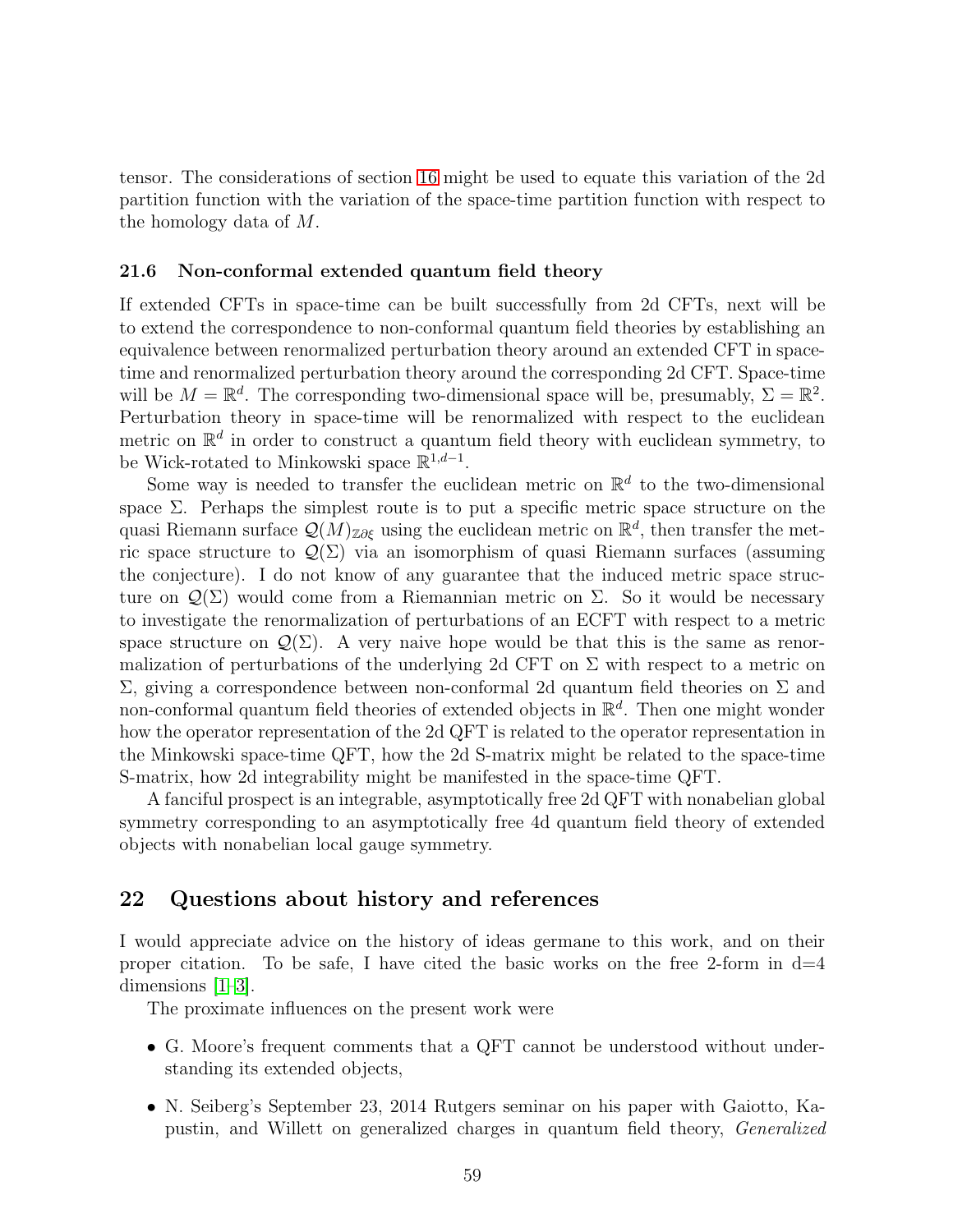global symmetries [\[8\]](#page-75-2).

- many conversations with S. Thomas and C. Keller about conformal field theory in dimensions  $d > 2$ , and
- especially a comment of S. Thomas suggesting that nonabelian structure might be found in the extended objects, after the realization [\[9\]](#page-75-3) that nonabelian operator algebras of self-dual *n*-forms were impossible in  $d > 2$  dimensions,
- a search of the World Wide Web for 'spaces of cycles', which yielded a number of pointers to geometric measure theory, especially Gromov's 2015 note Morse Spectra, Homology Measures, Spaces of Cycles and Parametric Packing Problems [\[10\]](#page-75-4).

In statistical mechanics, the 2d gaussian model as the free 1-form with compact symmetry group  $U(1)\times U(1)$  should perhaps be attributed to Mermin-Wagner-Hohenberg and Berezinskii-Kosterlitz-Thouless.

In string theory, the free 1-form in 2d was the basic tool of the world-sheet technology. The decomposition of the free 1-form into chiral components and the vertex operator representation of the "extended objects" were done in string theory. The compactification of the target to a circle of radius  $R$  was the implementation of Kaluza-Klein theory.

I am not sure where the name 2d gaussian model came from. Free massless scalar field theory is known in statistical mechanics as the gaussian model. In 2d, the logarithmic infrared divergence forces compactification of the target space to a circle of radius  $R$ . Maybe I learned to call this the 2d gaussian model from Leo Kadanoff in the early 1980s.

Who first noted the analogy between the free 1-form in 2d and Maxwell's theory in 4d and the generalization to the free *n*-form in  $d = 2n$  dimensions? The line integrals of gauge potentials in nonabelian gauge theory are called Wilson loop operators. Where was it noticed that these are the operators describing extended objects in the free *n*-form theory?

There is a large mathematics and physics literature on the free *n*-form theories in  $d = 2n$  dimensions with n odd, especially the theories of self-dual n-forms — in particular, Hopkins and Singer, Quadratic functions in geometry, topology, and M-theory [\[11\]](#page-75-5) and Freed, Moore, and Graeme Segal, *Heisenberg groups and noncommutative fluxes* [\[12\]](#page-75-6). These papers are too far over my head for me to tell if they are germane to the present work. I do notice that the latter paper discusses the analogy between the free  $n$ -form theory and the 2d gaussian model, and some of its calculations seem to resemble those on gauge invariance in section [17.](#page-39-0) In any case, if the present project works out, there will surely be points of contact.

#### Geometric measure theory

I have cited what I understand to be the basic references for geometric measure theory [\[4–](#page-75-7)[6\]](#page-75-0), but my grasp of the subject is weak and superficial.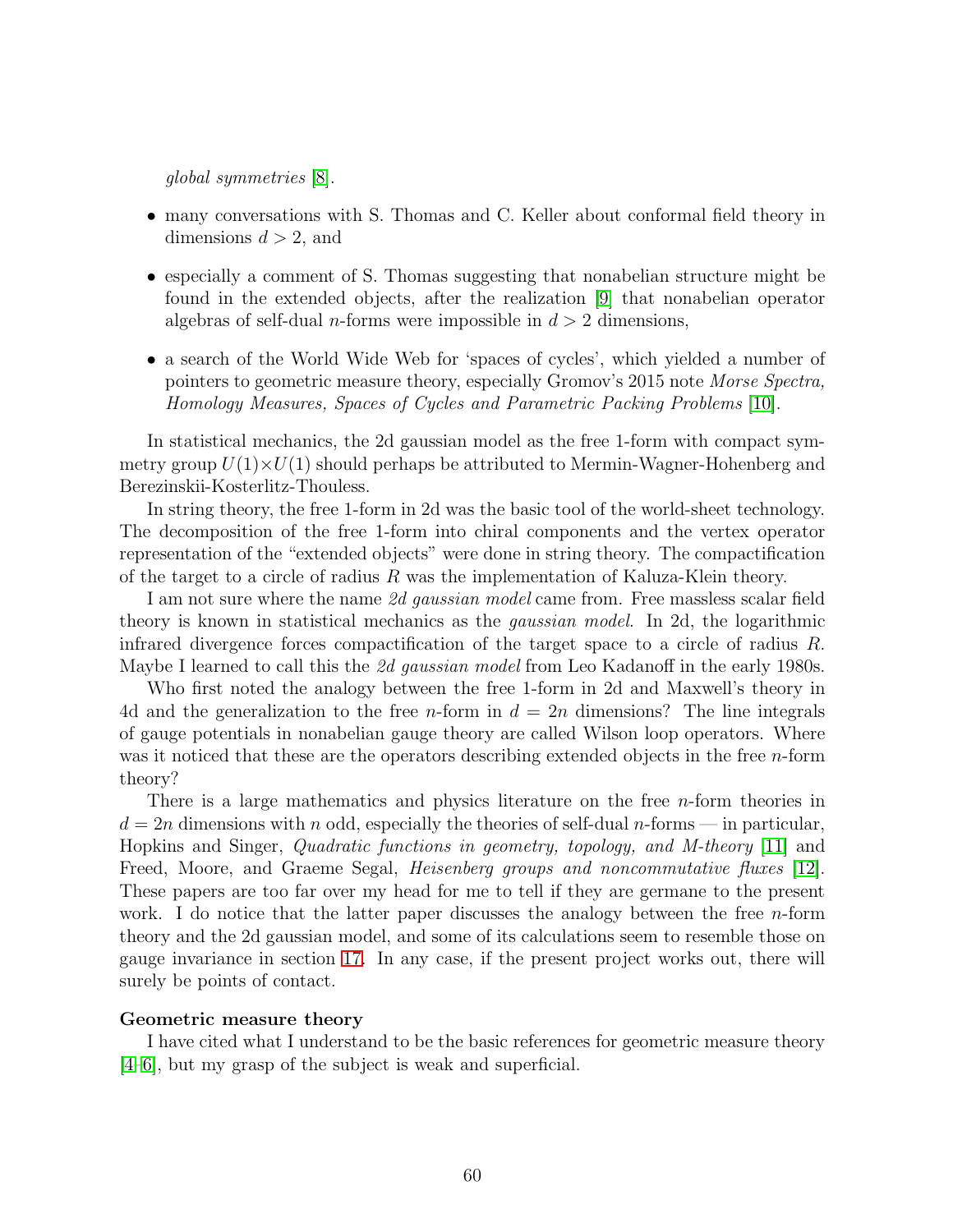## Acknowledgments

I am grateful to Scott Thomas and Christoph Keller for stimulating discussions. This work was supported by the New High Energy Theory Center (NHETC) of Rutgers, The State University of New Jersey.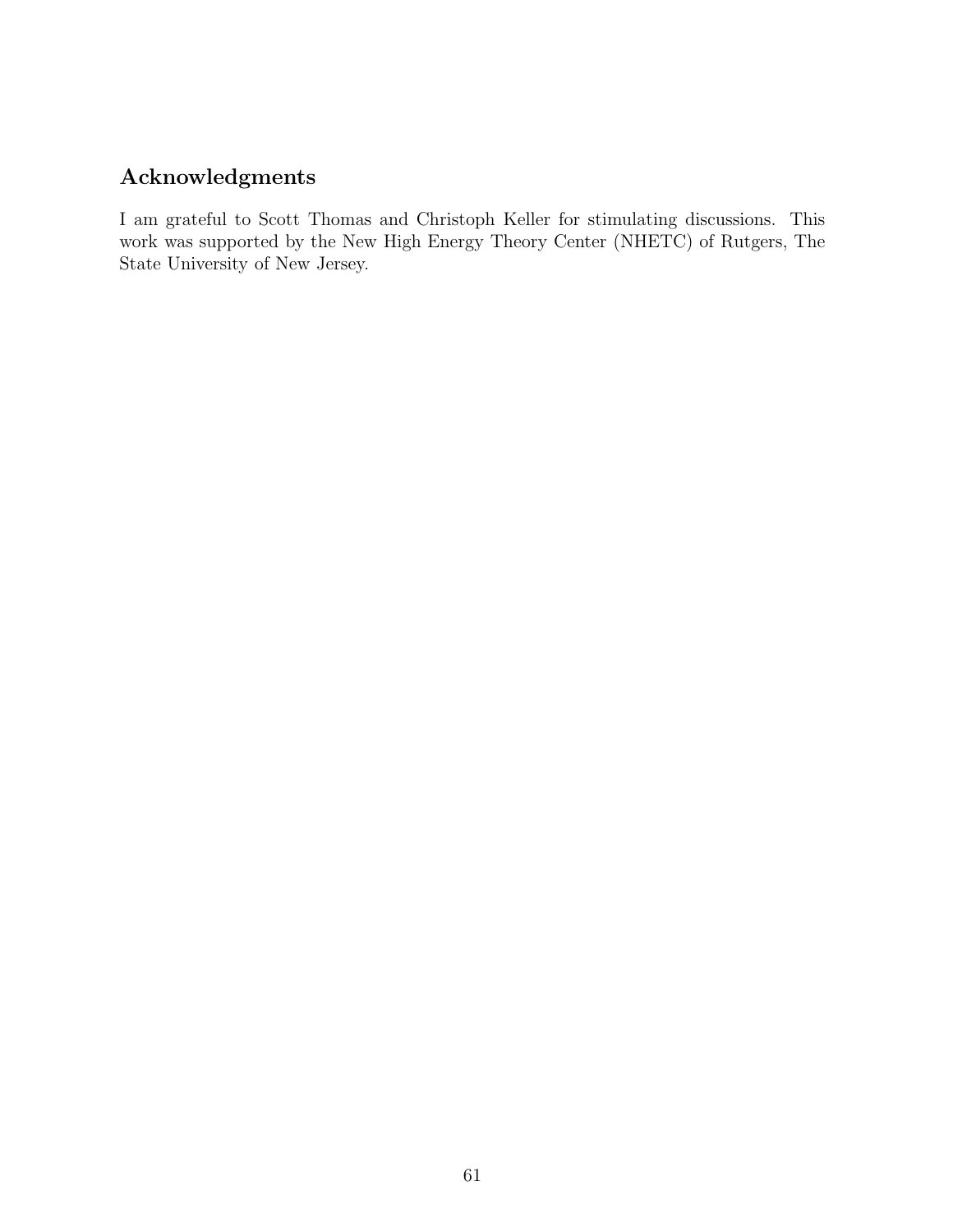# Appendices

## <span id="page-61-0"></span>A Construction of a path of integral currents a la  $Game$  of Thrones

This section gives a construction that should be the germ of a proof that the Hodge ∗ operator acts on the tangent spaces of the space  $\mathcal{D}_{n-1}^{\text{int}}(M)_0$  of integral  $(n-1)$ -cycles in a conformal manifold M of dimension  $d = 2n$ .

As in section [3](#page-12-0) above, we consider the path of singular 1-cycles in  $\mathbb{R}^4$ ,

$$
\xi(\epsilon) = \partial \left[ \delta(x^1) \delta(x^2) \theta_{[0,1]}(x^3) \theta_{[0,\epsilon]}(x^4) \hat{e}_3 \wedge \hat{e}_4 \right], \tag{A.1}
$$

where  $\theta_{[a,b]}$  is the characteristic function of the interval  $[a,b] \subset \mathbb{R}$ . The 1-cycles  $\xi(\epsilon)$  are the boundaries of rectangles in the 3-4 plane in  $\mathbb{R}^4$ , shrinking to the interval [0, 1] in the 3-axis. The tangent vector to the path  $\xi(\epsilon)$  at  $\epsilon = 0$  is the flat 2-current

$$
\dot{\xi} = \delta(x^1)\delta(x^2)\theta_{[0,1]}(x^3)\delta(x^4)\hat{e}_3 \wedge \hat{e}_4.
$$
\n(A.2)

The Hodge  $*$ -operator on  $\dot{\xi}$  is

$$
\ast \dot{\xi} = \delta(x^1)\delta(x^2)\theta_{[0,1]}(x^3)\delta(x^4)\hat{e}_1 \wedge \hat{e}_2.
$$
 (A.3)

The flat 2-current  $*\dot{\xi}$  is not tangent to any path of singular 1-cycles.

Here, a path  $\xi_1^{int}(\epsilon)$  of *integral* 1-cycles is constructed whose tangent vector is

$$
\dot{\xi}_1^{\text{int}} = * \dot{\xi} \,. \tag{A.4}
$$

The rest of the proof might then go:

1. Use the rotations in  $\mathbb{R}^4$  that leave the 3-axis fixed to get paths of integral cycles with tangent vectors of the form

$$
\delta(x^1)\delta(x^2)\theta_{[0,1]}(x^3)\delta(x^4) t^{\mu\nu} \tag{A.5}
$$

for arbitrary 2-vector  $t^{\mu\nu}$ .

- 2. Scale and rotate in  $\mathbb{R}^4$  to get paths with tangent vectors  $\theta_I t^{\mu\nu}$ , where  $\theta_I$  is the characteristic 0-current of any interval I in  $\mathbb{R}^4$ , arbitrarily small, and where  $t^{\mu\nu}$  is any 2-vector. This space of flat 2-currents is manifestly closed under the action of the Hodge ∗-operator.
- 3. Using coordinates in M, take limits of linear combinations of the paths constructed in the previous step to get paths of integral 1-currents with tangent vector any flat 2-current in M that is supported on an integral 1-current in M.
- 4. Thus the tangent space at 0 of the space of integral 1-cycles in M is exactly the space of flat 2-currents in M that are supported on the integral 1-currents in  $M$ .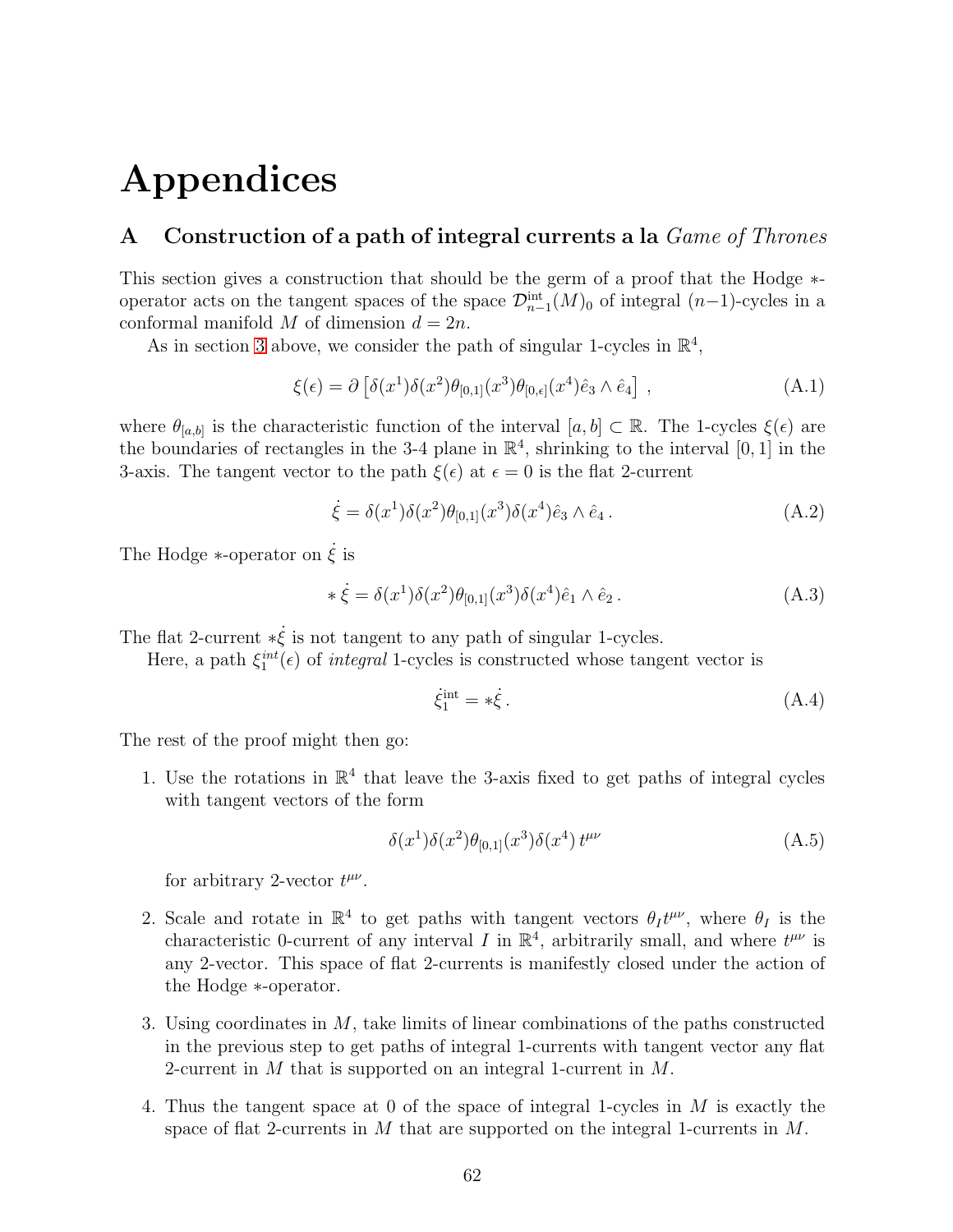5. The Hodge ∗-operator manifestly acts as a bounded operator on the space of flat 2-currents that are supported on the singular 1-crrents, so it acts on the tangent space.

Generalizing the construction of the path  $\xi_1^{int}(\epsilon)$  to arbitrary  $d = 2n$  will be straightforward, and the rest of the proof is the same as in  $d = 4$  dimensions.

The construction of the path  $\xi_1^{int}(\epsilon)$  takes place within  $\mathbb{R}^3 \subset \mathbb{R}^4$ . First, an integral 2-current  $\xi_2^{\text{int}}$  is constructed, supported in the unit cube  $([0,1])^3 \subset \mathbb{R}^3$ . Then a path of integral 2-currents  $\xi_2^{\text{int}}(\epsilon)$  is constructed by scaling  $\xi_2^{\text{int}}$  in the 1-2 plane, under

$$
(x^1, x^2, x^3) \mapsto (\epsilon^{\frac{1}{2}} x^1, \epsilon^{\frac{1}{2}} x^2, x^3).
$$
 (A.6)

As  $\epsilon \to 0$ , the original 2-current  $\xi_2^{\text{int}}$  is squashed onto the interval [0, 1] in the 3-axis. The construction is designed so that  $\lim_{\epsilon \to 0} \xi_2^{\text{int}}(\epsilon) = * \dot{\xi}$ . So the path of integral 1-cycles  $\xi_1^{int}(\epsilon) = \partial \xi_2^{int}(\epsilon)$  has tangent vector  $\xi_1^{int} = * \xi$ .

The integral 2-current  $\xi_2^{\text{int}}$  is a fractal. Its construction is illustrated in the attached animations GOT1.gif and GOT2.gif, which are also available at

http://www.physics.rutgers.edu/pages/friedan/GOT/.

Animated gifs can be viewed in most web browsers. The animated gifs were made with Sagemath [\[13\]](#page-75-8) and ImageMagick [\[14\]](#page-75-9). The visualized construction bears a slight resemblance to a part of the title sequence animation of the television show Game of Thrones [\[15\]](#page-75-10).

Define the 2-current  $S(y^1, y^2, y^3; a)$  to be the square in the 1-2 plane with corner at  $\vec{y} = (y^1, y^2, y^3)$  and side a,

$$
S(\vec{y};a) = \theta_{[y_1,y_1+a]}(x^1)\theta_{[y_2,y_2+a]}(x^2)\delta(x^3-y^3)\hat{e}_1\wedge\hat{e}_2.
$$
 (A.7)

Define an operator  $R(b)$  on such squares that splits the square into 4 quadrants and lifts the quadrants in the 3-direction, not lifting the first quadrant, lifting the second quadrant by  $b/4$ , lifting the third quadrant by  $2b/4$ , and lifting the fourth quadrant by  $3b/4$ ,

$$
R(b)S(\vec{y};a) = \sum_{i=1}^{4} S(\vec{y}_i; a/2)
$$
\n(A.8)

where

$$
\vec{y}_4 = \vec{y} + \frac{a}{2}\hat{e}_2 + \frac{3b}{4}\hat{e}_3, \qquad \vec{y}_3 = \vec{y} + \frac{a}{2}(\hat{e}_1 + \hat{e}_2) + \frac{2b}{4}\hat{e}_3 \tag{A.9}
$$

$$
\vec{y}_1 = \vec{y}, \qquad \qquad \vec{y}_2 = \vec{y} + \frac{a}{2}\hat{e}_1 + \frac{b}{4}\hat{e}_3. \qquad (A.10)
$$

Then extend  $R(b)$  to sums of squares by linearity over the integers.

Let  $\xi_{2,0}^{\text{int}}$  be the square in the 1-2 plane of side 1 with corner at the origin,

$$
\xi_{2,0}^{\text{int}} = S(\vec{0}; 1) \tag{A.11}
$$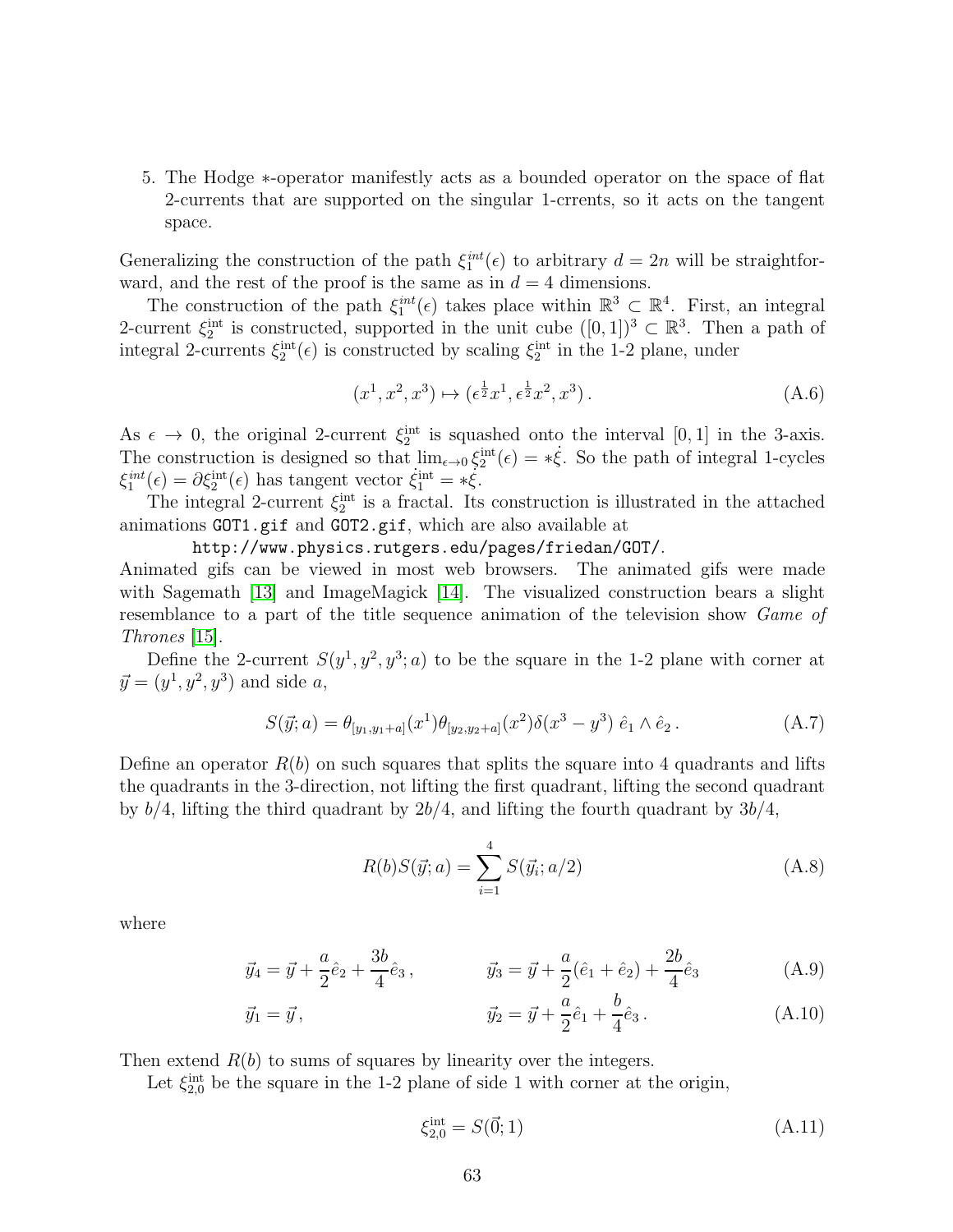Define a sequence of integral 2-currents  $\xi_{2,0}^{\text{int}}, \xi_{2,1}^{\text{int}}, \xi_{2,2}^{\text{int}}, \ldots$  by

$$
\xi_{2,k+1}^{\text{int}} = R(4^{-k})\xi_{2,k}^{\text{int}},\tag{A.12}
$$

so  $\xi_{2,k}^{\text{int}}$  is a sum of  $4^k$  squares in the 1-2 plane, each of area  $4^{-k}$ , at heights

$$
x^3 = j4^{-k}, \quad j = 0, 1, 2, \dots, 4^k - 1. \tag{A.13}
$$

The total area is left unchanged by  $R(b)$ , so

$$
\|\xi_{2,k}^{\text{int}}\|_{\text{flat}} = 1. \tag{A.14}
$$

The operator  $R(b)$  acting on a square sweeps out a 3-chain in the shape of a 4-step spiral staircase with square steps of heights 0,  $b/4$ ,  $2b/4$ , and  $3b/4$ . Let  $S_3$  be the 3-current representing the staircase and let  $S_2$  be the 2-current representing the vertical sides of the staircase, so

$$
R(b)S(\vec{y};a) - S(\vec{y},a) = \partial S_3 - S_2
$$
\n(A.15)

The volume of the staircase is

$$
M_3(S_3) = \frac{b}{4} \left(\frac{a}{2}\right)^2 + \frac{2b}{4} \left(\frac{a}{2}\right)^2 + \frac{3b}{4} \left(\frac{a}{2}\right)^2 = \frac{3}{8}ba^2.
$$
 (A.16)

The vertical sides consist of  $24 - 6 = 18$  rectangles of vertical side  $b/4$  and horizontal side  $a/2$ , so the area of the vertical sides is

$$
M_2(S_2) = 18\frac{b}{4}\frac{a}{2} = \frac{9}{4}ba
$$
\n(A.17)

Therefore

$$
||R(b)S(\vec{y};a) - S(\vec{y},a)||_{\text{flat}} \le M_2(S_2) + M_3(S_3) = \frac{9}{4}ba + \frac{3}{8}ba^2
$$
 (A.18)

In  $\xi_{2,k}^{\text{int}}$ , there are  $4^k$  squares, each with  $a = 2^{-k}$ , so

$$
\|\xi_{2,k+1}^{\text{int}} - \xi_{2,k}^{\text{int}}\|_{\text{flat}} \le 4^k \left[ \frac{9}{4} 4^{-k} 2^{-k} + \frac{3}{8} 4^{-k} (2^{-k})^2 \right] = \frac{9}{4} 2^{-k} + \frac{3}{8} 4^{-k},\tag{A.19}
$$

so  $\xi_{2,k}$  is a Cauchy sequence. The space of integral currents with bounded norm and bounded support is compact, so Cauchy sequences converge. Let

$$
\xi_2^{\text{int}} = \lim_{k \to \infty} \xi_{2,k}^{\text{int}}.
$$
\n(A.20)

Scale  $\xi_2^{\text{int}}$  and the  $\xi_{2,k}^{\text{int}}$  by  $\epsilon^{\frac{1}{2}}$  in the 1-2 plane to get

$$
\xi_2^{\text{int}}(\epsilon) = \lim_{k \to \infty} \xi_{2,k}^{\text{int}}(\epsilon) \tag{A.21}
$$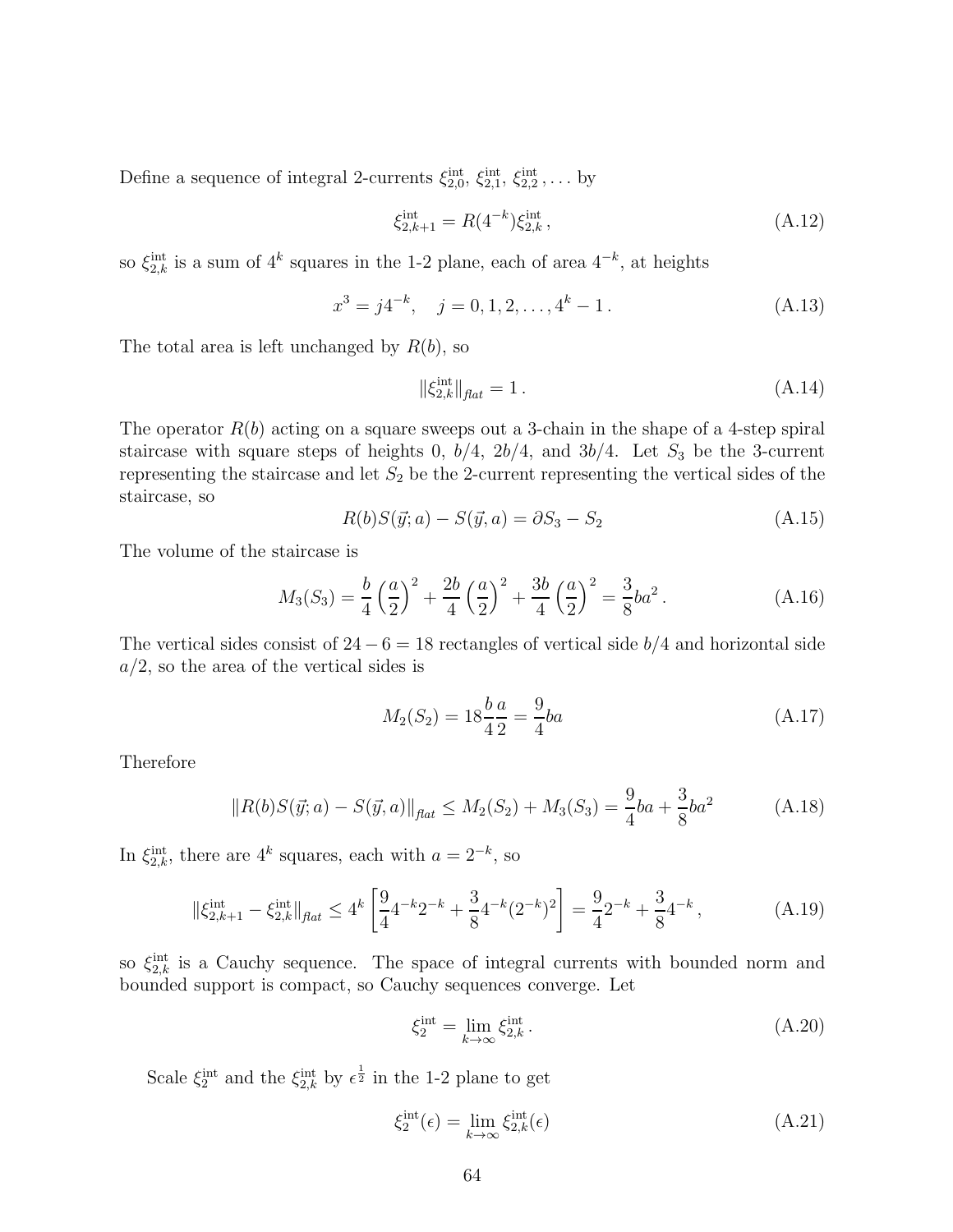with

$$
\|\xi_2^{\text{int}}\|_{\text{flat}} = \|\xi_{2,k}^{\text{int}}\|_{\text{flat}} = 1. \tag{A.22}
$$

The integral 2-current  $\xi_{2,k}^{\text{int}}(\epsilon)$  consists of the square  $[0, \epsilon^{\frac{1}{2}}] \times [0, \epsilon^{\frac{1}{2}}]$  in the 1-2 plane divided into a checkerboard of  $4^k$  squares each of area  $4^{-k} \epsilon$ , each small square raised to one of the evenly distributed heights,

$$
x^3 = j4^{-k}, \quad j = 0, 1, 2, \dots, 4^k - 1. \tag{A.23}
$$

As  $\epsilon \to 0$ , each of the  $4^k$  small squares is squashed onto the 3-axis. For  $\omega$  a smooth 2-form,

$$
\int_{\xi_2^{\rm int}(\epsilon)} \omega = \lim_{k \to \infty} \int_{\xi_{2,k}^{\rm int}(\epsilon)} \omega \approx \lim_{k \to \infty} \sum_{j=0}^{4^k - 1} 4^{-k} \epsilon \, \omega_{12}(0, 0, 4^{-k} j) \approx \epsilon \int_0^1 dx^3 \, \omega_{12}(0, 0, x^3) \,, \tag{A.24}
$$

so

$$
\lim_{\epsilon \to 0} \frac{\xi_2^{\text{int}}(\epsilon)}{\epsilon} = \delta(x^1)\delta(x^2)\theta_{[0,1]}(x^3) \hat{e}_1 \wedge \hat{e}_2 = * \dot{\xi}.
$$
 (A.25)

Therefore the tangent vector at  $\epsilon = 0$  to the path of integral 1-cycles

$$
\xi_1^{\text{int}}(\epsilon) = \partial \xi_2^{\text{int}}(\epsilon) \tag{A.26}
$$

is

$$
\dot{\xi}_1^{\text{int}} = * \dot{\xi} \,. \tag{A.27}
$$

## B The free complex *n*-form on euclidean  $\mathbb{R}^d$

In this section, the Schwinger-Dyson equations are written for the chiral fields  $F_{+}(x)$  and  $A_{\pm}(x)$  of the free complex *n*-form quantum field theory on euclidean  $\mathbb{R}^d$ ,  $d = 2n$ . The S-D equations on  $M = \mathbb{R}^d$  determine the S-D equations on any manifold M, by dimensional analysis. There are some arbitrary choices: (1) the overall normalization of the two-point functions, and (2) the contact terms in the two-point functions. The overall normalization is fixed by matching to a standard convention in the 2d theory. The contact terms are fixed by imposing symmetry.

The notation is as in sections [1.1,](#page-4-0) [1.2,](#page-5-0) and [7.](#page-20-0)

## B.1 Adjoints of  $F$  and  $F^*$

Wick rotate to Minkowski space. Write  $x^i$ ,  $i = 1, ..., d - 1$  for the spatial coordinates. Write  $x^d$  for euclidean time and  $x^0$  for Minkowski space time, with  $x^d = ix^0$ .

The magnetic field (up to normalization) is  $F_{i_1...i_n}(x)$ . The electric field (up to normalization) is  $F_{i_1...i_{n-1}0}(x) = iF_{i_1...i_{n-1}d}(x)$ . For real F, the magnetic and electric fields are self-adjoint, so, for complex  $F$ ,

$$
F_{i_1...i_n}^{\dagger}(x) = \bar{F}_{i_1...i_n}(x) , \qquad F_{i_1...i_{n-1}d}^{\dagger}(x) = -\bar{F}_{i_1...i_{n-1}d}(x) . \tag{B.1}
$$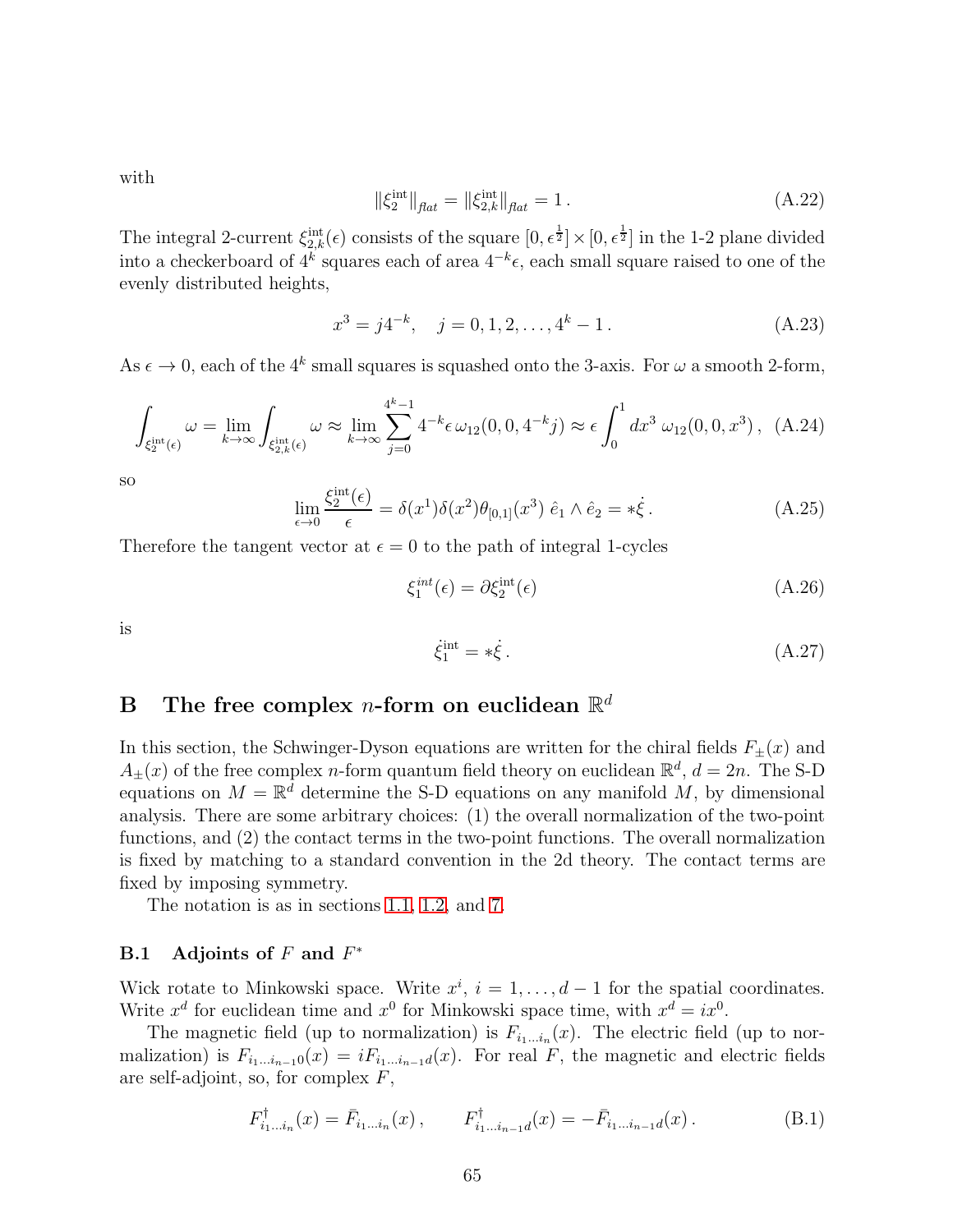The Hodge ∗-operator acts by

$$
*F_{\mu_1...\mu_n} = \frac{1}{n!} \epsilon_{\mu_1...\mu_n}^{\nu_1...\nu_n} F_{\nu_1...\nu_n}
$$
(B.2)

so

$$
*F_{i_1...i_n} = \frac{1}{(n-1)!} \epsilon_{i_1...i_n}^{j_1...j_{n-1}d} F_{j_1...j_{n-1}d}, \qquad *F_{i_1...i_{n-1}d} = \frac{1}{n!} \epsilon_{i_1...i_{n-1}d}^{j_1...j_n} F_{j_1...j_n}
$$
(B.3)

so

$$
(*F_{i_1...i_n})^{\dagger} = -*\bar{F}_{i_1...i_n}, \qquad (*F_{i_1...i_{n-1}d})^{\dagger} = *\bar{F}_{i_1...i_{n-1}d}
$$
(B.4)

so, if we define the dual  $n$ -form

$$
F^* = \delta_n i^{-1} * F \,, \qquad \delta_n = \pm 1 \,, \tag{B.5}
$$

then  $F^*$  has the same self-adjointness properties as  $F$ . That is, in Minkowski space,

$$
F^{\dagger}(x) = \bar{F}(x)
$$
,  $F^{* \dagger}(x) = \bar{F}^{*}(x) = -\overline{F}^{*}(x)$ . (B.6)

The choice of  $\delta_n = \pm 1$  will be left arbitrary in this section. In the body of the paper,  $\delta_n = 1$  is used.

#### B.2 Notation: adjoints of euclidean fields

Define the adjoint of a euclidean field to be the Wick-rotate of the adjoint of the Minkowski field:

$$
F^{\dagger}(x) = \bar{F}(x)
$$
,  $F^{* \dagger}(x) = \bar{F}^{*}(x) = -\overline{F}^{*}(x)$ . (B.7)

Reflection positivity of the euclidean correlation functions is then

$$
\langle F^{\dagger}(Rx)F(x)\rangle > 0, \qquad Rx \neq x, \tag{B.8}
$$

where R is the reflection  $x^d \to -x^d$ .

## B.3 The chiral fields  $F_{\pm}$  and  $A_{\pm}$  and their adjoints

The chiral components of  $F$  and  $A$  and their adjoints are

$$
F_{\pm} = \frac{1}{2} \left( 1 \pm i^{-1} J \right) F = \frac{1}{2} \left( 1 \pm i^{-1} \epsilon_n * \right) F = \frac{1}{2} (F \pm \epsilon_n \delta_n F^*) \,, \tag{B.9}
$$

$$
A_{\pm} = \frac{1}{2}(A \pm \epsilon_n \delta_n A^*)
$$
\n(B.10)

$$
F_{\pm}^{\dagger} = \frac{1}{2} (F^{\dagger} \pm \bar{\epsilon}_n \delta_n F^{* \dagger}) = \frac{1}{2} (\bar{F} \mp \bar{\epsilon}_n \delta_n \, \overline{F}^*) = \overline{F}_{\mp} \,, \tag{B.11}
$$

$$
A_{\pm}^{\dagger} = \overline{A}_{\mp} \tag{B.12}
$$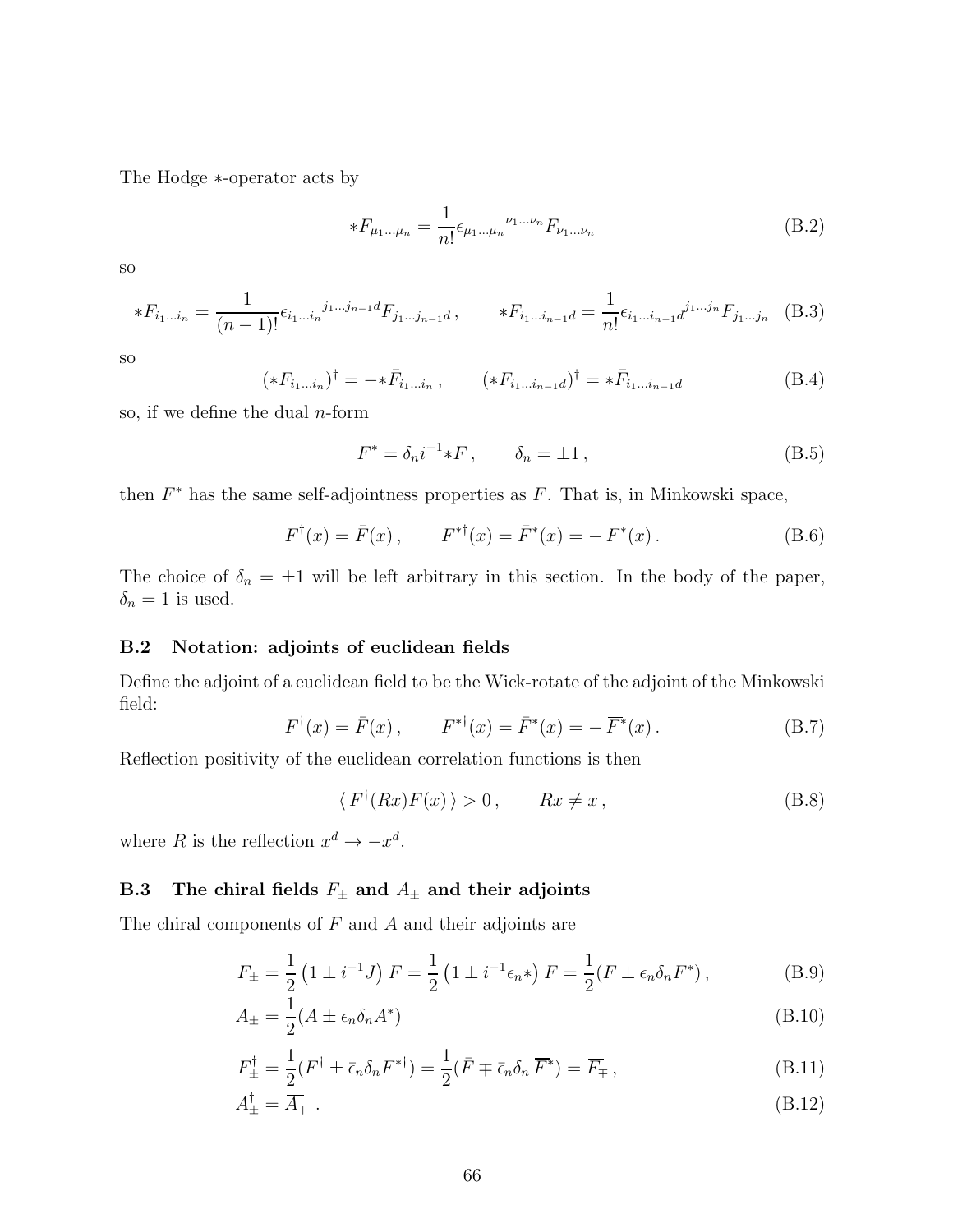#### B.4 The two-point functions and the Schwinger-Dyson equations

 $F(x)$  has scaling dimension n, so its two-point functions are linear combinations of two invariants, one of which is a pure contact term. The non-contact invariant is

<span id="page-66-2"></span>
$$
G(\bar{\xi}_1, \xi_2) = \int d^n x \int d^n y \, \frac{1}{n!} \bar{\xi}_1^{\mu_1 \dots \mu_n} (x) G(x, y)_{\mu_1 \dots \mu_n; \nu_1 \dots \nu_n} \frac{1}{n!} \xi_2^{\nu_1 \dots \nu_n} (y)
$$

$$
G(x, y)_{\mu_1 \dots \mu_n; \nu_1 \dots \nu_n} = \int \frac{d^d p}{(2\pi)^d} e^{ip(x-y)} G(p)_{\mu_1 \dots \mu_n; \nu_1 \dots \nu_n}
$$
(B.13)
$$
G(p)_{\mu_1 \dots \mu_n; \nu_1 \dots \nu_n} = \frac{1}{p^2} \frac{1}{(n-1)!} \text{Alt}_{\mu} \text{Alt}_{\nu} (p_{\mu_1} p_{\nu_1} \delta_{\mu_2 \nu_2} \dots \delta_{\mu_n \nu_n}).
$$

The pure contact invariant is given in terms of the intersection form,

$$
I(\bar{\xi}_1, * \xi_2) = \int d^n x \, \frac{1}{n!} \bar{\xi}_1^{\mu_1 \dots \mu_n}(x) \mathrm{Alt}_{\mu} (\delta_{\mu_1 \nu_1} \cdots \delta_{\mu_n \nu_n}) \frac{1}{n!} \xi_2^{\nu_1 \dots \nu_n}(x) \,. \tag{B.14}
$$

They satisfy

$$
\overline{G(\bar{\xi}_1, \xi_2)} = G(\bar{\xi}_2, \xi_1), \qquad \overline{I_M(\bar{\xi}_1, * \xi_2)} = I_M(\bar{\xi}_2, * \xi_1), \tag{B.15}
$$

$$
G(\bar{\xi}_1, \partial \xi_2) = 0, \qquad G(\overline{\partial \xi}_1, \xi_2) = 0, \qquad (B.16)
$$

<span id="page-66-0"></span>
$$
G(\bar{\xi}_1, \xi_2) + G(\overline{\ast\xi}_1, \ast\xi_2) = I_M(\bar{\xi}_1, \ast\xi_2).
$$
 (B.17)

A simple way to derive the last equation, [\(B.17\)](#page-66-0), is by calculating

<span id="page-66-1"></span>
$$
G(p)_{1,2,\dots,n;1,2,\dots,n} = \frac{1}{p^2} \sum_{i=1}^n p_i^2, \qquad G(p)_{n+1,n+2,\dots,d;n+1,n+2,\dots,d} = \frac{1}{p^2} \sum_{i=n+1}^d p_i^2. \tag{B.18}
$$

Equation [\(B.17\)](#page-66-0) is equivalent to

$$
G(\overline{P_+\xi_1}, P_+\xi_2) = \frac{i}{2} I_M \langle \bar{\xi_1}, P_+\xi_2 \rangle, \qquad G(\overline{P_-\xi_1}, P_-\xi_2) = -\frac{i}{2} I_M \langle \bar{\xi_1}, P_-\xi_2 \rangle \tag{B.19}
$$

The first S-D equations are imposed by fiat,

$$
\langle F^{\dagger}(\bar{\xi}_1)F(\partial \xi_2)\rangle = 0, \qquad \langle F^{*\dagger}(\bar{\xi}_1)F^*(\partial \xi_2)\rangle = 0.
$$
 (B.20)

These determine two of the two-point functions,

$$
\langle F^{\dagger}(\bar{\xi}_1) F(\xi_2) \rangle = B_n G(\bar{\xi}_1, \xi_2), \qquad \langle F^{* \dagger}(\bar{\xi}_1) F^{*}(\xi_2) \rangle = B_n G(\bar{\xi}_1, \xi_2)
$$
(B.21)

where  $B_n$  is a real constant. By [\(B.18\)](#page-66-1), reflection positivity implies

$$
B_n > 0. \tag{B.22}
$$

The remaining two-point functions have the form

$$
\langle F^{* \dagger}(\bar{\xi}_1) F(\xi_2) \rangle = B_n i^{-1} \delta_n \left[ G(\bar{\ast \xi}_1, \xi_2) + b_n I_M(\bar{\xi}_1, \xi_2) \right]
$$
(B.23)

$$
\langle F^{\dagger}(\bar{\xi}_1) F^*(\xi_2) \rangle = B_n i^{-1} \delta_n \left[ G(\bar{\xi}_1, * \xi_2) + \bar{b}_n I_M(\xi_2, \bar{\xi}_1) \right]
$$
(B.24)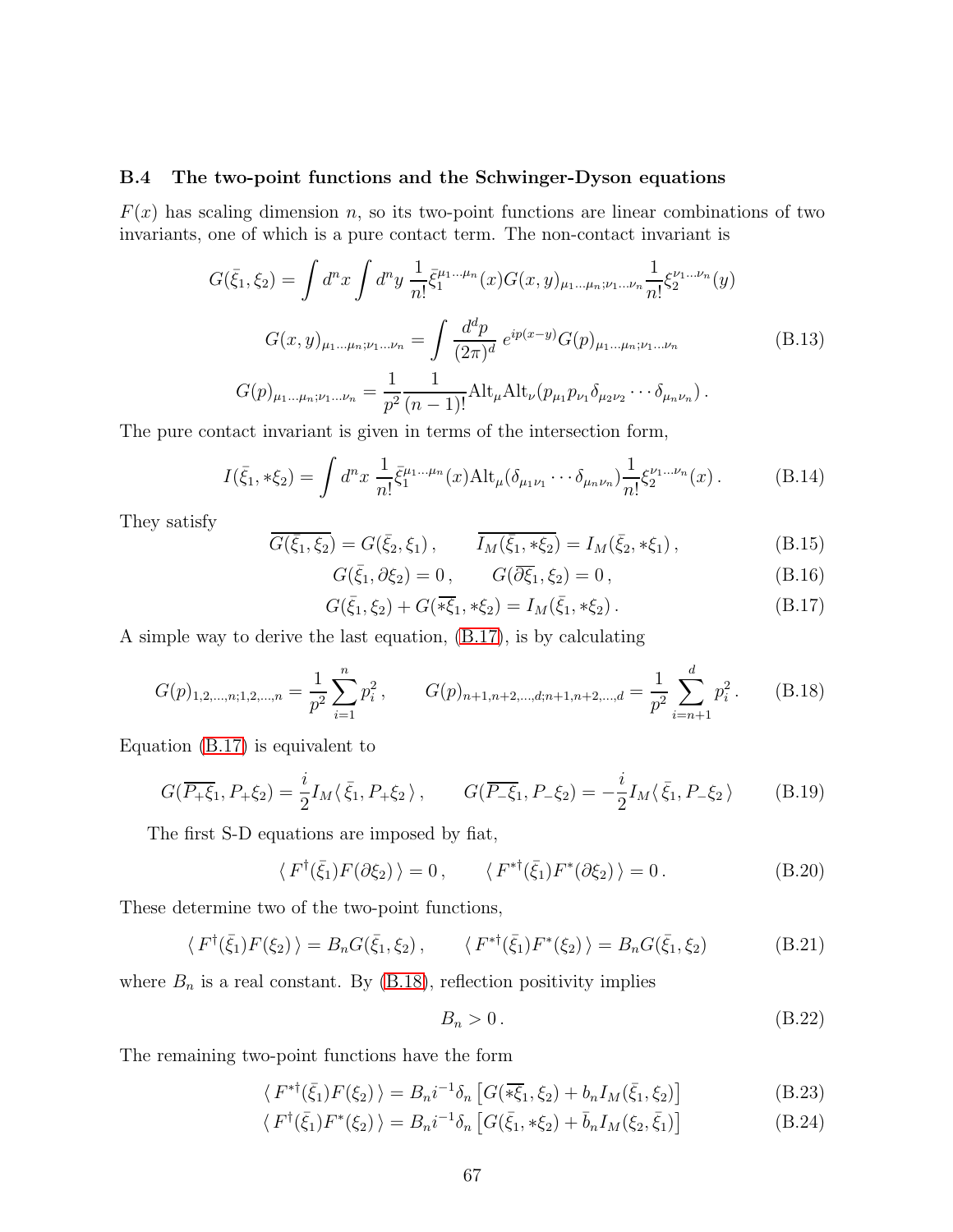for some complex constant  $b_n$ . The two-point functions of the chiral components are then

$$
\langle F_{+}^{\dagger}(\bar{\xi}_{1})F_{-}(\xi_{2})\rangle = B_{n}\left[-\frac{i}{4}(1+b_{n}+\bar{b}_{n})I_{M}\langle\bar{\xi}_{1},\xi_{2}\rangle\right]
$$
(B.25)

$$
\langle F_{-}^{\dagger}(\bar{\xi}_{1})F_{+}(\xi_{2})\rangle = B_{n}\left[\frac{i}{4}(1+b_{n}+\bar{b}_{n})I_{M}\langle\bar{\xi}_{1},\xi_{2}\rangle\right]
$$
(B.26)

$$
\langle F_{+}^{\dagger}(\bar{\xi}_{1})F_{+}(\xi_{2})\rangle = B_{n}\left[G(\overline{P_{-}\xi}_{1},\xi_{2}) + \frac{i}{4}(1-b_{n}+b_{n})I_{M}\langle\bar{\xi}_{1},\xi_{2}\rangle\right]
$$
(B.27)

$$
= B_n \left[ G(\bar{\xi}_1, P_+\xi_2) - \frac{i}{4} (1 + b_n - \bar{b}_n) I_M \langle \bar{\xi}_1, \xi_2 \rangle \right]
$$
(B.28)

$$
\langle F_{-}^{\dagger}(\bar{\xi}_{1})F_{-}(\xi_{2})\rangle = B_{n} \left[ G(\overline{P_{+}\xi}_{1},\xi_{2}) - \frac{i}{4}(1 - b_{n} + \bar{b}_{n})I_{M}\langle\bar{\xi}_{1},\xi_{2}\rangle \right]
$$
(B.29)

$$
= B_n \left[ G(\bar{\xi}_1, P_-\xi_2) + \frac{i}{4} (1 + b_n - \bar{b}_n) I_M \langle \bar{\xi}_1, \xi_2 \rangle \right]
$$
(B.30)

The most symmetric choice is  $b_n = -\frac{1}{2}$  $\frac{1}{2}$ , giving

$$
\langle F_+^{\dagger}(\bar{\xi}_1)F_-(\xi_2)\rangle = 0\tag{B.31}
$$

$$
\langle F_{-}^{\dagger}(\bar{\xi}_{1})F_{+}(\xi_{2})\rangle = 0
$$
\n(B.32)

$$
\langle F_{+}^{\dagger}(\bar{\xi}_{1})F_{+}(\xi_{2})\rangle = B_{n}\left[G(\overline{P_{-}\xi}_{1},\xi_{2}) + \frac{i}{4}I_{M}\langle\bar{\xi}_{1},\xi_{2}\rangle\right]
$$
(B.33)

<span id="page-67-0"></span>
$$
= B_n \left[ G(\bar{\xi}_1, P_+\xi_2) - \frac{i}{4} I_M(\bar{\xi}_1, \xi_2) \right]
$$
 (B.34)

$$
\langle F_{-}^{\dagger}(\bar{\xi}_{1})F_{-}(\xi_{2})\rangle = B_{n}\left[G(\overline{P_{+}\xi}_{1},\xi_{2}) - \frac{i}{4}I_{M}\langle\bar{\xi}_{1},\xi_{2}\rangle\right]
$$
(B.35)

$$
= B_n \left[ G(\bar{\xi}_1, P_{-\xi_2}) + \frac{i}{4} I_M \langle \bar{\xi}_1, \xi_2 \rangle \right]
$$
 (B.36)

The S-D equations follow immediately,

$$
\langle F_{+}^{\dagger}(\bar{\xi}_{1})F_{+}(\partial\xi_{2})\rangle = B_{n}\frac{i}{4}I\langle\bar{\xi}_{1},\partial\xi_{2}\rangle = -B_{n}\frac{i}{4}I_{M}\langle\partial\bar{\xi}_{1},\xi_{2}\rangle
$$
 (B.37)

$$
\langle F_{+}^{\dagger}(\overline{\partial \xi}_{1})F_{+}(\xi_{2})\rangle = -B_{n}\frac{i}{4}I_{M}\langle \partial \bar{\xi}_{1},\xi_{2}\rangle = B_{n}\frac{i}{4}I_{M}\langle \bar{\xi}_{1},\partial \xi_{2}\rangle
$$
 (B.38)

$$
\langle F_{-}^{\dagger}(\bar{\xi}_{1})F_{-}(\partial \xi_{2})\rangle = -B_{n}\frac{i}{4}I_{M}\langle \bar{\xi}_{1},\partial \xi_{2}\rangle = B_{n}\frac{i}{4}I_{M}\langle \partial \bar{\xi}_{1},\xi_{2}\rangle
$$
 (B.39)

$$
\langle F_{-}^{\dagger}(\overline{\partial \xi}_{1})F_{-}(\xi_{2})\rangle = B_{n}\frac{i}{4}I_{M}\langle \partial \bar{\xi}_{1},\xi_{2}\rangle = -B_{n}\frac{i}{4}I_{M}\langle \bar{\xi}_{1},\partial \xi_{2}\rangle.
$$
 (B.40)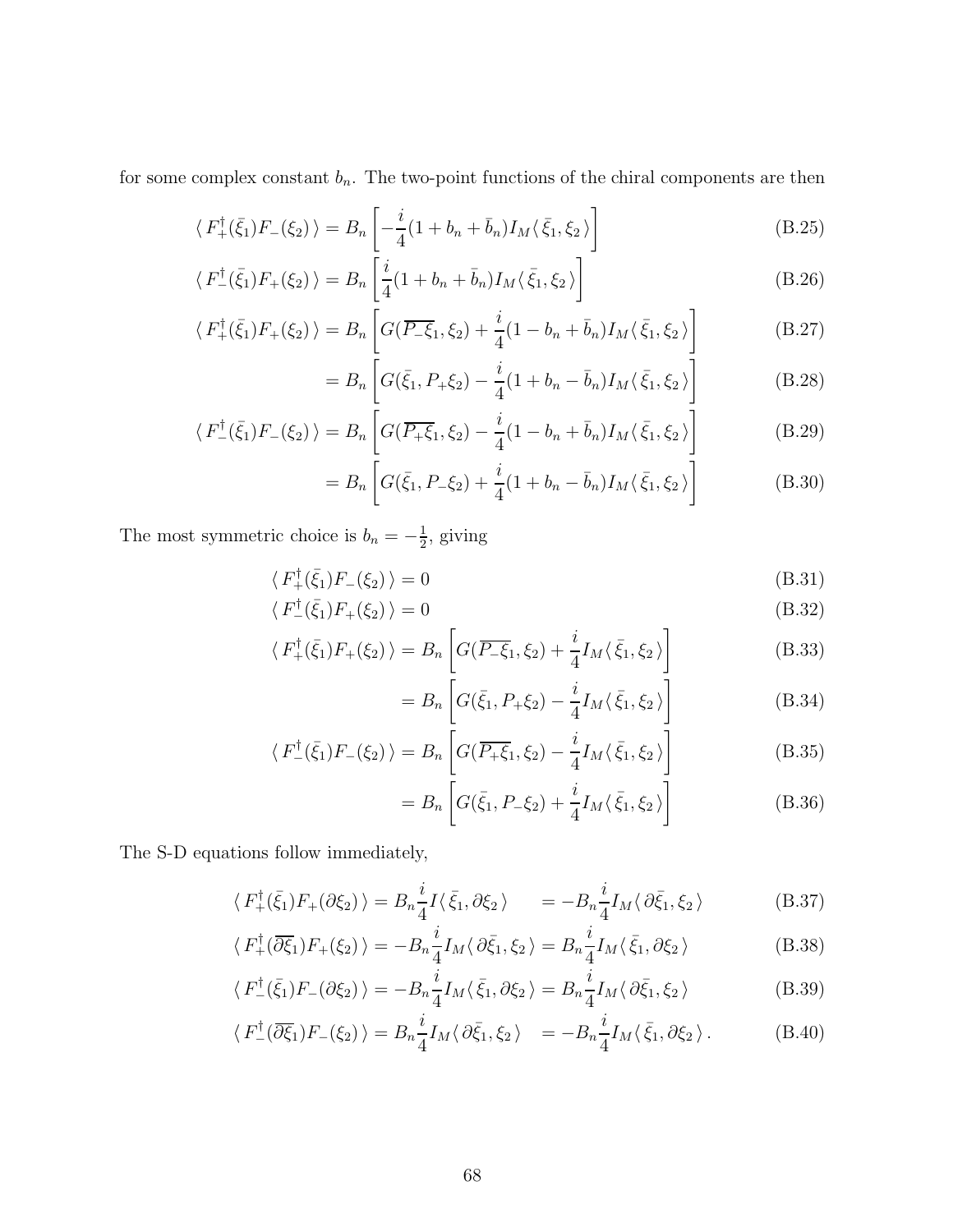These S-D equations are compatible with  $dA_{\pm}=F_{\pm}.$  Integrate them to get

$$
\langle A_+^{\dagger}(\bar{\xi}_0)F_+(\partial \xi_2)\rangle = -B_n \frac{i}{4} I_M \langle \bar{\xi}_0, \xi_2\rangle
$$
 (B.41)

$$
\langle F_{+}^{\dagger}(\overline{\partial \xi}_{2})A_{+}(\xi_{0})\rangle = B_{n}\frac{i}{4}I_{M}\langle \bar{\xi}_{2},\xi_{0}\rangle
$$
 (B.42)

$$
\langle A_{-}^{\dagger}(\bar{\xi}_{0})F_{-}(\partial \xi_{2})\rangle = B_{n}\frac{i}{4}I_{M}\langle \bar{\xi}_{0},\xi_{2}\rangle
$$
 (B.43)

$$
\langle F_{-}^{\dagger}(\overline{\partial \xi}_{2})A_{-}(\xi_{0})\rangle = -B_{n}\frac{i}{4}I_{M}\langle \bar{\xi}_{2},\xi_{0}\rangle
$$
 (B.44)

The normalization constants  $B_n$  are fixed by matching to a standard convention in  $d = 2$ dimensions, as described in section [B.6](#page-69-0) below,

$$
B_n = 8\pi \,. \tag{B.45}
$$

#### B.5 Summary

The Schwinger-Dyson equations for the chiral fields are

$$
\langle F_{\alpha}^{\dagger}(\bar{\xi}_{1})F_{\beta}(\partial \xi_{2})\rangle = 2\pi i \gamma_{\bar{\alpha}\beta} I_{M} \langle \bar{\xi}_{1}, \partial \xi_{2} \rangle = -2\pi i \gamma_{\bar{\alpha}\beta} I_{M} \langle \partial \bar{\xi}_{1}, \xi_{2} \rangle \tag{B.46}
$$

$$
\langle A_{\bar{\alpha}}^{\dagger}(\bar{\xi}_{0})F_{\beta}(\partial \xi_{2})\rangle = -2\pi i \gamma_{\bar{\alpha}\beta} I_{M}\langle\bar{\xi}_{0},\xi_{2}\rangle
$$
\n(B.47)

and the complex conjugate equations

$$
\langle F_{\bar{\beta}}^{\dagger}(\overline{\partial \xi_2})F_{\alpha}(\xi_1)\rangle = -2\pi i \gamma_{\bar{\beta}\alpha} I_M \langle \partial \bar{\xi}_2, \xi_1 \rangle = 2\pi i \gamma_{\bar{\beta}\alpha} I_M \langle \bar{\xi}_2, \partial \xi_1 \rangle \tag{B.48}
$$

$$
\langle F_{\bar{\beta}}^{\dagger}(\overline{\partial \xi}_{2})A_{\alpha}(\xi_{0})\rangle = 2\pi i \gamma_{\bar{\beta}\alpha} I_{M} \langle \bar{\xi}_{2}, \xi_{0} \rangle \tag{B.49}
$$

where

$$
\gamma_{\bar{+}+} = 1, \quad \gamma_{\bar{+}-} = 0, \quad \gamma_{-+} = 0, \quad \gamma_{--} = -1.
$$
 (B.50)

In terms of the fields  $F, F^*, A, A^*,$ 

$$
F = F_{+} + F_{-} , \quad F^{*} = \frac{1}{\epsilon_{n} \delta_{n}} (F_{+} - F_{-}) , \quad A = A_{+} + A_{-} , \quad A^{*} = \frac{1}{\epsilon_{n} \delta_{n}} (A_{+} - A_{-}) , \text{ (B.51)}
$$

the nontrivial S-D equations are

$$
\langle F^{* \dagger}(\bar{\xi}_1) F(\partial \xi_2) \rangle = 4\pi i \delta_n I_M(\bar{\xi}_1, \partial \xi_2) = 4\pi i \delta_n (-1)^n I_M(\overline{\partial \xi}_1, \xi_2)
$$
(B.52)

$$
\langle F^{\dagger}(\bar{\xi}_1)F^*(\partial \xi_2) \rangle = 4\pi i \delta_n (-1)^n I_M(\bar{\xi}_1, \partial \xi_2) = 4\pi i \delta_n I_M(\overline{\partial \xi}_1, \xi_2)
$$
(B.53)

$$
\langle A^{* \dagger}(\bar{\xi}_0) F(\partial \xi_2) \rangle = 4\pi i \delta_n (-1)^n I_M(\bar{\xi}_0, \xi_2)
$$
\n(B.54)

$$
\langle A^{\dagger}(\bar{\xi}_0)F^*(\partial \xi_2) \rangle = 4\pi i \delta_n I_M(\bar{\xi}_0, \xi_2)
$$
\n(B.55)

and their complex conjugates (recalling that  $F^{\dagger} = \bar{F}$ ,  $F^{*\dagger} = -\overline{F}^*$ ),

$$
\langle F^{\dagger}(\overline{\partial \xi_2})F^*(\xi_1) \rangle = 4\pi i \delta_n I_M(\xi_1, \overline{\partial \xi_2}) = 4\pi i \delta_n (-1)^n I_M(\partial \xi_1, \overline{\xi_2})
$$
(B.56)

$$
\langle F^{* \dagger}(\overline{\partial \xi_2}) F(\xi_1) \rangle = 4\pi i \delta_n (-1)^n I_M(\xi_1, \overline{\partial \xi_2}) = 4\pi i \delta_n I_M(\xi_1, \overline{\partial \xi_2})
$$
(B.57)

$$
\langle F^{\dagger}(\overline{\partial \xi_2})A^*(\xi_0) \rangle = 4\pi i \delta_n (-1)^n I_M(\xi_0, \bar{\xi}_2)
$$
\n(B.58)

$$
\langle F^{* \dagger} (\overline{\partial \xi_2}) A(\xi_0) \rangle = 4 \pi i \delta_n I_M(\xi_0, \bar{\xi}_2). \tag{B.59}
$$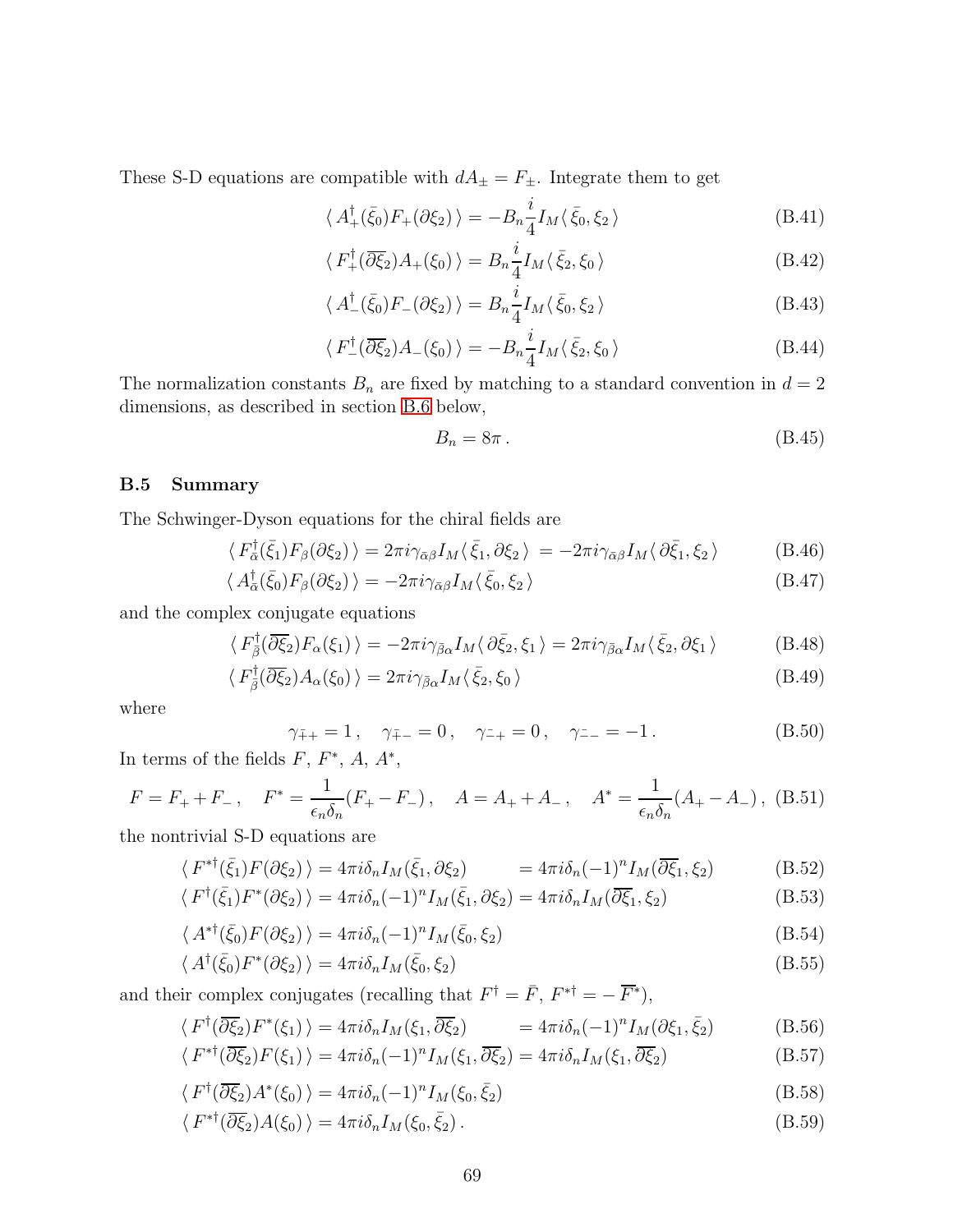#### <span id="page-69-0"></span>**B.6**  $d = 2$

In  $d = 2$  dimensions, on  $\mathbb{R}^2$ , using coordinates  $z = x^1 + ix^2$ ,  $w = y^1 + iy^2$ , a standard convention is

$$
F_{+} = j(z)dz, \quad F_{+}^{\dagger} = j^{\dagger}(z)dz, \qquad F_{-} = \bar{j}(\bar{z})d\bar{z}, \quad F_{-}^{\dagger} = \bar{j}^{\dagger}(\bar{z})d\bar{z}
$$
(B.60)

$$
\langle j^{\dagger}(z)j(w)\rangle = \frac{-2}{(z-w)^2}, \qquad \langle \bar{j}^{\dagger}(\bar{z})j(\bar{w})\rangle = \frac{-2}{(\bar{z}-\bar{w})^2}.
$$
 (B.61)

The identity

$$
\partial_{\bar{z}}\left(\frac{1}{z-w}\right) = \pi \delta^2 (z-w) \tag{B.62}
$$

is

$$
\frac{1}{z-w} = \int \frac{d^2p}{(2\pi)^2} e^{ip(x-y)} \frac{(-4\pi i)p_z}{p^2}
$$
 (B.63)

where

$$
p(x - y) = p_z(z - w) + p_{\bar{z}}(\bar{z} - \bar{w}), \qquad p^2 = 4p_z p_{\bar{z}}.
$$
 (B.64)

So

$$
\frac{-2}{(z-w)^2} = 2\partial_z \left(\frac{1}{z-w}\right) = \int \frac{d^2p}{(2\pi)^2} e^{ip(x-y)} \frac{8\pi p_z p_z}{p^2}.
$$
 (B.65)

Comparing to equation [\(B.13\)](#page-66-2) gives

$$
\langle j^{\dagger}(z)dz\,j(w)dw\rangle = 8\pi G(x,y)_{\mu;\nu}dx^{\mu}dx^{\nu}.
$$
 (B.66)

Comparing to equation  $(B.34)$  — away from coincident points so the contact terms can be ignored — gives the normalization

$$
B_n = 8\pi \,. \tag{B.67}
$$

## C Vertex operators and the Dirac quantization condition

#### C.1 The vertex operators

The vertex operators for the complex scalar on  $\mathcal{E}^{\mathbb{C}}_{\partial \xi}$  are, in terms of  $\phi$  and  $\phi^*$ ,

$$
V_{p,p^*}(\eta) = e^{ip \cdot \phi(\eta) + ip^* \cdot \phi^*(\eta)}, \qquad \eta \in \mathcal{D}_0^{\text{int}}(\mathcal{E}_{\partial \xi}^{\mathbb{C}}), \qquad (C.1)
$$

$$
p \cdot \phi(\eta) = \frac{1}{2} \left[ \bar{p}\phi(\eta) + p\phi^\dagger(\bar{\eta}) \right] , \qquad p^* \cdot \phi^*(\eta) = \frac{1}{2} \left[ \bar{p}^* \phi^*(\eta) + p^* \phi^{* \dagger}(\bar{\eta}) \right] . \tag{C.2}
$$

The reality condition is  $p = \bar{p}$ ,  $p^* = \bar{p}^*$ . In terms of the chiral fields, the vertex operators are

$$
V_{p^+,p^-}(\eta) = e^{ip^+\cdot\phi_+(\eta)+ip^-\cdot\phi_-(\eta)}, \qquad (C.3)
$$

$$
p^{+} \cdot \phi_{+}(\eta) = \frac{1}{2} \left[ \overline{p^{+}} \phi_{+}(\eta) + p^{+} \phi_{+}^{\dagger}(\bar{\eta}) \right] , \quad p^{-} \cdot \phi_{-}(\eta) = \frac{1}{2} \left[ \overline{p^{-}} \phi_{-}(\eta) + p^{-} \phi_{-}^{\dagger}(\bar{\eta}) \right] , \quad (C.4)
$$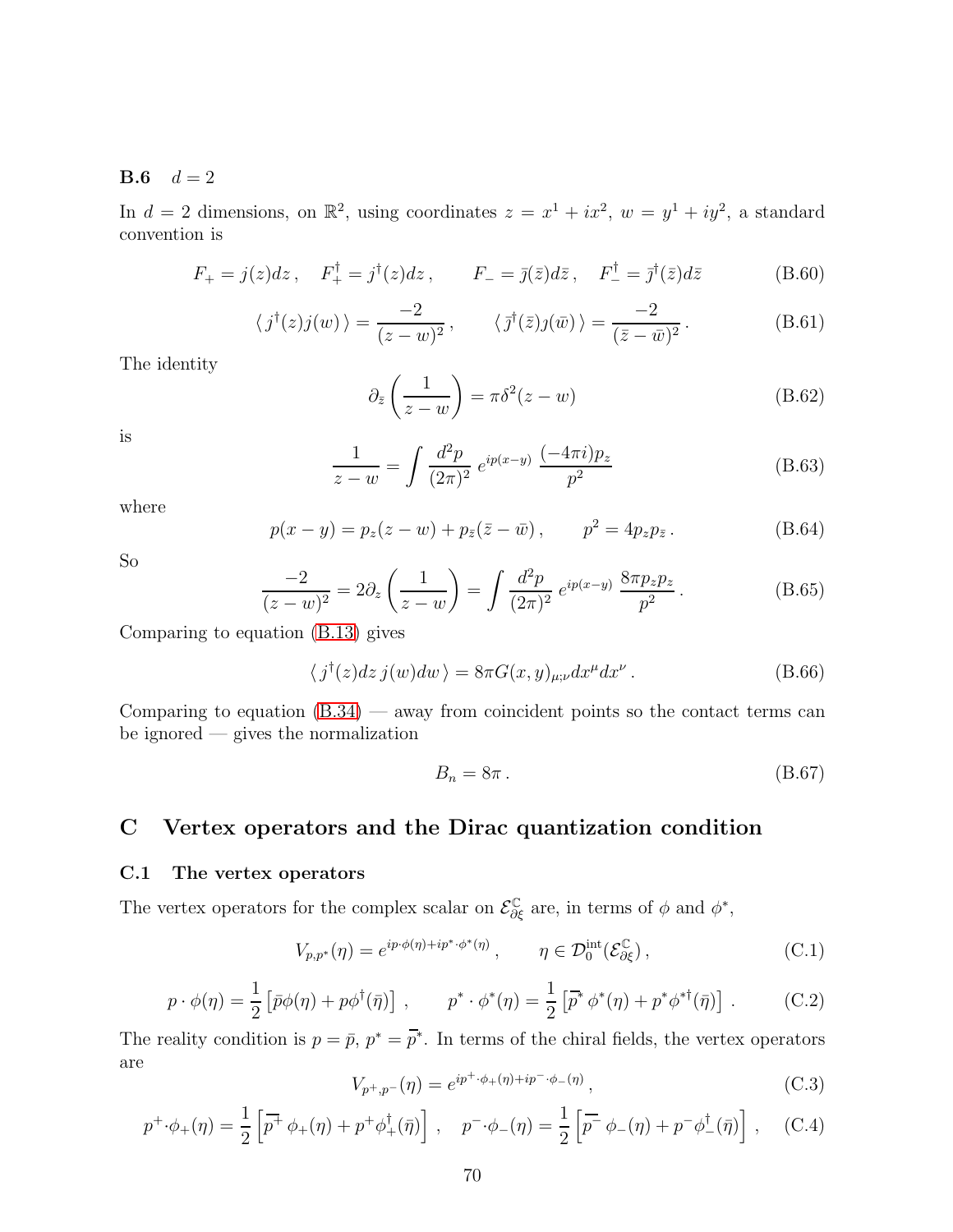$$
p^{+} = p + \epsilon_n p^*, \qquad p^{-} = p - \epsilon_n p^*.
$$
 (C.5)

The vertex operators satisfy the operator product equations

$$
V_{p^+,p^-}(\eta_0)j_\beta(\partial\eta_2) = -\pi i \,\overline{p^\alpha} \,\gamma_{\bar{\alpha}\beta}I_M \langle \,\bar{\eta}_0,\eta_2\,\rangle \, V_{p^+,p^-}(\eta_0) \tag{C.6}
$$

$$
j_{\bar{\beta}}^{\dagger}(\overline{\partial\eta_2})V_{p^+,p^-}(\eta_0) = \pi i p^{\alpha} \gamma_{\bar{\beta}\alpha} I_M \langle \bar{\eta}_2, \eta_0 \rangle V_{p^+,p^-}(\eta_0)
$$
 (C.7)

expressing the generalized  $U(1)$  charges [\[8\]](#page-75-2) of the extended objects.

#### C.2 The Dirac quantization condition

The Dirac quantization condition is derived from the requirement that the correlation functions of the vertex operators be single-valued on  $\mathcal{E}_{\partial \xi}$ .

Let  $\xi_0$  be a point in  $\mathcal{E}_{\partial \xi}$  and let  $\eta_0 = \delta_{\xi_0}$  be the 0-current in  $\mathcal{E}_{\partial \xi}$  representing  $\xi_0$ . Let  $\eta_2$  represent a 2-disk in  $\mathcal{E}_{\partial \xi}$  such that the  $(n-1)$ -current  $\xi_0 = \Pi_* \eta_0$  and the  $(n+1)$ -current Π∗η<sup>2</sup> have intersection number 1 in M,

$$
\Pi^* I_M(\eta_0, \eta_2) = 1. \tag{C.8}
$$

Then the skew-hermitian M-intersection form has values

<span id="page-70-0"></span>
$$
\Pi^* I_M \langle \bar{\eta}_0, \eta_2 \rangle = \epsilon_n, \qquad \Pi^* I_M \langle \bar{\eta}_2, \eta_0 \rangle = -\bar{\epsilon}_n. \tag{C.9}
$$

Consider the product of vertex operators

$$
V_{p^+,p^-}(\delta_{\xi_0}) V_{q^+,q^-}(\delta_{\xi_1})
$$
\n(C.10)

as  $\xi_1$  moves around the boundary  $\partial \eta_2$  of the disk in  $\mathcal{E}_{\partial \xi}$  represented by  $\eta_2$ . The monodromy will be

$$
e^{-\langle p^+ \cdot \phi_+(\eta_0) q^+ \cdot j_+(\partial \eta_2) \rangle - \langle p^- \cdot \phi_-(\eta_0) q^- \cdot j_-(\partial \eta_2) \rangle}.
$$
 (C.11)

The S-D equations combined with [\(C.9\)](#page-70-0) give

$$
\langle p^+ \cdot \phi_+(\eta_0) q^+ \cdot j_+(\partial \eta_2) \rangle = -\frac{1}{2} \pi i \left( \bar{\epsilon}_n \, \overline{p^+} \, q^+ + \epsilon_n p^+ \, \overline{q^+} \right) \tag{C.12}
$$

$$
\langle p^- \cdot \phi_-(\eta_0) q^- \cdot j_-(\partial \eta_2) \rangle = \frac{1}{2} \pi i \left( \bar{\epsilon}_n \, \overline{p^-} \, q^- + \epsilon_n \, \overline{p^-} \, \overline{q^-} \right) \tag{C.13}
$$

so the Dirac quantization condition — the condition that the correlation function be single-valued, that the monodromy equal  $1 - i$ s

$$
\frac{1}{4}\left[\overline{p^+}q^+\overline{\epsilon}_n + p^+\overline{q^+}\epsilon_n - \overline{p^-}q^-\overline{\epsilon}_n - p^-\overline{q^-}\epsilon_n\right] \in \mathbb{Z}
$$
\n(C.14)

which can be written

$$
\frac{1}{2}(\epsilon_n p^+) \cdot q^+ - \frac{1}{2}(\epsilon_n p^-) \cdot q^- \in \mathbb{Z},\tag{C.15}
$$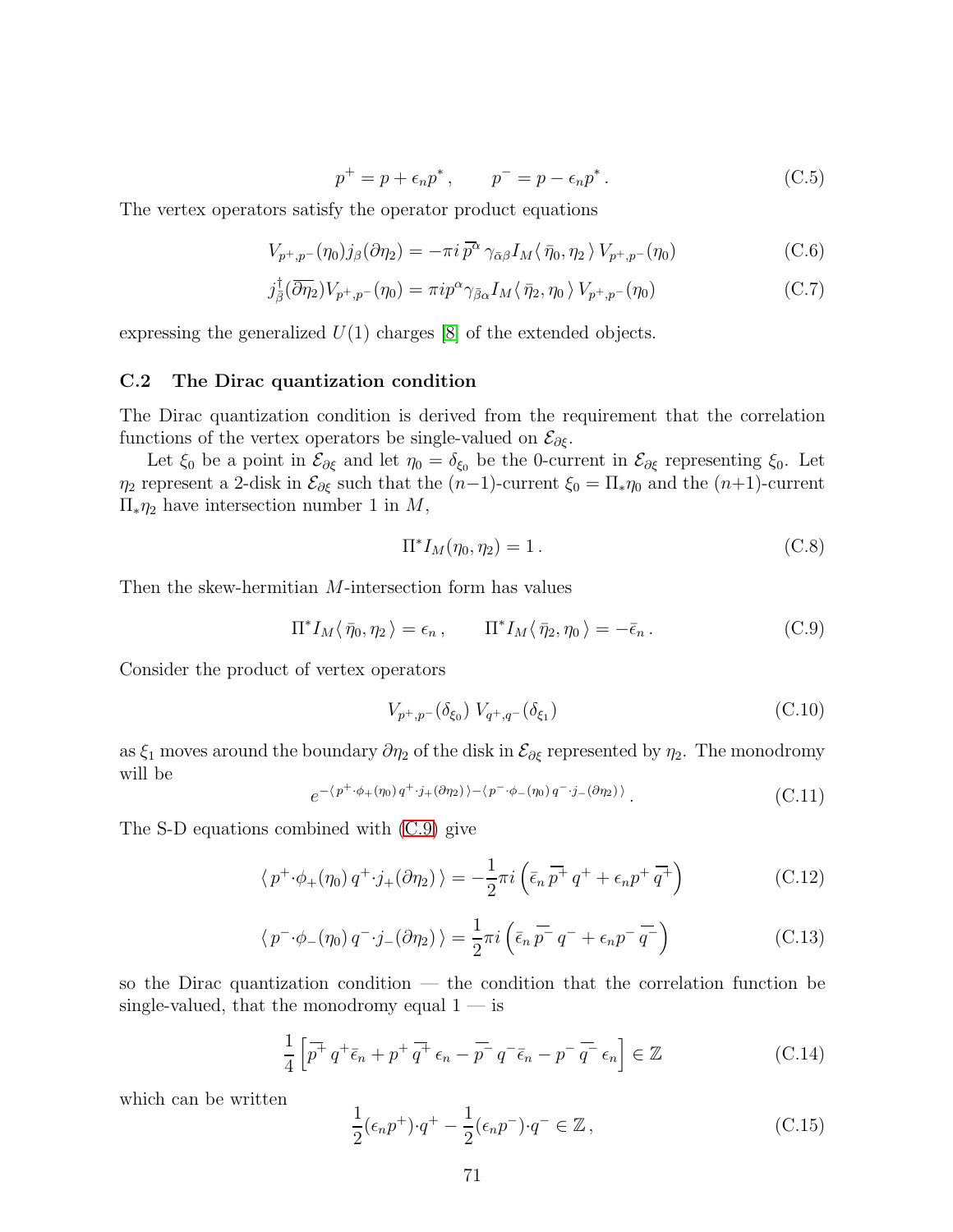where the euclidean inner product on complex charges is

$$
p \cdot q = \frac{1}{2} (\bar{p}q + p\bar{q}). \tag{C.16}
$$

Substituting the electric and magnetic charges, the Dirac quantization condition becomes

<span id="page-71-0"></span>
$$
p \cdot q^* + (-1)^{n-1} p^* \cdot q \in \mathbb{Z} \,. \tag{C.17}
$$

The Dirac quantization condition in the real case,  $p, p^*, q, q^* \in \mathbb{R}$ , is

$$
pq^* + (-1)^{n-1}p^*q \in \mathbb{Z} \,. \tag{C.18}
$$

The charges lie in real lattices

$$
p = \frac{m}{R}
$$
,  $q = \frac{n}{R}$ ,  $p^* = \frac{m^*}{R^*}$ ,  $q^* = \frac{n^*}{R^*}$  (C.19)

so the Dirac quantization condition is  $RR^* = 1$ . In the complex case, the charges p, q lie in a two-dimensional lattice  $L \subset \mathbb{C}$  and the  $p^*, q^*$  lie in a two-dimensional lattice  $L^* \subset \mathbb{C}$ . The Dirac quantization condition  $(C.17)$  is the condition that L and  $L^*$  are dual lattices — the euclidean inner-product between an element of  $L$  and an element of  $L^*$  is always an integer.

#### **C.3**  $d = 2$

We can check the Dirac quantization condition in  $d = 2$  using the explicit formulas of section [B.6.](#page-69-0) The scalar fields are given by

$$
\partial \phi_+(z) = j(z), \quad \bar{\partial} \phi_-(\bar{z}) = j(\bar{z}). \tag{C.20}
$$

Their two-point functions are

$$
\langle \phi_+^{\dagger}(z)\phi_+(w)\rangle = -2\ln(z-w), \quad \langle \phi_-^{\dagger}(\bar{z})\phi_-(\bar{w})\rangle = -2\ln(\bar{z}-\bar{w}). \tag{C.21}
$$

The vertex operators

$$
V_{p^+,p^-}(z,\bar{z}) = e^{ip^+\cdot\phi_+(z)+ip^-\cdot\phi_-(\bar{z})}
$$
\n(C.22)

have two-point functions

$$
\langle V_{p^+,p^-}(z,\bar{z}) V_{q^+,q^-}(w,\bar{w}) \rangle = (z-w)^{p^+,q^+} (\bar{z}-\bar{w})^{p^-,q^-}
$$
 (C.23)

which are single-valued iff

$$
p^+ \cdot q^+ - p^- \cdot q^- \in \mathbb{Z} \,. \tag{C.24}
$$

The reality condition for  $d=2$  is  $p^{\pm}=\overline{p^{\pm}}$ , giving

$$
p^{+} \cdot q^{+} = p^{+} q^{+}, \qquad p^{-} \cdot q^{-} = p^{-} q^{-}. \tag{C.25}
$$

The usual sign choices in  $d = 2$  are  $\epsilon_1 = 1$ ,  $\delta_1 = 1$ , for which

$$
p^{\pm} = \frac{1}{2}(p \pm p^*)
$$
 (C.26)

so the Dirac quantization condition is

$$
pq^* + p^*q \in \mathbb{Z} \tag{C.27}
$$

which, for  $p = \frac{m}{B}$  $\frac{m}{R}$ ,  $p^* = \frac{m^*}{R^*}$ ,  $q = \frac{n}{R}$  $\frac{n}{R}$ ,  $p^* = \frac{n^*}{R^*}$ , gives  $RR^* = 1$ .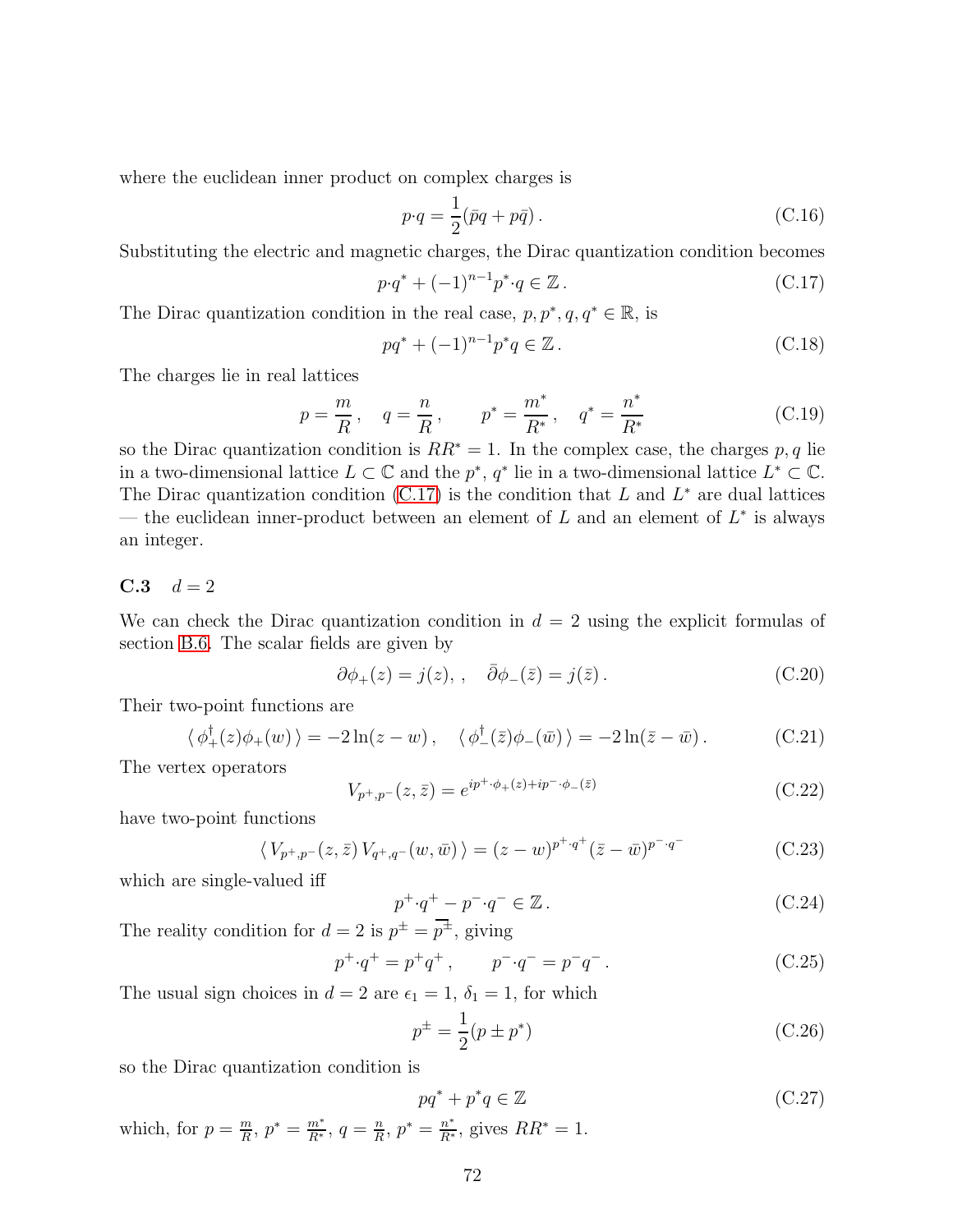# D Complex conjugation and reality conditions

The difference between n even and n odd shows up in the class of 2d quantum field theories that live on the quasi-holomorphic curves. The S-D equations on the quasi-holomorphic curves, written in terms of  $J$  and the skew-hermitian  $M$ -intersection form, are equations on complex fields j and  $\phi$ . For n odd, both J and  $I_M\langle \bar{\eta}_1, \eta_2\rangle$  are real and  $\mathcal{E}_{\partial \xi}$  can remain a real space. The quasi-holomorphic curve C is a real map from  $\Sigma$  as a real two-dimensional manifold to  $\mathcal{E}_{\partial \xi}$ . The reality condition  $F = \overline{F}$  on the *n*-form field becomes the reality condition  $j = \overline{j}$ ,  $\phi = \phi$  on the 2d fields. The 2d quantum field theory is the gaussian model of a single real 1-form j. For n even, both J and  $I_M\langle \bar{\eta}_1, \eta_2 \rangle$  are imaginary and  $\mathcal{E}_{\partial \xi}$ must be complexified to  $\mathcal{E}_{\partial \xi}^{\mathbb{C}}$ . The quasi-holomorphic curve C will be a map from  $\Sigma$  to  $\mathcal{E}_{\partial \xi}^{\mathbb{C}}$ . The fields j and  $\phi$  on the q-h curve remain complex. The 2d quantum field theory is a two-component gaussian model of a complex 1-form j. The reality condition  $F = \overline{F}$  on the *n*-form field becomes invariance under a  $\mathbb{Z}_2$  symmetry of the 2d quantum field theory on the quasi-holomorphic curve, that combines complex conjugation on the fields and orientation reversal on the Riemann surface. Any construction on 2d field theories will preserve this  $\mathbb{Z}_2$  symmetry, so, for *n* even, the general class of 2d quantum field theories to be considered are the 2d theories with this symmetry.

### D.1 Complex conjugation on the fields

Because the almost complex structure is given by  $J = \epsilon_n *$  with  $\epsilon_n^2 = (-1)^{n-1}$ , and  $P_{\pm} = \frac{1}{2}$  $\frac{1}{2}(1 \pm i^{-1}J)$ , complex conjugation acts differently for *n* odd and *n* even:

$$
\bar{J} = \begin{cases}\nJ, & n \text{ odd}, \\
-J, & n \text{ even},\n\end{cases}\n\qquad\n\bar{P}_{\pm} = \begin{cases}\nP_{\mp}, & n \text{ odd}, \\
P_{\pm}, & n \text{ even}.\n\end{cases}
$$
\n(D.1)

So, for F a complex n-form field on M, using equations  $(B.11–B.12)$  $(B.11–B.12)$  for the adjoint fields,

for *n* odd : 
$$
F_{\pm}^{\dagger}(\bar{\xi}) = \overline{F}_{\mp}(\bar{\xi}) = \bar{F}_{\pm}(\bar{\xi}), \qquad A_{\pm}^{\dagger}(\bar{\xi}) = \overline{A}_{\mp}(\bar{\xi}) = \bar{A}_{\pm}(\bar{\xi}),
$$
 (D.2)

for *n* even : 
$$
F_{\pm}^{\dagger}(\bar{\xi}) = \overline{F}_{\mp}(\bar{\xi}) = \overline{F}_{\mp}(\bar{\xi}), \qquad A_{\pm}^{\dagger}(\bar{\xi}) = \overline{A}_{\mp}(\bar{\xi}) = \overline{A}_{\mp}(\bar{\xi}).
$$
 (D.3)

#### D.2 Reality conditions on the fields

The condition that F is a real field,  $F = \overline{F}$ , is

for *n* odd :  $F_{\pm}^{\dagger} = F_{\pm}$ ,  $A_{\pm}^{\dagger} = A_{\pm}$ , (D.4)

for *n* even : 
$$
F_{\pm}^{\dagger} = F_{\mp}
$$
,  $A_{\pm}^{\dagger} = A_{\mp}$ . (D.5)

As a check, re-write these relations in terms of the the usual fields F and  $F^* = i^{-1} * F$ ,

$$
F = F_{+} + F_{-}, \qquad A = A_{+} + A_{-},
$$
  
\n
$$
\epsilon_n F^* = F_{+} - F_{-}, \qquad \epsilon_n A^* = A_{+} - A_{-},
$$
  
\n(D.6)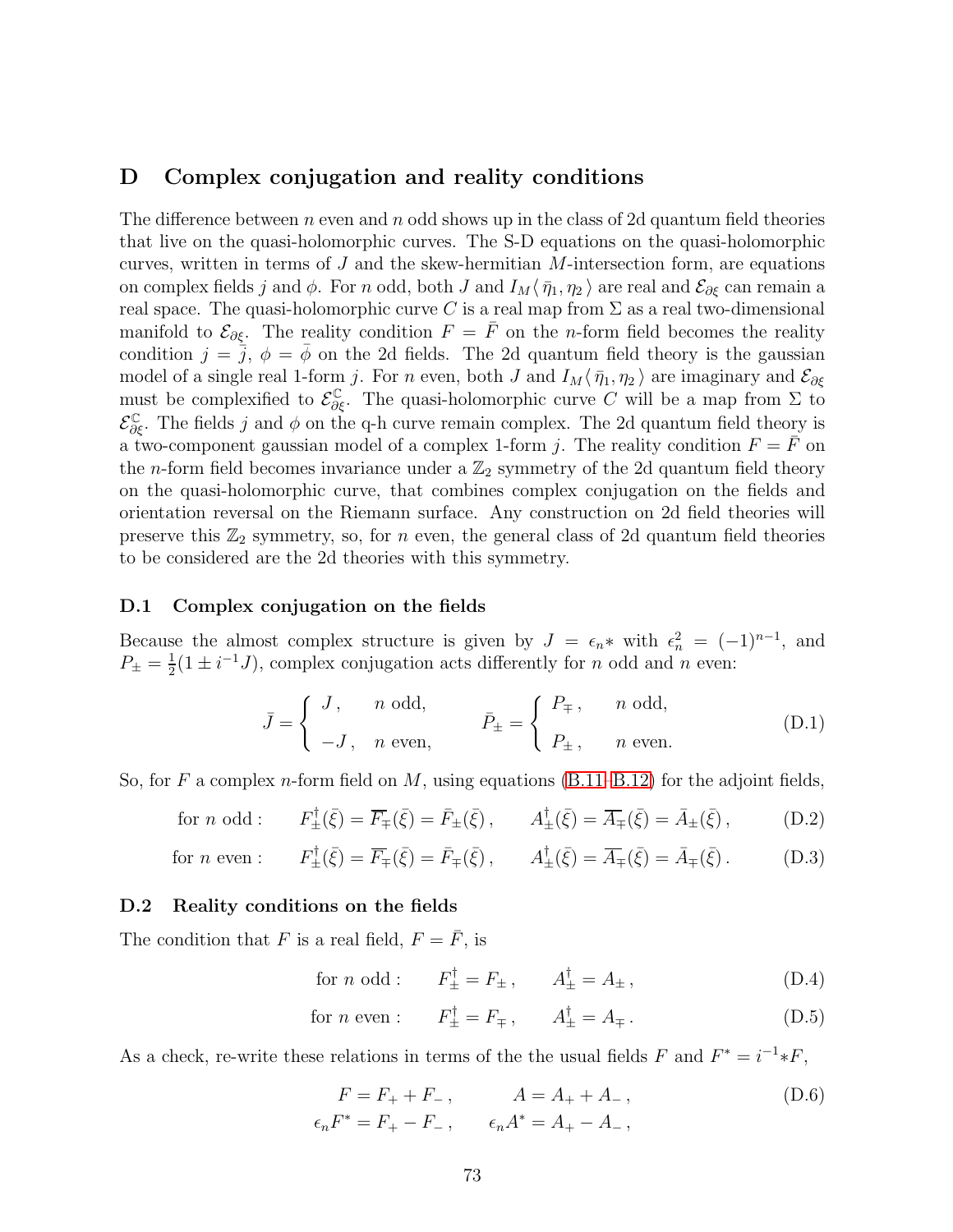getting, for real  $F$ ,

$$
F^{\dagger} = F
$$
,  $F^{*\dagger} = F^*$ ,  $A^{\dagger} = A$ ,  $A^{*\dagger} = A^*$ , (D.7)

which is indeed self-adjointness of the magnetic and electric fields and the gauge potentials.

The reality condition on the 1-form field j and the 0-form field  $\phi$  on  $\mathcal{E}^{\mathbb{C}}_{\partial \xi}$  is the transcription,

<span id="page-73-1"></span><span id="page-73-0"></span>for *n* odd : 
$$
j_{\pm}^{\dagger} = j_{\pm}
$$
,  $\phi_{\pm}^{\dagger} = \phi_{\pm}$ , (D.8)

for  $n$  even :  ${}_{\pm}^{\dagger} = j_{\mp}$ ,  $\phi_{\pm}^{\dagger} = \phi_{\mp}$ . (D.9)

The 1-form and 0-form fields pulled back along a quasi-holomorphic curve C to the Riemann surface  $\Sigma$ ,

$$
j_{+}(z) = j_{+}(C_{*}\delta_{z}), \qquad \phi_{+}(z) = \phi_{+}(C_{*}\delta_{z}), \qquad (D.10)
$$

$$
j_{-}(\bar{z}) = j_{-}(C_{*}\delta_{z}), \qquad \phi_{-}(\bar{z}) = \phi_{-}(C_{*}\delta_{z}), \qquad (D.11)
$$

will satisfy the same reality condition  $(D.8-D.9)$ .

For n odd, the reality condition  $(D.8)$  is the reality condition satisfied by a real 1-form on the Riemann surface. So the 2d conformal field theory on a q-h curve is the theory of a free real 1-form.

For n even, the reality condition  $(D.9)$  is not the reality condition of a real 1-form field on the Riemann surface  $\Sigma$ . The 2d conformal field theory on the q-h curve is the free complex 1-form. The reality condition on M becomes a symmetry condition,  $j^{\dagger}_{\pm} = j_{\mp}$ ,  $\phi_{\pm}^{\dagger} = \phi_{\mp}$ . This is an anti-linear symmetry that reverses the 2d orientation. The fields in the real theory on the space-time M correspond to the invariant subalgebra of fields in the complex 1-form theory on the Riemann surface  $\Sigma$ .

#### D.3 Reality conditions on the vertex operators

For the vertex operators

$$
V_{p^+,p^-}(\eta) = e^{ip^+\cdot\phi_+(\eta)+ip^-\cdot\phi_-(\eta)}, \tag{D.12}
$$

$$
p^{+} \cdot \phi_{+}(\eta) = \frac{1}{2} \left[ \overline{p^{+}} \phi_{+}(\eta) + p^{+} \phi_{+}^{\dagger}(\bar{\eta}) \right] , \quad p^{-} \cdot \phi_{-}(\eta) = \frac{1}{2} \left[ \overline{p^{-}} \phi_{-}(\eta) + p^{-} \phi_{-}^{\dagger}(\bar{\eta}) \right] , \quad (D.13)
$$

$$
p^{+} = p + \epsilon_n p^*, \qquad p^{-} = p - \epsilon_n p^*, \qquad (D.14)
$$

The reality condition  $p = \bar{p}, p^* = \bar{p}^*$  becomes

for *n* odd : 
$$
p^{\pm} = \overline{p^{\pm}}
$$
,  $(D.15)$ 

for *n* even : 
$$
p^{\pm} = \overline{p^{\mp}}
$$
. (D.16)

For n odd, the vertex operators of the real n-form on space-time are exactly the vertex operators of the real 1-form on the Riemann surface. For  $n$  even, the space-time vertex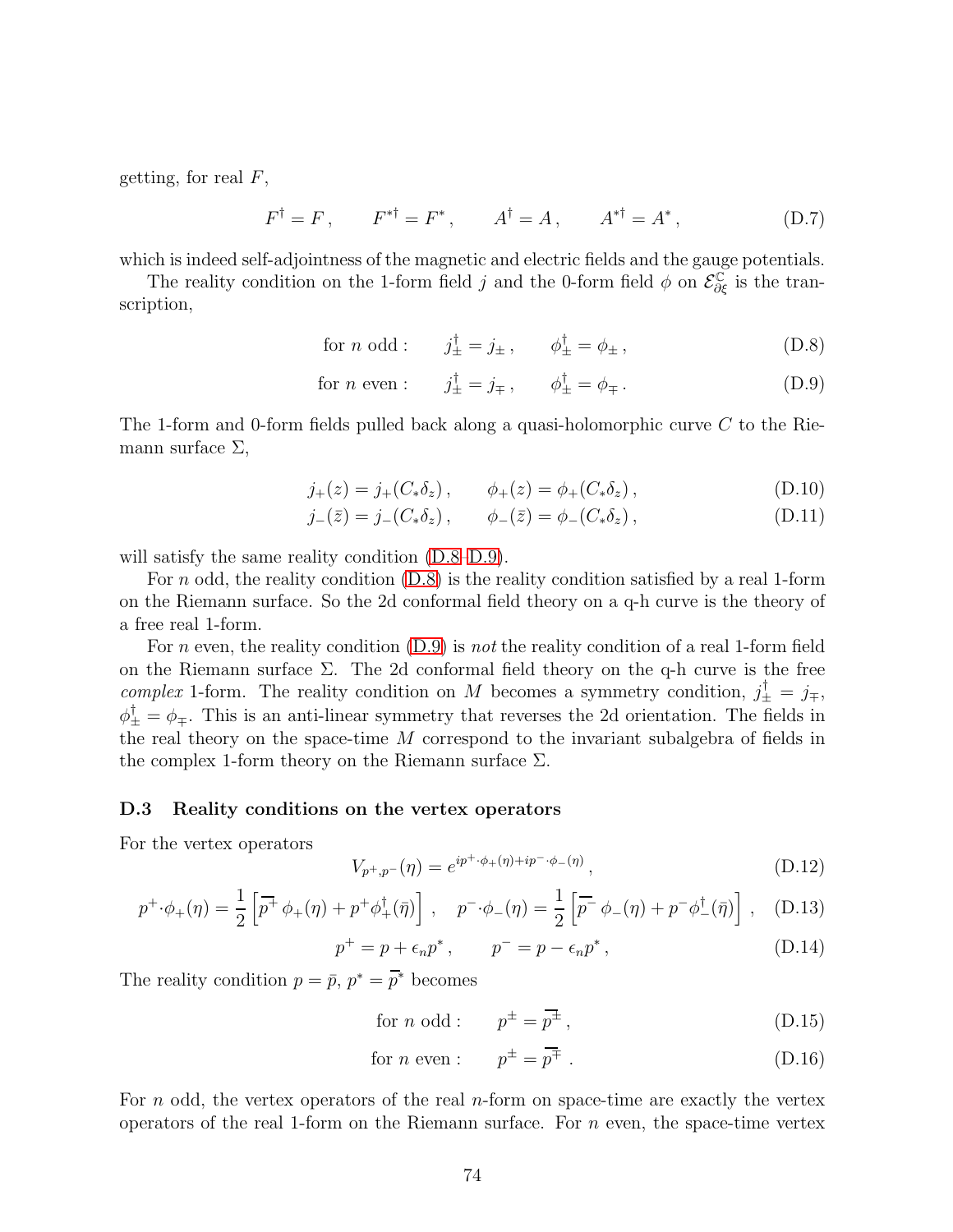operators of the real n-form theory correspond to the subalgebra of the vertex operators of the 2d theory,

$$
\{V_{p^+,p^-}: p^- = \overline{p^+}\}.
$$
 (D.17)

The Dirac quantization condition on M is

<span id="page-74-0"></span>
$$
\frac{1}{2}\left[ (\epsilon_n p^+) \cdot q^+ - (\epsilon_n p^-) \cdot q^- \right] \in \mathbb{Z} \,. \tag{D.18}
$$

The Dirac quantization condition on  $\Sigma$  is

<span id="page-74-1"></span>
$$
\frac{1}{2}\left(p^+ \cdot q^+ - p^- \cdot q^-\right) \in \mathbb{Z} \,. \tag{D.19}
$$

For n odd, these are the same, so the real theory on  $M$  corresponds to the real theory on Σ. For n even, the Dirac quantization conditions [\(D.18\)](#page-74-0) and [\(D.19\)](#page-74-1) are different. Writing  $p_{\Sigma}, p_{\Sigma}^*$  for the magnetic and electric charges on  $\Sigma$ , and writing  $p_M$ ,  $p_M^*$  for the charges on M (formerly  $p, p^*$ ),

$$
p_{\Sigma} = \frac{1}{2}(p^{+} + p^{-}) = p_{M}, \qquad \epsilon_{1} p_{\Sigma}^{*} = \frac{1}{2}(p^{+} - p^{-}) = \epsilon_{n} p_{M}^{*}.
$$
 (D.20)

For  $n$  even, real magnetic charges on  $M$  become imaginary magnetic charges in the complex 1-form theory on  $\Sigma$ . The real charges  $p_M$ ,  $p_M^*$  on M lie in dual lattices  $L \subset \mathbb{R}$  and  $L^*$  ⊂ R. The corresponding charges in the complex 1-form theory on  $\Sigma$  lie in  $L \subset \mathbb{C}$  and  $iL^* \subset \mathbb{C}$ . So the full lattice of electric charges  $p_{\Sigma}$  on  $\Sigma$  must be  $L \oplus iL \subset \mathbb{C}$ , and the full lattice of magnetic charges  $p_{\Sigma}^*$  must be  $L^* \oplus iL^* \subset \mathbb{C}$ ,

<span id="page-74-2"></span>
$$
p_{\Sigma} = \frac{m_1 + im_2}{R}, \qquad p_{\Sigma}^* = \frac{m_1^* + im_2^*}{R^*}
$$
 (D.21)

Complex conjugation on M is

$$
p_{\Sigma} \mapsto \bar{p}_{\Sigma} \,, \qquad p_{\Sigma}^* \mapsto -\bar{p}_{\Sigma}^* \,. \tag{D.22}
$$

All of the vertex operators with charges  $(D.21)$  are well-defined on  $\Sigma$ , but only those invariant under complex conjugation on M are well-defined on  $\mathcal{E}_{\partial \xi}$  and on M. The q-h curve lies not in  $\mathcal{E}_{\partial \xi}$  but in  $\mathcal{E}_{\partial \xi}^{\mathbb{C}}$ , so vertex operators can have well-defined correlation functions on the q-h curve, yet not be well-defined on  $\mathcal{E}_{\partial \xi}$ .

## References

- [1] J. C. Maxwell, "A dynamical theory of the electromagnetic field," [Phil. Trans. Roy. Soc. Lond.](http://dx.doi.org/10.1098/rstl.1865.0008) 155 (1865) 459–512.
- [2] M. Born, W. Heisenberg, and P. Jordan, "Zur Quantenmechanik II," Zeitschrift für *Physik* **35** no. 8–9, (1926) 557–615.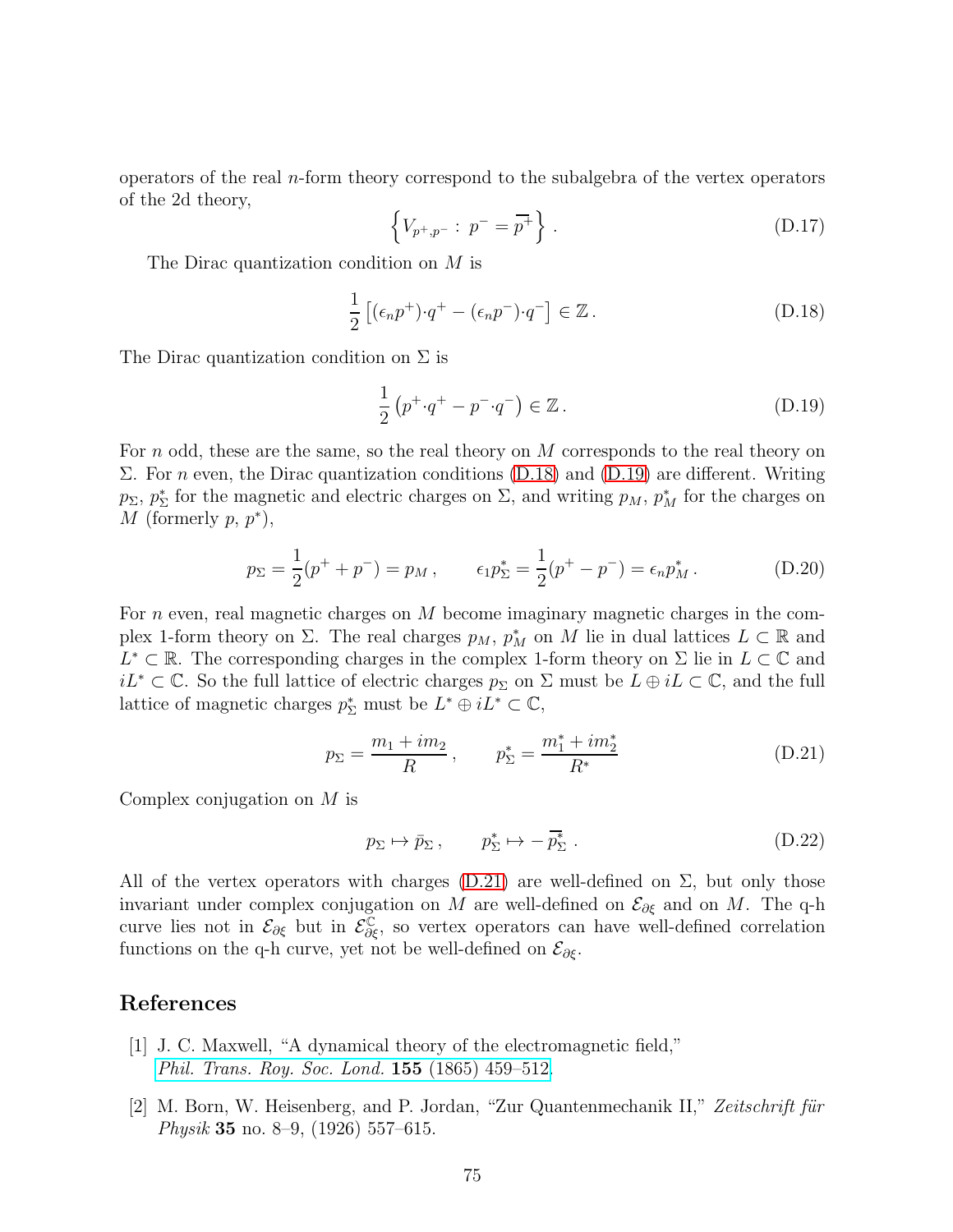- [3] P. A. M. Dirac, "Quantized Singularities in the Electromagnetic Field," [Proc. Roy. Soc. Lond.](http://dx.doi.org/10.1098/rspa.1931.0130) **A133** (1931) 60–72.
- [4] H. Federer and W. H. Fleming, "Normal and integral currents," Ann. of Math. (2) 72 (1960) 458–520.
- [5] L. Ambrosio and B. Kirchheim, "Currents in metric spaces," Acta Math. 185 [no. 1, \(2000\) 1–80.](http://dx.doi.org.proxy.libraries.rutgers.edu/10.1007/BF02392711)
- [6] F. J. Almgren, Jr., "The homotopy groups of the integral cycle groups," Topology 1 (1962) 257–299.
- [7] M. Gromov, "Pseudoholomorphic curves in symplectic manifolds," Invent. Math. 82 [no. 2, \(1985\) 307–347.](http://dx.doi.org.proxy.libraries.rutgers.edu/10.1007/BF01388806)
- [8] D. Gaiotto, A. Kapustin, N. Seiberg, and B. Willett, "Generalized Global Symmetries," JHEP 02 [\(2015\) 172,](http://dx.doi.org/10.1007/JHEP02(2015)172) [arXiv:1412.5148 \[hep-th\]](http://arxiv.org/abs/1412.5148).
- [9] D. Friedan and C. A. Keller, "Cauchy conformal fields in dimensions  $d > 2$ ," [Communications in Mathematical Physics](http://dx.doi.org/10.1007/s00220-015-2547-x) (2016) 1–40, [arXiv:1509.07475 \[hep-th\]](http://arxiv.org/abs/1509.07475).
- [10] M. Gromov, "Morse Spectra, Homology Measures, Spaces of Cycles and Parametric Packing Problems," 2015. <http://www.ihes.fr/~gromov/PDF/Morse-Spectra-April16-2015-.pdf>.
- [11] M. J. Hopkins and I. M. Singer, "Quadratic functions in geometry, topology, and M-theory," J. Differential Geom. 70 [no. 3, \(2005\) 329–452.](http://projecteuclid.org.proxy.libraries.rutgers.edu/euclid.jdg/1143642908)
- [12] D. S. Freed, G. W. Moore, and G. Segal, "Heisenberg groups and noncommutative fluxes," Annals of Physics 322 no. 1,  $(2007)$  236 – 285, [arXiv:hep-th/0605200 \[hep-th\]](http://arxiv.org/abs/hep-th/0605200).
- [13] The SageMath Developers, SageMath Mathematics Software (Version 6.7), 2015. <http://www.sagemath.org>.
- [14] ImageMagick Studio LLC, ImageMagick (Version 6.8.3-3), 2013. http://www.imagemagick.org.
- [15] D. Benioff and D. B. Weiss producers, Game of Thrones, and A. Wall creative director, Elastic, *Game of Thrones Title Sequence*, television, 2011. http://elastic.tv/project/game-of-thrones/.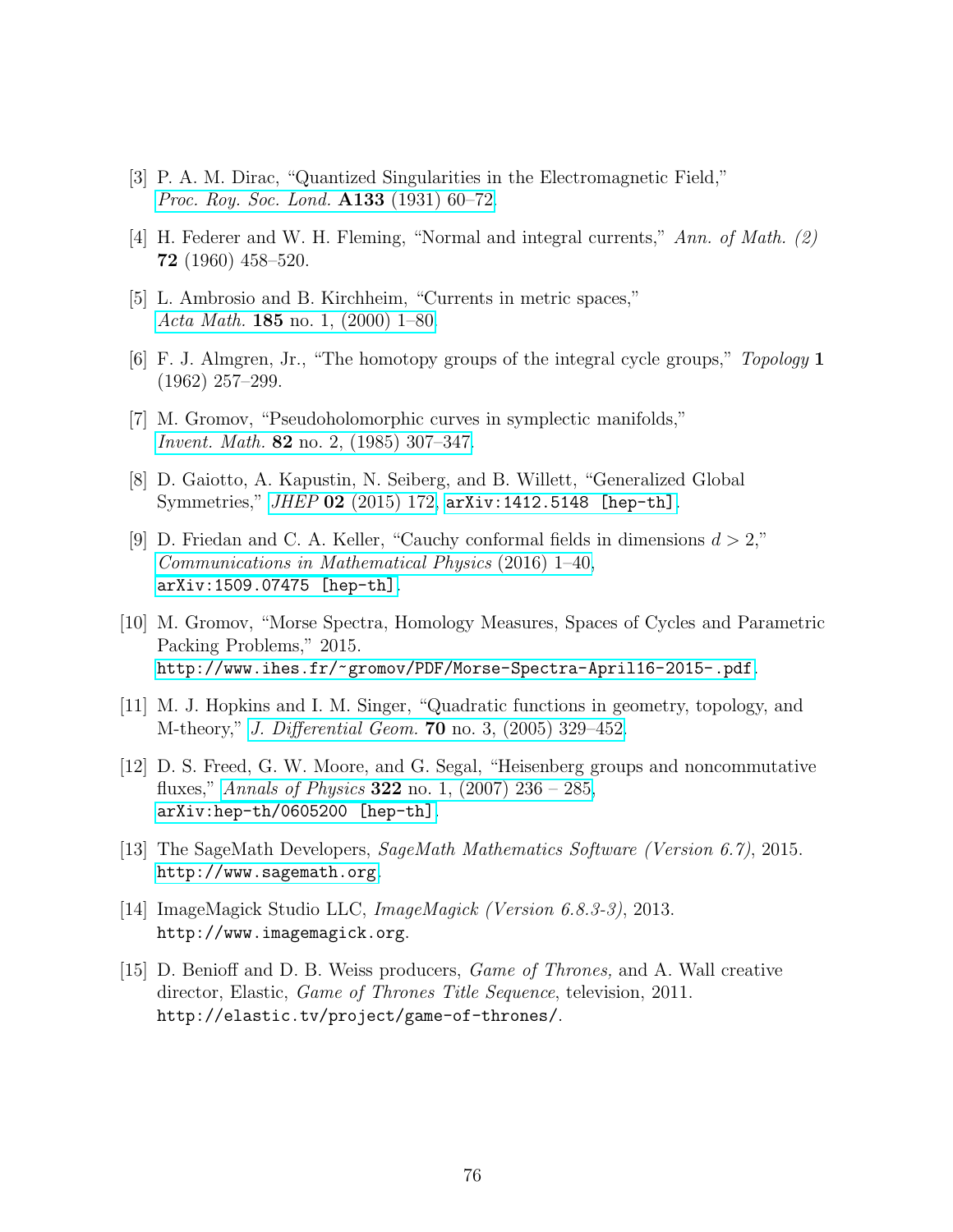This figure "GOT1.gif" is available in "gif" format from:

<http://arxiv.org/ps/1605.03279v1>